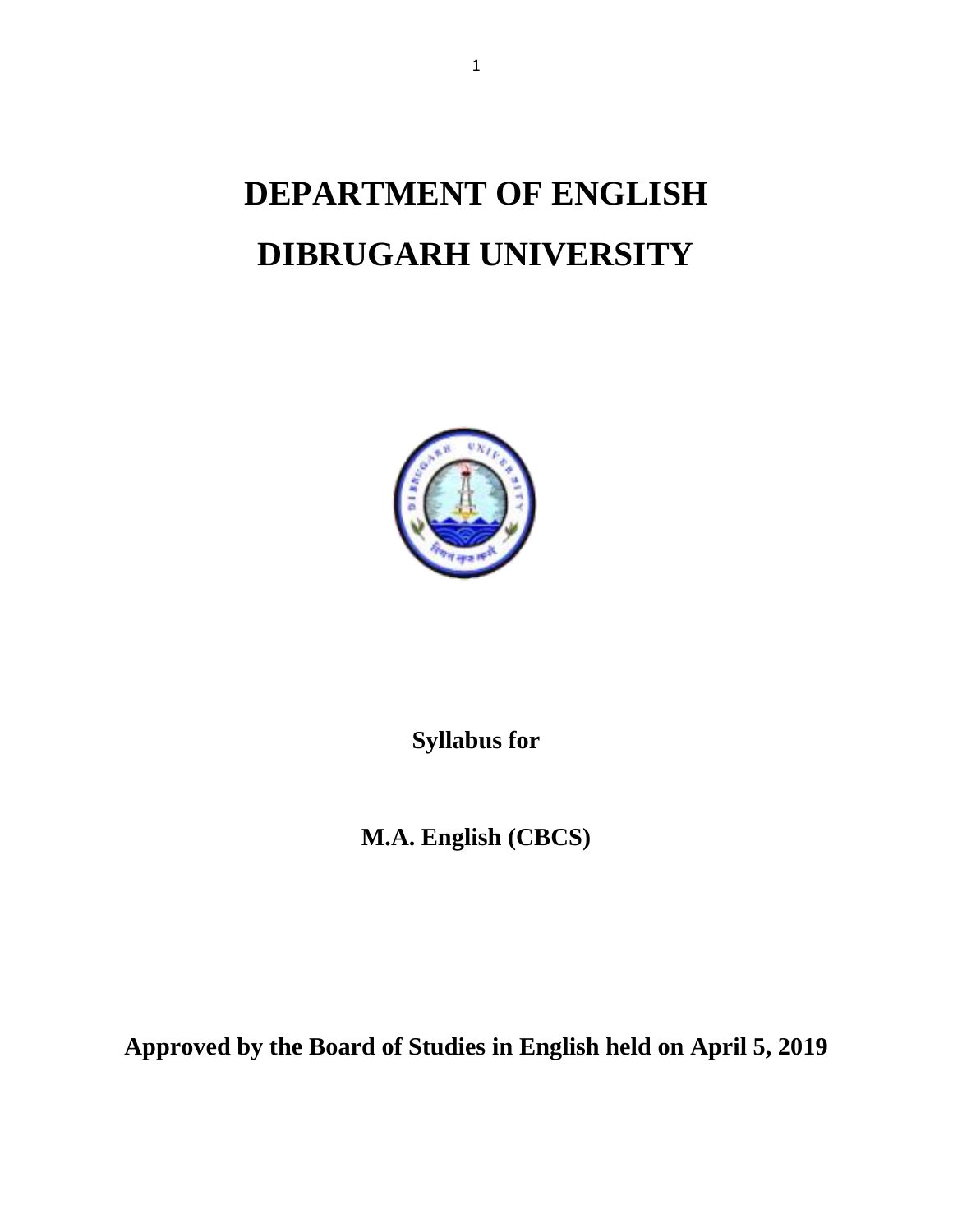# **General Course Structure:**

|                 | <b>Courses with Credits</b>                          |                               |                              |                                |                           |  |  |
|-----------------|------------------------------------------------------|-------------------------------|------------------------------|--------------------------------|---------------------------|--|--|
| <b>Semester</b> | Core                                                 | <b>Electives (Minimum)</b>    |                              |                                |                           |  |  |
|                 | (Fixed)                                              | <b>DSE</b>                    | <b>GE</b>                    | <b>AEC</b><br>(Minimum)        | <b>Total</b><br>(Minimum) |  |  |
| I               | <b>3 Courses</b><br>$\mathbf{x}$ 4<br>$Credits = 12$ | 1 Course x 4<br>Credits=4     |                              | 1 Course x 2<br>$C$ redits = 2 | <b>18</b>                 |  |  |
| $\mathbf H$     | <b>3 Courses</b><br>$\mathbf{x}$ 4                   | 1 Course x 4<br>Credits=4     | 1 Course x<br>4              |                                | <b>20</b>                 |  |  |
|                 | $Credits = 12$                                       |                               | $Credits = 4$                |                                |                           |  |  |
| Ш               | <b>3 Courses</b><br>$\mathbf{x}$ 4<br>$Credits = 12$ | 1 Course x 4<br>$C$ redits= 4 | 1 Course x<br>4<br>Credits=4 | 1 Course x 2<br>$C$ redits = 2 | 22                        |  |  |
| IV              | <b>3 Courses</b><br>$\mathbf{x}$ 4<br>Credits=12     | 1 Course x 4<br>$Credits = 4$ |                              |                                | 16                        |  |  |

# **Course Structure:**

# **Details of Courses under M.A in English:**

| <b>Courses</b> |                                                                                                                            | <b>Credits</b> |
|----------------|----------------------------------------------------------------------------------------------------------------------------|----------------|
| I.             | Core Courses (C)                                                                                                           | $12x4 = 48$    |
| П.             | (12 papers of 4 credits each)<br><b>Discipline Specific Elective Courses (DSE)</b><br>(Minimum 4 papers of 4 credits each) | $4x4=16$       |
| Ш.             | <b>General Elective Courses (GE)</b><br>(Minimum 2 papers of 4 credits each)                                               | $2x4=8$        |
| IV.            | <b>Ability Enhancement Courses (AEC)</b><br>(Minimum 2 papers of 2 credits each)                                           | $2X2=4$        |

\_\_\_\_\_\_\_\_\_\_\_\_\_\_\_\_\_\_\_\_\_\_\_\_\_\_\_\_\_\_\_\_\_\_\_\_\_\_\_\_\_\_\_\_\_\_\_\_\_\_\_\_\_\_\_\_\_\_\_\_\_\_\_\_\_\_\_\_\_\_\_\_\_\_\_\_\_

Total credits (Minimum): 76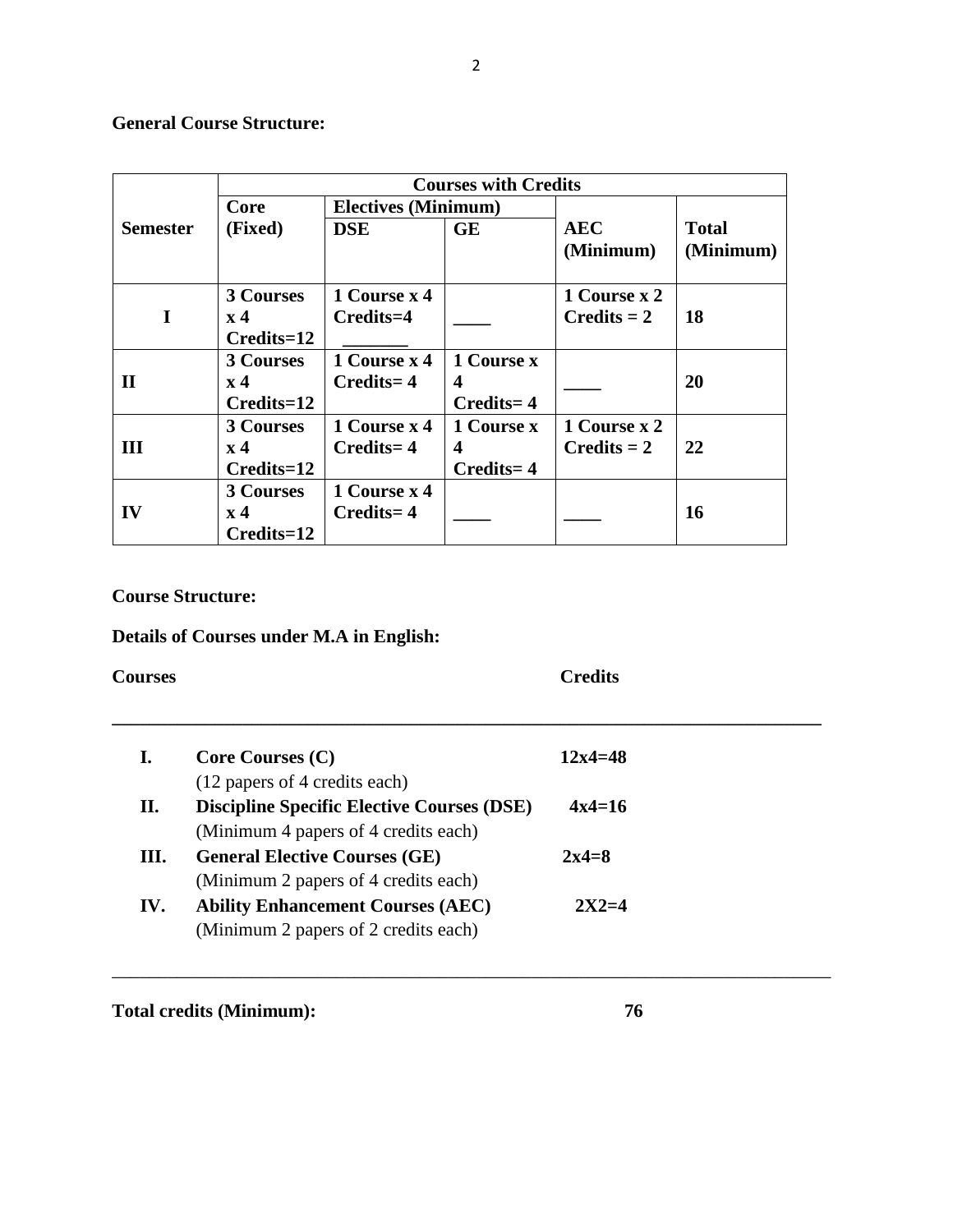# **Course Titles with Course Codes:**

# **Core Courses (C): (Credit: 04 each)**

- I. Late Medieval to Elizabethan (ENG-C-101)
- II. Jacobean to the Pre-Restoration (ENG-C-102)
- III. Restoration and the Eighteenth Century (ENG-C-103)
- IV. The English Romantics (ENG-C-201)
- V. The Victorian Age (ENG-C-202)
- VI. Classical Criticism to the New Critics (ENG-C-203)
- VII. The Modern Age and Beyond (ENG-C-301)
- VIII. Postcolonial Literature I (ENG-C-302)
- IX. Critical Theory I (ENG-C-303)
- X. European Literature (ENG-C-401)
- XI. Postcolonial Literature II (ENG-C-402)
- XII. Critical Theory II (ENG-C-403)

# **Discipline Specific Elective Courses (DSE): (Credit: 04 each)**

# **(Minimum 4 papers to be selected)**

- I. Indian Writing in English I (ENG-DSE-101)
- II. American Literature I (ENG-DSE-102)
- III. Language I (ENG-DSE-103)
- IV. Indian Writing in English II (ENG-DSE-201)
- V. American Literature II (ENG-DSE-202)
- VI. Language II (ENG-DSE-203)
- VII. Cultural Studies I: Discourse (ENG-DSE-301)
- VIII. Women and Literature I (ENG-DSE-302)
- IX. New Literatures in English I (ENG-DSE-303)
- X. Cultural Studies II: Popular Culture (ENG-DSE-401)
- XI. Women and Literature II (ENG-DSE-402)
- XII. New Literatures in English II (ENG-DSE-403)

# **General Elective Courses (GE): (Credit: 04 each)**

# **(Minimum 2 papers to be selected)**

- I. Literature and Human Rights (ENG-GE-201)
- II. Gender Studies (ENG-GE-202)
- III. Translation Studies (ENG-GE-203)
- IV. Graphic Fiction (ENG-GE-204)
- V. Literature and the Environment (ENG-GE-301)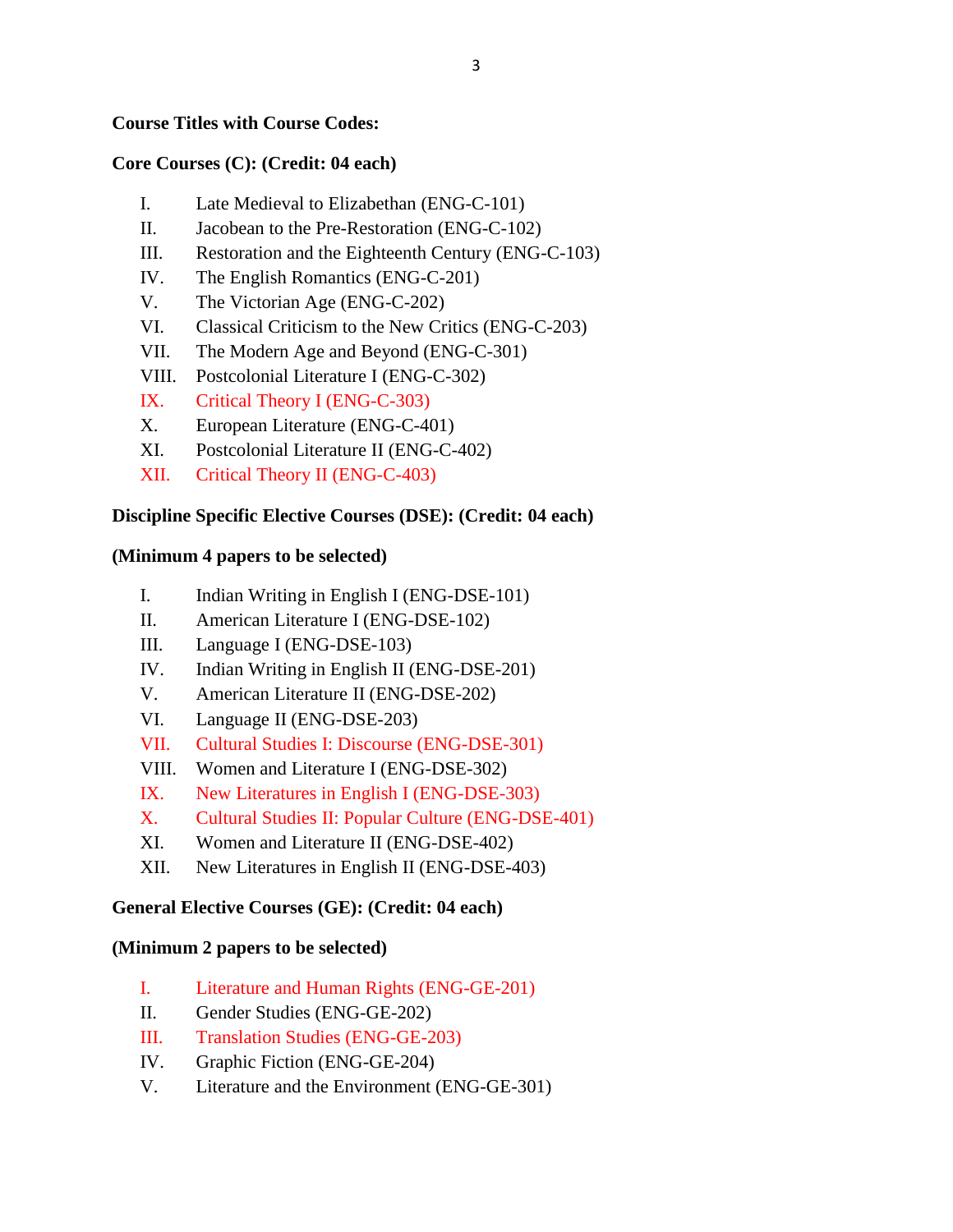- VI. Film Studies (ENG-GE-302)
- VII. Northeast Writing (ENG-GE-303)
- VIII. Literature and Politics (ENG-GE-304)

# **Ability Enhancement Courses (AEC): (Credit: 02 each)**

# **(Minimum 2 papers to be selected)**

- I. Academic Writing (ENG-AEC-101)
- II. Communication Skills (ENG-AEC-102)
- III. Basic Concepts of Translation (ENG-AEC-301)
- IV. Creative Writing (ENG-AEC-302)
- V. Soft Skills (ENG-AEC-303)

# **Table: (Course Structure)**

| <b>I</b> Semester<br><b>18 Credits</b>  | 3 CORE COURSES (12<br>Credits)<br><b>Late Medieval to</b><br>1.<br><b>Elizabethan</b><br><b>ENG-C-101</b><br>2.<br><b>Jacobean to the Pre-</b><br><b>Restoration ENG-C-</b><br>102<br><b>Restoration and the</b><br>3 <sub>1</sub><br>18 <sup>th</sup> Century<br><b>ENG-C-103</b> | <b>Discipline-Specific Electives</b><br>(All 3 Offered) (4 Credits)<br><b>IWE I ANB/LK</b><br>1.<br><b>ENG-DSE-101</b><br>2.<br><b>American I</b><br><b>MS/DD</b><br><b>ENG-DSE-102</b><br>3.<br><b>Language I NA</b><br>ENG-DSE-103                                                                 |                                                                                                                                                                                                                                                                                                                  | <b>Ability Enhancement</b><br><b>Course (Both offered) (2)</b><br><b>Credits</b> )<br><b>Academic</b><br>1.<br>Writing<br><b>ENG-AEC-101</b><br>2.<br><b>Communication</b><br><b>Skills</b><br>ENG-AEC-102                                                 |
|-----------------------------------------|------------------------------------------------------------------------------------------------------------------------------------------------------------------------------------------------------------------------------------------------------------------------------------|------------------------------------------------------------------------------------------------------------------------------------------------------------------------------------------------------------------------------------------------------------------------------------------------------|------------------------------------------------------------------------------------------------------------------------------------------------------------------------------------------------------------------------------------------------------------------------------------------------------------------|------------------------------------------------------------------------------------------------------------------------------------------------------------------------------------------------------------------------------------------------------------|
| <b>II</b> Semester<br><b>20 Credits</b> | 3 CORE COURSES (12<br>Credits)<br><b>The English</b><br>1.<br><b>Romantics</b><br><b>ENG-C-201</b><br>2.<br>The Victorian Age<br><b>ENG-C-202</b><br>3.<br><b>Classical Criticism to</b><br>the New Critics<br><b>ENG-C-203</b>                                                    | <b>Discipline-Specific Electives</b><br>(All 3 Offered) (4 Credits)<br><b>IWE II</b><br>1.<br>ENG-DSE-201<br>2.<br><b>American II</b><br>ENG-DSE-202<br><b>Language II</b><br>3.<br><b>ENG-DSE-203</b>                                                                                               | <b>General Elective (Only Two</b><br>Offered) (4 Credits)<br><b>Literature and</b><br>1.<br><b>Human Rights</b><br><b>ENG-GE-201</b><br><b>Gender Studies</b><br>2.<br><b>ENG-GE-202</b><br><b>Translation Studies</b><br>3.<br><b>ENG-GE-203</b><br>4.<br><b>Graphic Fiction</b><br><b>ENG-GE-204</b>           |                                                                                                                                                                                                                                                            |
| <b>III</b> Semester<br>22 Credits       | 3 CORE COURSES (12<br>Credits)<br><b>The Modern Age and</b><br>1.<br><b>Bevond</b><br><b>ENG-C-301</b><br>2.<br><b>Postcolonial</b><br><b>Literature I</b><br><b>ENG-C-302</b><br>3.<br><b>Critical Theory I</b><br><b>ENG-C-303</b>                                               | <b>Discipline-Specific Electives</b><br>(Only 2 Offered) (4 Credits)<br><b>Cultural Studies</b><br>1.<br>2.<br><b>I: Discourse</b><br><b>ENG-DSE-301</b><br><b>Women</b> and<br>3.<br><b>LiteratureI</b><br><b>ENG-DSE-302</b><br>4.<br><b>New Literatures</b><br>in English I<br><b>ENG-DSE-303</b> | <b>General Elective (Only Two</b><br>Offered) (4 Credits)<br>Literature and the<br>1.<br><b>Environment</b><br><b>ENG-GE-301</b><br><b>Film Studies</b><br>2.<br><b>ENG-GE-302</b><br><b>Northeast Writing</b><br>3.<br><b>ENG-GE-303</b><br>4.<br><b>Literature and</b><br><b>Politics</b><br><b>ENG-GE-304</b> | <b>Ability Enhancement</b><br><b>Course (Both Offered) (2)</b><br>Credits)<br><b>Basic Concepts of</b><br>1.<br><b>Translation</b><br><b>ENG-AEC-301</b><br>2.<br><b>Creative Writing</b><br>ENG-AEC-302<br><b>Soft Skills</b><br>3.<br><b>ENG-AEC-303</b> |
| <b>IV Semester</b><br><b>16 Credits</b> | 3 CORE COURSES (12<br>Credits)<br><b>European Literature</b><br>1.<br><b>ENG-C-401</b><br>2.<br><b>Postcolonial</b><br><b>Literature II</b><br><b>ENG-C-402</b><br>3.<br><b>Critical Theory II</b><br><b>ENG-C-403</b>                                                             | <b>Discipline-Specific Electives</b><br>(All 3 Offered) (4 Credits)<br>1.<br><b>Cultural Studies</b><br><b>II:Popular</b><br><b>Culture MB</b><br>ENG-DSE-401<br>2.<br><b>Women</b> and<br>Literature II<br>ENG-DSE-402<br>3.<br><b>New Literatures</b><br>in English II<br>ENG-DSE-403              |                                                                                                                                                                                                                                                                                                                  |                                                                                                                                                                                                                                                            |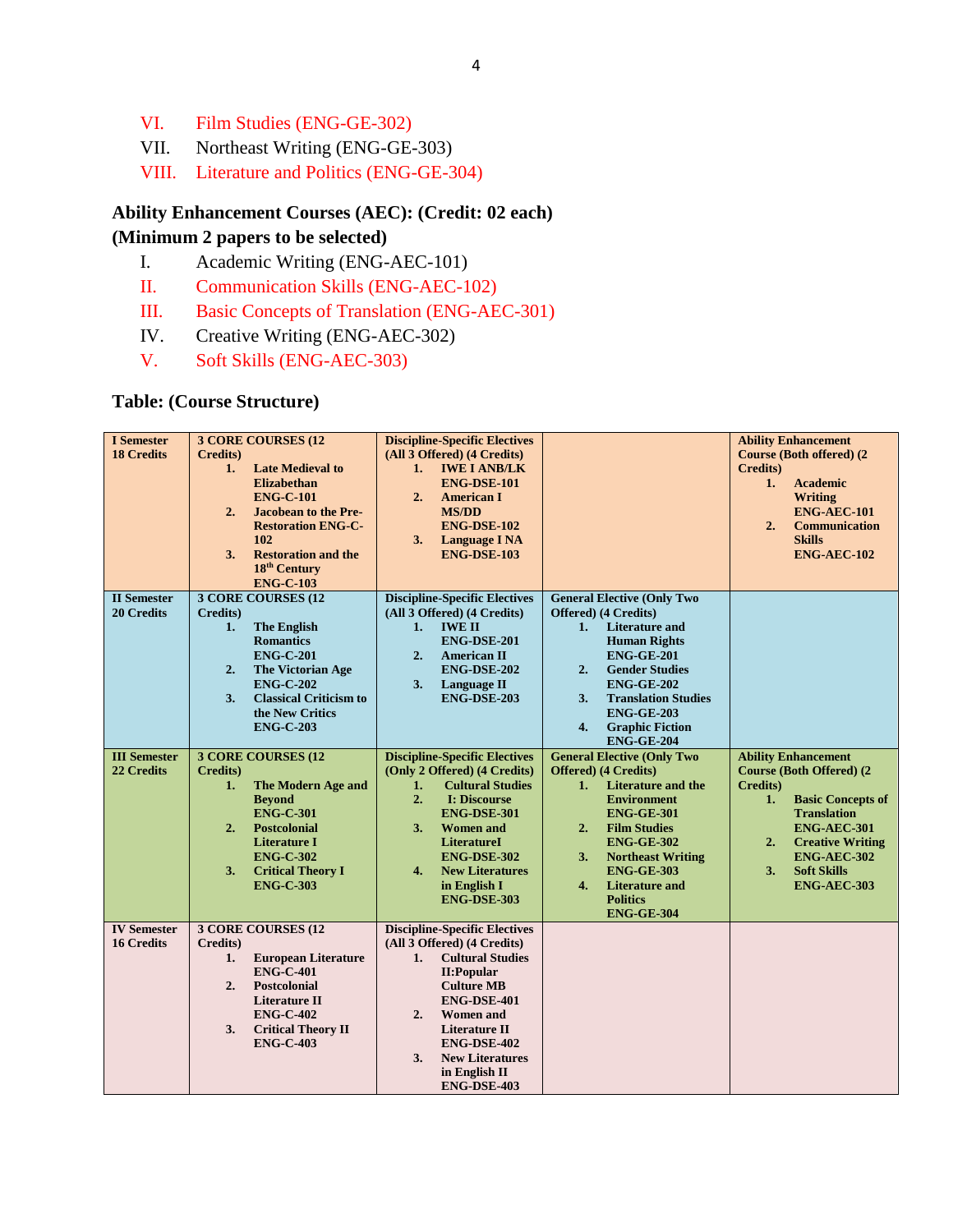# **CORE COURSES**

# **\_\_\_\_\_\_\_\_\_\_\_\_\_\_\_\_\_\_\_\_\_\_\_\_\_\_\_\_\_\_\_\_\_\_\_\_\_\_\_\_\_\_\_\_\_\_\_\_\_\_\_\_ FIRST SEMESTER**

# **Course Code: ENG-C-101 Course Title: Late Medieval to Elizabethan Age Nature of Course: Core Total Credits Assigned: 4 Distribution of Credit: 3 Lectures and 1 Tutorial**

#### **Course Objectives:**

- $\triangleright$  This course intends to familiarise the learners with the socio-cultural and historical background of English literature from late Medieval to the Elizabethan period.
- $\triangleright$  It would introduce the learners with historical and social contexts including religion, church, Feudalism, land, printing, Tudor dynasty, gender, war, disease, merchant class, international trade, social life (chivalry, morality), and geography that form the backdrop of the literature produced during this period.

# **Course Structure:**

This course will comprise of four credits, which will have to be completed within sixteen weeks (64 contact hours). Twenty-four (24) contact hours will be allotted to Unit I, Twenty-four (24) contact hours to Unit II and Twenty(20) contact hours to Unit III. All texts are compulsory. Learners are to be evaluated through seminar presentations, viva-voce, term papers, home assignments, in-semester exams, end-semester exams, group discussions etc.

# **Required Readings:**

# **Unit I: Poetry**

"Sir Gawain and the Green Knight" (Part I)/ Selections from *Morte de Arthur* (section on the

death of Arthur)

Geoffrey Chaucer- Prologue to *The Canterbury Tales*

Thomas Wyatt- "Farewell Love", "Dido in Love"/ Surrey- "Soote season", "My Lute Awake"

Edmund Spenser- *Amoretti* - Sonnet 34, 54, 65,79

Philip Sidney- *Astrophel and Stella (*Sonnet9, 34, 72, 106)

William Shakespeare- Sonnet 20, 71, 126, 147

# **Unit II: Drama**

Christopher Marlowe- *The Jew of Malta*/ Thomas Kyd- *The Spanish Tragedy*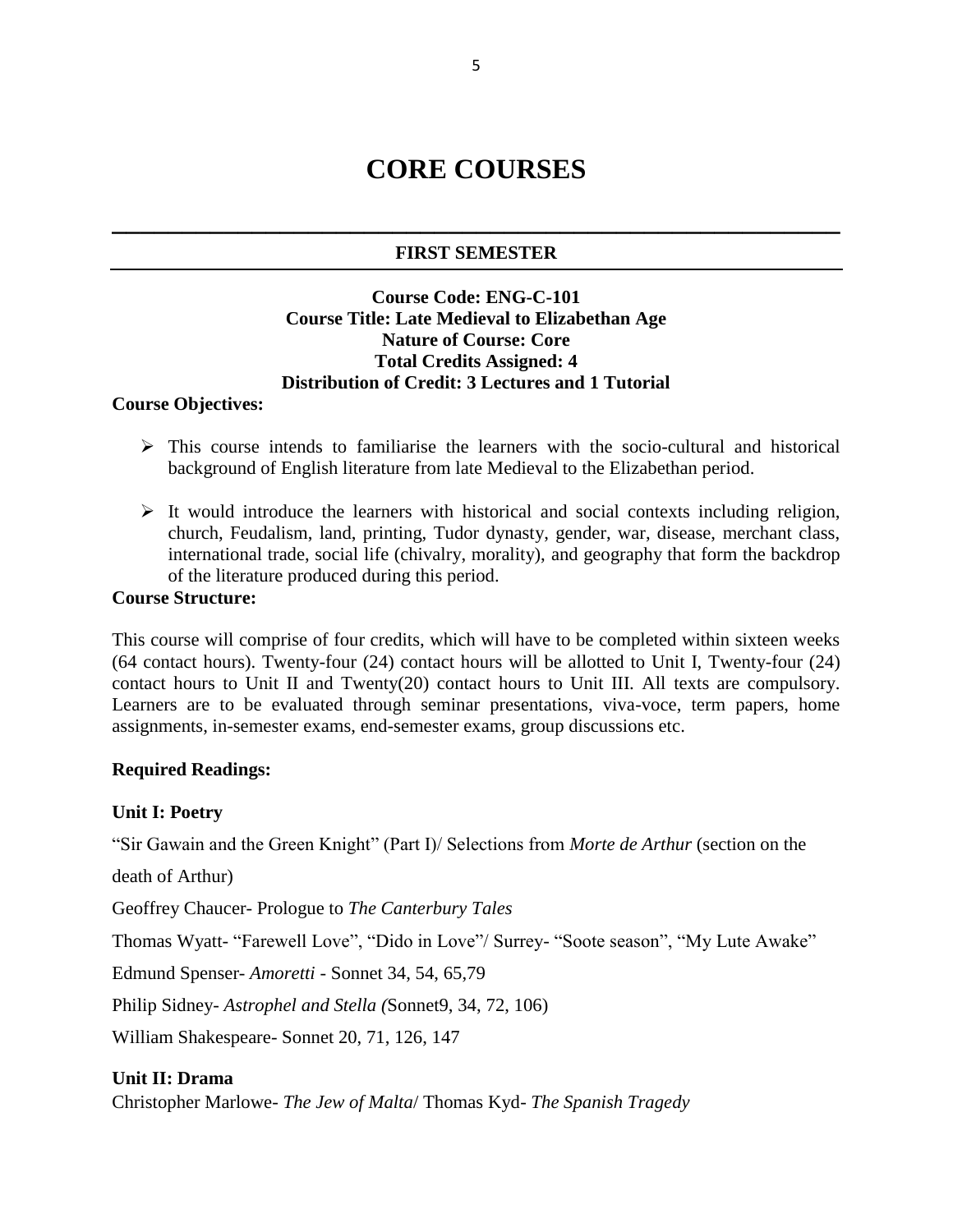William Shakespeare *- Hamlet, The Merchant of Venice/ Henry IV- Part I/ Measure for Measure*

# **Unit III: Non-Fictional Prose**

Margery Kempe- "Pilgrimage to Jerusalem", "The birth of her first child and her first vision"

Francis Bacon- "Of Travel", "Of Marriage and Single Life", "Of Superstition"

Elizabeth-I- Speech to the Troops at Tilbury

# **Mode of Assessment**

Internal Assessment: 40 Marks

(Sessional test 1: 10 marks, Sessional test 2: 10 marks, Seminar presentation: 10 marks, Group Discussion/viva voce: 5 marks, Attendance: 5 marks)

Total: 40 marks

Final Examination (End-semester): 60 Marks Unit I: 2 broad questions+2 short notes/analysis (8+8+4+4)=24 Marks Unit II: 3 broad questions(8+8+8)=24Marks Unit III: 1 broad question  $+ 1$  short note/analysis(8+4)=12 Marks

Total: 60 Marks

\_\_\_\_\_\_\_\_\_\_\_\_\_\_\_\_\_\_\_\_\_\_\_\_\_\_\_\_\_\_\_\_\_\_\_\_\_\_\_\_\_\_\_\_\_\_\_\_\_\_\_\_\_\_\_\_\_\_\_\_\_\_\_\_\_\_\_\_\_\_\_\_\_\_\_\_\_\_

# **Expected Learner Outcome:**

- $\triangleright$  At the end of the course, learners are expected to be acquainted with the socio-political conditions as well attendant ideologies of the time.
- $\triangleright$  They are expected to be familiar with the ideological shift from the medieval to Renaissance Humanism through a critical reading of the texts prescribed.
- $\triangleright$  They would be able to identify the development of literary genres such as poetry (long verse, sonnet), drama (tragedy, comedy, historical play), non-fiction (essay, autobiography) in the context of the period.

# **Recommended Readings:**

M.H Abrams (ed.) *The Norton Anthology of English Literature Vol. 1*  David Lowenstein and Janel Mueller (eds.) *The Cambridge History of Early Modern English Literature* Gillian Rudd *The Complete Critical Guide to Geoffrey Chaucer* Patrick Cheney *Reading Sixteenth Century Poetry* Maurice Evans *English Poetry in the Sixteenth Century* Michael R.G. Spiller *The Development of the Sonnet: An Introduction* Michael Hattaway. *Elizabethan Popular Theatre: Plays in Performance* Charles T Prouty *Studies in the Elizabethan Theatre* G.K Hunter *English Drama 1586- 1642: The Age of Shakespeare*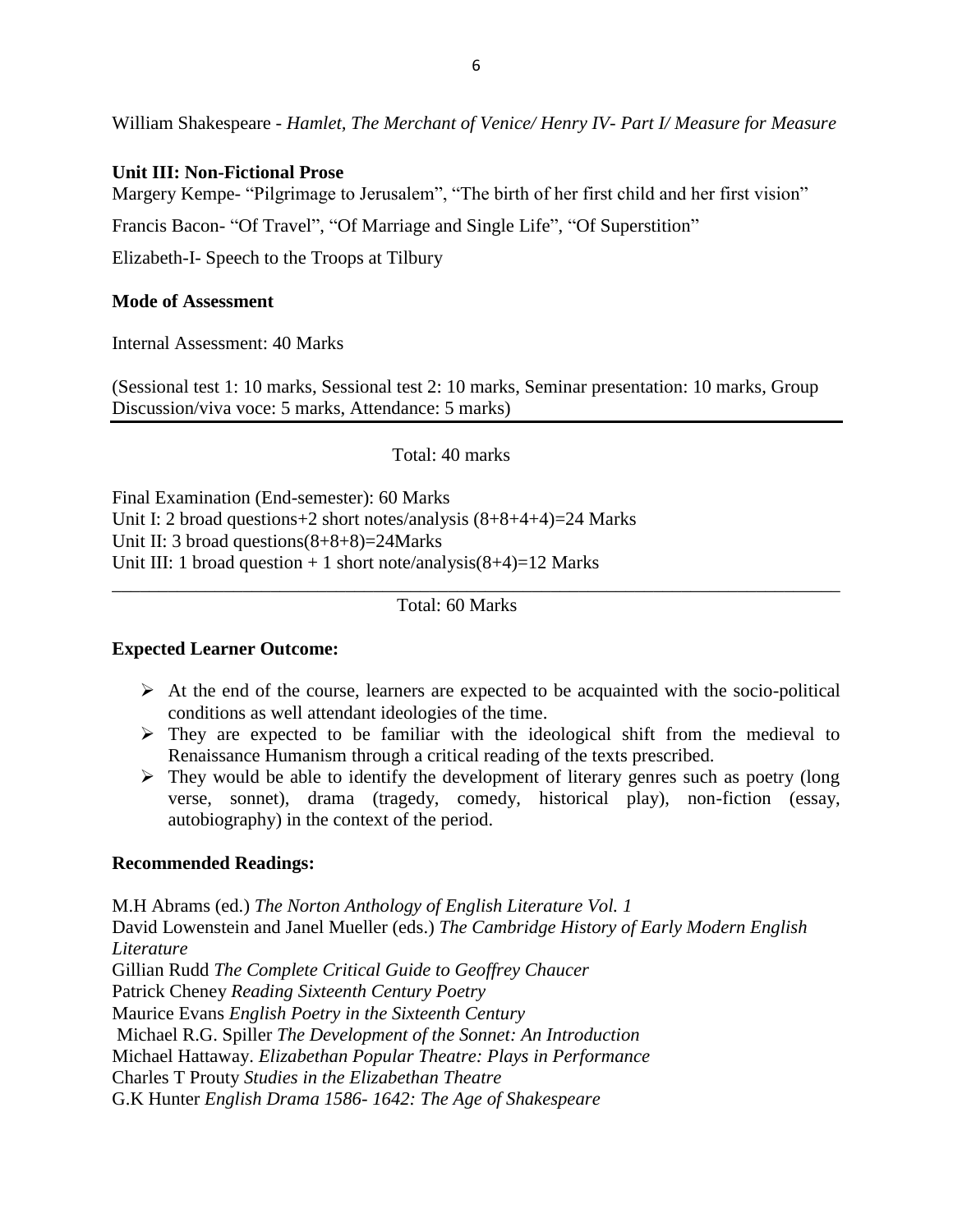Jill Kraye and M.W.F. Stone. *Humanism and Early Modern Philosophy*

# **Course Code: ENG-C-102 Course Title: Jacobean to the Pre-Restoration Nature of Course: Core Total Credits Assigned: 4 Distribution of Credit: 3 Lectures and 1 Tutorial**

# **Course Objectives:**

- $\triangleright$  This course has been designed with the purpose of familiarising the learners with the sweeping contexts of the seventeenth-century, which includes courtly love, religion and Christianity, travel and discovery, chivalry, war, monarchy, social change, court and the city, science and empiricism, humanism, internationalism (trade and maritime politics foreign relations, translations and cultural exchange, early Orientalism), rise of English Criticism, disease, fine arts, gender and sexuality, civil war, among others**.**
- $\triangleright$  To emphasise how the empirical turn to philosophy impacted the literary productions of England, thereby ushering in Metaphysical poetry, plays and poetry on representation of women's issues, women's writing, modern political theory and philosophy, etc.

# **Course Structure:**

This course will comprise of four credits, which will have to be completed within sixteen weeks (64 contact hours). Sixteen (16) contact hours will be allotted to Unit I, Thirty (30) contact hours to Unit II and Eighteen (18) contact hours to Unit III. Learners are to be evaluated through seminar presentations, viva-voce, term papers, home assignments, in-semester exams, group discussions and so forth. The learners on culmination of the course are expected to be acquainted with both the texts and the contexts of the given period.

# **Required Readings:**

# **Unit-I: Poetry**

John Donne- "The Sunne Rising", ["A Valediction: Forbidding Mourning" "](https://www.google.co.in/url?sa=t&rct=j&q=&esrc=s&source=web&cd=1&cad=rja&uact=8&ved=0ahUKEwilre6PvpzLAhURC44KHRFdDgoQFggcMAA&url=http%3A%2F%2Fwww.poetryfoundation.org%2Fpoem%2F173387&usg=AFQjCNGElL-654eTaDi6x2DRYEzcMGKTkA)Holy Sonnets 14, 17" George Herbert- "The Windows", "Man" Andrew Marvell- "Bermudas", "The Definition of Love" Mary Wroth – "Sweetest Love, Return Again", "In this Strange Labyrinth" AemiliaLanyer – "Eve's Apology in Defense of Women" **Unit-II: Drama**  Ben Jonson- *Volpone/The Alchemist* Webster- *The White Devil* Thomas Middleton- *[Women Beware Women](https://en.wikipedia.org/wiki/Women_Beware_Women)*/ *[The Changeling](https://en.wikipedia.org/wiki/The_Changeling_(play))* **Unit-III: Non- Fictional Prose**  James I- "A counter-blaste to Tobacco" Margaret Cavendish- *The Blazing World* (selections) Milton- "On Divorce"/Areopagitica (Selections) Thomas Hobbes- Chapter XIII of *Leviathan*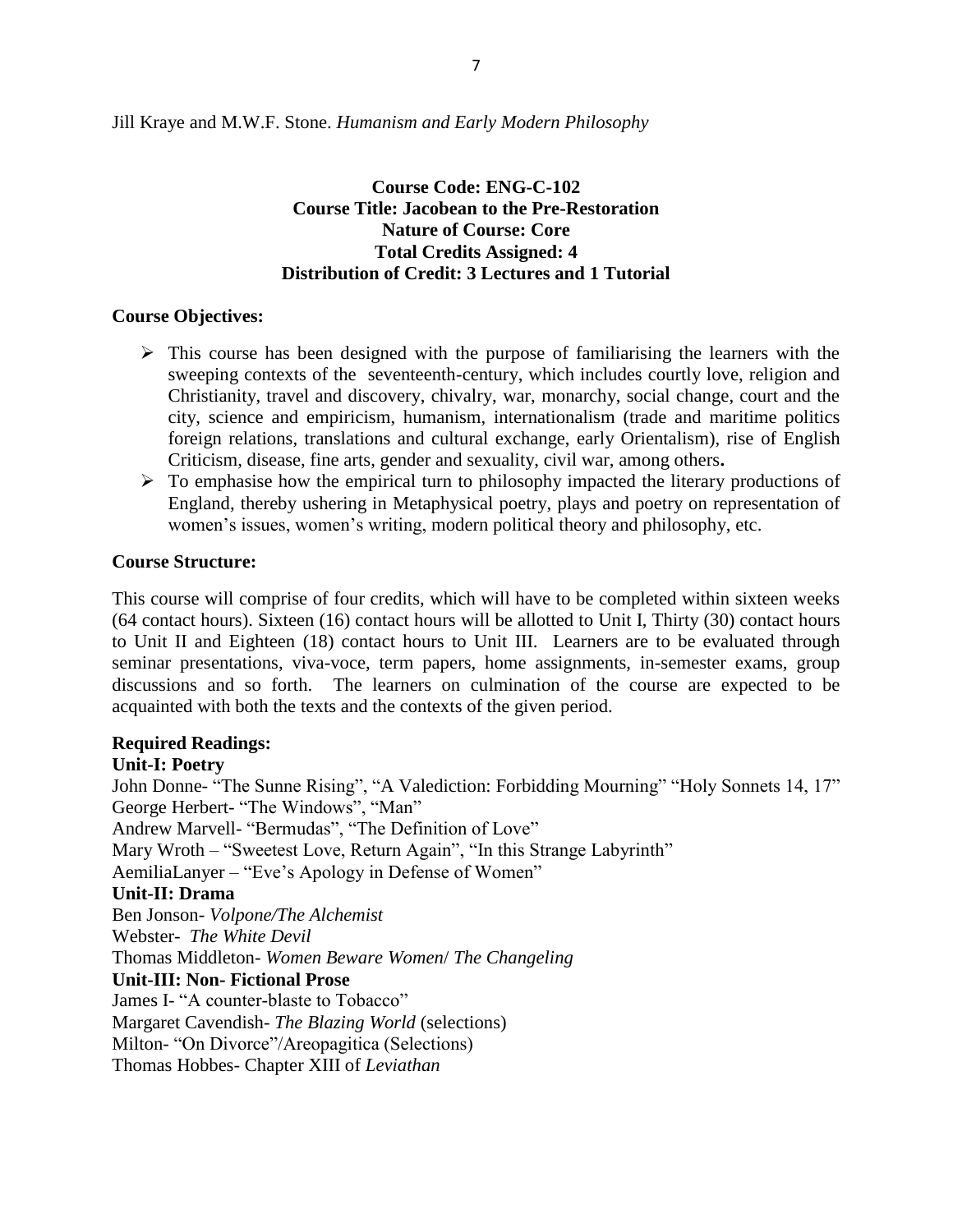#### **Mode of Assessment:**

Internal Assessment: 40 Marks

(Sessional Test 1: 10 marks, Sessional Test 2: 10marks, Seminar Presentation: 10 marks, Group Discussion/Viva –voce: 5 marks, Attendance: 5 marks)

Total : 40 Marks

Final Examination (End-Semester): 60 Marks

Unit I: 2 broad questions+1 short note/analysis (8+8+4=20) Marks

Unit II: 3 broad questions(8+8+8=24) Marks

Unit III: 1 broad question+2 short notes/analysis (8+4+4=16) Marks

Total: 60 Marks

#### **Expected Learner Outcome:**

 $\triangleright$  The learners on culmination of the course are expected to be acquainted with both the texts and the contexts of the given period.

\_\_\_\_\_\_\_\_\_\_\_\_\_\_\_\_\_\_\_\_\_\_\_\_\_\_\_\_\_\_\_\_\_\_\_\_\_\_\_\_\_\_\_\_\_\_\_\_\_\_\_\_\_\_\_\_\_\_\_\_\_\_\_\_\_\_\_\_\_\_\_\_\_\_\_\_\_\_

- $\triangleright$  It will familiarise the learners with the sweeping contexts of the seventeenth-century, which includes courtly love, religion and Christianity, travel and discovery, chivalry, war, monarchy, social change, court and the city, science and empiricism, humanism, internationalism (trade and maritime politics foreign relations, translations and cultural exchange, early Orientalism), rise of English Criticism, disease, fine arts, gender and sexuality, civil war, among others.
- $\triangleright$  The learners will be able to acquaint themselves with the characteristic trends of culture and literature that distinguish these works from those of the preceding and the following periods.

#### **Recommended Readings:**

Abrams, M.H., Greenblatt, Stephen, ed. *The Norton Anthology of English Literature, Vol. I* Sanders, Andrew. *The Short Oxford History of English Literature* Leguois, Emile. *A Short History of English Literature* Daiches, David. *A Critical History of English Literature, Vol. I* Alexander, Michael. *A History of English Literature* Trevelyan, G.M. *English Social History- A Survey of Six Centuries- Chaucer to Queen Victoria* Birch, Dinah, ed. *The Oxford Companion to English Literature (Seventh Edition)*, London: OUP, 2009.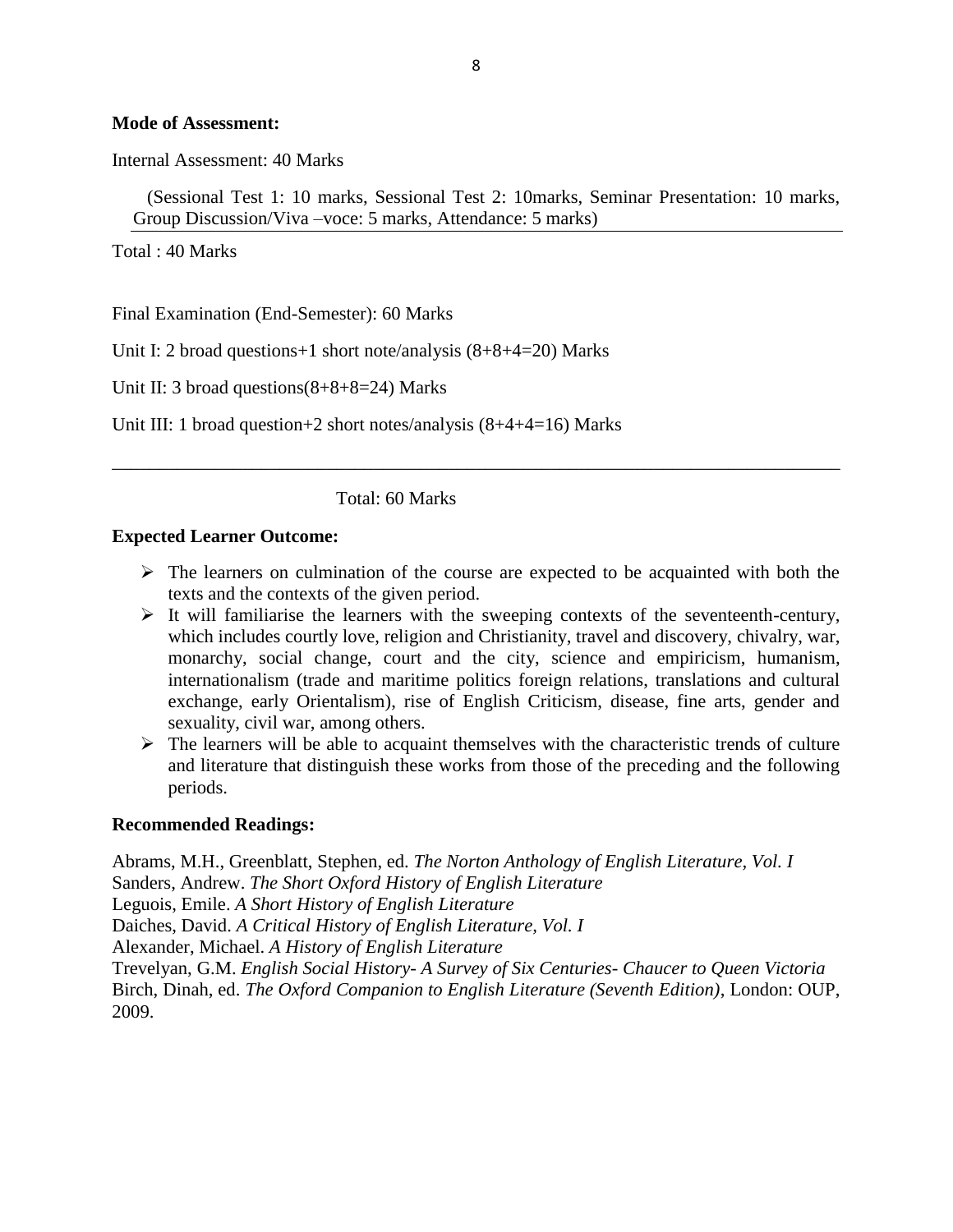# **Course Code: ENG-C-103 Course Title: Restoration and Eighteenth Century Nature of Course: Core Total Credits Assigned: 4 Distribution of Credit: 3 Lectures and 1 Tutorial**

# **Course Objectives:**

- $\triangleright$  The course aims to acquaint the learners with the different movements and themes which were dominant during the Neo-Classical Age (Restoration and Augustan) in English literary history.
- Through an extensive study of a wide range of texts and authors, the learners would be encouraged to explore the key contextual concerns of that period including scientific developments, political turmoil, urbanization, colonization, slave trade, commercialization along with other social and cultural developments.
- $\triangleright$  Taking the diverse contexts into account, the learners would be enabled to trace the development, significance and relevance of literary expressions such as satire, mockepics, comic plays, prose pieces serving as significant precursors to the novel, periodical essays and biographies.
- $\triangleright$  The course shall also encourage the learner to delve into the field of Women's literature through a careful study of leading female authors and poets of that period.

# **Course Structure:**

This course will comprise of four credits, which will have to be completed within sixteen weeks (64 contact hours). Twenty (20) contact hours shall be allotted to Unit I, Fourteen (14) contact hours to Unit II and Thirty (30) Contact hours to Unit III. All texts are compulsory. Learners are to be evaluated through seminar presentations, viva-voce, term papers, homeassignments, insemester exams, end-semester exams, group discussions and so forth.

# **Required Readings:**

# **Unit 1 Poetry**

Milton *Paradise Lost* Book IX John Dryden *Mac Flecknoe* Alexander Pope- *Epistle to Dr. Arbuthnot* Katherine Philips- "To my Excellent Lucasia" Ann Yearsley- "A Poem on the Inhumanity of Slave Trade (Selections)

# **Unit II Fiction**

Aphra Behn- *Oronooko* Henry Fielding- *Joseph Andrews/ Tom Jones* Daniel Defoe- *Robinson Crusoe*

# **Unit III Drama and Non-Fictional Prose**

Oliver Goldsmith- *She Stoops to Conquer*  Richard Sheridan-*The School for Scandal/ The Rivals*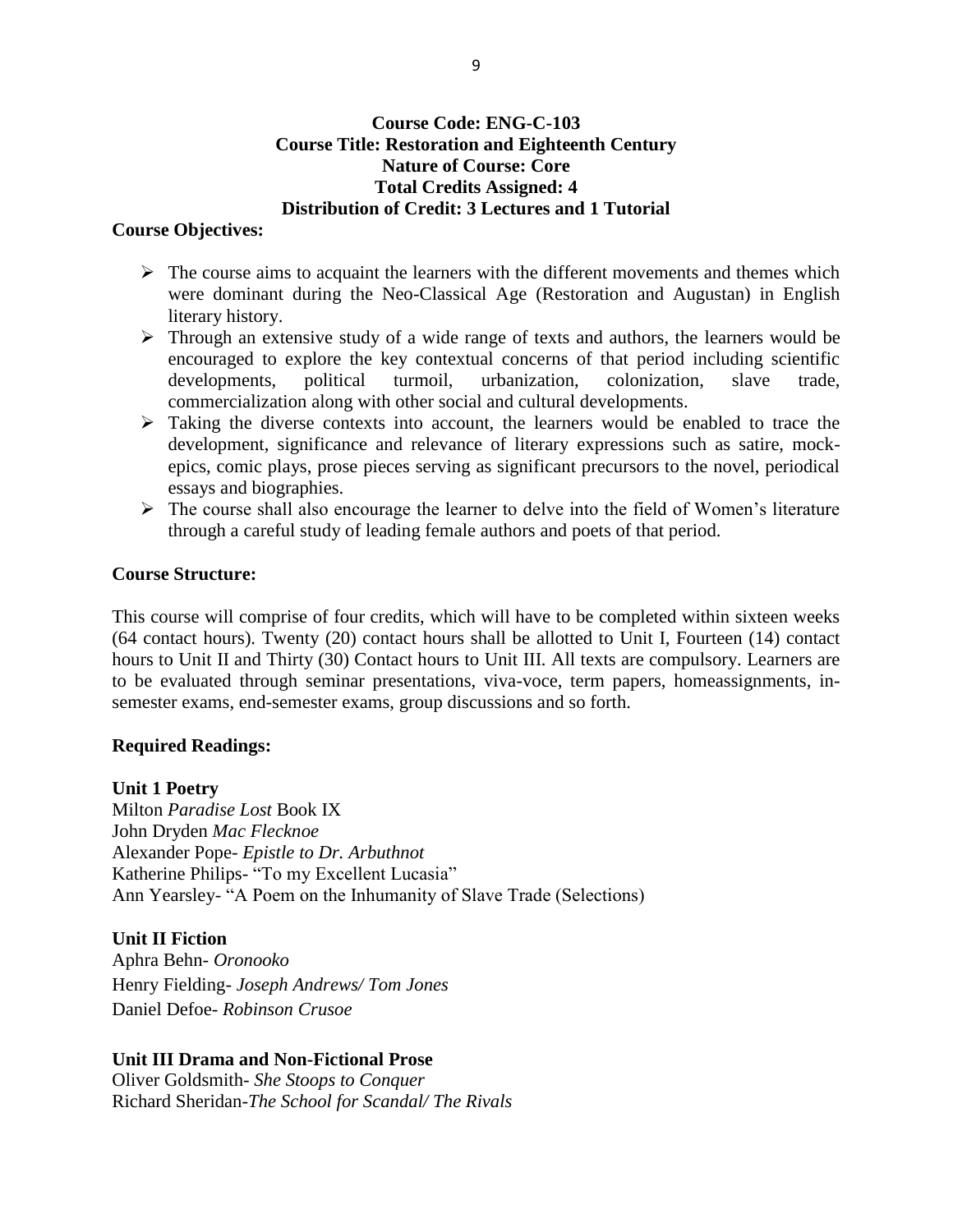Jonathan Swift- *A Modest Proposal* Joseph Addison and Richard Steele- Spectator 10 (selections) Samuel Johnson – *Life of Pope/Life of Cowley*

# **Mode of Assessment:**

Internal Assessment: 40 Marks

(Sessional test 1: 10 marks, Sessional test 2: 10 marks, Seminar presentation: 10 marks, Group Discussion/viva voce: 5 marks, Attendance: 5 marks)

Total: 40 marks

Final Examination (End-semester): 60 Marks

Unit I: 2 broad questions+ 1 short notes/analysis (8+8+4)=20 Marks Unit II: 2 broad questions  $(8+8)=16$  Marks Unit III: 2 broad questions+ 2 short notes/analysis (8+8+4+4)=24 Marks

Total: 60 Marks

\_\_\_\_\_\_\_\_\_\_\_\_\_\_\_\_\_\_\_\_\_\_\_\_\_\_\_\_\_\_\_\_\_\_\_\_\_\_\_\_\_\_\_\_\_\_\_\_\_\_\_\_\_\_\_\_\_\_\_\_\_\_\_\_\_\_\_\_\_\_\_\_\_\_\_\_\_\_

# **Expected Learner Outcome:**

- $\triangleright$  At the end of the course the learners would be able to achieve a holistic understanding of the Neo-classical Age and approach their texts critically within the relevant political, social and cultural contexts.
- $\triangleright$  The learners would develop a neat and clear understanding of the English literary history spanning from Restoration to Augustan Age in a chronological order.
- $\triangleright$  The learners would be able to identify the influence of British political developments on literary expressions especially about the emergence popular genre of that period such as satire.

#### **Recommended Readings:**

M.H Abrams, Stephen Greenblatt (ed.) *The Norton Anthology of English Literature Vol. 1* Andrew Sanders, The *Short Oxford History of English Literature*  Emile Leguois*, A Short History of English Literature* David Daiches, *A Critical History of English Literature Vol. 2* Michael Alexander, *A History of English Literature* G.M. Trevelyan*, English Social History - A Survey of Six Centuries - Chaucer to Queen Victoria* Dinah Birch (ed.), *The Oxford Companion to English Literature (Seventh Edition*). London:OUP, 2009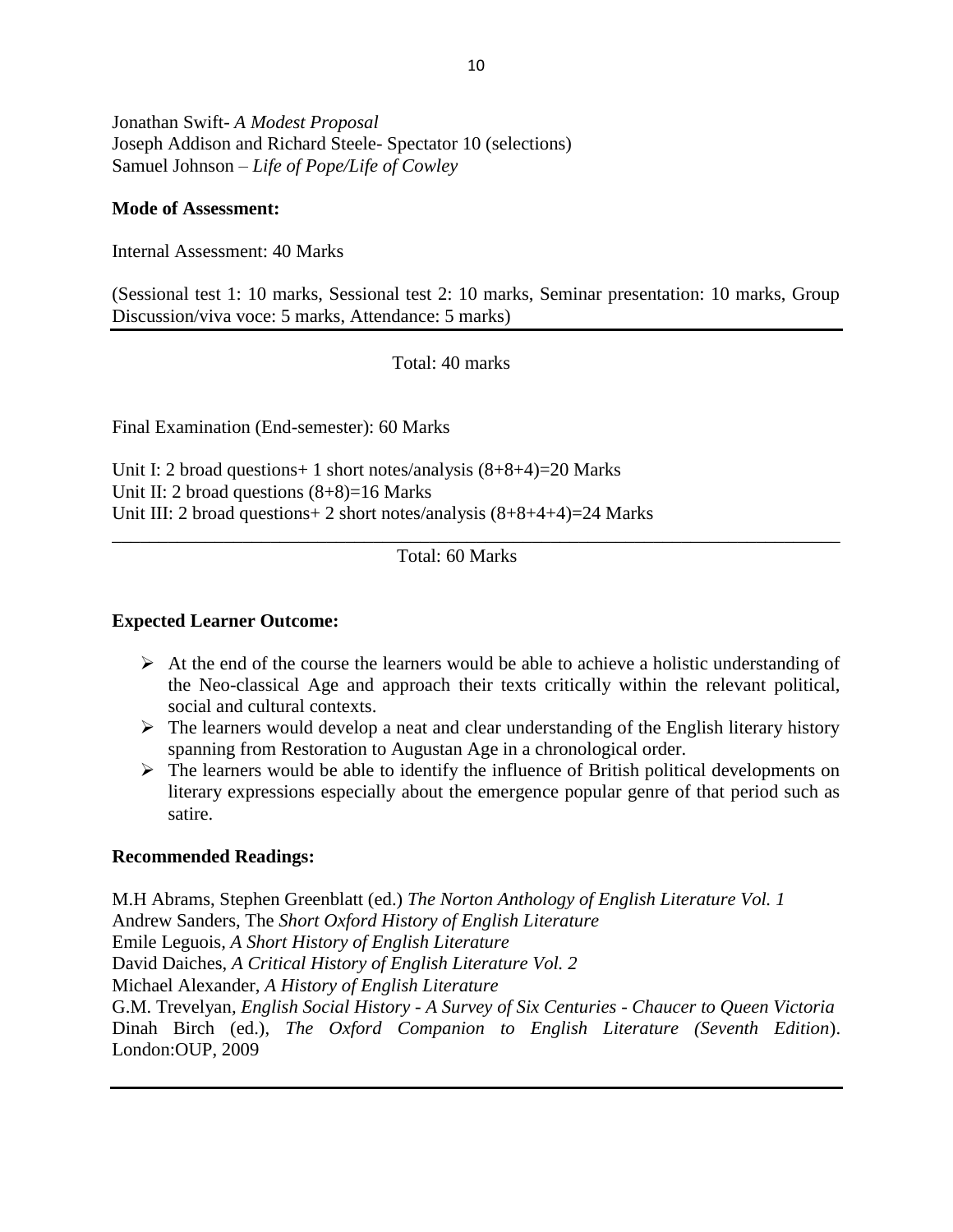# **SECOND SEMESTER**

# **Course Code: ENG-C-201 Course Title: The English Romantics Nature of Course: Core Total Credits Assigned: 4 Distribution of Credit: 3 Lectures and 1 Tutorial**

# **Course Objectives:**

- $\triangleright$  The objective of the course is, first, to familiarise the learner with the historical background of the period keeping in mind the sweeping social, political and economic changes that accompanied English imperialism.
- $\triangleright$  The learner will be able to critically examine the poetry, prose and fiction of the Romantic Period, with attention drawn to the emergence of women's writing, the advocacy for women's social and political rights, and publishing in a challenging climate dominated by gentrified expectations of behaviour.
- $\triangleright$  The course aims to guide the learner to identify and engage with the important works of the Romantic era, their authors, and their stylistic devices.
- $\triangleright$  The course will also introduce the learners with new critical frameworks in order to investigate and re-read the texts in the light of recent concerns, such as class, gender, and Orientalism.

### **Course Structure:**

This course will comprise of four credits, which will have to be completed within sixteen weeks (64 contact hours). Twenty-six (26) contact hours will be allotted to Unit I, Sixteen (16) contact hours to Unit II, and Twenty-two (22) contact hours to Unit III. All texts are compulsory. Learners are to be evaluated through their seminar presentations, viva-voce, term papers, home assignments, in-semester exams, end-semester exams, group discussions and so forth.

# **Required Readings:**

# **UnitI: Poetry**

William Blake - "Holy Thursday", "The Poison Tree," "London"

James Thompson - "Rule Britannia"

Helen Maria Williams - "On the Bill which was Passed Regulating the Slave Trade"

Felicia Hemans - "The Suttee"

William Wordsworth - "Upon Westminster Bridge", "Steamboats, Viaducts and Railways", "The Old Cumberland Beggar"

Samuel Taylor Coleridge - "The Rime of the Ancient Mariner"

Shelley - "England 1890," "Ode to a Skylark"

John Keats –"Ode on a Grecian Urn," "Ode on Melancholy"

# **UnitII: Prose**

Charles Lamb - "Old China"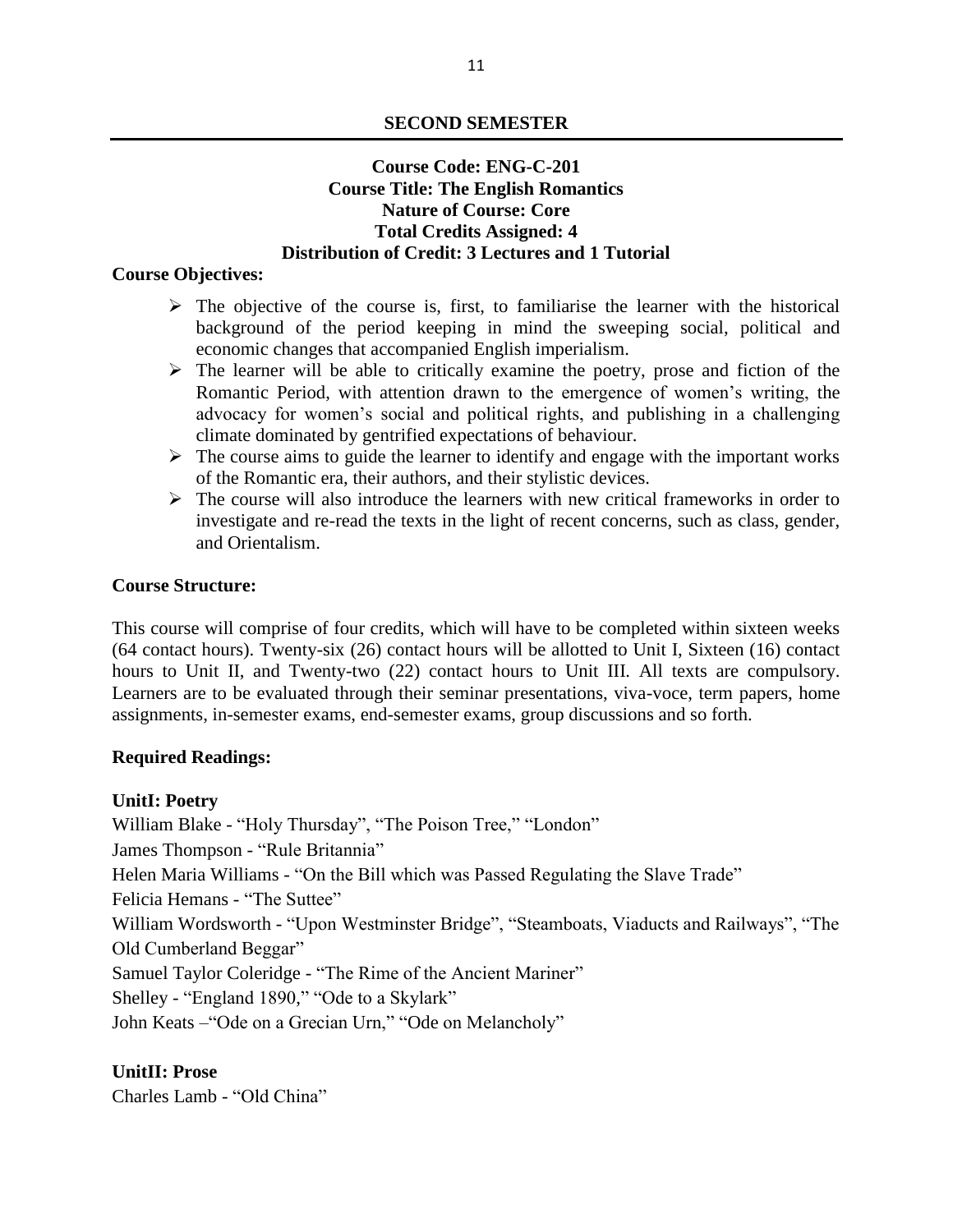Thomas De Quincey - The Malay sequence from *The Confessions of an Opium Eater* (Excerpt from *Norton Anthology*) Mary Wollstonecraft - Selections from *A Vindication of the Rights of Women* (Excerpt from *Norton Anthology*)

# **Unit III: Fiction**

Jane Austen –*Persuasion/ Northanger Abbey* Mary Shelley – *Frankenstein*

# **Mode of Assessment:**

Internal Assessment: 40 Marks

(Sessional test 1: 10 marks, Sessional test 2: 10 marks, Seminar presentation: 10 marks, Group Discussion/viva voce: 5 marks, Attendance: 5 marks)

Total: 40 marks

Final Examination (End-semester): 60 Marks

unit i: 4 broad questions  $(8+8+8+8) = 32$  marks unit ii: 3 short questions  $(4+4+4)$  =12 marks unit iii: 2 broad question  $(8+8) = 16$  marks

Total: 60 Marks

\_\_\_\_\_\_\_\_\_\_\_\_\_\_\_\_\_\_\_\_\_\_\_\_\_\_\_\_\_\_\_\_\_\_\_\_\_\_\_\_\_\_\_\_\_\_\_\_\_\_\_\_\_\_\_\_\_\_\_\_\_\_\_\_\_\_\_\_\_\_\_\_\_\_\_\_\_\_

# **Expected Learner Outcome:**

- $\triangleright$  Learner would be able to critically appreciate the immense contribution of writers, poets, and essayists to the British literary canon of the Romantic period.
- $\triangleright$  The learner will be able to locate the Romantic movement beyond its literary trappings, contextualizing it within the radical and volatile political, social and economic shifts during the time, including but not limited to the American and French Revolutions, the abolition movement and the Industrial Revolution.
- $\triangleright$  The learner will be able to better locate the reactionary spirit of the age, as a response to the Neo-classical period as well as a precursor to the Victorian Age.

# **Recommended Readings:**

M.H Abrams, Stephen Greenblatt (ed.) *The Norton Anthology of English Literature Vol. 2* Andrew Sanders, The *Short Oxford History of English Literature*  Emile Leguois*, A Short History of English Literature* David Daiches, *A Critical History of English Literature Vol. 2* Michael Alexander, *A History of English Literature* G.M. Trevelyan*, English Social History - A Survey of Six Centuries - Chaucer to Queen Victoria*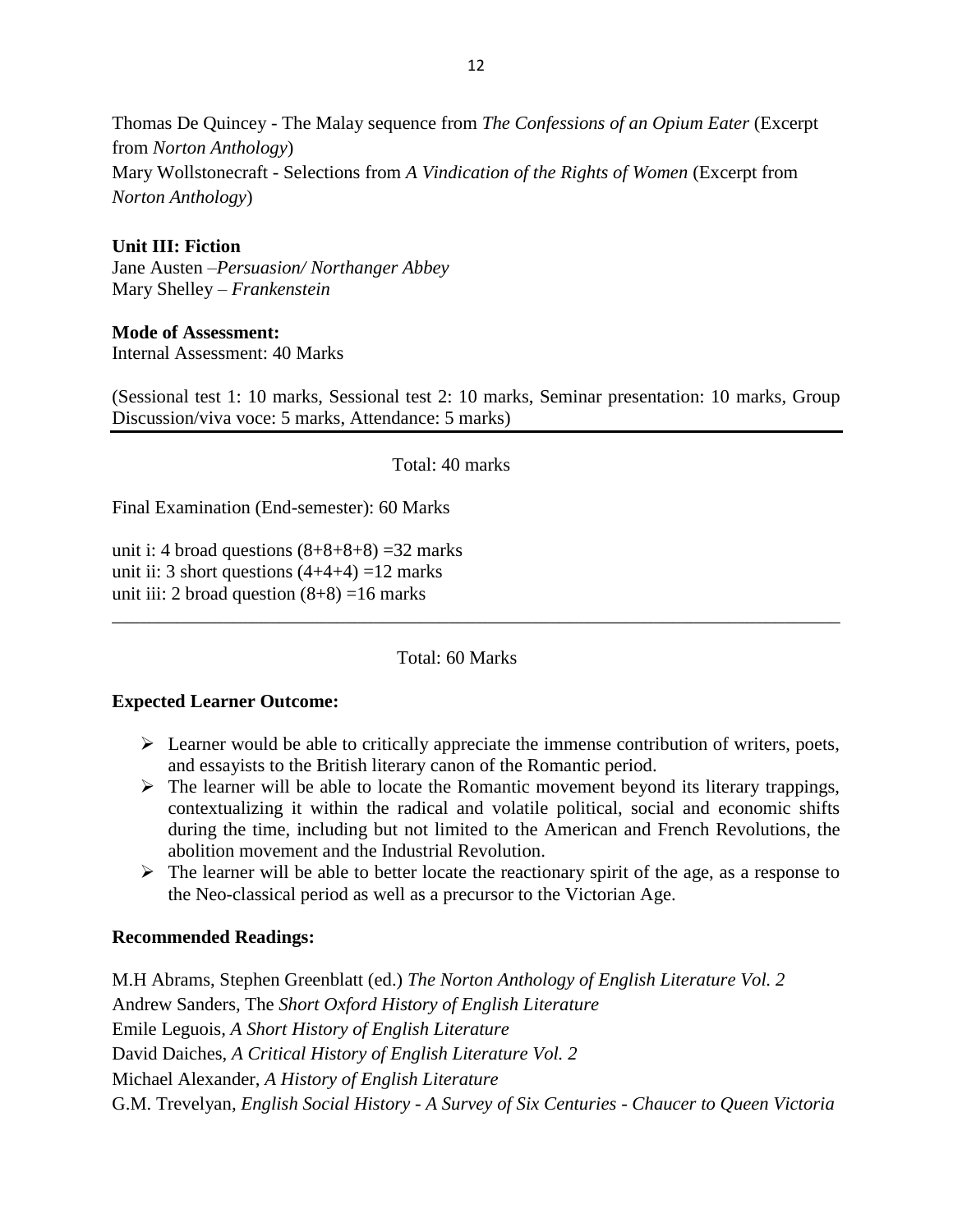Dinah Birch (ed.), *The Oxford Companion to English Literature (Seventh Edition*). London: OUP, 2009

# **Course Code: ENG-C-202 Course Title: The Victorian Age Nature of Course: Core Total Credits Assigned: 4 Distribution of Credit: 3 Lectures and 1 Tutorial**

#### **Course Objectives:**

- $\triangleright$  The course intends to familiarize the learners with the different forms of literary expressions such as dramatic monologue, children's literature, fantasy literature, autobiographical fiction, scientific treatise, detective fiction which flourished during the Victorian Age.
- $\triangleright$  It also aims to enable the learners' understanding of the significant contexts pertaining to the Victorian period about politics, colonialism, science, culture, religion, industrialization, race, gender and sexuality.
- $\triangleright$  Along with literary analysis of texts, the learners will be encouraged to explore the history of the Women's Movement that geared up during this period in Britain**.**

#### **Course Structure:**

This course will comprise of four credits, which will have to be completed within sixteen weeks (64 contact hours). Eighteen (18) contact hours shall be allotted to Unit I, Sixteen (16) contact hours to Unit II and Thirty (30) contact hours to Unit III. All texts are compulsory. Learners are to be evaluated through their seminar presentations, viva-voce, term papers, home assignments, in-semester exams, end-semester exams, group discussions and so forth.

#### **Required Readings:**

#### **Unit-I: Poetry**

Elizabeth Barrett Browning- "To George Sand: A Recognition" Robert Browning- "Two in a Campagna", "The Laboratory" Tennyson- "Ulysses", Selections from *In Memoriam* Christiana Rossetti- extracts from "The Goblin Market" (lines1-140)

#### **Unit II: Non-Fictional Prose**

Carlyle- Queen Victoria at 18 J.S. Mill- selections from *Subjection of Women* (Norton extracts) Charles Darwin- Introduction – *On the Origin of Species* Matthew Arnold- extracts from *Culture and Anarchy* (first two Norton selections)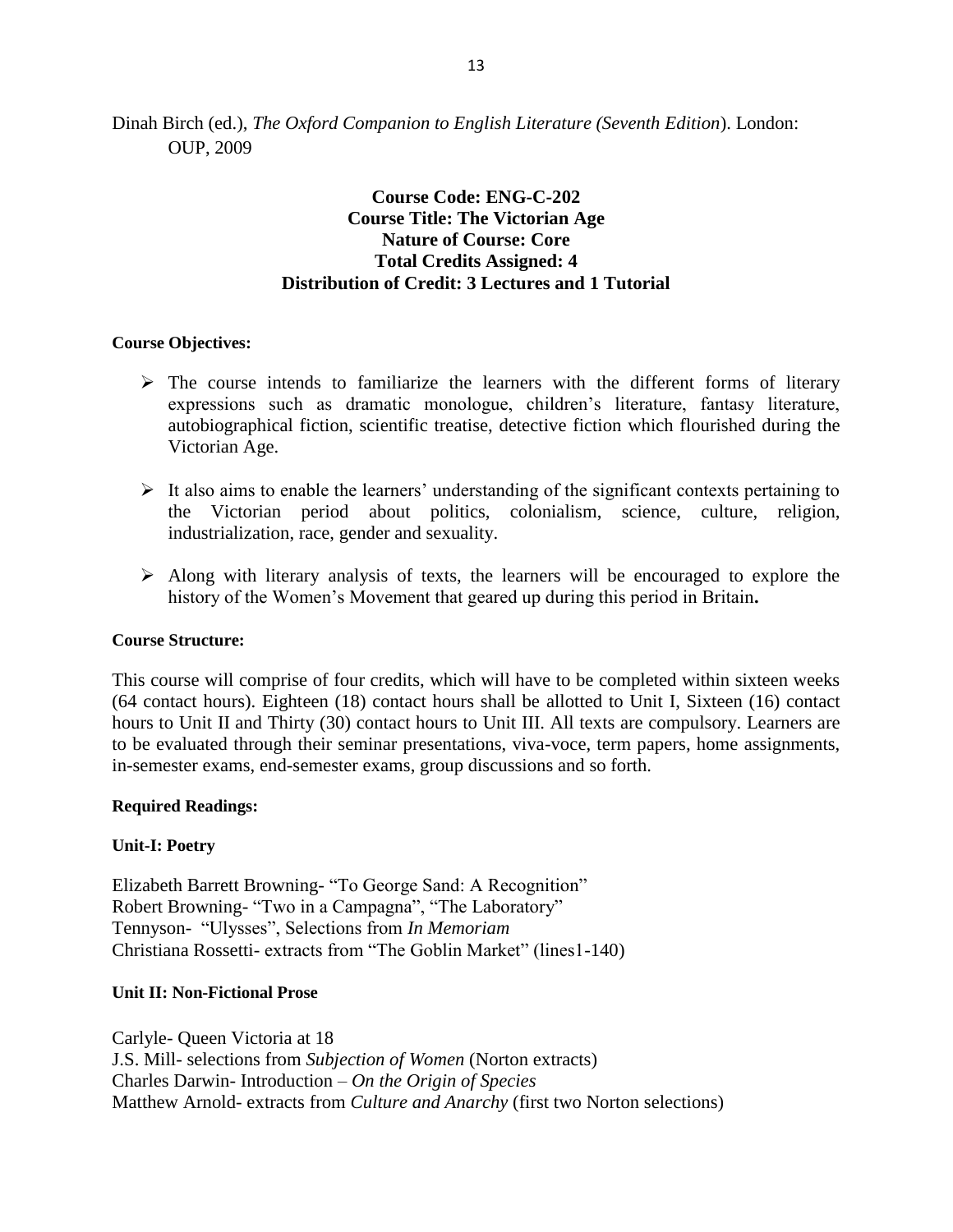# **Unit III: Fiction**

Thomas Hardy- From *The Wessex Tales* Charles Dickens- *Bleak House* Lewis Carroll- *Alice's Adventure in Wonderland* Arthur Conan Doyle- *"The Speckle Band"/*Wilkie Collins*- The Moonstone* Charlotte Bronte *– Jane Eyre*

# **Mode of Assessment:**

Internal Assessment: 40 Marks

(Sessional test 1: 10 marks, Sessional test 2: 10 marks, Seminar presentation: 10 marks, Group Discussion/viva voce: 5 marks, Attendance: 5 marks)

Total: 40 marks

Final Examination (End-semester): 60 Marks

Unit I: 1 broad question + 1 short note/analysis  $(8+8)$  = 16 Marks Unit II: 1broad question + 2 short note/analysis  $(8+4+4)=16$  Marks Unit III: 3broad questions+1 short note/analysis (8+8+8+4)=28 Marks

Total: 60 Marks

\_\_\_\_\_\_\_\_\_\_\_\_\_\_\_\_\_\_\_\_\_\_\_\_\_\_\_\_\_\_\_\_\_\_\_\_\_\_\_\_\_\_\_\_\_\_\_\_\_\_\_\_\_\_\_\_\_\_\_\_\_\_\_\_\_\_\_\_\_\_\_\_\_\_\_\_\_\_

# **Expected Learner Outcome:**

- $\triangleright$  At the end of the course the learners would be able to situate their texts within the relevant historical and cultural contexts of the Victorian Age.
- $\triangleright$  They would be able to grasp the significance of the Victorian age as a transitional phase located between two other significant periods of British literary history, the Romantic Age that precedes it and the Modern Age that follows.
- $\triangleright$  They would be able to engage in intertextual analysis and comparative reading across the different units of the course.

# **Recommended Readings:**

Sandra Gilbert and Susan Gubar- *The Madwoman in the Attic: The Woman Writer and the Nineteenth-century Literary Imagination* Elaine Showalter- *A Literature of Their Own: British Women Novelists from Bronte to Lessing* Eric Hobsbawm- *The Age of Revolution: 1789-1848*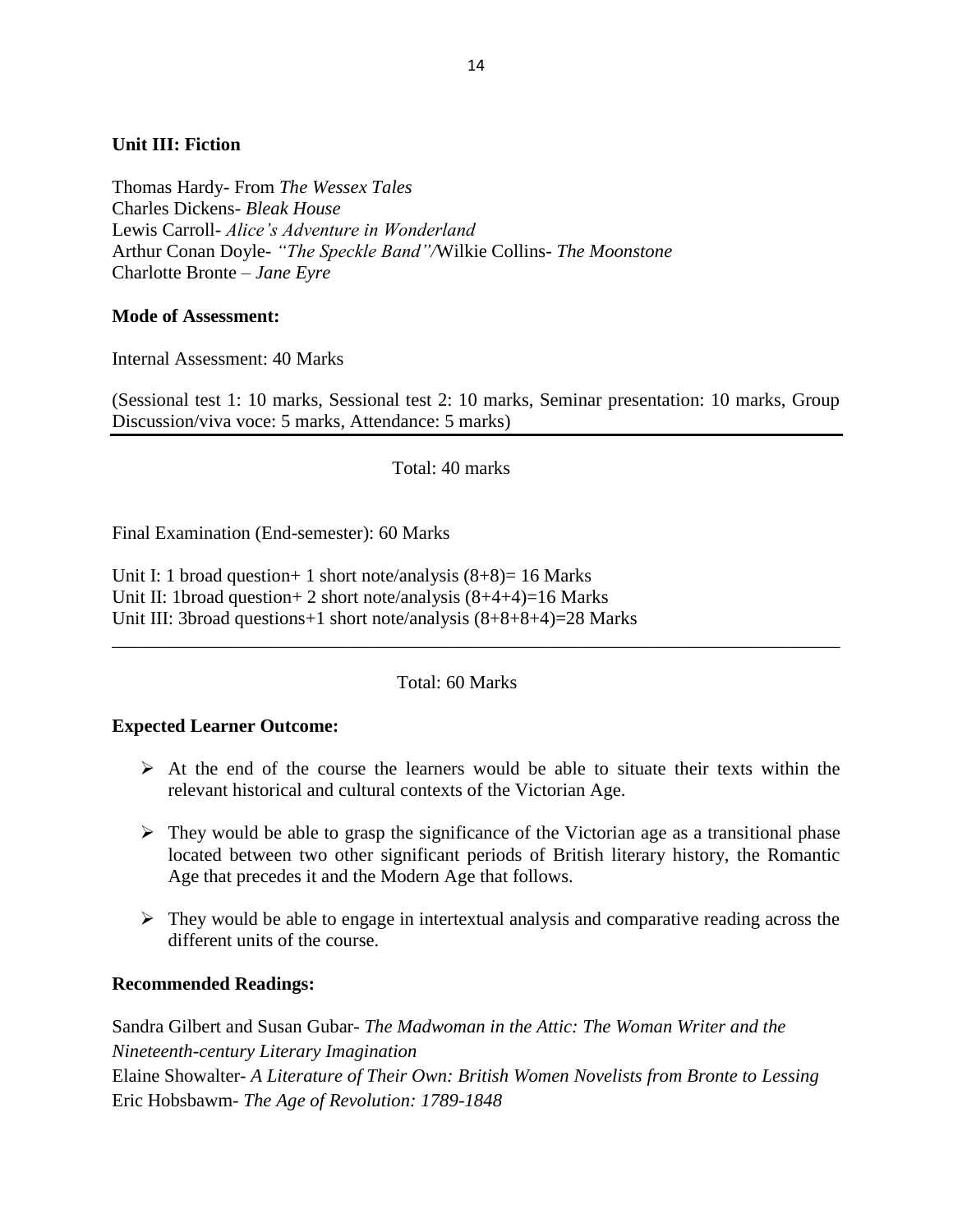Cornelia Pearsall - *Tennyson's Rapture: Transformation in Victorian Dramatic Monologue* James Eli Adams- *A History of Victorian Literature* Isabelle Armstrong- *Victorian Poetry: Poetry, Poetics and Politics* Richard Cronin, Alison Chapman and Antony H. Harrison (ed.)- *A Companion to Victorian Poetry* Dierdre David (ed.)- *Cambridge Companion to Victorian Novel* Richard Cronin- *Romantic Victorians: English Literature, 1824-1840*

# **Course Code: ENG-C-203 Course Title: Classical Criticism to the New Critics Nature of Course: Core Total Credits Assigned: 4 Distribution of Credit: 3 Lectures and 1 Tutorial**

# **Course Objectives:**

- $\triangleright$  To acquaint learners with the art/craft of criticism of literary texts as have been practiced from the classical period to the early twentieth century.
- $\triangleright$  To provide the learners a broad survey of the history and development of literary criticism and theory in Western Culture from Plato and Aristotle to the early twentieth century.
- $\triangleright$  The learners would be familiarized with ideas as disparate as mimesis, representation, tragedy, republic, nature, the sublime, perception, the text, reception and so forth.
- $\triangleright$  The learners would be encouraged to read/analyse critically different texts from the lens provided by these concepts of criticisms and theories.

# **Course Structure:**

This four-credit course has been divided into three units: Unit-I, Unit-II, and Unit III. The course will be completed within sixteen weeks (64 contact hours). Eighteen (18) contact hours will be allotted to Unit I, Twenty-six (26) contact hours to Unit II and Twenty (20) contact hours to Unit III.

# **Required Readings:**

# **Unit I**

Plato: *The Republic* Book 10 (Norton extracts) Aristotle: "On Representation" (section I-IX of *Poetics*) Horace: *Ars Poetica* Longinus: *On the Sublime*

# **Unit II**

Sir Philip Sidney: *An Apology for Poetry*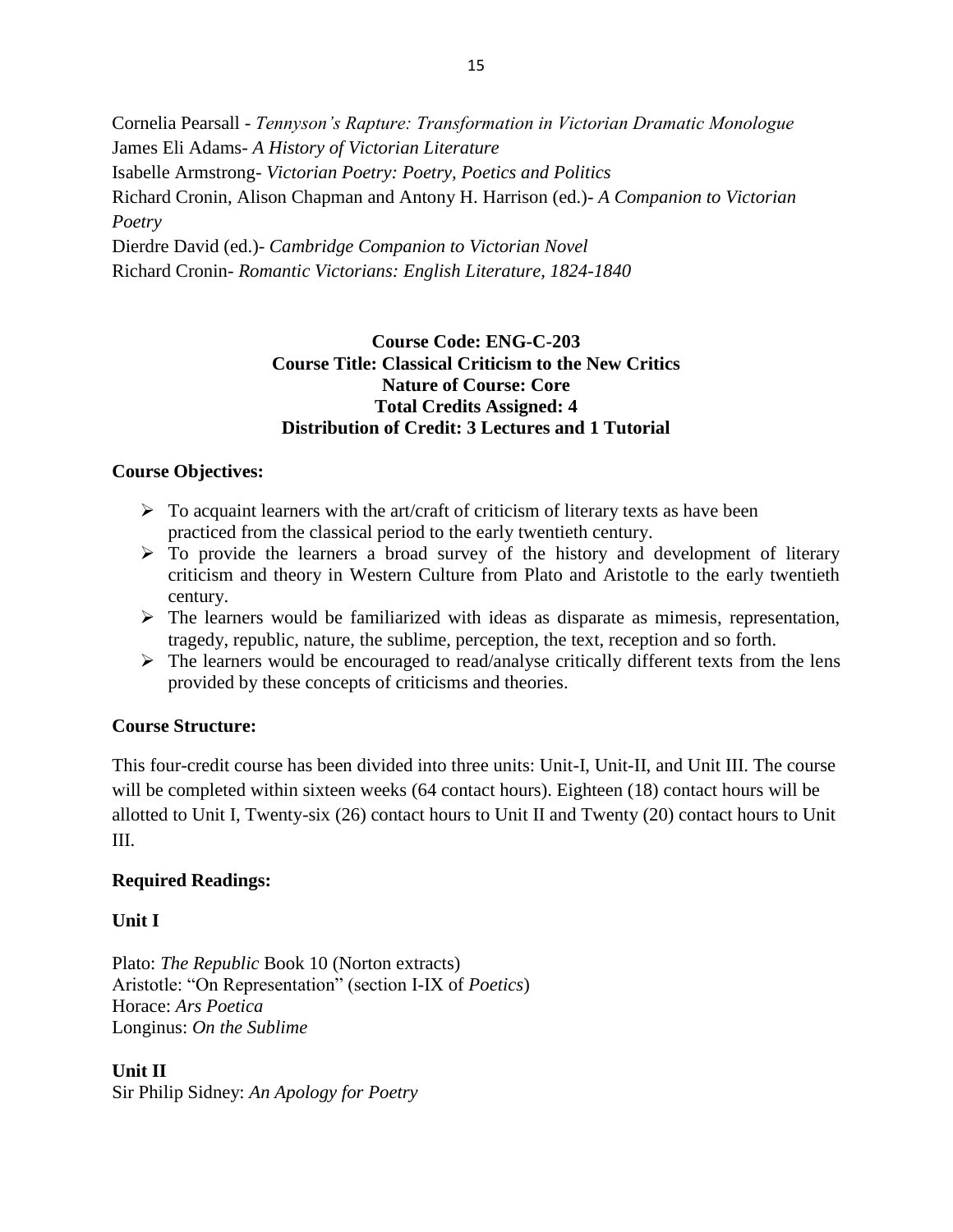Pope: "Essay on Criticism" Burke: Part I Section VII of "The Sublime" (Norton extracts) Dr. Samuel Johnson: *Preface to Shakespeare* P.B. Shelley: from "The Defence of Poetry" (Norton page no.713-717) John Keats: *Letter* to Benjamin Bailey (November 22, 1817)/ Negative Capability (Letter to George and Tom Keats) Matthew Arnold: "Function of Criticism at the Present time"/ "The Study of Poetry"

# **Unit III**

T.S. Eliot: "Hamlet and its Problems"/ "The Metaphysical Poets" F.R. Leavis: "Literary Criticism and Philosophy" from *The Common Pursuit* I.A. Richards: "Poetry and Belief" Wimsatt and Beardsley: "The Intentional Fallacy"

# **Mode of Assessment:**

Internal Assessment: 40 Marks

(Sessional test 1: 10 marks, Sessional test 2: 10 marks, Seminar presentation: 10 marks, Group Discussion/Viva voce: 5 marks, Attendance: 5 marks)

Total: 40 Marks

End Semester Examination: 60 Marks

Unit I: 2 broad questions  $(8+8)=16$  Marks

Unit II: 2 broad questions  $+ 2$  short notes/analysis  $(8+8+4+4)= 24$  Marks

Unit III: 2 broad questions  $+1$  short notes/analysis  $(8+8+4)=20$  Marks

Total: 60 Marks

# **Expected Learner Outcome(s):**

- $\triangleright$  The learners at the culmination of the course would be able to understand the fundamental concepts of criticism.
- $\triangleright$  The learners would be able to evaluate literary texts by deploying the theories and concepts of criticism as formulated by philosophers and critics since antiquity.
- $\triangleright$  The learners at the end of the course would be able to comprehend the subtle distinctions between criticism and theory.

# **Recommended Readings:**

Abrams, M.H. *The Mirror and the Lamp: Romantic Theory and the Critical Tradition.* London: Oxford University Press, 1971.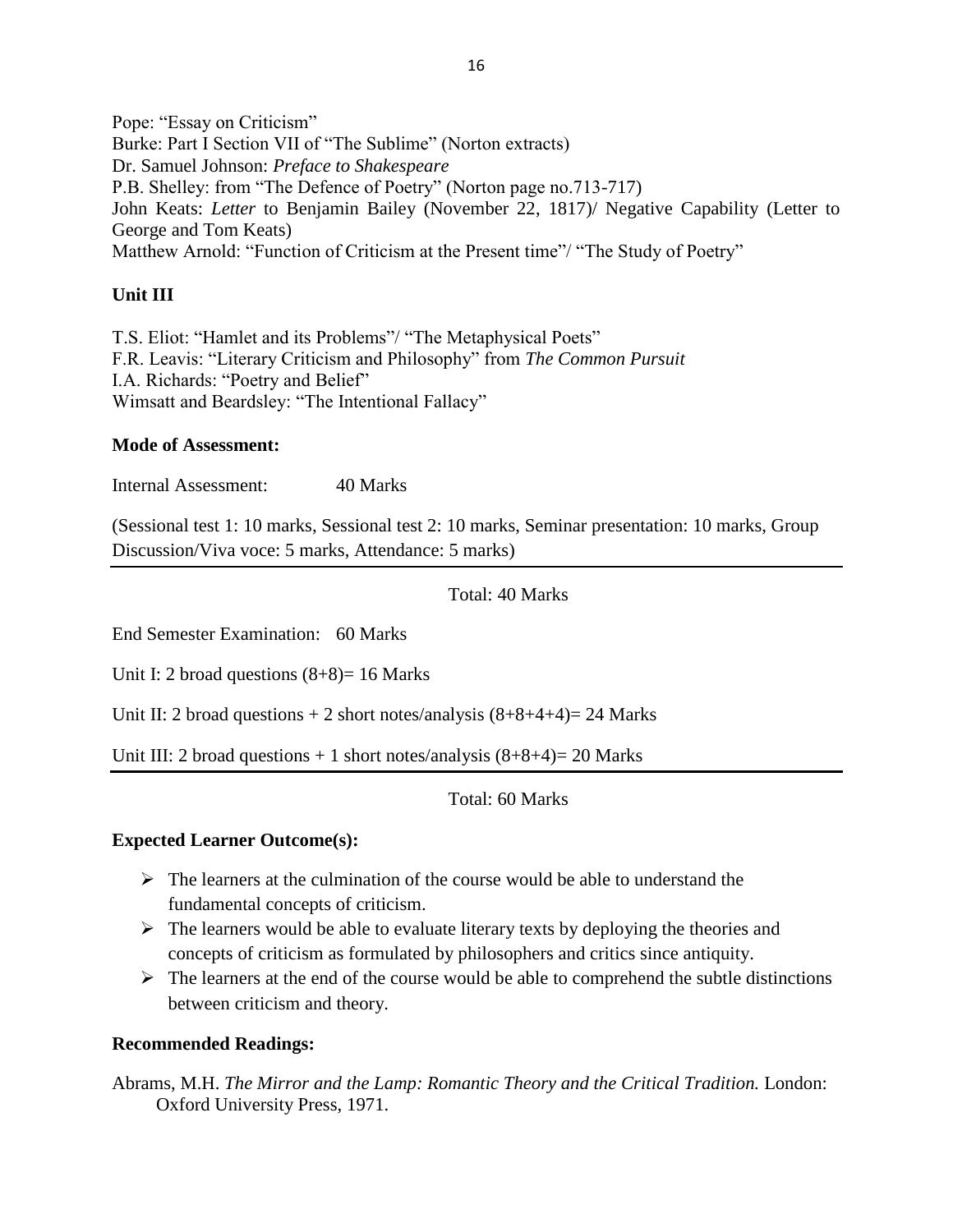- Abrams, M.H., and Geoffrey Galt Harpham. *A Glossary of Literary Terms.* 10th ed.USA: Wadsworth, Cengage Learning, 2012.
- Adams, Hazard. *Critical Theory Since Plato.* 2nd ed. California: Harcourt Brace Jovanovich College Publishers, 1992.
- Barton, Edwin J., and Glenda A. Hudson. *A Contemporary Guide to Literary Terms with Strategies for Writing Essays about Literature.* Boston, USA: Houghton Mifflin, 2004.
- Brooks, Cleanth*,* and Paul Rand. *The Well Wrought Urn: Studies in the Structure of Poetry.* California: Harcourt Brace, 1947.
- D.J. Enright, and E.DeChickera. *English Critical Texts*. London: OUP, 1962.
- Daiches, David. *Critical Approaches to Literature.* 2nd ed.London: Orient Longman Pvt. Ltd, 2005.
- Guerin, Wilfred L. *A Handbook of Critical Approaches to Literature.* 4th ed. London: Oxford University Press, 1999.
- Hudson, *W.H. An Introduction to the Study of Literature.* New Delhi: Atlantic Publishers and Distributors Pvt. Ltd, 2006.
- Leitch, Vincent B., ed. *The Norton Anthology of Theory and Criticism.* London: W. W. Norton and Company, 2001.
- M. A. R Habib. *A History of Literary Criticism and Theory: From Plato to the Present*. Malden, MA: Blackwell Publishing, 2008.
- Preminger, Alex. *Princeton Encyclopedia of Poetry & Poetics.* New Jersey: Princeton University Press, 1972.
- S. Ramaswami and V. S. Sethuraman. *The English Critical Tradition: Volume1 & 2*. New Delhi: Macmillan, 2014.
- Waugh, Patricia. *Literary Theory and Criticism*. London: OUP, 2006.
- Wellek, Rene, and Austin Warren. *Theory of Literature.* London: Penguin, 1980.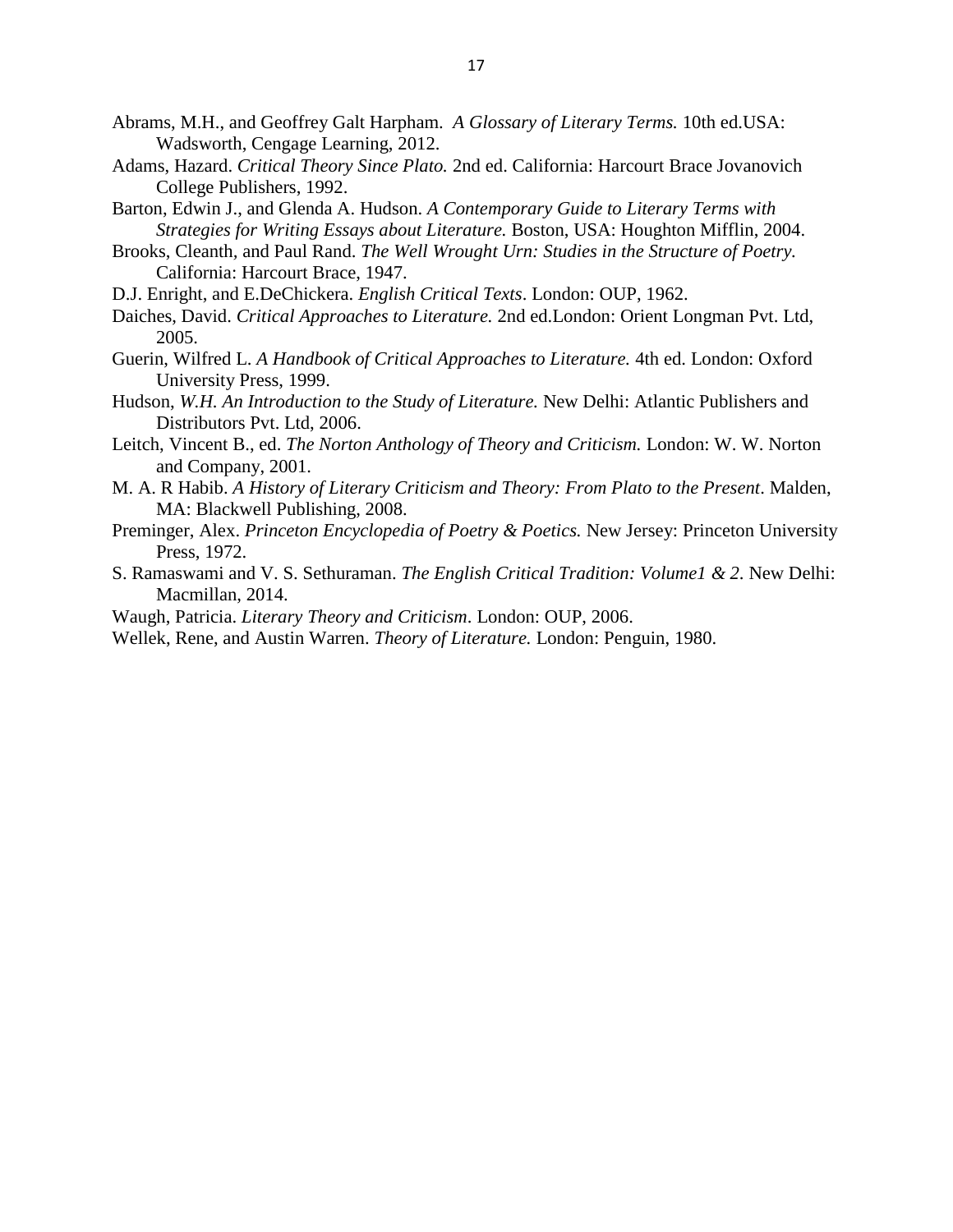#### **THIRD SEMESTER**

# **Course Code: ENG-C-301 Course Title: The Modern Age and Beyond Nature of Course: Core Total Credits Assigned: 4 Distribution of Credit: 3 Lectures and 1 Tutorial**

# **Course Objectives:**

- $\triangleright$  To familiarise learners with such early and mid-twentieth century epoch-making events as the two world wars, the holocaust, empire and the end of empire, migration, decolonisation, migration, student's uprising, economic crisis (the Great Depression), information revolution and so forth, reflected through literature.
- $\triangleright$  To represent other significant signposts, which include the dominance of science and technology, the formation of the Three worlds theory, importance accorded to the preservation and conservation of the ecology and environment, interest in intellectual history, underscoring the phenomenon of globalisation, New Social Movements among others.
- $\triangleright$  To represent the fraught, crisis-ridden 'modern condition' which finds ample resonance in the English texts of the Modern Period, thereby producing a literature marked by violence, the uncanny, fragmentation, alienation, neuroses, existentialist predicament, absurdity, social/ist commitment, experimentation, inner life, macabre etc.

#### **Course Structure:**

This course will comprise of four credits, which will be completed within sixteen weeks (64 contact hours). Eighteen (18) contact hours will be allotted to Unit I, Eighteen (16) contact hours to Unit II and Thirty (30) contact hours to Unit III. Learners are to be evaluated through seminar presentations, viva-voce, term papers, home assignments, in-semester exams, group discussions and so forth.

### **Required Readings:**

#### **UnitI: Poetry**

G.M. Hopkins- "God's Grandeur", "Felix Randal"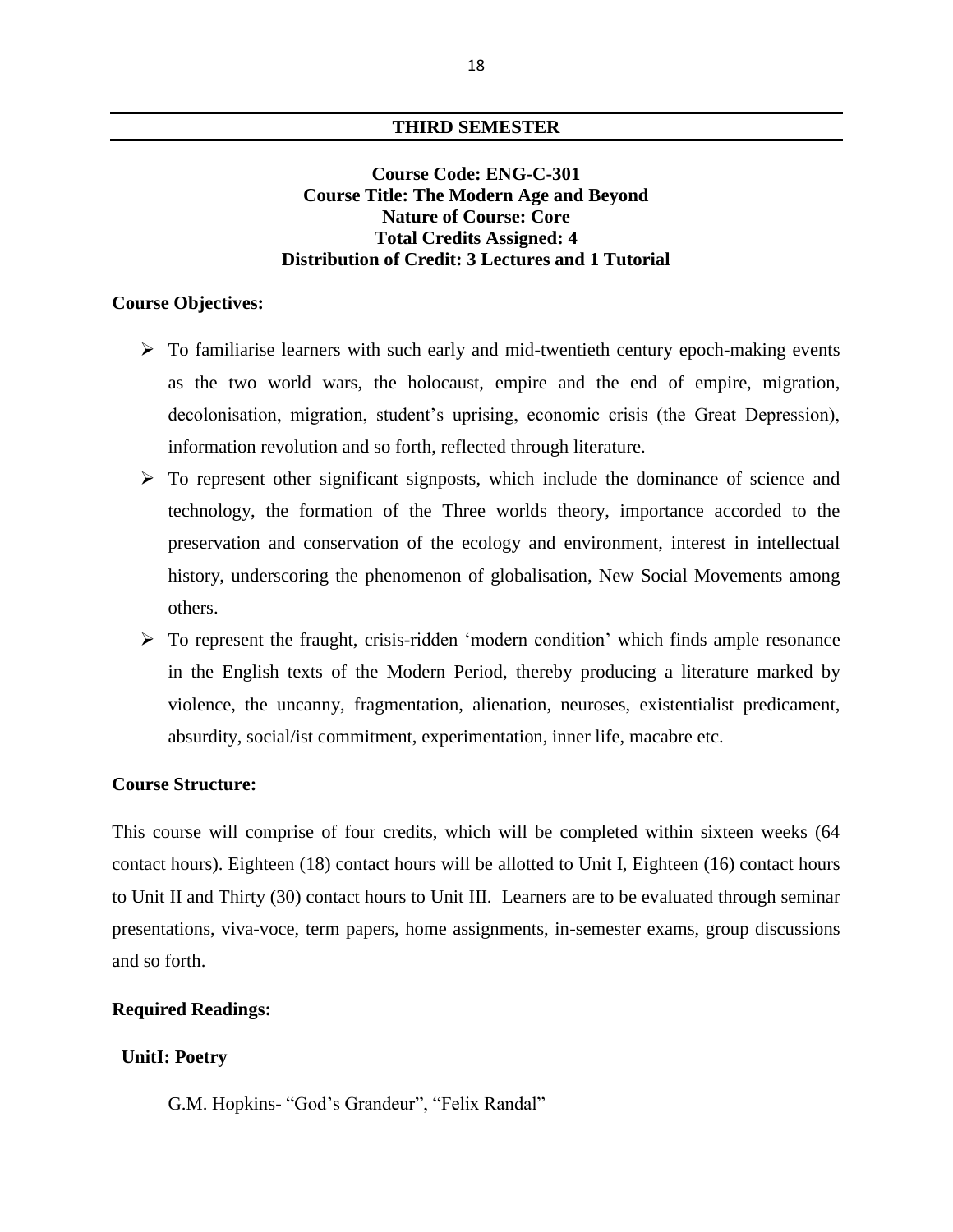Wilfred Owen- "Anthem for Doomed Youth"/Strange Meeting W.B. Yeats- "Easter 1916", "Byzantium", "Adam's Curse" W.H. Auden- "Museum of fine arts", "Fleet Visit" T.S. Eliot- "Prelude", *The Waste Land* Phillip Larkin- "Church Going", "Sad Steps" Ted Hughes- Hawk Roosting, Thought-Fox Seamus Heaney- "Digging", "Punishment" Fleur Adcock- "The Soho Hospital for Women"

# **UnitII: Drama**

Eugene Ionesco- *The Bald Soprano/The Chairs* Harold Pinter- *Mountain Language/The Dumb Waiter/Betrayal* Tom Stoppard- *Rosencrantz and Guildenstern are Dead[/Travesties](https://en.wikipedia.org/wiki/Travesties)*

# **UnitIII: Fiction**

Joseph Conrad- *Nostromo/ Lord Jim* James Joyce- "Araby" Virginia Woolf*- To The Lighthouse* E.M. Forster *– Passage to India* D.H. Lawrence *– The Rainbow* Julian Barnes- *England, England*/ Graham Swift- *Waterland* Angela Carter- "The Bloody Chamber"

# **Mode of Assessment:**

Internal Assessment: 40 Marks

(Sessional Test 1: 10 marks, Sessional Test 2: 10marks, Seminar Presentation: 10 marks, Group Discussion/Viva –voce: 5 marks, Attendance: 5 marks)

Total : 40 Marks

Final Examination (End-Semester) 60 Marks

Unit I: 2 broad questions+1 short answer type question(8+8+4=20) Marks

Unit II: 2 broad questions+1 short answer type question(8+8+4=20) Marks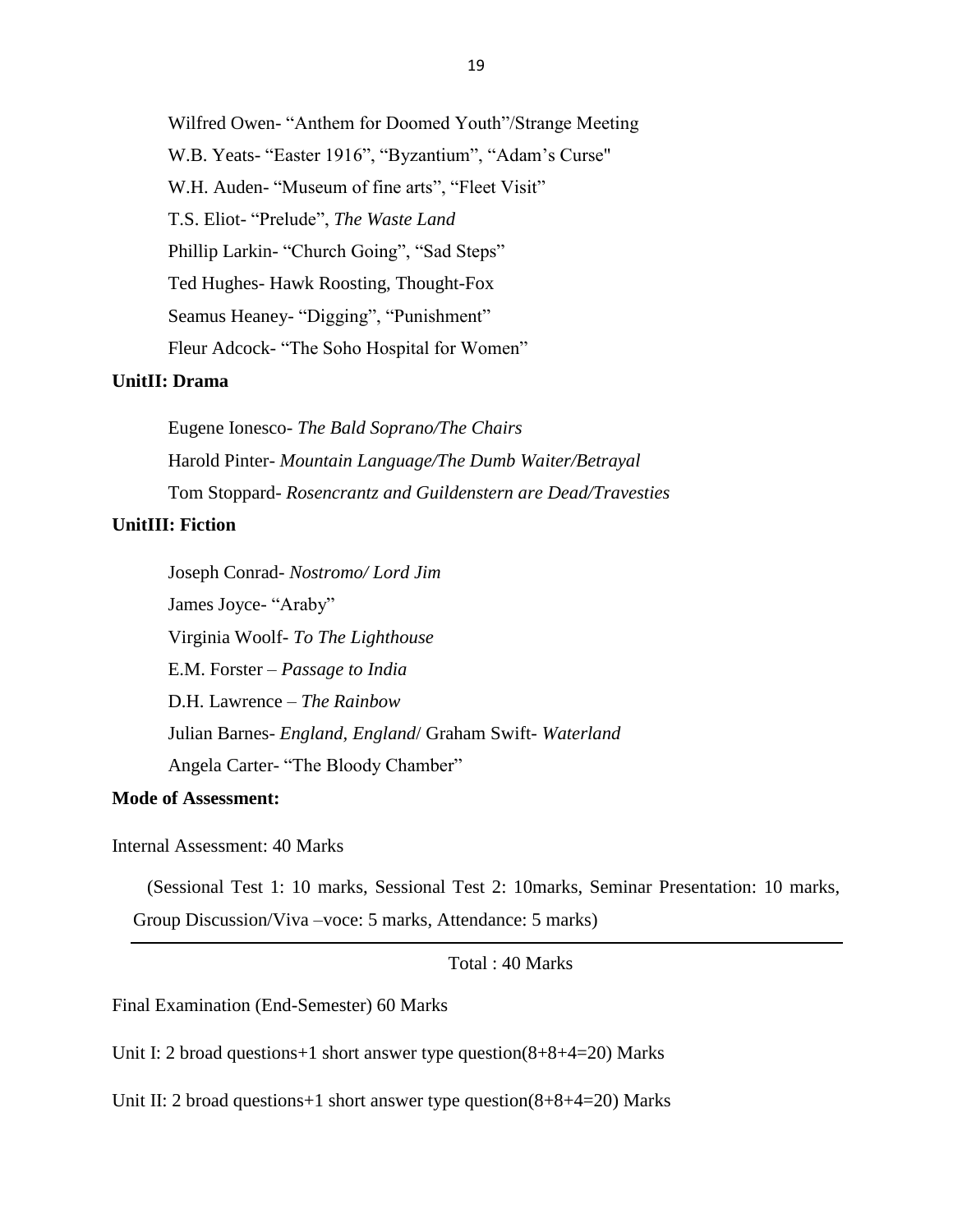Unit III: 2 broad questions+1 short answer type question(8+8+4=20) Marks

# Total: 60 Marks

# **Expected Learner Outcome:**

- $\triangleright$  The learners on culmination of the course are expected to be acquainted with both the texts and the contexts of the given period including the various artistic movements such as vorticism, expressionism, cubism, Dadaism, surrealism etc. that emerged as a mode of resistance against the cataclysmic imperialistic wars.
- $\triangleright$  They will be able to understand and appreciate the different scientific, technological and political and philosophical developments that define the very essence of the Modern Age.
- $\triangleright$  The learners will be able to acquaint themselves with the characteristic trends of modernist art, culture and literature that distinguish these works from those of the preceding and the following periods.

# **Recommended Readings:**

Childs, Peter. *Modernism* (The New Critical Idiom Series)*.* London: Routledge, 2007 Choudhury, Bibhash. *English Social and Cultural History*. New Delhi: Prentice Hall, 2010. Conrad, Joseph. *Heart of Darkness* (Norton Critical Edition) Esslin, Martin *The Theatre of the Absurd,* Anchor Books, New York, 1961 Eyre, Richard and Nicholas Wright, *Changing Stages: A View of British and American Theatre in the Twentieth Century,* Alfred A. Knopf, New York, 2001 Innes, Christopher. *Modern British Drama: 1890-1990*, Cambridge University Press, Cambridge, 1992 Matz, Jesse. *The Modern Novel: A Short Introduction.* Oxford: Wiley Blackwell, 2008. Perkins, David. *A History of Modern Poetry: From the 1890s to the High Modernist Mode.* Harvard University Press, 1976. Ramazani, Jahan. *The Norton Anthology of Modern and Contemporary Poetry.*Norton, 1973. Styan J.L. *Modern Drama in Theory and Practice*, Cambridge University Press, Cambridge 1981 Swift, Graham. *Waterland.* London: Picador Classic, 2015. Woolf, Virginia. *To the Lighthouse* (Longman Study Texts). Harlow: Longman, 1984.

\_\_\_\_\_\_\_\_\_\_\_\_\_\_\_\_\_\_\_\_\_\_\_\_\_\_\_\_\_\_\_\_\_\_\_\_\_\_\_\_\_\_\_\_\_\_\_\_\_\_\_\_\_\_\_\_\_\_\_\_\_\_\_\_\_\_\_\_\_\_\_\_\_\_\_\_\_\_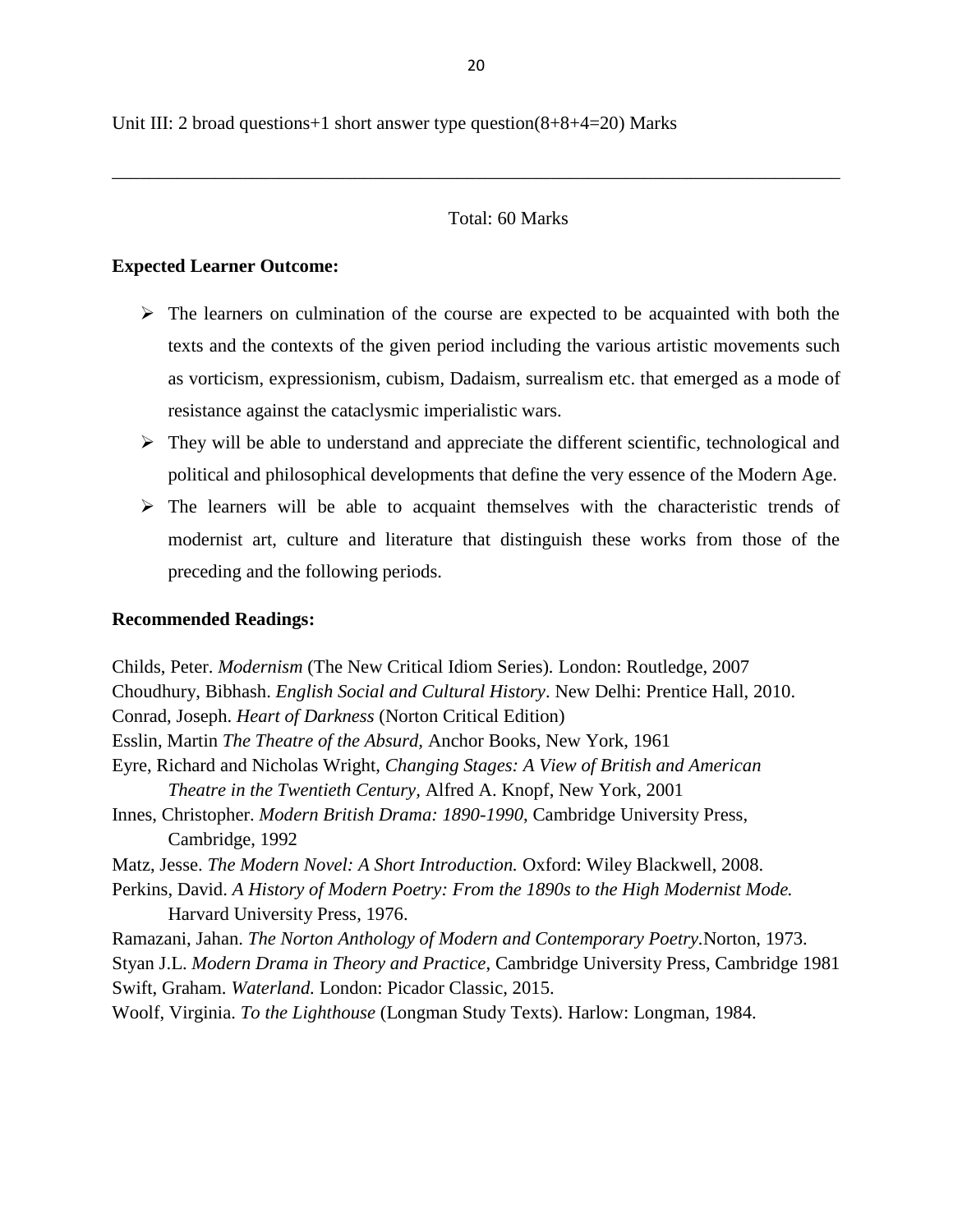# **Course Code: ENG-C-302 Course Title: Postcolonial Literature I Nature of Course: Core Total Credits Assigned: 4 Distribution of Credit: 3 Lectures and 1 Tutorial**

# **Course Objectives:**

- $\triangleright$  This course introduces postcolonial literature to the learners. The importance of postcolonial studies in a globalised world in which more than three-quarters of the people living in the world today have had their lives shaped by the experience of colonialism, cannot be overestimated. The focus in the course is on literary texts and literary analysis. The literary works chosen are English language texts from the erstwhile colonized countries including the countries subsumed under the rubric "the Commonwealth".
- $\triangleright$  In this course, we will deploy postcolonial theory to engage critically with texts within a postcolonial framework. We will focus on such issues as language, identity, point of view, displacement, physical and mental colonisation, Decolonisation, nationalism, fundamentalism, globalisation and diaspora, colonial legacy, gender and sexuality, regionalism, ethnicity, genocide, race, and so forth, and we will discuss how such issues are expressed in the literary texts.

#### **Course Structure:**

This course will comprise of four credits, which will have to be completed within sixteen weeks (64 contact hours). Twelve (12) contact hours shall be allotted to Unit I, Thirty-six (36) contact hours to Unit II, and Sixteen (16) contact hours to Unit III. All texts are compulsory. Learners are to be evaluated through seminar presentations, viva-voce, term papers, home assignments, insemester exams, end-semester exams, group discussions and so forth.

# **Required Readings:**

# **UnitI: Poetry**

Margaret Atwood- "Journals of Susanna"/"Disembarking at Quebec" Judith Wright- "Nigger's Leap, New England", A.D. Hope- "Australia" Derek Walcott- "Ruins of a Great House" Mudrooroo- "They Give Jacky Rights"

#### **UnitII: Fiction**

Michael Ondaatje- *Anil's Ghost* Alice Munro- "The Photographer" Thomas King- "The One about Coyote Going West" Jean Rhys- *Wide Sargasso Sea*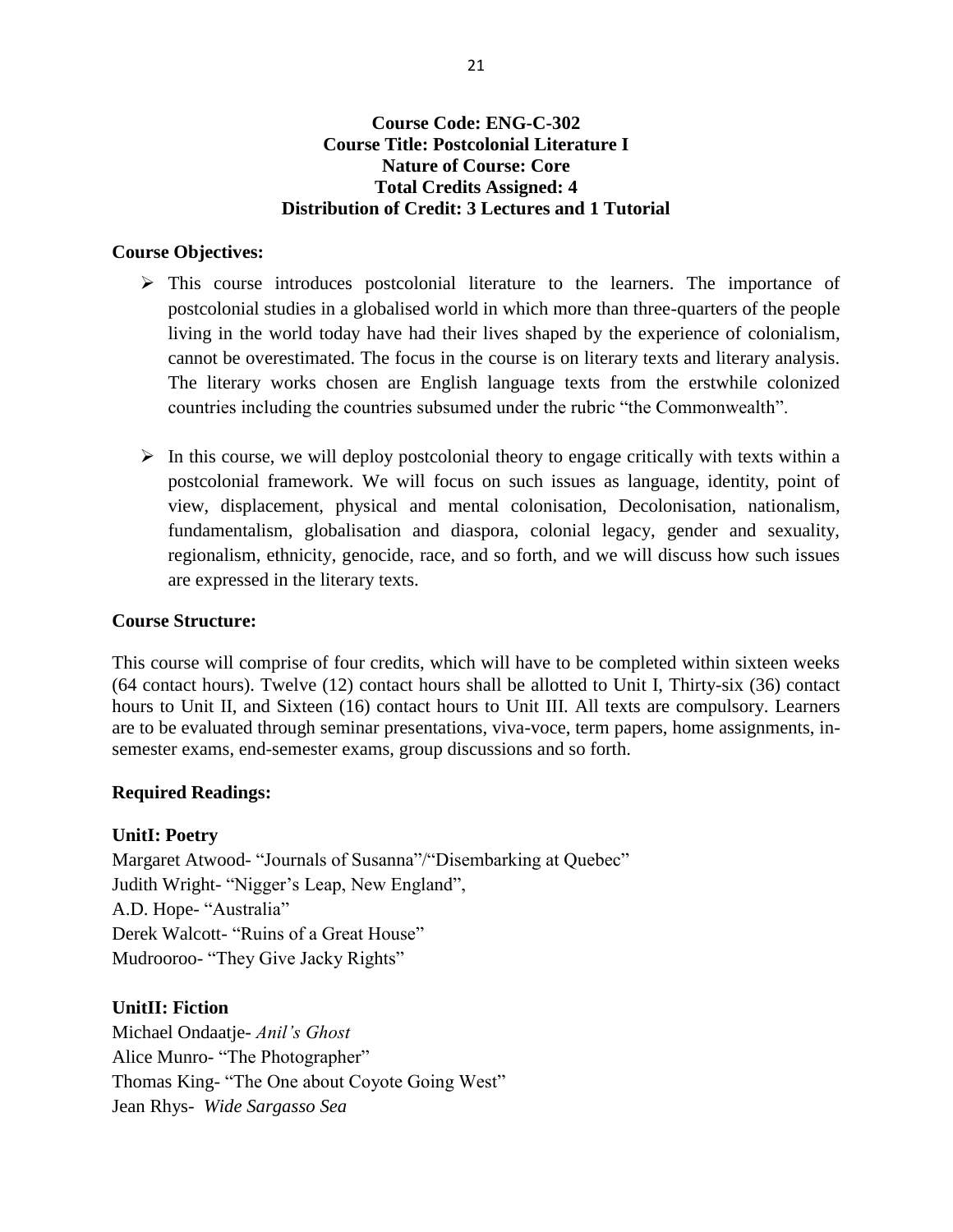Salman Rushdie- *Haroun and the Sea of Stories* Chinua Achebe- *No Longer at Ease* Patrick White *Wars/*Thomas Keneally- *The Chant of Jimmie Blacksmith*

# **Unit III: Non-Fiction**

George Lamming- *The Pleasures of Exile* Frantz Fanon- from *The Wretched of the Earth/ Black Skin, White Mask* Gauri Viswanathan: from *The Masks of Conquest* Edward Said: Introduction of *Orientalism*

# **Mode of Assessment:**

Internal Assessment: 40 Marks

(Sessional test 1: 10 marks, Sessional test 2: 10 marks, Seminar presentation: 10 marks, Group Discussion/viva voce: 5 marks, Attendance: 5 marks)

Total: 40 marks

Final Examination (End-semester): 60 Marks

Unit I: 2 broad questions  $(8+8)=16$  Marks Unit II: 3 broad questions+ 1 short note/analysis (8+8+8+4)=28 Marks Unit III: 1 broad question  $+ 1$  short note/analysis  $(8+4+4)=16$  Marks

Total: 60 Marks

\_\_\_\_\_\_\_\_\_\_\_\_\_\_\_\_\_\_\_\_\_\_\_\_\_\_\_\_\_\_\_\_\_\_\_\_\_\_\_\_\_\_\_\_\_\_\_\_\_\_\_\_\_\_\_\_\_\_\_\_\_\_\_\_\_\_\_\_\_\_\_\_\_\_\_\_\_\_

# **Expected Learner Outcome:**

- $\triangleright$  The learner will be able to develop the understanding of the discursive practices and constructions under the postcolonial framework.
- $\triangleright$  To familiarize the learners with the historical discourses of race, class, gender, ethnicity in a variety of colonial and postcolonial contexts through the prescribed texts.
- $\triangleright$  To enhance the understanding of the learners in the context of critiquing colonial contexts while also revisiting the problematic encounter between coloniser and colonised.

# **Recommended Readings:**

M. H. Abrams. *A Glossary of Literary Terms.* 

Harcourt Brace M.E. Chamberlain, *The Scramble for Africa, 3rd edition*, Pearson Educated Limited, 2010.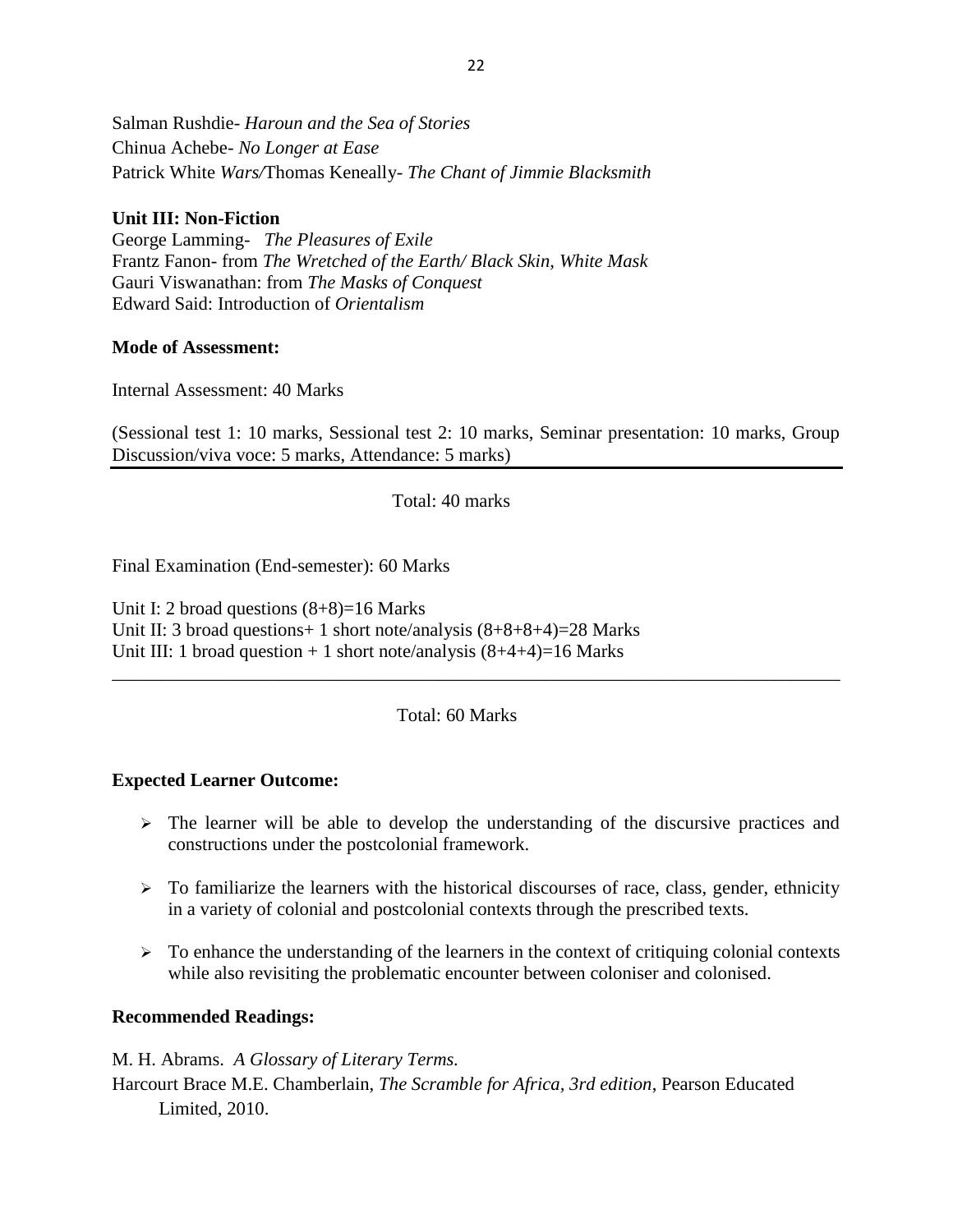Bill Ashcroft, Gareth Griffiths, Helen Tiffin, *The Empire Writes Back: Theory and Practice in Post-Colonial Literature,* London, New York: Routledge, 2nd edition, 2002.

Mary Louise Pratt, *Imperial Eyes: Travel Writing and Transculturation*, London, NewYork: Routledge, 2nd edition 2008.

# **Course Code: ENG-C-303 Course Title: Critical Theory I Nature of Course: Core Total Credits Assigned: 4 Distribution of Credit: 3 Lectures and 1 Tutorial**

#### **Course Objectives:**

- $\triangleright$  To introduce learners to Critical Theory a field of inquiry involving continental philosophy, linguistics, anthropology, sociology, literature and so forth.
- To providevarious strategies of reading literary texts by deploying discourses ranging from Structuralism to Poststructuralism and beyond.
- $\triangleright$  To explore rigorously ideas related to Text, Author, Society and Politics.
- $\triangleright$  To inform learners about possibilities of reading literary texts by deploying discourses strategically.

#### **Course Structure:**

This course will comprise of four credits, which will have to be completed within sixteen weeks (64 contact hours). Twelve (12) contact hours will be allotted to Unit I, and twenty-six (26) contact hours each for Unit II and Unit III. All texts are compulsory. Learners are to be evaluated through their seminar presentations, viva-voce, term papers, home assignments, in-semester exams, end-semester exams, group discussions and so forth.

#### **Required Readings:**

#### **Unit I: New Criticism-Formalism-Structuralism**

Ransom: "Criticism, Inc." Shklovsky: "Art as Technique" Jakobson: "Two Aspects of Language and Two Types of Aphasic Disturbances" Saussure: "The Nature of the Linguistic Sign"

#### **Unit II: Poststructuralism- Reader-Oriented Theories- New Historicism-Postmodernism**

Derrida: "Signature Event Context"/ "Structure, Sign and Play in the Discourse of Human Sciences" Lacan: "Insistence of the Letter in the Unconscious" Barthes: "The Death of the Author" Stanley Fish- "Is There a Text in This Class?" Greenblatt: "Towards a Poetics of Culture" Foucault: "We 'Other Victorians'" Jean Baudrillard- "Simulacra and Simulation"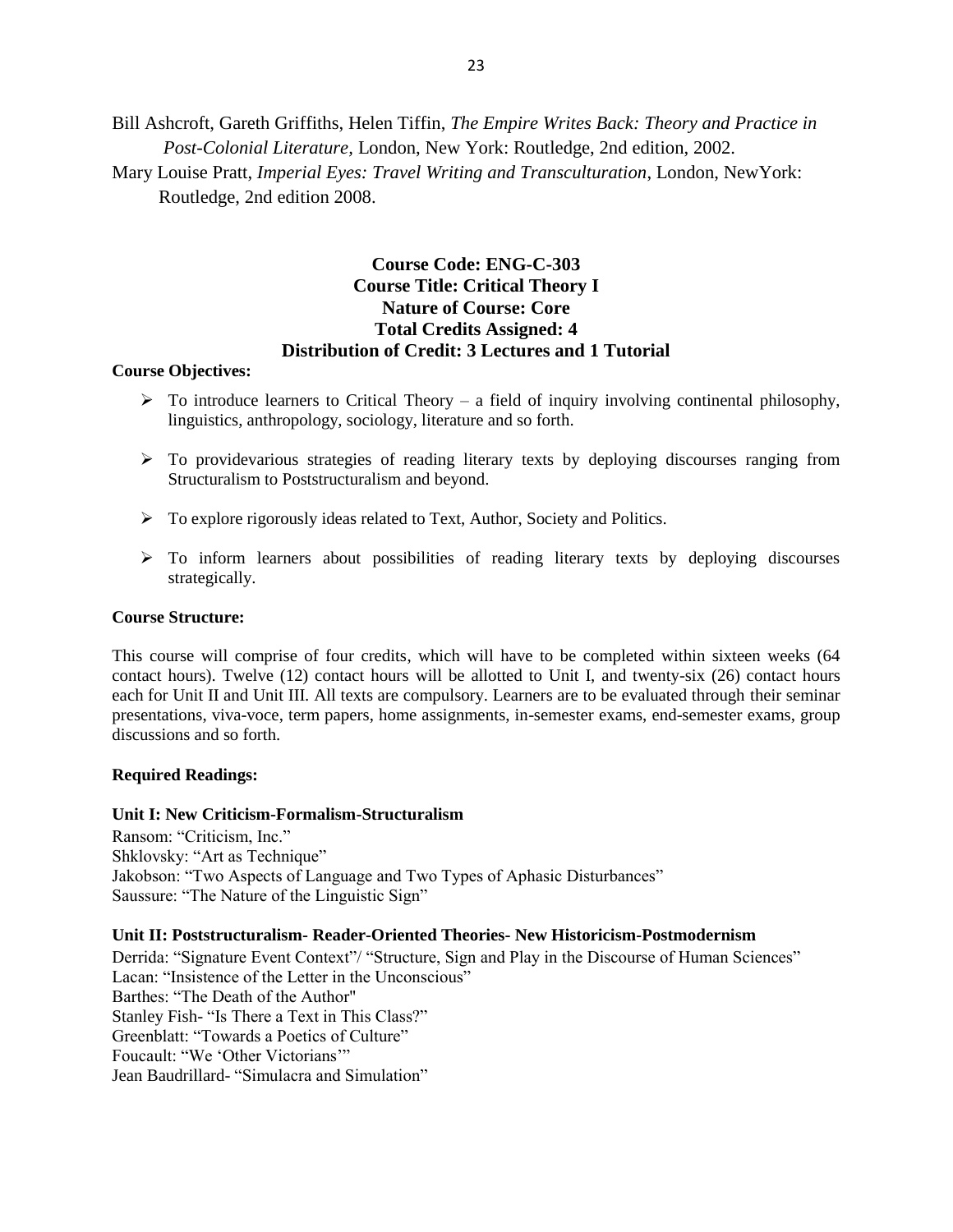#### **Unit III:Marxism- Postcolonial Theory- Feminism**

Benjamin: "The Work of Art in the Age of Mechanical Reproduction" Raymond Williams- "Dominant, Residual and the Emergent" Althusser: "Ideology and Ideological State Apparatuses" (From *Lenin and Philosophy*) Spivak: "Can the Subaltern Speak?" Bhabha: "The Commitment to Theory" Showalter: "Towards a Feminist Poetics" Kristeva: "Revolution in Poetic Language" (From *The Kristeva Reader*)

#### **Mode of Assessment:**

Internal Assessment: 40 Marks

(Sessional test 1: 10 marks, Sessional test 2: 10 marks, Seminar presentation: 10 marks, Group Discussion/viva voce: 5 marks, Attendance: 5 marks)

Total: 40 marks

Final Examination (End-semester): 60 Marks

Unit I: 2 broad questions $(8+8)=16$  Marks Unit II: 2 broad questions + 1 short note/analysis  $(8+8+4+4)=24$  Marks Unit III: 2 broad questions+ 1 short note/analysis (8+8+4)=20 Mark

Total: 60 Marks

\_\_\_\_\_\_\_\_\_\_\_\_\_\_\_\_\_\_\_\_\_\_\_\_\_\_\_\_\_\_\_\_\_\_\_\_\_\_\_\_\_\_\_\_\_\_\_\_\_\_\_\_\_\_\_\_\_\_\_\_\_\_\_\_\_\_\_\_\_\_\_\_\_\_\_\_\_\_\_\_\_\_\_

#### **Expected Learner Outcome:**

- After completing this course, learners will be able to understand the philosophical shift from believing in the metaphysics of "presence" to that of "absence", from "center" to "decentering."
- $\triangleright$  They will be able to understand the problematic of meaning-making which is not stable or fixed, but provisional and undecidable. This would provide an impetus to learners to think critically on any topic and arrive at their interpretations.

#### **Recommended Readings:**

Andrew Bennett etc. *An Introduction to Literature, Criticism and Theory.* Pearson Education India. 1995 Hans Bertens *Literary Theory: The Basics*. Psychology Press. 2001. Jonathan Culler *Literary Theory: A Very Short Introduction.* OUP. 1997. Lois Tyson *Critical Theory Today.* Garland Pub*.,*1999. M.A.R. Habib *A History of Literary Criticism and Theory.* Wiley-Blackwell 2005*.* Patricia Waugh *Literary Theory and Criticism.* OUP. 2007. Peter Barry *Beginning Theory: An Introduction to Literary and Cultural Theory*. Manchester UP. 1995. Pramod K. Nayar *Contemporary Literary and Cultural Theory.* Pearson Education India. 2010. Terry Eagleton *Literary Theory: An Introduction.* University of Minnesota Press, 1983.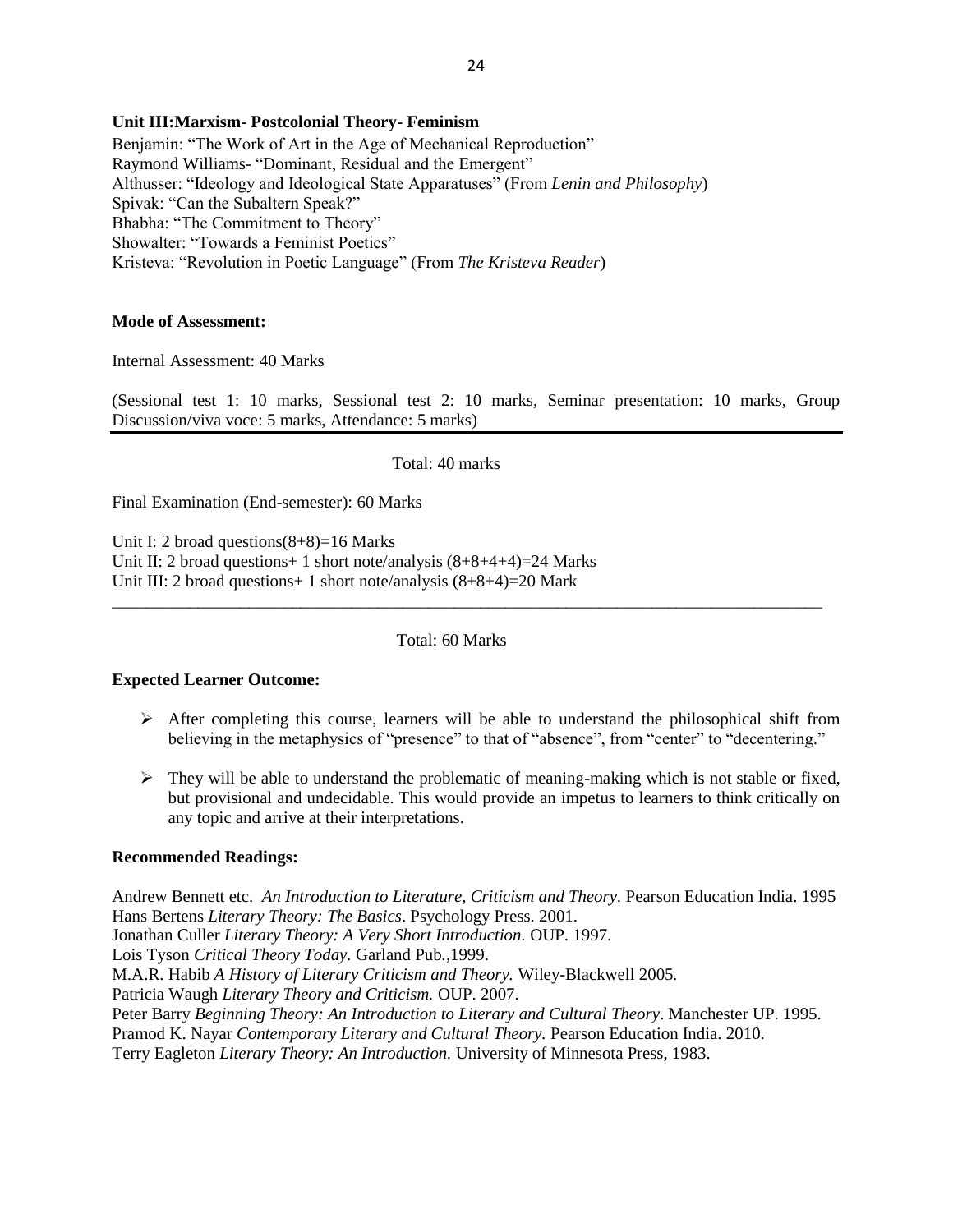### **FOURTH SEMESTER**

# **Course Code: ENG-C-401 Course Title: European Literature Nature of Course: Core Total Credits Assigned: 4 Distribution of Credit: 3 Lectures and 1 Tutorial**

#### **Course Objectives:**

- $\triangleright$  To acquaint the learner with the vast terrain and trajectory of pan European literary cultures right from nineteenth century Realism to late twentieth century Postmodernism.
- $\triangleright$  To familiarize the learner with the specific national literary traditions about Russia, Albania, Greece, France, Norway, Italy and Germany.
- $\triangleright$  To enable the learner to engage with the interface between literary expressions and their political/philosophical/cultural contexts such as the First/Second World War and totalitarian regime.
- $\triangleright$  To shape their understanding of various literary conventions such as Realism, Surrealism, Magic Realism and Absurdism regarding specific texts and authors.

#### **Course Structure:**

This course will comprise of four credits, which will have to be completed within sixteen weeks (64 contact hours). Eighteen (18) contact hours will be allotted to Unit I, Sixteen (16) contact hours to Unit II and Thirty (30) contact hours to Unit III. All texts are compulsory. Learners are to be evaluated through seminar presentations, viva-voce, term papers, home assignments, in-semester exams, end-semester exams, group discussions and so forth.

#### **Required Readings:**

#### **Unit 1: Poetry**

C.P. Cavafy "Waiting for the Barbarians", "Ithaca" Rainer Maria Rilke "Love-song", "Autumn", "Self-portrait" Anna Akhmatova "Requiem" Federico Garcia Lorca "Sleep Walking Ballad" Paul Celan "Death Fugue"

#### **Unit II: Non-Fictional Prose and Drama**

Henrik Ibsen- *The Wild Duck* Kundera- from *The Art of the Novel* Umberto Eco- *Belief or Non-belief?: A Dialogue* (Selections)

#### **Unit III:Fiction**

Nikolai Gogol "The Overcoat" Franz Kafka – *In the Penal Colony/ The Trial*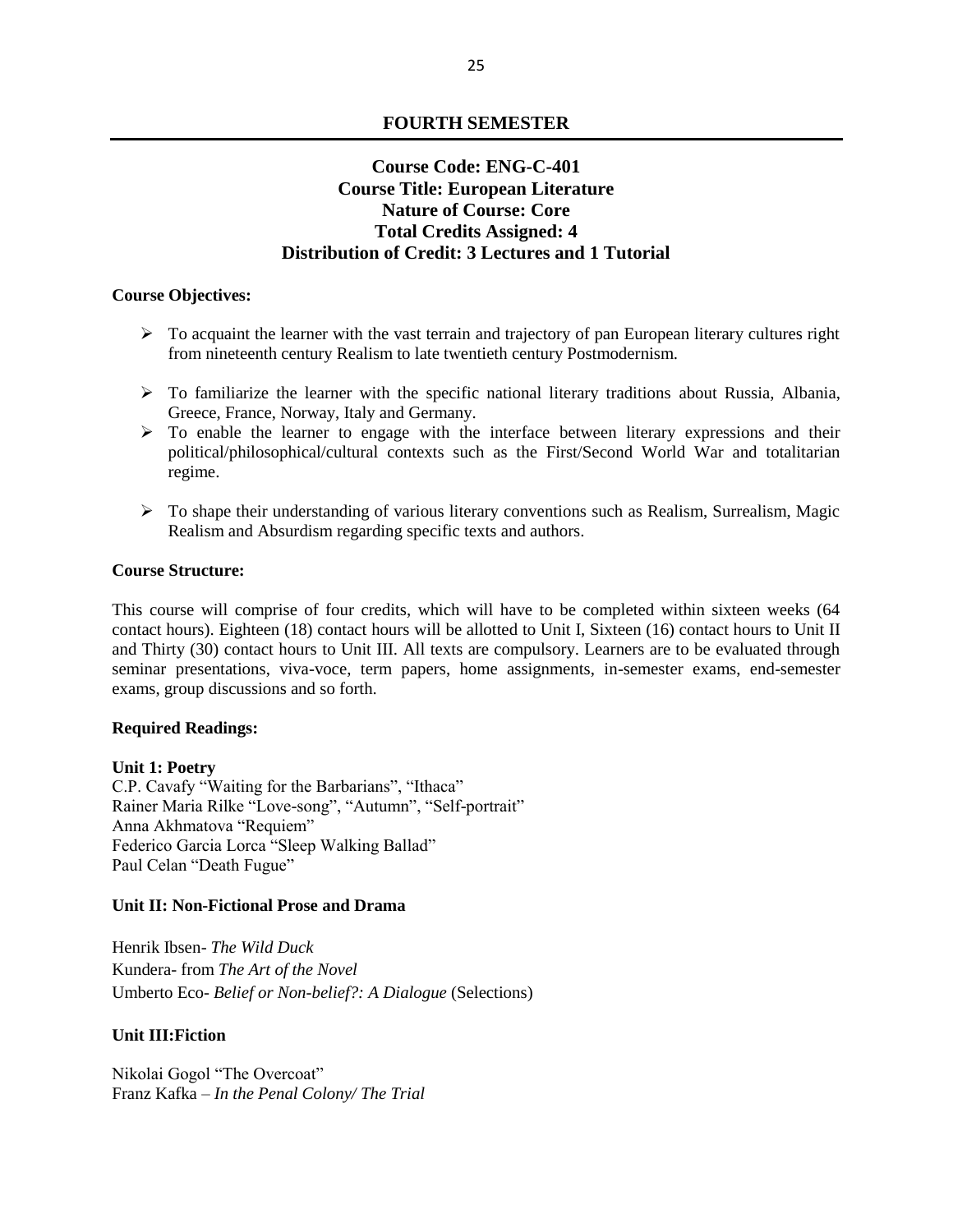Albert Camus – *The Outsider* Vladimir Nabokov – *Pale Fire* Ismail Kadare – *The Pyramid*

#### **Mode of Assessment:**

Internal Assessment: 40 Marks (Sessional test 1: 10 marks, Sessional test 2: 10 marks, Seminar presentation: 10 marks, Group Discussion/viva voce: 5 marks, Attendance: 5 marks)

Total: 40 marks

Final Examination (End-semester): 60 Marks

Unit I: 2 broad questions+ 1 short note/analysis (8+8+4)=20 Marks Unit II: 2 broad questions  $(8+8)=16$  Marks Unit III: 2 broad questions+2 short notes/analysis (8+8+4+4)=24 Marks

#### Total: 60 Marks

\_\_\_\_\_\_\_\_\_\_\_\_\_\_\_\_\_\_\_\_\_\_\_\_\_\_\_\_\_\_\_\_\_\_\_\_\_\_\_\_\_\_\_\_\_\_\_\_\_\_\_\_\_\_\_\_\_\_\_\_\_\_\_\_\_\_\_\_\_\_\_\_\_\_\_\_\_\_\_\_\_\_\_

#### **Expected Learner Outcome:**

- $\triangleright$  The learners would be able to identify the key literary, philosophical and cultural movements in European history.
- $\triangleright$  To draw parallels and contrasts between the diverse themes and contexts that inform the plethora of texts offered in this course.
- $\triangleright$  To assess their own social and political realities in the light of the issues raised by the concerned texts and authors.
- $\triangleright$  To identify the unique traits and defining features of a particular literary genre whether it is poetry, drama, fiction and short story.

#### **Recommended Readings:**

Nancy K. Anderson. *Anna Akhmatova: The Word That causes Death's Defeat*. Julian Preece (Ed.) *The Cambridge Companion to Kafka*. *Frederico Garcia Lorca: Selected Poems.* Translated by Martin Sorrell. Caryl Emerson. *The Cambridge Introduction to Russian literature.*  Pericles Lewis (Ed.) *The Cambridge Companion to European Modernism.*  Thomas Lemke. *Biopolitics: An Advanced Introduction*. Eric Aurbach. *Mimesis: The Representation of Reality in Western literature.*  Brian Docherty (Ed.) *Twentieth Century European Drama*  EndreAdy-Jorge Guilleen (Ed.) *Critical History of Poetry: European Poets.*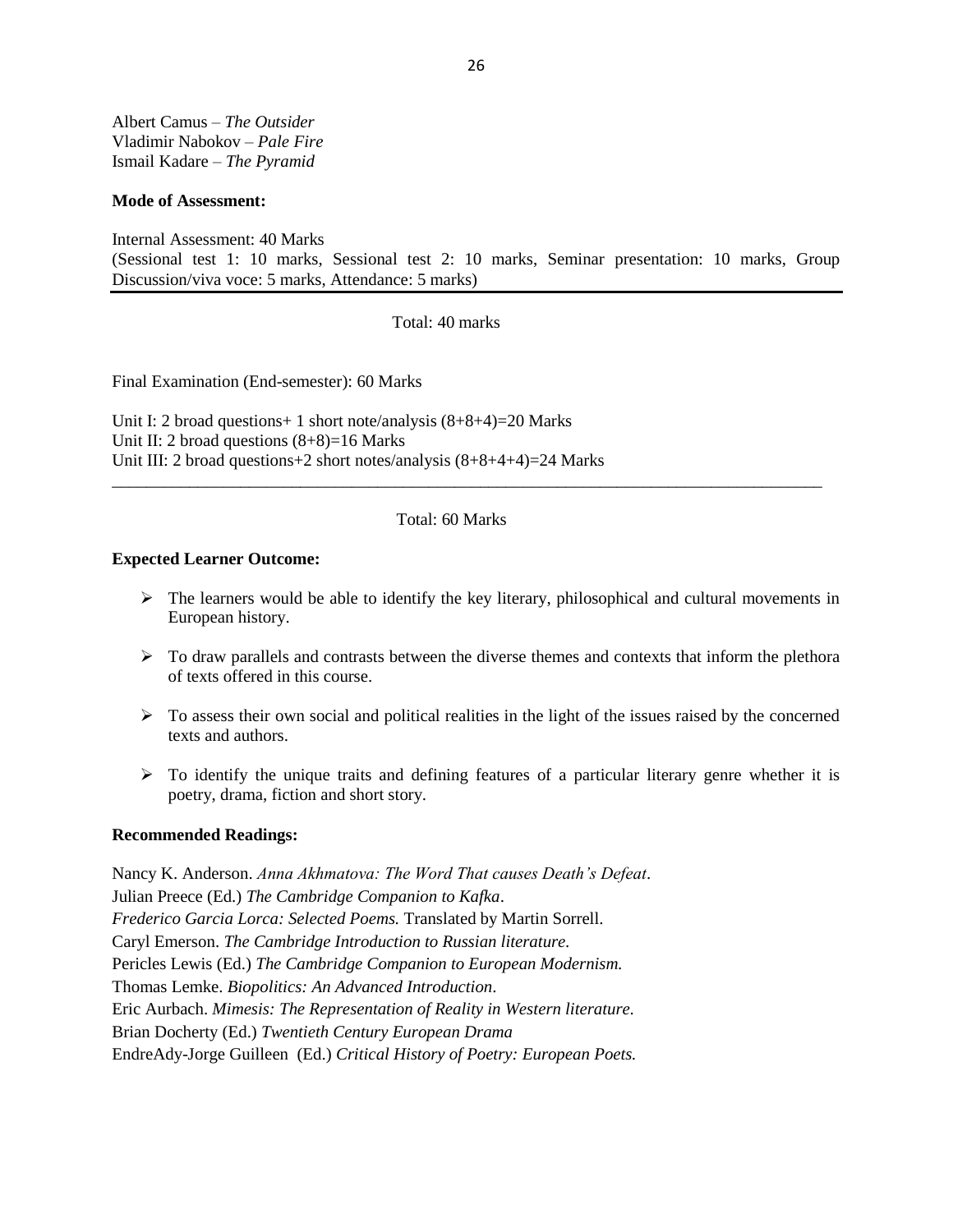# **Course Code: ENG-C-402 Course Title: Postcolonial Literature II Nature of Course: Core Total Credits Assigned: 4 Distribution of Credit: 3 Lectures and 1 Tutorial**

# **Course Objectives:**

- $\triangleright$  This course will be in continuation with the core paper on Postcolonial Literature (**Postcolonial Literature I**) initiated in the Third Semester.
- $\geq$  The texts and contexts will include issues pertaining to nationalism, exile and the experience of migration, globalisation and diaspora identity, colonial legacy as revisited and re-narrated by the texts, gender and sexuality, regionalism, ethnicity, genocide, race, neocolonialism, new imperialisms, Three world's theory, universalisms, among others.
- $\triangleright$  The course aims to reiterate the critical awareness of the postcolonial condition as it manifests in post-national societies.
- $\triangleright$  The learners of this course are expected to know the new forms of colonialism that have emerged in the wake of the changing geopolitical scenario dominated by market forces and evolving technologies.

# **Course Structure:**

This course will comprise of four credits, which will have to be completed within sixteen weeks (64 contact hours). Twelve (12) contact hours shall be allotted to Unit I, Thirty-six (36) contact hours to Unit II, and Sixteen (16) contact hours to Unit III. All texts are compulsory. Learners are to be evaluated through their seminar presentations, viva-voce, term papers, home assignments, in-semester exams, end-semester exams, group discussions and so forth.

# **Required Readings:**

# **UnitI: Poetry**

Wole Soyinka- "Telephone Conversation" Mahmoud Darwish- "A Letter from Exile" Pablo Neruda- "The Way Spain Was" Meena Alexander- "Birthplace with Buried Stones"

# **UnitII: Fiction**

J.M. Coetzee- *Waiting for the Barbarians* BuchiEmecheta- *The Joys of Motherhood* Nadine Gordimer- *July's People* RomeshGunasekera- *Reef* Nuruddin Farah- *Maps*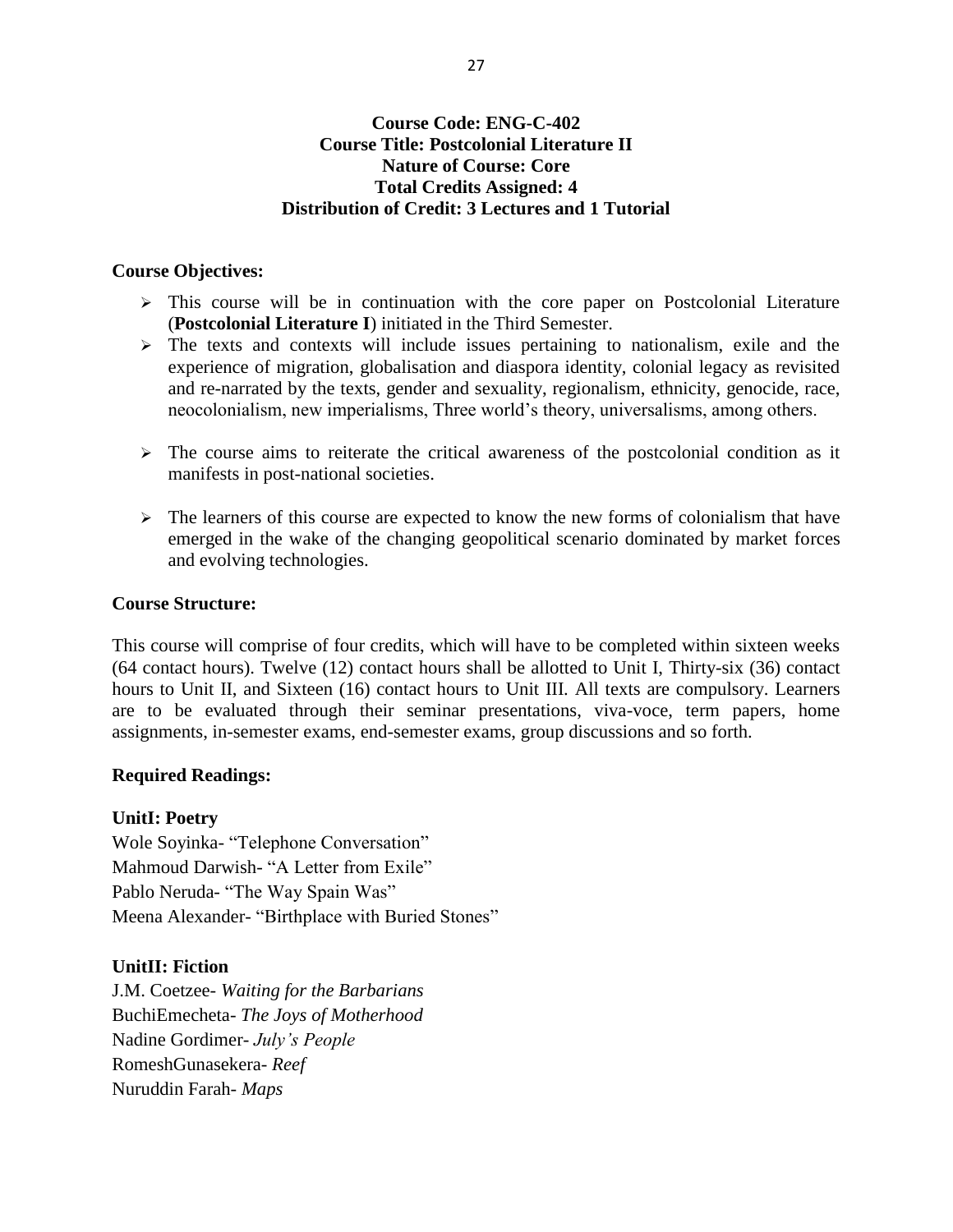Hanif Kureishi – *My Beautiful Laundrette,* "Under the Rainbow sign" Joe Sacco- *Palestine*

# **Unit III: Non-Fiction**

Sara Suleri- extracts from *Meatless Days* Aijaz Ahmed*. "Jameson's Rhetoric of Otherness and the Three World's Theory"* Antonio Negri & M. Hardt*. Empire (Selections)*

# **Mode of Assessment:**

Internal Assessment: 40 Marks

(Sessional test 1: 10 marks, Sessional test 2: 10 marks, Seminar presentation: 10 marks, Group Discussion/viva voce: 5 marks, Attendance: 5 marks)

Total: 40 marks

Final Examination (End-semester): 60 Marks

Unit I: 2 broad questions  $(8+8)=16$  Marks Unit II: 3broad questions+ 1 short note/analysis (8+8+8+4)=28 Marks Unit III: 1 broad question+ 2 short notes/analysis (8+4+4)=16 Marks

\_\_\_\_\_\_\_\_\_\_\_\_\_\_\_\_\_\_\_\_\_\_\_\_\_\_\_\_\_\_\_\_\_\_\_\_\_\_\_\_\_\_\_\_\_\_\_\_\_\_\_\_\_\_\_\_\_\_\_\_\_\_\_\_

Total: 60 Marks

# **Expected Learner Outcome:**

- $\triangleright$  The learner would be able to recognize and problematize/deglamourize canonical literature using non-Western perspectives.
- $\triangleright$  Learners would be enabled to distinguish between different colonial contexts even as they are revisited under the broader rubric such as Commonwealth, Indian and World literatures.
- $\triangleright$  Learners would be able to grasp the complicity and complexity of colonialism vis-à-vis race, gender, class and sexuality.
- $\triangleright$  To differentiate between theoretical frameworks and positions in order to substantiate their engagement with postcolonial text.
- $\triangleright$  To appreciate and reflect on their involvement as postcolonial subjectivities in both their local and global contexts.

# **Recommended Readings:**

Ashcroft, Bill, Gareth Griffiths, & Helen Tiffin, eds., *The Post-Colonial Studies Reader.* 1995.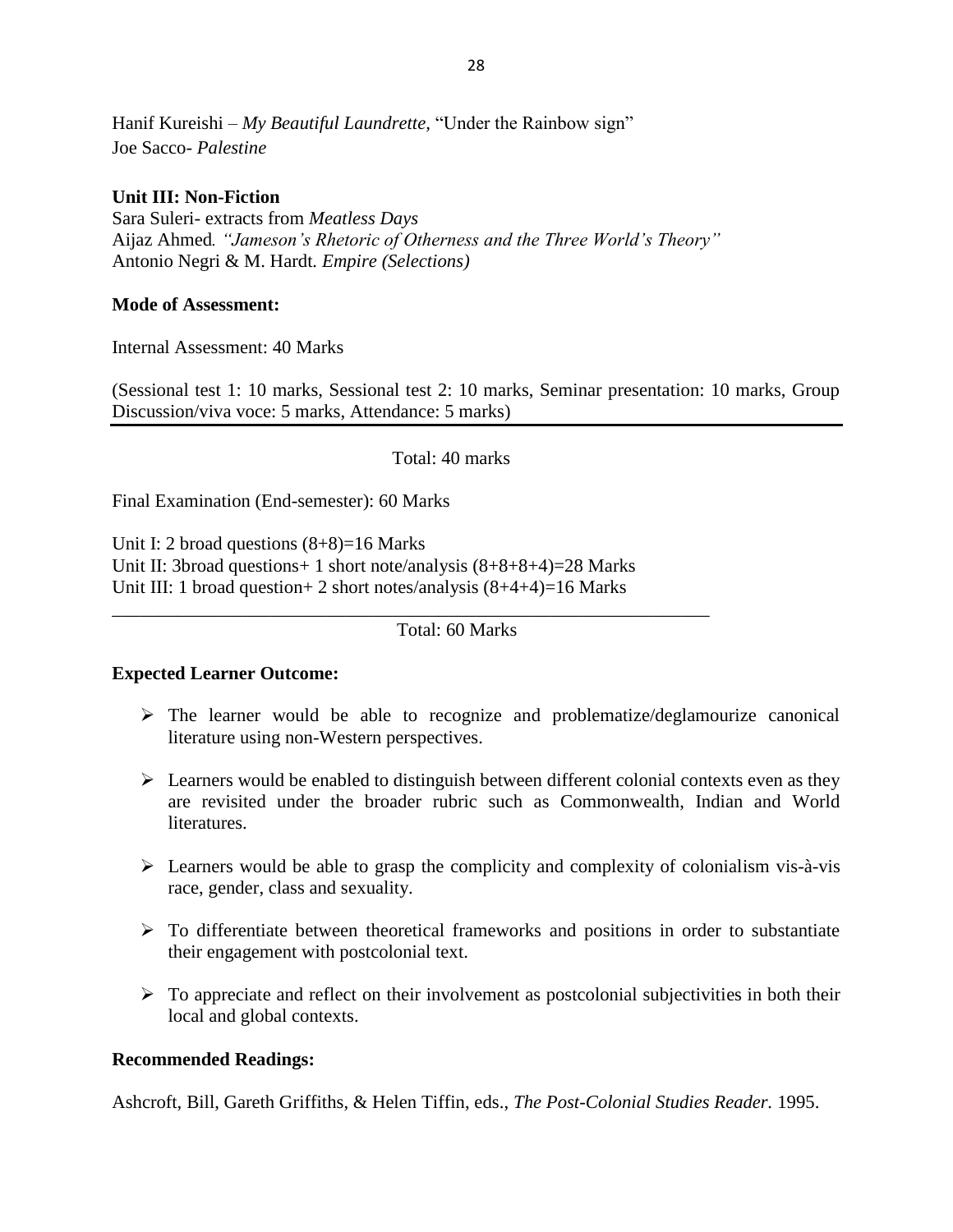Ashcroft, Bill, Gareth Griffiths, & Helen Tiffin, eds., *The Empire Writes Back.* 1989. Bahri, Deepika, Mary Vasudeva: *Between the Lines: South Asians and Postcoloniality.* 1996. Barker, Francis, Peter Hulme. *Colonial Discourse, Postcolonial Theory*. 1994. Boehmer, Elleke. *Colonial and Postcolonial Literature: Migrant Metaphors*. 1995. Childs, Peter & R. J. Patrick Williams. *An Introduction to Post-Colonial Theory.* 1997. Mohanram, Radhika & Gita Rajan: *English Postcoloniality: Literatures from Around the World.*  1996. Mongia, Padmini: *Contemporary Postcolonial Theory: A Reader.* 1996.

Moore-Gilbert, Bart: *Postcolonial Theory: Contexts, Practices, Politics.* 1997.

Walder, Dennis: *Post-Colonial Literatures in English: History, Language, Theory.* 1998.

Williams, Patrick & Laura Chrisman, eds.: *Colonial Discourse and Post-Colonial Theory: A Reader*. 1993.

# **Course Code: ENG-C-403 Course Title: Critical Theory II Nature of Course: Core Total Credits Assigned: 4 Distribution of Credit: 3 Lectures and 1 Tutorial**

#### **Course Objectives:**

- $\triangleright$  To underscore the post-theoretical developments emerging in the wake of the poststructualist revolution.
- $\triangleright$  To familiarise learners with discourses that have cropped up to address the contemporary sociopoliticsissues. It is a step forward in acknowledging the importance of the 'world' instead of being preoccupied with only the 'word'.
- $\triangleright$  To enable appreciation of worldliness of texts, which in turn makes the act of reading/writing/interpreting ethical.
- Raising consciousness of environmental, LGBTQ, etc. issues.

#### **Course Structure:**

This course will comprise of four credits, which will have to be completed within sixteen weeks (64 contact hours). There are four (4) units. Twenty (20) contact hours shall be allotted to unit I, Fourteen (14) contact hours to Unit II, Twelve (12) contact hours to Unit III, and Eighteen (18) contact hours to Unit IV. Learners are to be evaluated through their seminar presentations, viva-voce, term papers, home assignments, in-semester exams, group discussions and so forth. The learners on culmination of the course are expected to be acquainted with both the texts and the contexts of the given period. All texts are compulsory.

#### **Required Readings:**

#### **Unit I: Ecocriticism- Ethical Criticism**

Glotfelty: "Introduction" (*The Ecocriticism Reader*)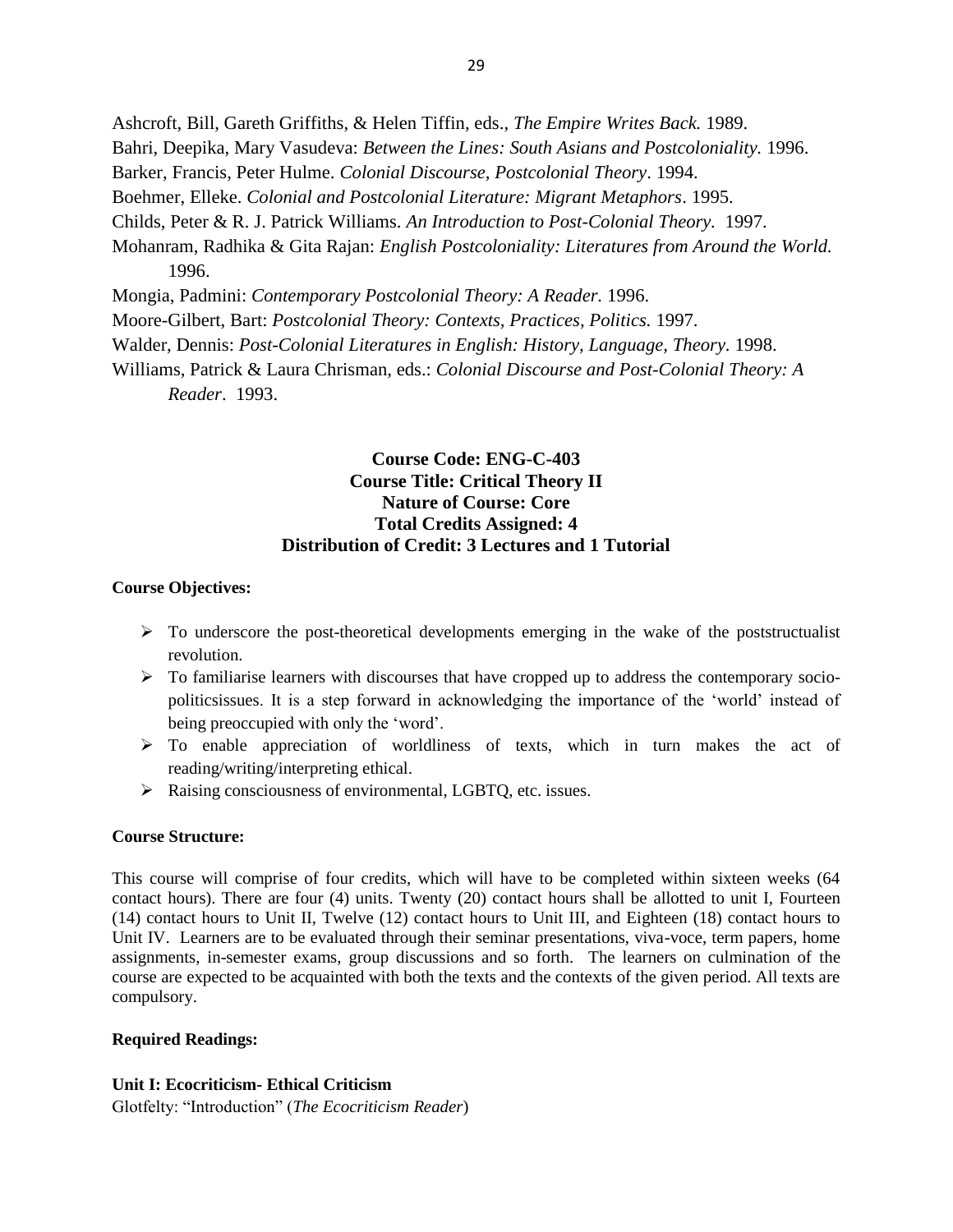Campbell: "The Land and Language of Desire! Where Deep Ecology and Post-Structuralism Meet" (*The Ecocriticism Reader*) Clark: "Anthropocene: Questions of Definition" (*Ecocriticism on the Edge*) Levinas: "The Trace of the Other" Irigaray: "An Ethics of Sexual Difference" Badiou: "The Problem of Evil"

#### **Unit II: Queer Theory- Trauma Theory**

Eve Kosofsky Sedgwick: "Epístemology of the Closet" Judith Butler: "Subversive Bodily Acts" (from *Gender Trouble*) Cathy Caruth: "The Wound and the Voice" (from *Unclaimed Experience*) Jeffrey C. Alexander: "Towards a Theory of Cultural Trauma"

#### **Unit III: Spatial Theory**

Lefebvre: Chapter 1 (*The Production of Space*) Soja: "Selections" (*Postmodern Geographies)* Bachelard:"Selections" *(The Poetics of Space)*

#### **Unit IV: Chaos Theory- Assemblage Theory (8+8=16 Marks)**

Patrick Brady: "Chaos Theory, Control Theory, and Literary Theory or: A Story of Three Butterflies" (*Modern Language Studies, Vol. 20, No. 4, Literature and Science* (Autumn, 1990) DeLanda: "Assemblages against Totalities" (*A New Philosophy of Society*) Deleuze and Gauttari: "Introduction: Rhizome" (*A Thousand Plateus*)

#### **Mode of Assessment:**

Internal Assessment: 40 Marks

(Sessional test 1: 10 marks, Sessional test 2: 10 marks, Seminar presentation: 10 marks, Group Discussion/viva voce: 5 marks, Attendance: 5 marks)

Total: 40 marks

Final Examination (End-semester): 60 Marks

Unit I: 2 broad questions+I short note/analysis  $(8+8+4) = 20$  Marks Unit II: 1 broad questions + 1 short note/analysis  $(8+4) = 12$  Marks Unit III: 1 broad question + 1 short note/analysis  $(8+4) = 12$  Marks Unit IV: 2 broad questions  $(8+8) = 16$  Marks

Total: 60 Marks

\_\_\_\_\_\_\_\_\_\_\_\_\_\_\_\_\_\_\_\_\_\_\_\_\_\_\_\_\_\_\_\_\_\_\_\_\_\_\_\_\_\_\_\_\_\_\_\_\_\_\_\_\_\_\_\_\_\_\_\_\_\_\_\_\_\_\_\_\_\_\_\_\_\_\_\_\_\_\_\_\_\_\_

**Expected Learner Outcome:**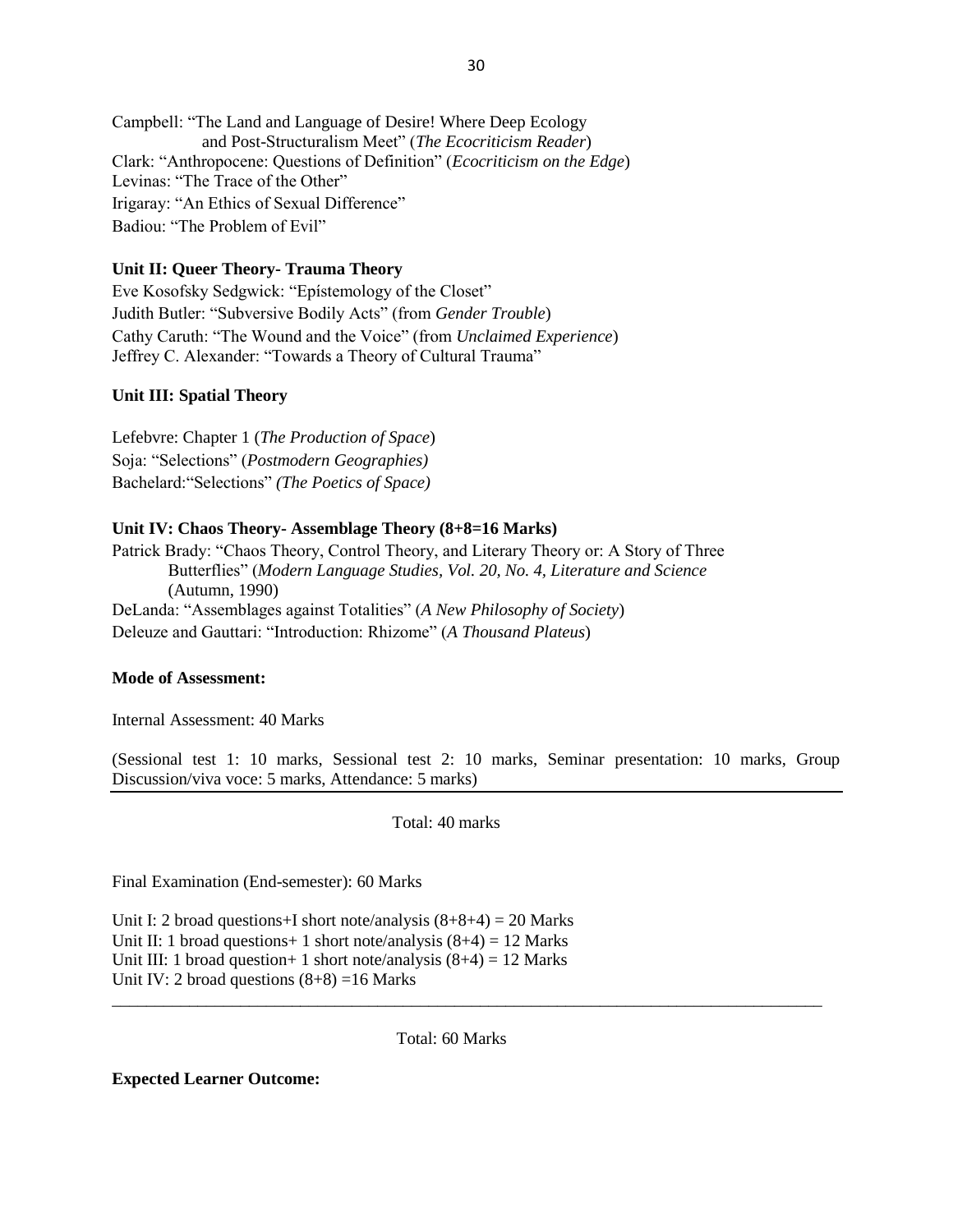- $\triangleright$  After completing this course, learners will be better equipped with the intellectual resources to read/analyse literary texts and cultural phenomena from the lens of recent discursive practices.
- $\triangleright$  They will be able to value the relevance of spatial, environmental, ethical, traumatic, rhizomatic, LGBTQ poetics and politics.
- $\triangleright$  In doing so, their perception of the world as well as the word would be broadened to value interdisciplinarity, sexuality and gender difference, polyphony, and the aporiatic.

#### **Recommended Readings:**

Cavallaro, Dani. *Critical and Cultural Theory*. Athlone Press, 2001 2.

Milner, Andrew and Jeff Browitt. *Contemporary Cultural Theory: An Introduction*, 3rd Edition. Routledge, 2002

Nealon, Jeffrey T. and Susan Searls Giroux. *The Theory Toolbox: Critical Concepts for the* 

*Humanities, Arts, and Social Sciences* (Culture and Politics Series). Rowman and

Littlefield, 2003.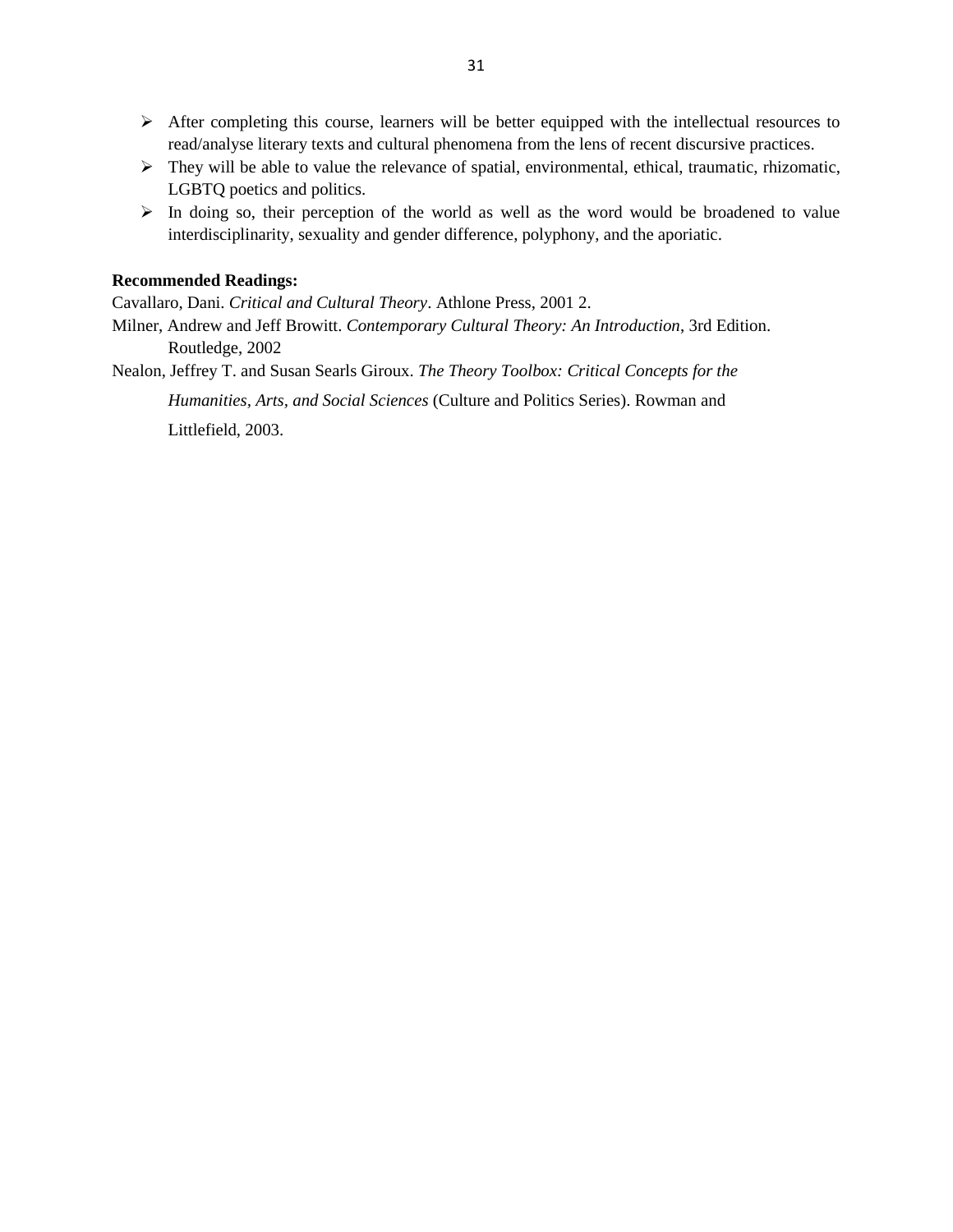# **DISCIPLINE SPECIFIC ELECTIVES**

# **FIRST SEMSESTER**

# **Course Code: ENG-DSE-101 Course Title: Indian Writing in English I Nature of Course: Discipline Specific Elective Total Credits Assigned: 4 Distribution of Credit: 3 Lectures and 1 Tutorial**

### **Course Objectives:**

- $\triangleright$  To introduce the learners to the growth of Indian Writing in English in the colonial and the postcolonial period.
- $\triangleright$  To familiarize learners to the major trends and movements, and figures of Indian Writing in English through the study of select texts.
- $\triangleright$  To provide the learners a comprehensive understanding of the impact of colonialism and its legacy in the inception and dissemination of Indian Writing in English
- $\triangleright$  To familiarize the students with the historical and cultural milieu in which the texts have been produced and its impact on the text produced during that period.

# **Course Structure:**

This four-credit course has been divided into three units pertaining to three genres including Poetry, Fiction and Non-Fictional Prose and Drama. The course will be completed within sixteen weeks (64 contact hours). Twenty-one (21) contact hours each shall be allotted to Unit I and Unit II respectively, and twenty-two (22) contact hours shall be devoted to Unit III.

# **Required Readings:**

#### **UnitI: Poetry**

Henry Derozio: "To India, My Native Land"

Toru Dutt: "Our Casuarina Tree"

Rabindranath Tagore: Selections from *Gitanjali*

Nissim Ezekiel: "Background Casually"

JayantaMahapatra: "Dawn at Puri", "Calcutta Whorehouse"

A.K. Ramanujan: "Small-scale Reflections on a Great House"

Kamala Das:"The Old Playhouse," "The Dance of the Eunuchs", "Words"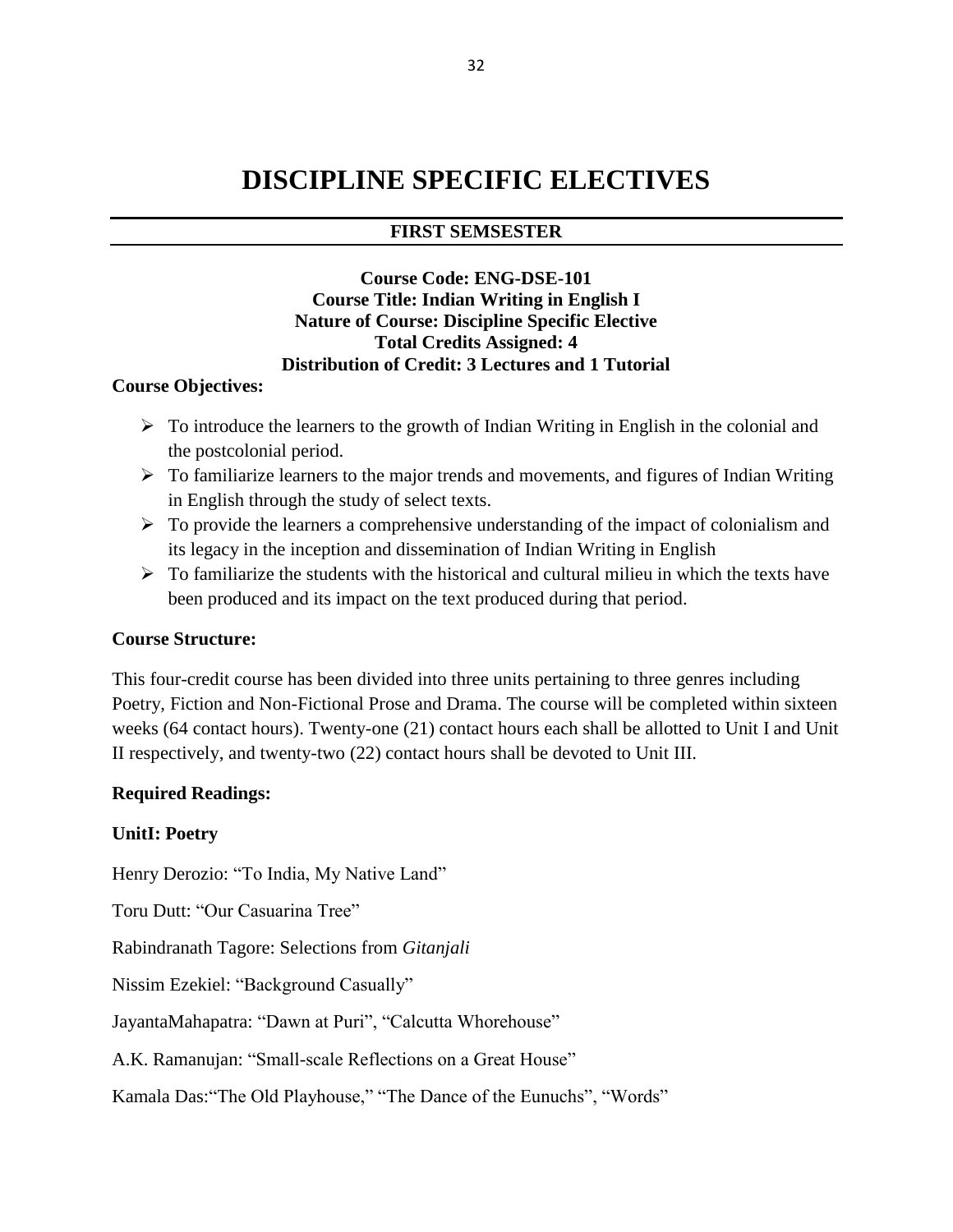# **UnitII: Fiction**

R.K. Narayan: *The Guide/ Waiting for the Mahatma*

AmitavGhosh:*The Shadow Lines*

Kamala Markandaya:*The Coffer Dams/ Nectar in a Sieve*

# **UnitIII: Non-Fictional Prose and Drama**

Macaulay's *Minutes on Education,* 1835

M.K Gandhi: On Satyagraha

B.R. Ambedkar: Chapter VI *What Congress and Gandhi Have Done to the Untouchables*

Jawaharlal Nehru: from *The Discovery of India*

AurobindoGhosh: The Foundations of Indian Culture

Vijay Tendulkar:*Ghashiram Kotwal/ Silence!The Court is in Session/ Kanyadaan*

# **Mode Of Assessment:**

### **Internal Assessment: 40 Marks**

(Sessional test 1: 10 marks, Sessional test 2: 10 marks, Seminar presentation: 10 marks, Group Discussion/Viva voce: 5 marks, Attendance: 5 marks)

# **End Semester Examination: 60 Marks**

Unit I: 2 broad questions  $+1$  short note/analysis  $(8+8+4)=20$  Marks

Unit II: 2 broad questions  $+ 1$  short note/analysis  $(8+8+4)= 20$  Marks

Unit III: 2 broad questions  $+ 1$  short note/analysis  $(8+8+4) = 20$  Marks

Total – 60 Marks

#### **Expected Learner Outcome:**

 $\triangleright$  At the end of the course the learners are expected to have a good knowledge of the literary, socio-historical and cultural contexts of the early period of Indian Writing in English.

\_\_\_\_\_\_\_\_\_\_\_\_\_\_\_\_\_\_\_\_\_\_\_\_\_\_\_\_\_\_\_\_\_\_\_\_\_\_\_\_\_\_\_\_\_\_\_\_\_\_\_\_\_\_\_\_\_\_\_\_\_\_\_\_\_\_\_\_\_\_\_\_\_\_\_

 $\triangleright$  The learners are expected to develop critical reading skills which would enable them to analyse and examine the prescribed texts.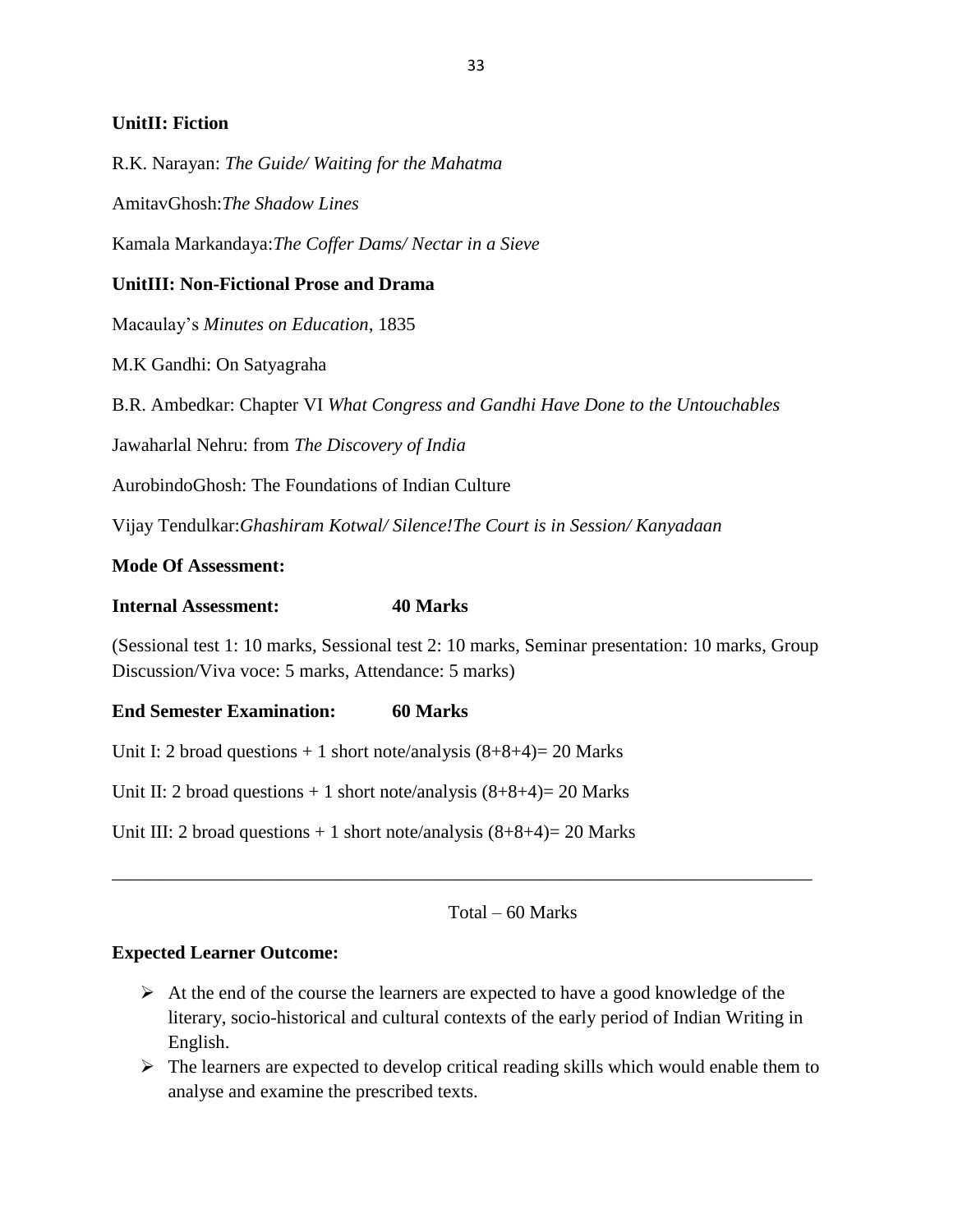$\triangleright$  The learners would inculcate a good understanding of the nuances of Indian art, aesthetics and philosophy.

#### **Recommended Readings:**

- Ansani, Shyam M. *New Dimensions of Indian English Novels*. Delhi: Doaba House, 1987.
- Deshmane, Chetan, ed. *Muses India: Essays on English-Language Writers from Mahomet to Rushdie.* Jefferson, NC, and London: McFarland & Co., 2013.
- Deshpande, Gauri. (Ed.) *An Anthology of Indian English Poetry*. Delhi: Hind Pocket Books, n.d.
- Devy, G. N. *After Amnesia: Tradition and Changes in Indian Literary Criticism*. Hyderabad: Orient Longman and Sangam Books, 1992.
- Devy, G.N. *An Another Tongue: Essays on Indian English Literature.* Madras: Macmillan India Ltd. 1995.
- Dwivedi, A.N. (Ed.) *Indian Poetry in English*. New Delhi: Arnold Heinemann, 1980.
- Gokak, V K. *Indian and World Culture*. Delhi: SahityaAkademi, 1989.
- Iyenger, K R S. *Indian Writing in English*. New Delhi. Sterling Publisher, 1984.
- King, Bruce. *Modern Indian Poetry in English*. Delhi: OUP, 1987.
- Mehrotra, A. K. (Ed.) *Twelve Modern Indian Poets*. Calcutta: OUP, 1992.
- Mehrotra, Arvind Krishna (Ed.) *A Concise History of Indian Literature in English*. Ranikhet: Permanent Black, 2010.
- Mukherji, Meenakshi. *The Twice-Born Fiction*. New Delhi: Heinemann, 1971.
- Naik, M. K. *A History of Indian English Literature*. Delhi: Sahitya Akademi, 1992.
- NandyPritish. *Indian Poetry in English Today*. Delhi: OUP, 1976.
- Narasimhaiah, C D. (Ed.) *Makers of Indian English Literature*. Delhi: Pencraft International, 2000.
- Parthasarathy, R. (Ed.) *Ten Twentieth – Century Indian Poets*. Delhi: Oxford University Press, 1976.
- Peeradina, S. (ed.) *Contemporary Indian Poetry in English*. Bombay: The Macmillan Co., 1972.
- Vishwanathan, Gauri. *Masks of Conquest: Literary Study and British Role in India*. New York: Colombia University Press, 1989.

# **Course Code: ENG-DSE-102 Course Title: American Literature I Nature of Course: Discipline Specific Elective Total Credits Assigned: 4 Distribution of Credit: 3 Lectures and 1 Tutorial**

## **Course Objectives:**

 $\triangleright$  This course has been designed to introduce the learners with the American experience /difference as captured in the seminal works of American Literature.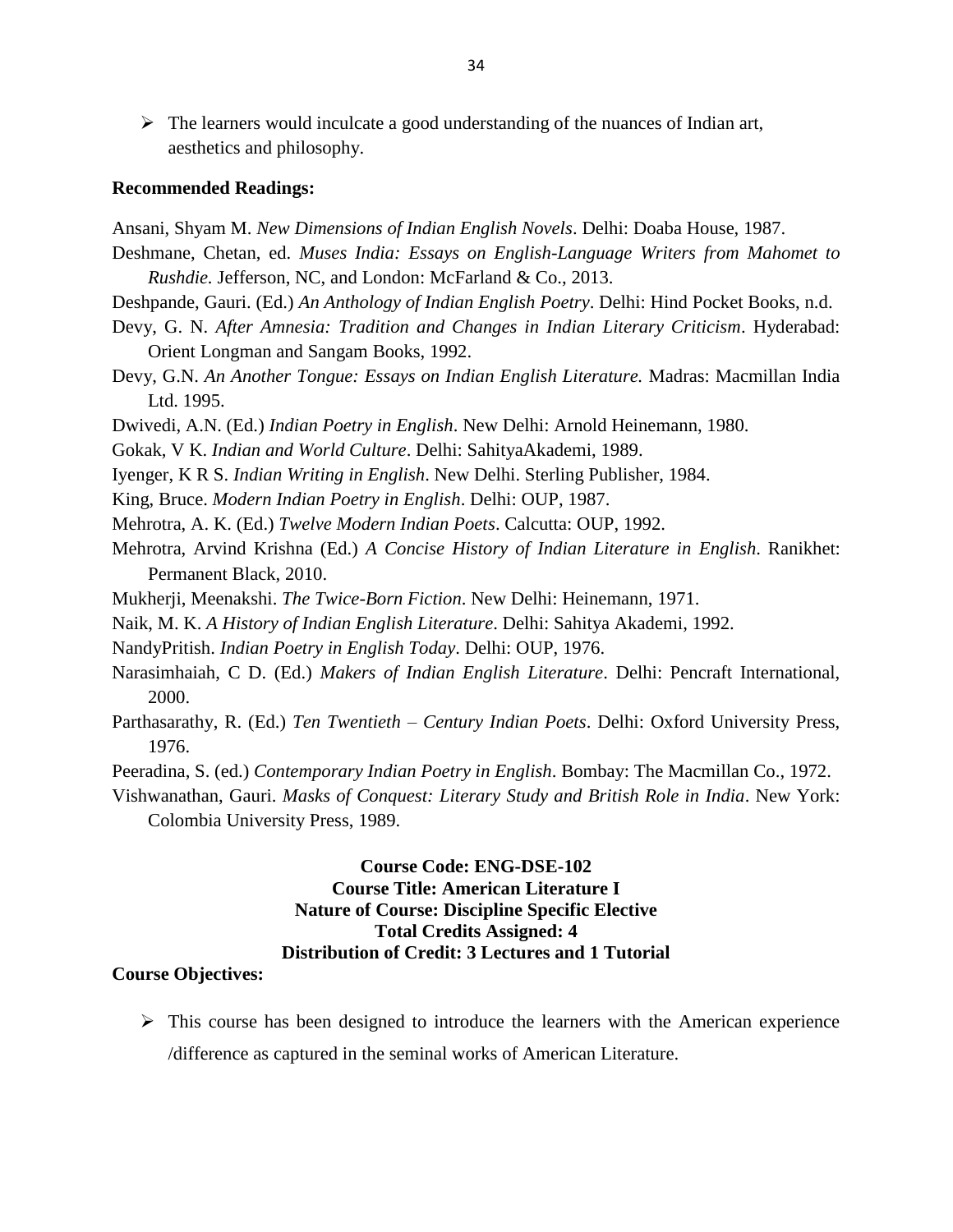- $\triangleright$  To focus on the major developments in poetry, fiction, and drama. After completion of the course learners would be acquainted with various periods of American Literature, myths of America, its Puritan background, the dominant currents of American thoughtrace, nature, land, migration, nation, capitalism, as well as the history of the period leading up to the Civil War and beyond.
- $\triangleright$  To underline the problem of an American identity, within America and in the context of transatlantic exchanges.

#### **Course Structure:**

This course will comprise of four credits, which will be completed within sixteen weeks (64 contact hours). Twenty (20) contact hours shall be allotted to unit I, Twenty-eight (28) contact hours to Unit II and Sixteen (16) contact hours shall be allotted to Unit III. Learners are to be evaluated through their seminar presentations, viva-voce, term papers, home assignments, insemester exams, group discussions and so forth.

#### **Required Readings:**

#### **UnitI: Poetry**

Anne Bradstreet- "Upon the Burning of Our House" Phillis Wheatley- "On being brought from Africa to America"/On Imagination Philip Ferneau- "On the Emigration to America and Peopling the Western Country"/The Indian Burying Ground Walt Whitman- "I Hear America Singing", "The Wound Dresser" Emily Dickinson- "After Great Pain", "Soul selects her own society", "A bird came down the walk", Because I could not stop for death, I'm Nobody

# **UnitII: Fiction**

Nathanial Hawthorne- *The Scarlet Letter/ The House of Seven Gables*

Harriet Beecher Stowe- *Uncle Tom's Cabin*

Herman Melville- "Bartleby, the Scrivener"

Edgar Allen Poe- "The Tell-Tale Heart"/ "The Purloined Letter"

Ernest Hemingway- *The Snows of Kilimanjaro/The Sun Also Rises*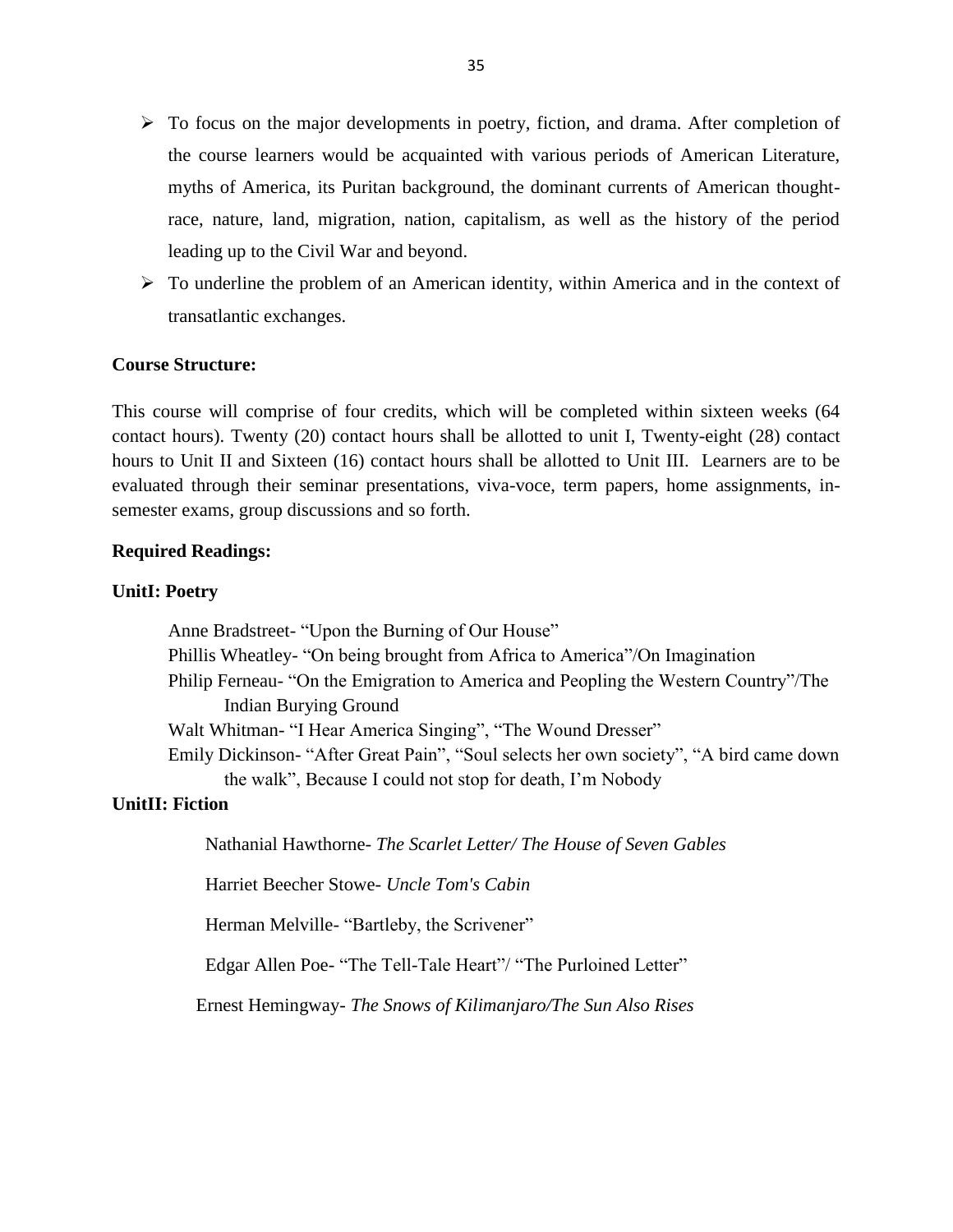#### **UnitIII: Non-Fictional Prose**

William Bradford- *Of Plymouth Plantation* (Chapter two) Mary Rowlandson – *First and Second Remove* R. W. Emerson- "The American Scholar"/H.D. Thoreau- extracts from *Walden* Thomas Jefferson- "Declaration of Independence"

#### **Mode of Assessment:**

Internal Assessment: 40 Marks

(Sessional Test 1: 10 marks, Sessional Test 2: 10 marks, Seminar Presentation: 10 marks, Group Discussion/Viva –voce: 5 marks, Attendance: 5 marks)

Total: 40 Marks

Final Examination (End-Semester): 60 Marks

Unit I: 2 broad questions  $+1$  short answer type question(8+8+4) = 20 Marks

Unit II: 3 broad questions  $+1$  short answer type question(8+8+8+4) = 28 Marks

Unit III: 1 broad question +1 short answer type question( $8+4$ ) =12 Marks

Total: 60 Marks

\_\_\_\_\_\_\_\_\_\_\_\_\_\_\_\_\_\_\_\_\_\_\_\_\_\_\_\_\_\_\_\_\_\_\_\_\_\_\_\_\_\_\_\_\_\_\_\_\_\_\_\_\_\_\_\_\_\_\_\_\_\_\_\_\_\_\_\_\_\_\_\_\_\_\_\_\_\_

#### **Expected Learner Outcome:**

- $\triangleright$  The learners on culmination of the course are expected to be acquainted with various periods of American Literature, myths of America, its Puritan background, the dominant currents of American thought- race, nature, land, migration, nation, capitalism, as well as the history of the period leading up to the Civil War and beyond.
- $\triangleright$  By the end of the course the learners would be familiar with the American Literary Scene as well as both the texts and the contexts of the given period.

#### **Recommended Readings**:

Forester, Norman et al, eds. *American Poetry and Prose. 3 Vols*. Boston: Houghton Mifflin Company, 1970.

O'Connor, William Van, ed. *Seven Modern American Novelists*. Minneapolis: University of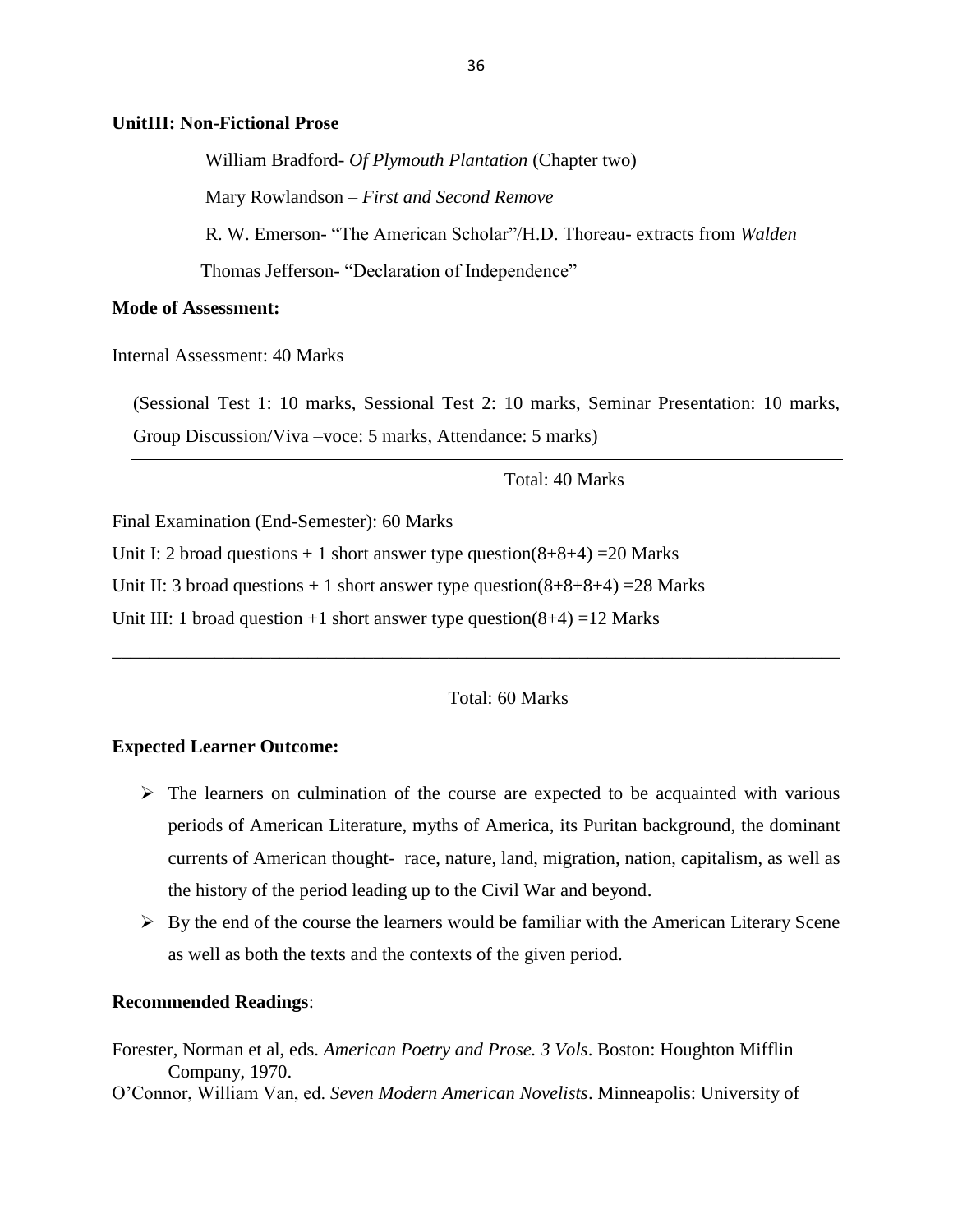Minnesota Press, 1959.

- Ammons, Elizabeth. *Harriet Beecher Stowe's Uncle Tom's Cabin: A Casebook*. New York: Oxford University Press, 2007.
- Tompkins, Jane. "Sentimental Power: Uncle Tom's Cabin and the Politics of Literary History". *Sensational Designs: The Cultural Work of American Fiction*, 1970-1860. New York: Oxford University Press, 1985: 122-146.
- Mack, Maynard, ed. *Twentieth Century Interpretations of Walden*. Englewood Cliffs, N.J.: Prentice Hall Inc. 1968.

Sayre, Robert, ed. *New Essays on Walden*. New York: Cambridge UP, 1992.

- Harding, Walter. *Critical Essays on Henry David Thoreau's Walden*. Boston: G.K. Hall, 1988.
- Briggs, Julia. *Night Visitors: The Rise and Fall of the English Ghost Story*. London: Faber, 1977.
- Thompson, G.R., ed. *Great Short Works of Edgar Allen Poe*. New York: Harper and Row Publishers, 1970.
- Howarth, William, ed. *Twentieth Century Interpretations of Poe's Tales*. Englewood Cliffs, N.J.: Prentice Hall, 1971.
- Thompson, G. R. *Poe's Fiction: Romantic Irony in the Gothic Tales*. Madison: University of Wisconsin Press, 1973.
- Leavis, F. R. *The Great Tradition*. London: 1948.
- Lodge, David. *The Language of Fiction: Essays in Criticism and Verbal Analysis of the English Novel*. London: Routledge, 2002.
- Lubbock, Percy. *The Craft of Fiction*. London: Jonathan Cape, 1921.
- Baker, Carlos. *Hemingway: The Writer as Artist*. Princeton: 1952.

# **Course Code: ENG-DSE-103 Course Title: Language I Nature of Course: Discipline Specific Elective Total Credits Assigned: 4 Distribution of Credit: 3 Lectures and 1 Tutorial**

#### **Course Objectives:**

- $\triangleright$  The general objective of this course is to acquaint the students with the basic concepts of linguistics and applied linguistics.
- $\triangleright$  To familiarize them with the relationship between language and literature.
- $\triangleright$  Specifically, the course aims to (i) consolidate and extend the student's understanding of some of the broad areas of linguistics such as phonology, syntax and semantics, as well as that of applied linguistics and rhetoric; (ii) provide the necessary theoretical background to language and its bearings on literature and literary studies.

#### **Course Structure:**

This course will comprise of four credits, which will have to be completed within sixteen weeks (64 contact hours). Thirteen (13) contact hours each shall be allotted to Unit I to Unit IV, and Twelve (12)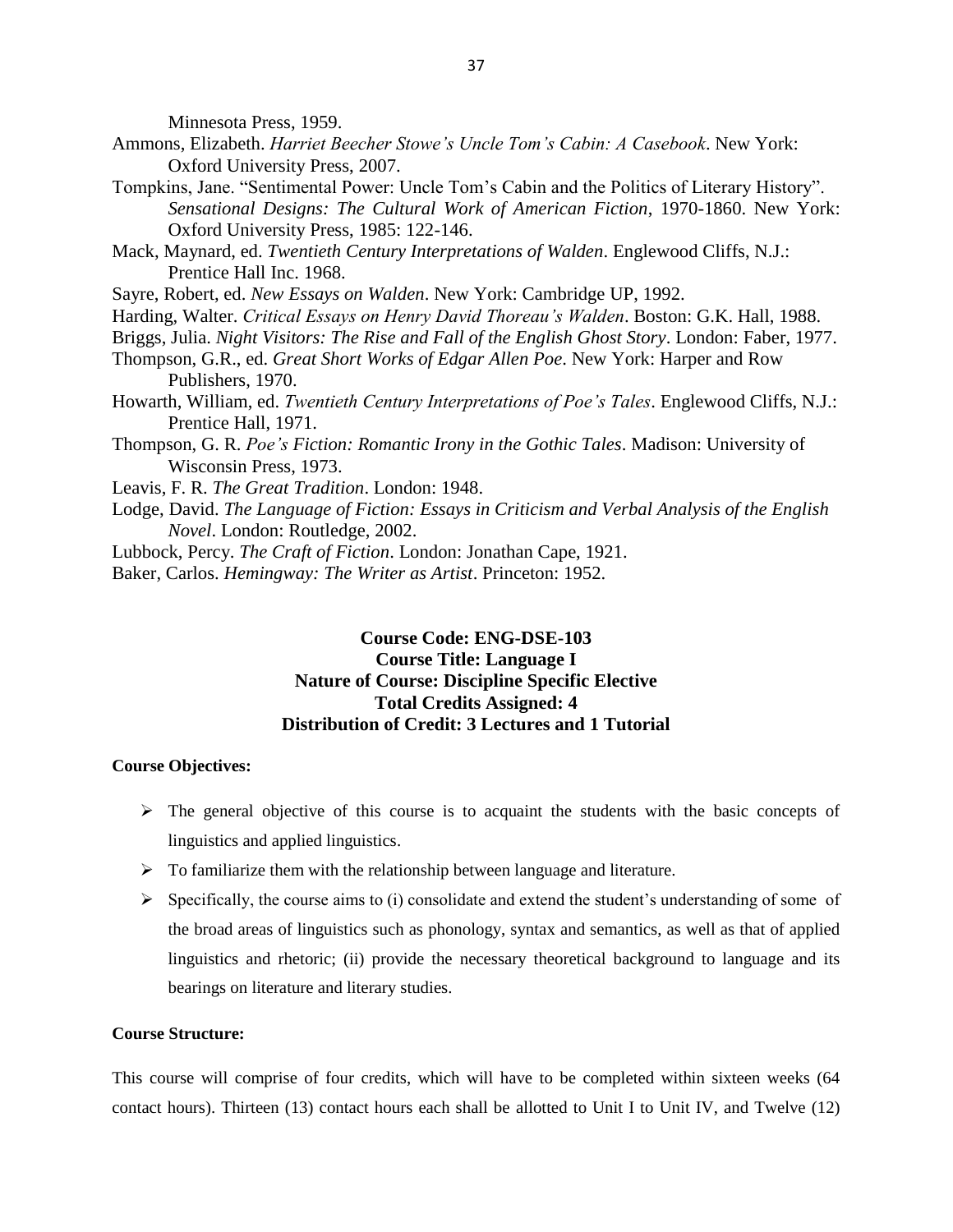contact hours to Unit V. All units are compulsory. Learners are to be evaluated through their seminar presentations, viva-voce, term papers, home assignments, in-semester exams, group discussions and so forth.

#### **Unit I: Linguistics as an interdisciplinary field**

Language: language and communication; properties of human language; Nature and scope of applied linguistics: language and society, language and mind, language and the brain.

### **Unit II: English Phonology & Morphology**

.

Phonology: phoneme; A detailed description of the sounds of English and their transcription, the syllable in English; The phonological environment: weak forms,assimilation,juncture, intonation; Rhythm in prose and poetry

English morphology: Morpheme word, word classes, inflection, derivation, compounding

### **Unit III: Modern English Syntax and Semantics**

Categories and constituents, predicates and argument structure, lexical meaning relations: synonymy, antonymy, hyponymy, ambiguity,contradiction, tautology, entailment and presupposition; pragmatics and speech act

Functional notions: subject, direct object etc.subject-predicate, head-modifier etc. Immediate Constituent Analysis: notion of hierarchical organization of words into phrases, phrases into clauses,etc.

Phrase structure rules: the notion of rewrite rule, phrase structure grammars etc. Transformation rules: the transformational alteration of basic sentence patterns, some important transformations etc.

#### **Unit IV: Language & Society**

Language as a socio-cultural subsystem;

Linguistic Competence and Communicative Competence; Variations in Language, Language in Contact; Code switching as a communicative strategy

#### **Unit V : Language & Literature**

Text and discourse: rhetorical analysis relating to discourse components (eg. Cohesion and Coherence); Stylistic Analysis From Theory To Practice: analysis of selected literary and critical texts; the language of literature

#### **Mode of Assessment:**

Internal Assessment: 40 Marks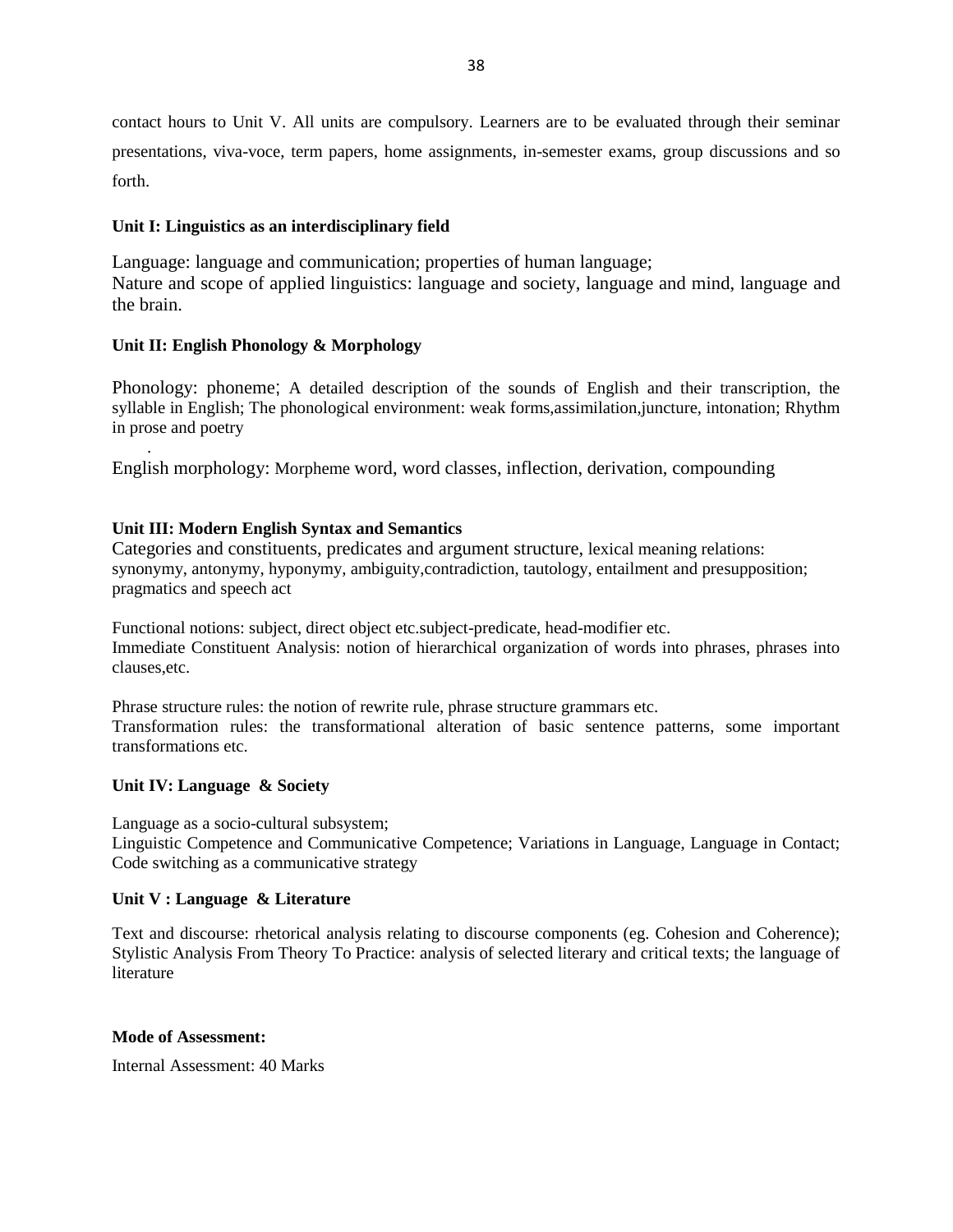Total : 40 Marks

Final Examination (End-Semester) 60 Marks

Unit 1: 3 Short Answer Type Questions (3x4=12)

Unit 2: 3 Short Answer Type Questions (3x4=12)

Unit 3: 3 Short Answer Type Questions (3x4=12)

Unit 4: 1 Long Answer + 1 Short note  $(8+4=12)$ 

Unit 5: 1 Short Note + 1 broad analysis  $(4+8=12)$ 

Total: 60 Marks

#### **Expected Learner Outcome:**

 $\triangleright$  After completion of the Course, the learners will be able to understand the basic concepts of language and linguistics and recognise the different constituents of a linguistic structure.

\_\_\_\_\_\_\_\_\_\_\_\_\_\_\_\_\_\_\_\_\_\_\_\_\_\_\_\_\_\_\_\_\_\_\_\_\_\_\_\_\_\_\_\_\_\_\_\_\_\_\_\_\_\_\_\_\_\_\_\_\_\_\_\_\_\_\_\_\_\_\_\_\_\_\_\_\_\_\_\_\_\_\_\_

- $\triangleright$  Through an introduction to the basic concepts of applied linguistics, they should be able to appreciate the different ways in which acquisition, comprehension and use of language can be influenced by various psychological, neurological and social factors.
- $\triangleright$  They are expected to gain proficiency in English pronunciation and familiarise themselves with different processes of formation of word and other higher syntactic constructions like the phrase, clause and sentence.
- $\triangleright$  The learners should also be able to comprehend as to how the changing trends in society have a bearing on the overall structure of a language and how individuals cope up with the changing scenarios by adopting various communication strategies.
- $\triangleright$  Taking the English language as a specific point of reference, they should be able to gain an understanding of the different meaning making processes in a language.
- $\triangleright$  Further, the learners upon completion of the Course should be better able to appreciate the importance of linguistic items in the analysis of literary texts and should also be better equipped and motivated to create texts which are grammatically cohesive and semantically coherent.

#### **Recommended Readings:**

Akmajian, Adrian & Richard A. Demers et al. *Linguistics: An Introduction to Languageand Communication.* New Delhi: PHI Learning Pvt. Ltd. 2010.

Bradford, Richard. *Stylistics.* Oxon: Routledge, 2005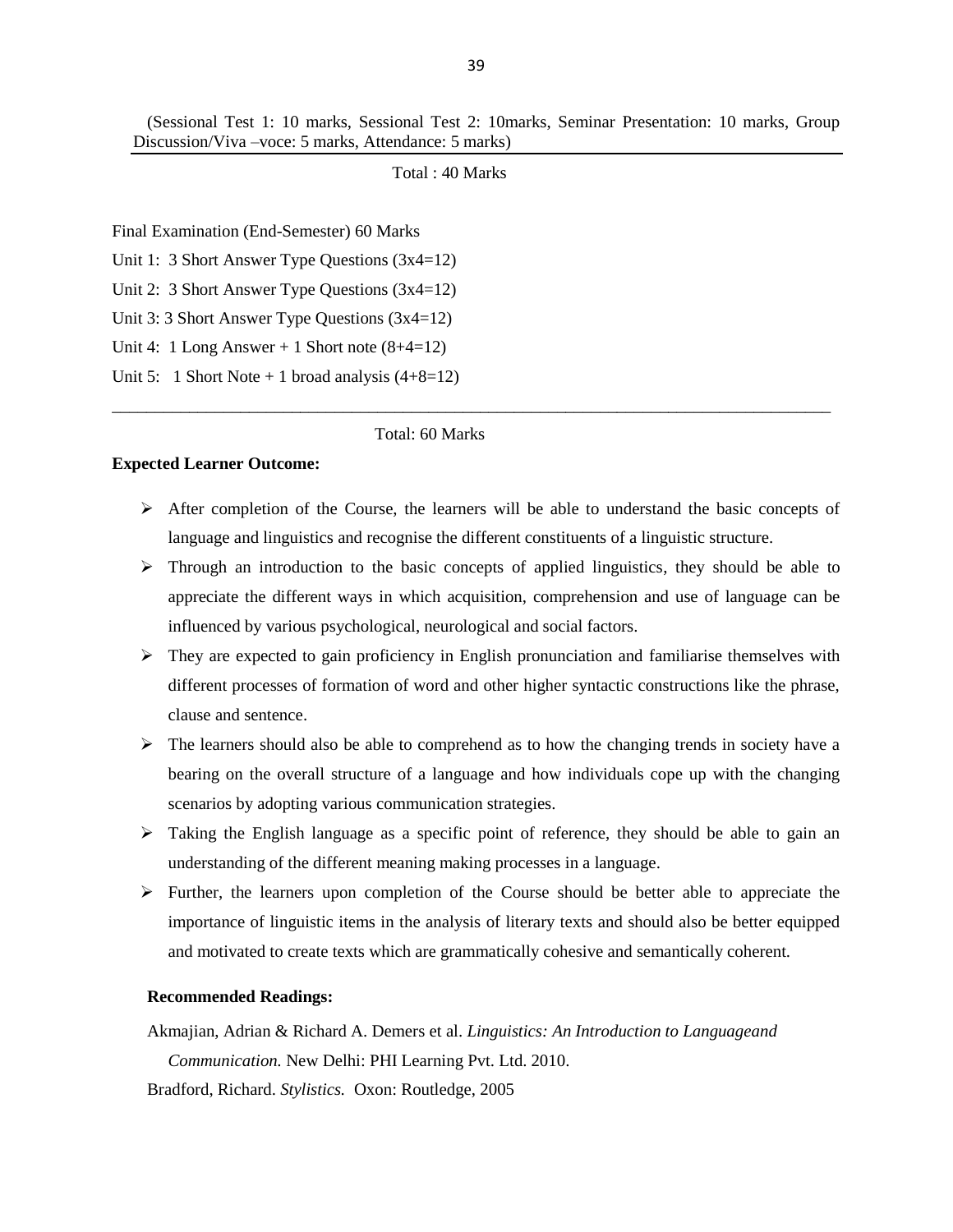Balasubramanian, T. *A Textbook of English Pronunciation for Indian Students.* Chennai: Macmillan, 2012 (Reprint)

Chierchia, Gennaro and Sally McConnell-Ginet. *Meaning and Grammar: An Introduction to Semantics.*Cambridge, Massachusetts: MIT Press, 2000

Cowie, A.P. *Semantics.*Oxford: OUP,2009

Mills, Sara. *Discourse.* Oxon: Routledge, 2004

Nagarajan, M. And S.K. Verma et.al. *Modern Applied Linguistics* .Chennai:Macmillan, 1992.

# **SECOND SEMESTER**

# **Course Code: ENG-DSE-201 Course Title: Indian Writing in English II Nature of Course: Discipline Specific Elective Total Credits Assigned: 4 Distribution of Credit: 3 Lectures and 1 Tutorial**

# **Course Objectives:**

- $\triangleright$  To provide the learners a comprehensive understanding of concepts like postcolonialism, decolonization, nationalism, gender and power politics, ethnicity, subaltern studies, ecocriticism, globalization etc.
- $\triangleright$  To introduce the learners to select texts from the North East region of India thereby providing a platform to discuss and interact on various issues of emerging trends witnessed in the growing literary discourse that have emanated from this region.
- $\triangleright$  To encourage the learners to develop critical readings skills, which would include both a close reading of the select texts as well as reading those texts taking into consideration the co-text and context in which they were produced.

# **Course Structure:**

This four-credit course has been divided into three units pertaining to three genres including Poetry, Non-Fictional Prose and Drama and Fiction. The course will be completed within sixteen weeks (64 contact hours). Twenty one (21) contact hours shall be allotted to Unit I, twenty two (22) contact hours to Unit II and twenty one (21) contact hours shall be devoted to Unit III.

# **Required Readings:**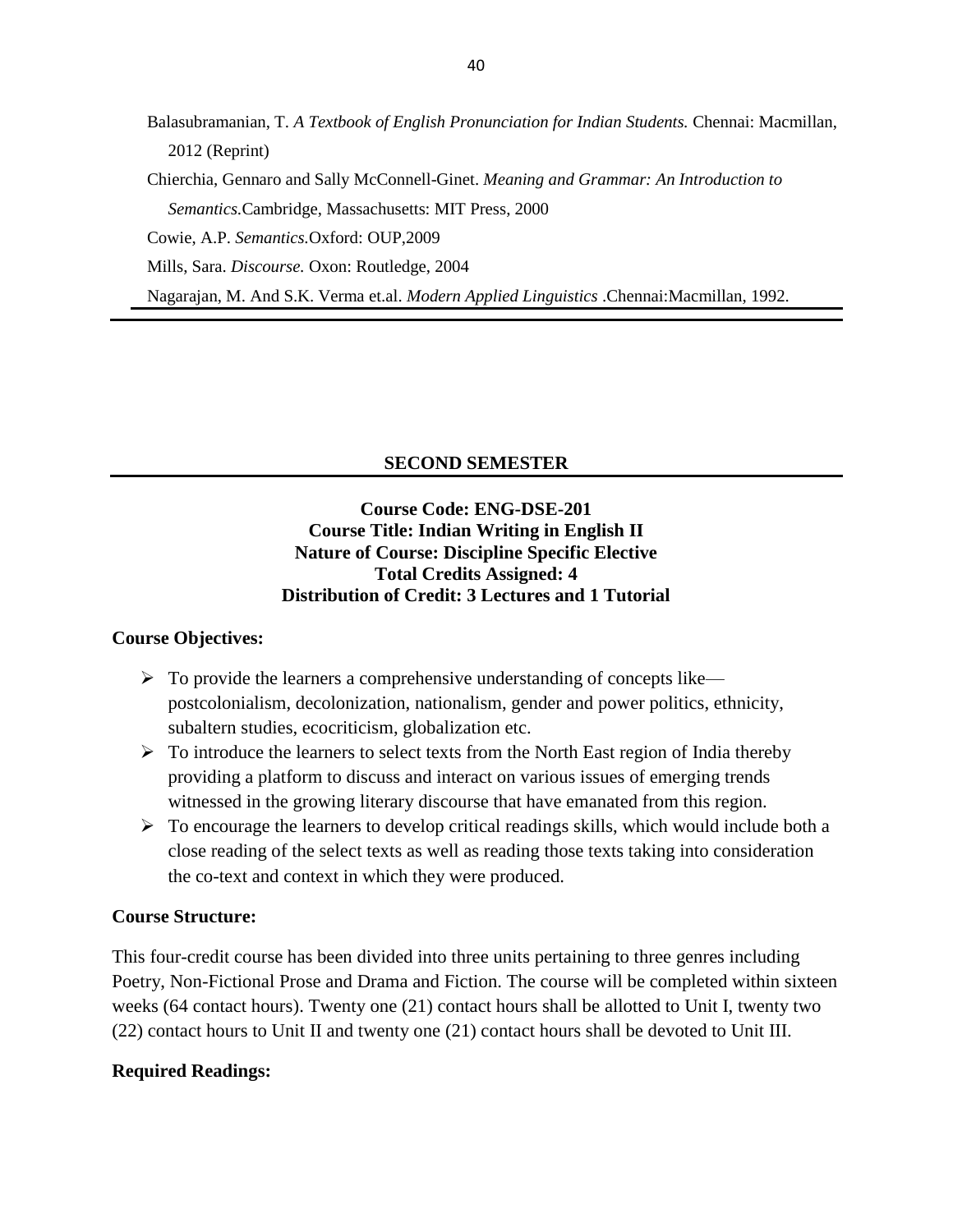# **UnitI: Poetry**

Parthasarathy: Selections from *Exile* Arun Kolatkar: "An Old Woman", "Biograph", "Between Jejuri and the Railway Station" Gieve Patel: "On Killing a Tree", "Evening", "Post Mortem" Daruwalla: "Mistress", "Hawk", "Wolf" Jusawalla: from *Missing Person* Eunice de Souza: "Growing up Catholic in Goa" Imtiaz Dharkar: "She Must Be from Another Country" TemsulaAo: "Soul-Bird" Mamang Dai: "The Sorrow of Women"

# **UnitII: Non-Fictional Prose and Drama**

NayantaraSahgal: The Schizophrenic Imagination KanchaIlaiah: Chapter from "Why I am not a Hindu?" GirishKarnad:*Tughlaq/ Hayavadana* Mahesh Dattani:*On a Muggy Night in Mumbai* **UnitIII: Fiction**

Arundhati Roy: *The God of Small Things* AravindAdiga: *The White Tiger* EasterineIraluKire: *Bitter Wormwood* MamangDai :*The Legends of Pensam*

# **Mode of Assessment:**

# **Internal Assessment: 40 Marks**

(Sessional test 1: 10 marks, Sessional test 2: 10 marks, Seminar presentation: 10 marks, Group Discussion/Viva voce: 5 marks, Attendance: 5 marks)

#### **End Semester Examination: 60 Marks**

Unit I: 2 broad questions  $+1$  short note/analysis  $(8+8+4)=20$  Marks Unit II: 2 broad questions  $+1$  short note/analysis  $(8+8+4)=20$  Marks Unit III: 2 broad questions  $+1$  short notes/analysis  $(8+8+4)=20$  Marks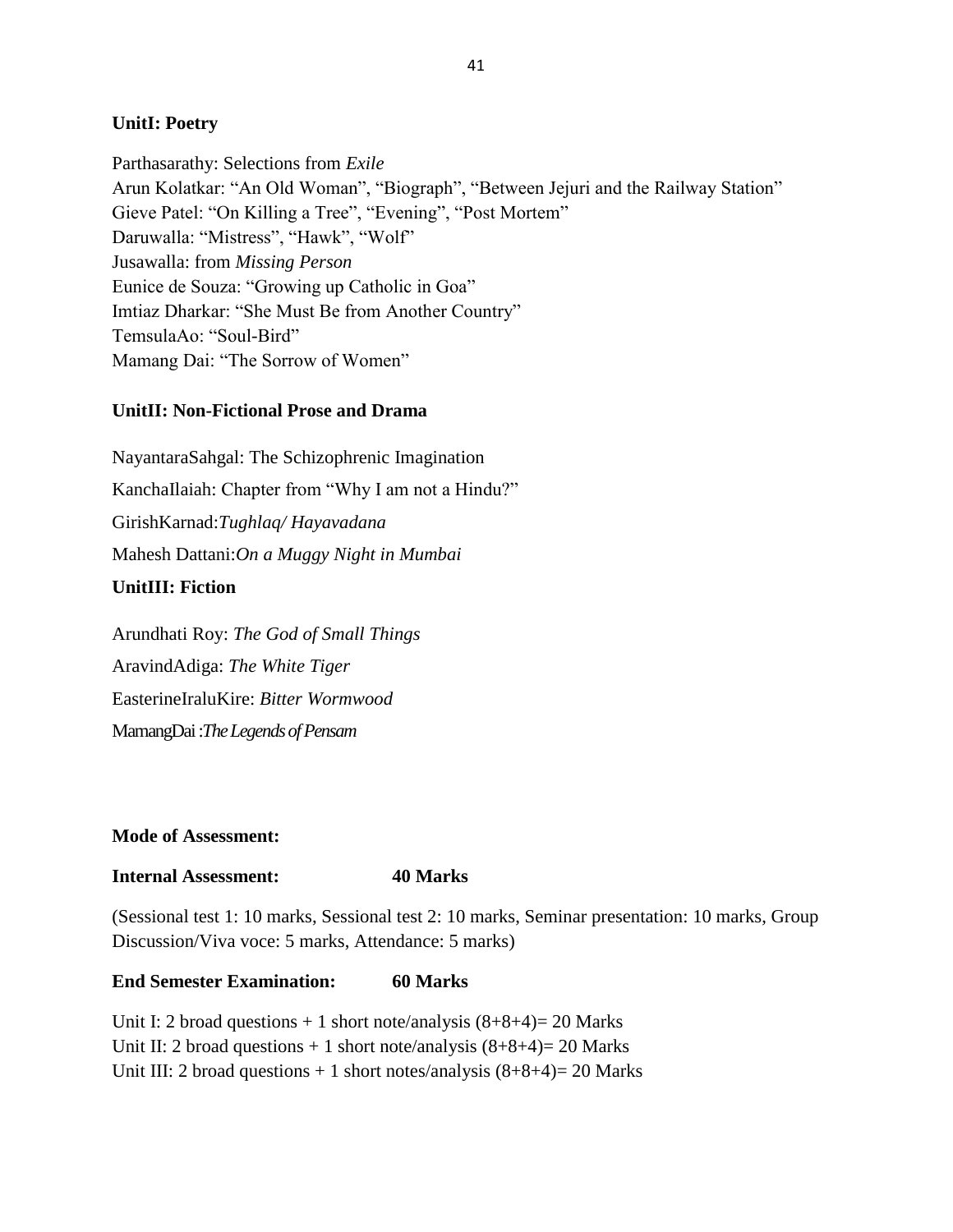### **Expected Learner Outcome(s):**

- $\triangleright$  At the end of the course the learners are expected to develop critical reading skills enabling them to read the texts using contemporary theoretical frameworks like postcolonialism, subaltern studies, marxism, gender studies, ecofeminism, power relations and place studies etc.
- $\triangleright$  The learners would be able to understand the role and impact of emerging trends in Indian English Literature from the Northeast region thus enabling them to merge the gap between *marga/desi* traditions.

#### **Recommended Readings:**

Deshpande, Gauri. (Ed.) *An Anthology of Indian English Poetry*. Delhi: Hind Pocket Books, n.d.

- Devy, G. N. *After Amnesia: Tradition and Changes in Indian Literary Criticism*. Hyderabad: Orient Longman and Sangam Books, 1992.
- Dwivedi, A.N. (Ed.) *Indian Poetry in English*. New Delhi: Arnold Heinemann, 1980.
- Gandhi, Leela. *Postcolonial Theory*. New: Oxford University Press, 2002.
- Jain, Jasbir. *Beyond Postcolonialism: Dreams and Realities of a Nation*. Jaipur: Rawat Publications, 2006.
- King, Bruce. *Modern Indian Poetry in English*. Delhi: OUP, 1987.
- Mehrotra, A. K. (Ed.) *Twelve Modern Indian Poets*. Calcutta: OUP, 1992.
- Mehrotra, Arvind Krishna (Ed.) *A Concise History of Indian Literature in English*. Ranikhet: Permanent Black, 2010.
- Misra, Tilottoma (ed). *The Oxford Anthology of Writings from North-East India*. New Delhi: OUP, 2011.
- NandyPritish. *Indian Poetry in English Today*. Delhi: OUP, 1976.
- Nandy, A. *The Intimate Enemy: Loss and Recovery of Self Under Colonialism.* Delhi, OUP, 1983.
- Narasimhaiah, C D. (Ed.) *Makers of Indian English Literature*. Delhi: Pencraft International, 2000.
- Parthasarathy, R. (Ed.) *Ten Twentieth – Century Indian Poets*. Delhi: Oxford University Press, 1976.
- Peeradina, S. (ed.) *Contemporary Indian Poetry in English*. Bombay: The Macmillan Co., 1972.
- Rushdie, Salman. *Imaginary Homelands*. London: Random House, 2010.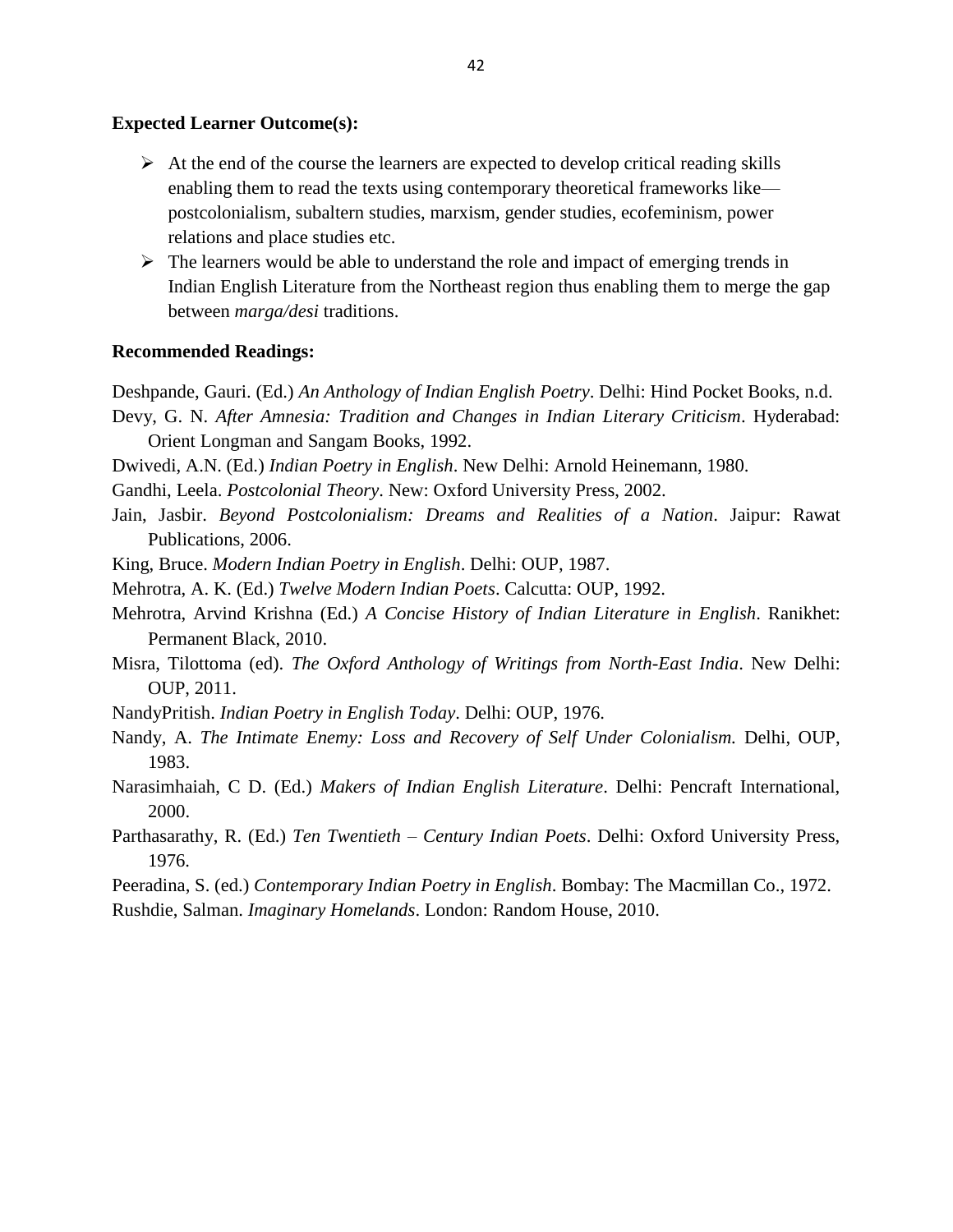# **Course Code: ENG-DSE-202 Course Title: American Literature II Nature of Course:Discipline Specific Elective Total Credits Assigned: 4 Distribution of Credit: 3 Lectures and 1 Tutorial**

### **Course Objectives:**

- $\triangleright$  The course is designed to introduce the learners with the American experience/difference as captured in seminal works of American literature in the post-World War context.
- $\triangleright$  It focuses on the major developments and trends in poetry, fiction, non-fictional prose and drama.
- $\triangleright$  The course offers a comprehensive understanding of issues such as race, nature, migration, land, nation, capitalism, American modernism, the rise of the Native American voice in the context of American experience.

#### **Course Structure:**

This course will comprise of four credits, which will have to be completed within sixteen weeks (64 contact hours). Eighteen (18) contact hours shall be allotted to Unit I, Sixteen (16) contact hours for Unit II and Thirty (30) Contact hours to Unit III. All texts are compulsory. Learners are to be evaluated through their seminar presentations, viva-voce, term papers, home assignments, in-semester exams, endsemester exams, group discussions and so forth.

#### **Required Readings:**

#### **UnitI: Poetry**

Robert Frost- "After Apple Picking", "Out Out", Carl Sandburg- "Chicago"/ Allen Ginsberg- first section "Howl" Wallace Stevens- "The Idea of Order at Key West",/"Anecdote of The Jar" / "Peter Quince at The

Clavier" / "Thirteen Ways of Looking at a Blackbird" Ezra Pound- "The River Merchant's Wife: A letter", "In a Station of the Metro" Langston Hughes- "The Negro Speaks of Rivers"/ "I too Sing America" Sylvia Plath- "Purdah" Marianne Moore- "Silence"/ Adrienne Rich- "A Valediction Forbidding Mourning

# **Unit II: Non-Fictional Prose and Drama**

Langston Hughes- "The Negro Artist and the Racial Mountain"/ Alice Walker- "In Search of Our

Mother's Gardens" W.E.B. Du Bois- "Double Consciousness" Eugene O'Neill- *The Hairy Ape*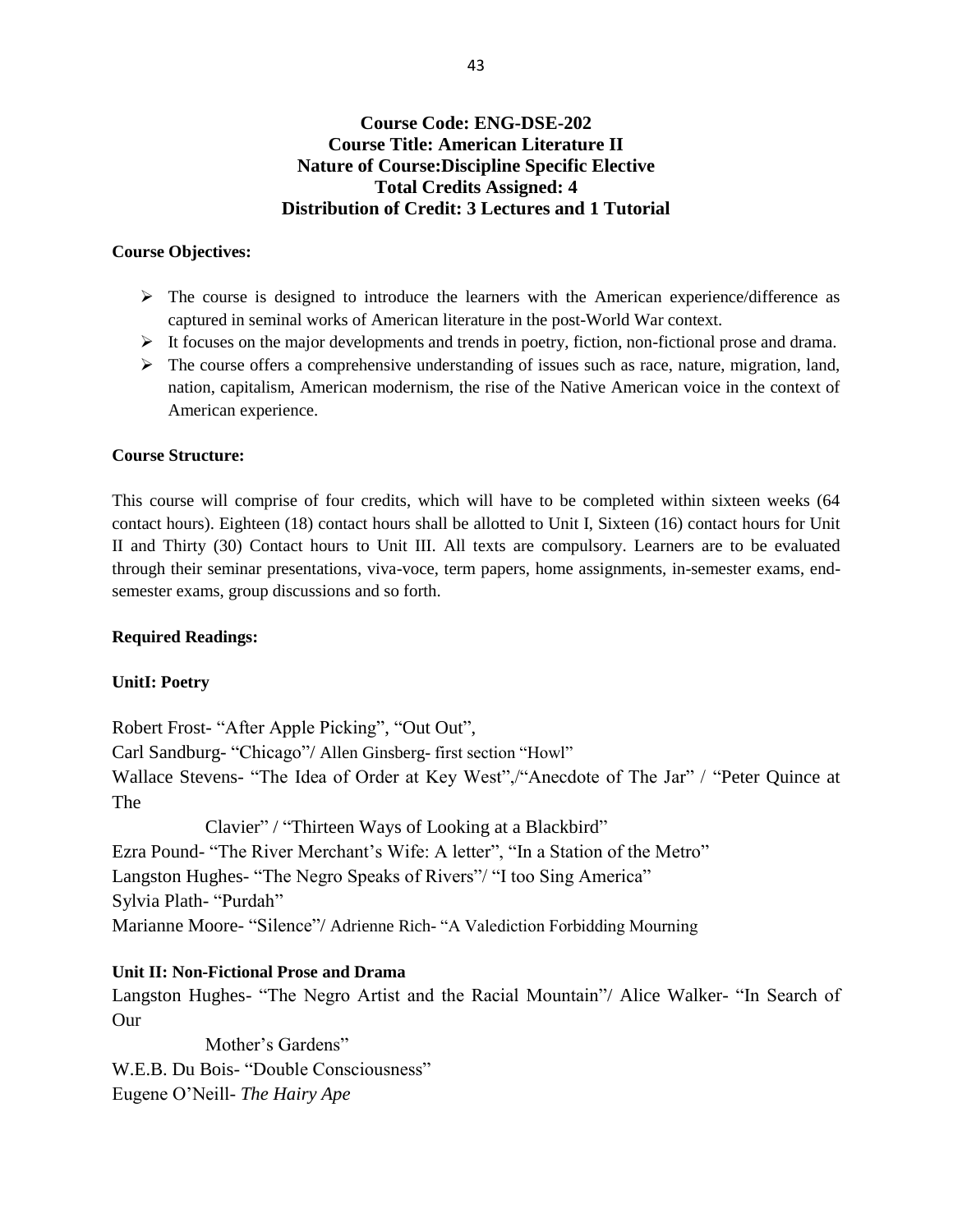Tennessee Williams- *The Streetcar Named Desire/ Cat on a Hot Tin Roof* **Unit III: Fiction** William Faulkner- *The Sound and The Fury* Toni Morrison- *Sula/ The Bluest Eye*  N. Scott Momaday- *House Made of Dawn* Thomas Pynchon- *The Crying of Lot 49*

#### **Mode of Assessment:**

Internal Assessment: 40 Marks

(Sessional test 1: 10 marks, Sessional test 2: 10 marks, Seminar presentation: 10 marks, Group Discussion/viva voce: 5 marks, Attendance: 5 marks)

Total: 40 marks Final Examination (End-semester): 60 Marks

Unit I: 2 broad questions  $(8+8)=16$  Marks Unit II: 2 broad questions + 1 short note/analysis  $(8+8+4)=20$  Marks Unit III: 3 broad questions(8+8+8)=24 Marks

#### Total: 60 Marks

\_\_\_\_\_\_\_\_\_\_\_\_\_\_\_\_\_\_\_\_\_\_\_\_\_\_\_\_\_\_\_\_\_\_\_\_\_\_\_\_\_\_\_\_\_\_\_\_\_\_\_\_\_\_\_\_\_\_\_\_\_\_\_\_\_\_\_\_\_\_\_\_\_\_\_\_\_\_\_\_\_\_\_

#### **Expected Learner Outcome:**

- $\triangleright$  At the end of the course the learners would be able to situate their texts within the relevant historical and cultural contexts of the given period.
- $\triangleright$  They would be acquainted with the various periods of American literature and the dominant currents of American thought.
- $\triangleright$  They would also be able to problematise the development of an American identity within America and in the context of trans-Atlantic exchanges.

#### **Recommended Readings:**

Richard Ruland and Malcolm Bradbury- From Puritanism to Postmodernism: A History of American Literature

Nandana Dutta - American Literature

Louis Untermeyer- Modern American Poetry: An Introduction

Alfred Benedixen and Stephen Burt (ed.)- The Cambridge History of American Poetry

Paula Geyh (ed.)- The Cambridge Companion to Postmodern American Fiction

C.W Bigsby- A Critical Introduction to Twentieth Century American Drama

Richard Gray- A History of American Literature

--- American Poetry of the Twentieth Century

# **Course Code: ENG-DSE-203**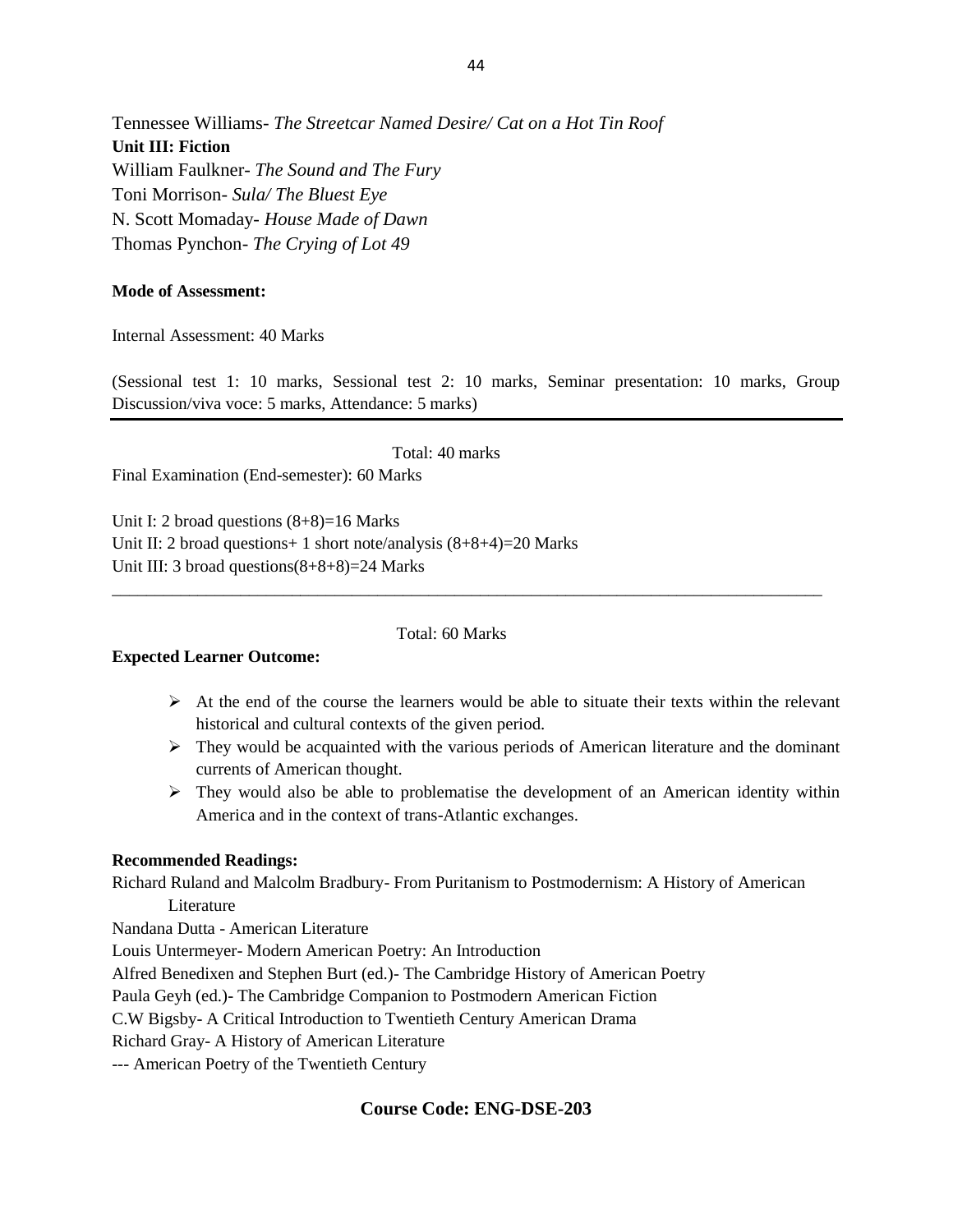# **Course Title: Language II Nature of Course: Discipline Specific Elective Total Credits Assigned: 4 Distribution of Credit: 3 Lectures and 1 Tutorial**

# **Course Objectives:**

- $\triangleright$  This course has been designed to acquaint the students, firstly, with different ways in which linguistic concepts facilitate appreciation of literary texts and secondly to enable an understanding of the theoretical concepts related to language teaching.
- $\triangleright$  The Course has therefore been divided into two parts: while part A deals with the concepts related to different linguistic theories of literature, part B discusses aspects concerning second language teaching.
- $\triangleright$  Specifically, this course aims to (i) provide to the learners an orientation towards appreciation of the formal aspects that go into creation of a literary text and (ii) to enable them to focus on the teaching and acquisition of English as a second language.

# **Course Structure:**

This course will comprise of three units, which will be completed within sixteen weeks(64 contact hours). Seventeen(17) contact hours each will be allotted to Unit I and II and thirty(30) contact hours will be devoted to Unit III.

# **Part A: Language and Literary Criticism**

**Unit I**

Study of the Metaphor:

Texts:

I.A. Richards. 'Metaphor' and 'The Command of Metaphor',Lectures V and VI in *The Philosophy of Rhetoric*

W. K. Wimsatt and Munroe Beardsley. 'The Intentional Fallacy', in W. K. Wimsatt, *The Verbal Icon: Studies in the Meaning o f Poetry* (Lexington:Universityo f Kentucky Press, 1954), pp. 3- 20.

# **Unit II Structuralism:**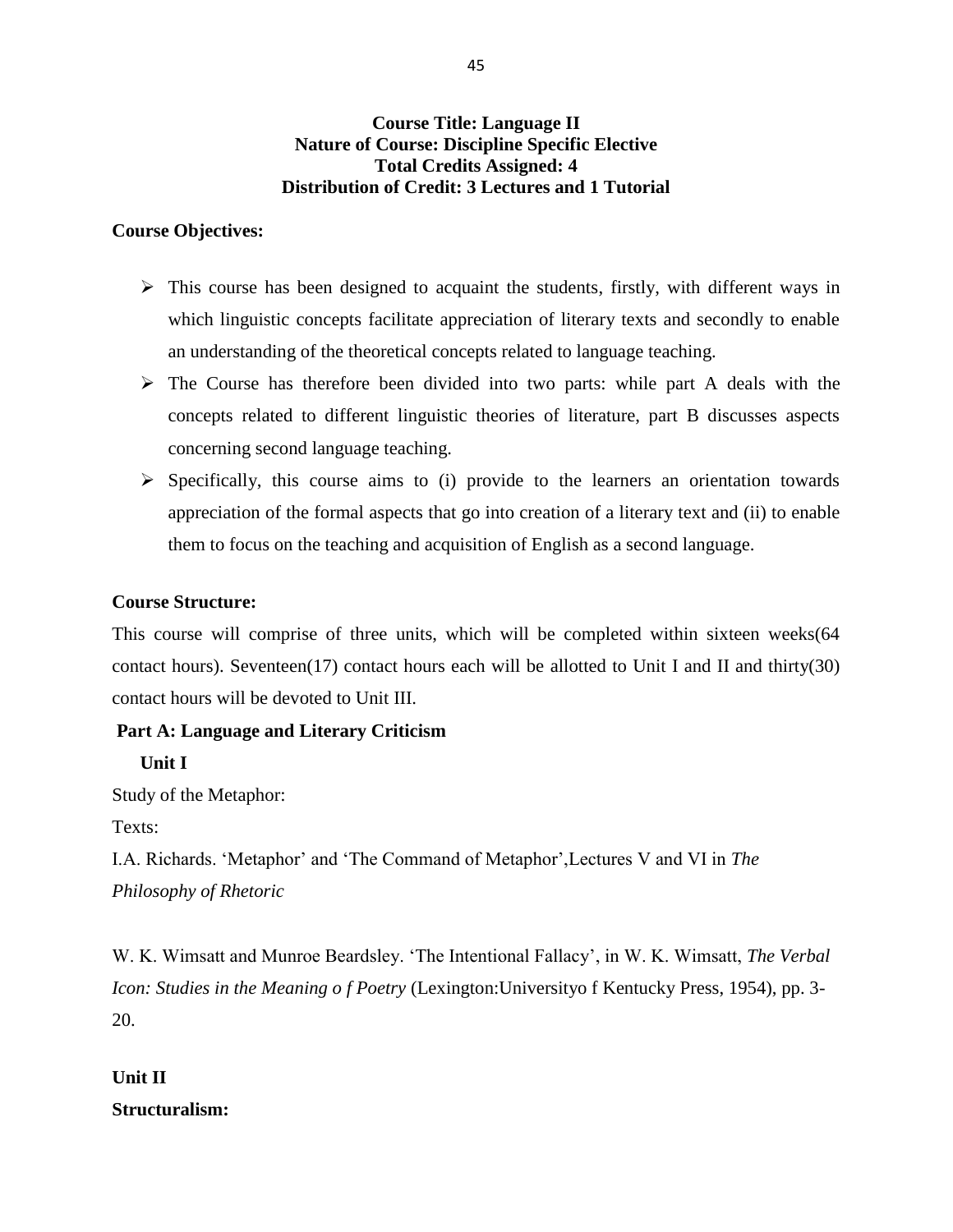Ferdinand de Saussure; synchronic and diachronic approaches; langue and parole; sign, signifier, signified and semiology; syntagmatic and paradigmatic relations Introduction to Structuralist theories: metaphor and metonymy, narratology, structuralist poetics

#### **Part B: English Language Teaching**

### **Unit III**

ELT as a Branch of Applied Linguistics; ELT in India

Theories of Language Learning and their relevance to Language Teaching: behaviourist and mentalist approaches

Differences between first language and second language learning: attitudes to error, interlanguage; memory and motivation

Methods and materials: approaches, methods and techniques

Language Syllabuses: Structural, Situational, Notional-functional, Communicative

Evaluation: Continuous and Comprehensive, Language Tests, Remedial Teaching

#### **Mode of Assessment:**

Internal Assessment: 40 Marks

(Sessional Test 1: 10 marks, Sessional Test 2: 10marks, Seminar Presentation: 10 marks, Group Discussion/Viva –voce: 5 marks, Attendance: 5 marks)

Total : 40 Marks

Final Examination (End-Semester) 60 Marks

Unit I: 2 broad questions+1 short answer type question(8+8+4=20) Marks Unit II: 2 broad questions+1 short answer type question(8+8+4=20) Marks Unit III: 2 broad questions+1 short answer type question(8+8+4=20) Marks

Total : 60 Marks

#### **Expected Learner Outcome:**

 $\triangleright$  After completing the course, the students will be able to understand the significance of a linguistic approach towards appreciation of literary texts.

\_\_\_\_\_\_\_\_\_\_\_\_\_\_\_\_\_\_\_\_\_\_\_\_\_\_\_\_\_\_\_\_\_\_\_\_\_\_\_\_\_\_\_\_\_\_\_\_\_\_\_\_\_\_\_\_\_\_\_\_\_\_\_\_\_\_\_\_\_\_\_\_\_\_\_\_\_\_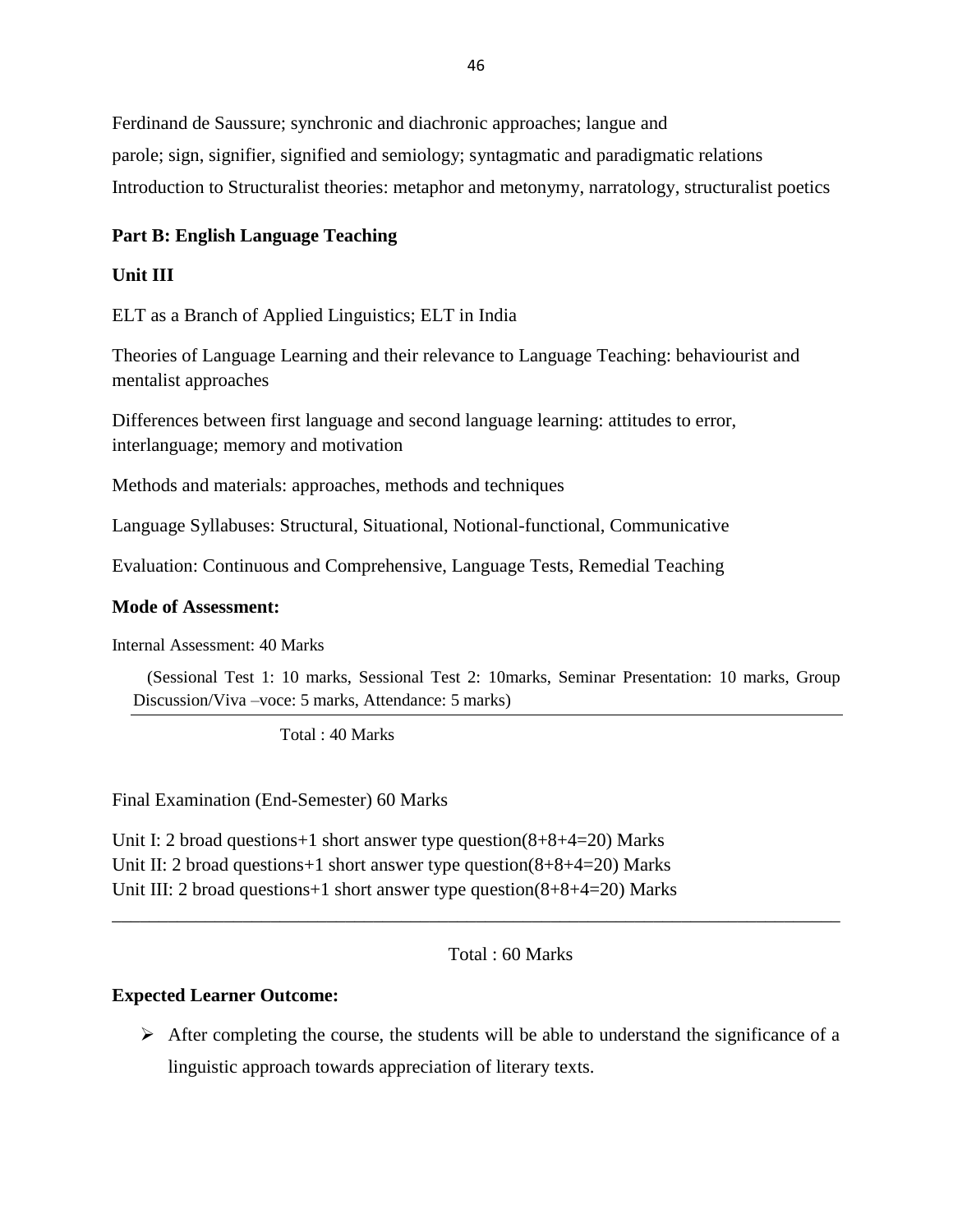- $\triangleright$  They will be able to comprehend the different implications of the figurative nature of language while at the same time being familiar with the relevance of a structural approach towards analysis of literary texts.
- $\triangleright$  The students will also be able to acquaint themselves with the different theoretical approaches involved in the processes of learning and acquisition of English as a second language and with the methods and techniques involved with the teaching of English as a second language.

# **Recommended Readings:**

Barthes, Roland. *Image-Music-Text.* London: Fontana, 1977 -----*S/Z*. New York: Hill and Wang: 1974. Culler, Jonathan. *Structuralist Poetics.* London: Routledge, 1975. de Saussure, Ferdinand. *Course in general linguistics.* New York: McGraw Hill, 1966

Doff, Adrian. *Teach English: A Training Course for Teachers*. Cambridge: CUP, 1988. Klein, Wolfgang. *Second Language Acquisition.* Cambridge: CUP, 2012. Nagaraj, Geetha. *English Language Teaching: Approaches, Methods Techniques.* Hyderabad: Orient Longman, 2005 Pit Corder, S. *Introducing Applied Linguistics.* London: Penguin, 1973. Richards I.A. *The Philosophy o f Rhetoric* NewYork: Oxford University Press, 1965.

Richards, J.C. and S. Rodgers. *Approaches and Methods in Language Teaching.* Cambridge:

CUP, 2001.

Wimsatt, W.K*.The Verbal Icon: Studies in the Meaning of Poetry.* Lexington:University of

Kentucky Press, 1954.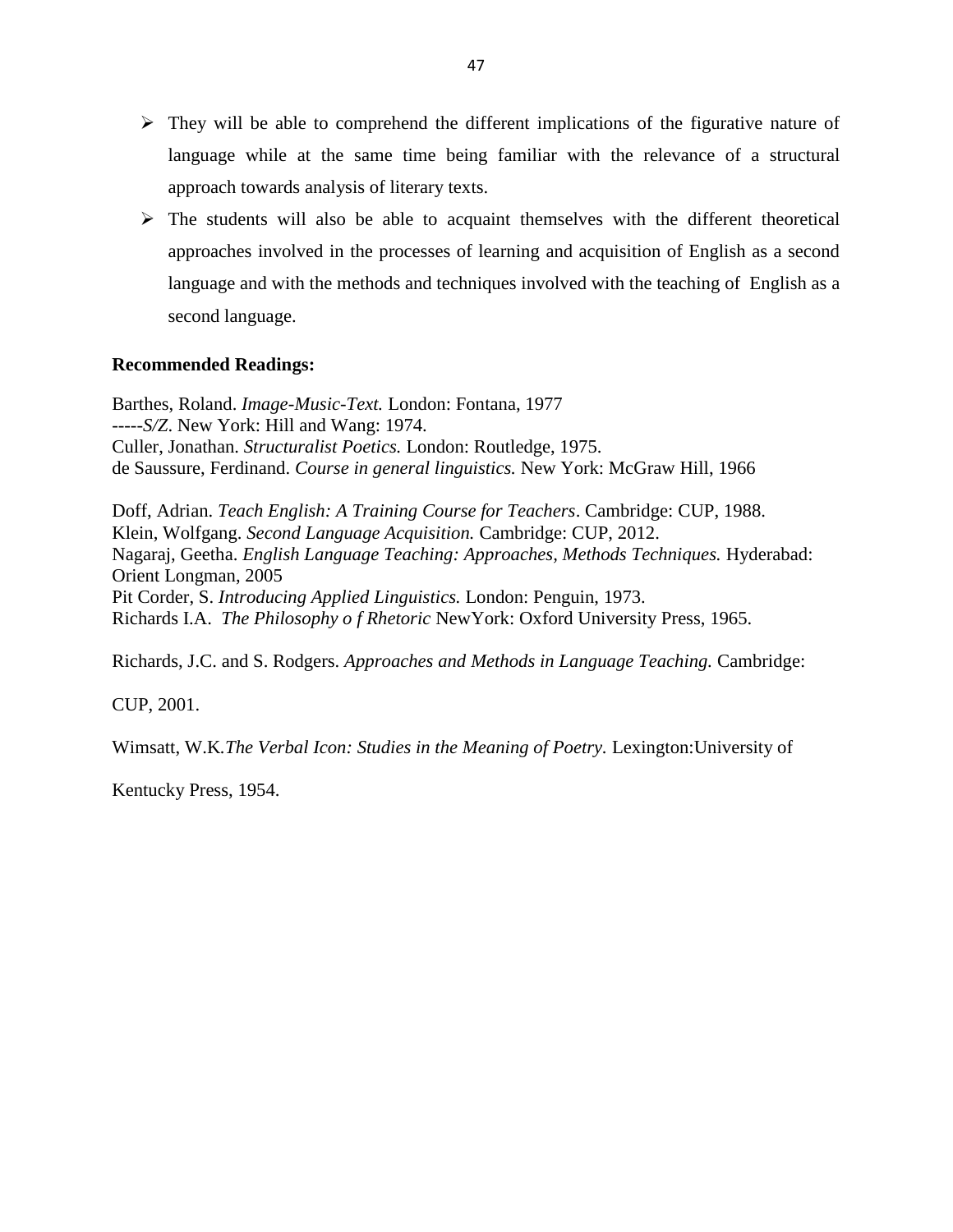#### **THIRD SEMESTER**

# **Course Code: ENG-DSE-301 Course Title: Cultural Studies I: Discourse Nature of Course: Discipline Specific Elective Total Credits Assigned: 4 Distribution of Credit: 3 Lectures and 1 Tutorial**

#### **Course Objectives:**

- $\triangleright$  This course introduces critical approaches and debates in the field of cultural studies and popular culture. Students will apply the theoretical approaches and methodologies of cultural studies to their topic of research.
- $\triangleright$  Lectures and discussions will be particularly concerned with exploring concepts and addressing questions such as: How do understandings and ideas about culture emerge from historical as well as theoretical perspectives? What arguments have historically been used to distinguish between high art and mass culture? How are race, gender, and class produced and consumed in the mass market?
- $\triangleright$  This course emphasises on developing skills in critical thinking and scholarly argumentation and documentation**.**

#### **Course Structure:**

This course will comprise of four credits, which will have to be completed within sixteen weeks (64 contact hours). There are Three units in all. Twenty (20) contact hours shall be allotted to Unit I, and twenty-two (22) contact hours shall be devoted to Unit II and Unit III respectively. Learners are to be evaluated through seminar presentations, viva-voce, term papers, home assignments, in-semester exams, group discussions and so forth. All texts are compulsory.

#### **Required Readings:**

#### **Unit I: Making Culture – Popular**

Morris, "A Question of Cultural Studies" Stuart Hall- "Encoding/Decoding"

Roland Barthes- *Mythologies* (Essay on the restaurant menu)

Umberto Eco- "The Myth of Superman" *The Return of the Reader*

Tony Bennett- "The Exhibitionary Complex"

#### **Unit II: Race – Gender**

West, "Black Postmodernist Practices" hooks, "Postmodern Blackness" (Reader) Hall, "What is 'Black' in Black Popular Culture (Reader) Radway, "Reading the Romance" (Reader) Rakow, "Feminist Approaches to Popular Culture" (Reader)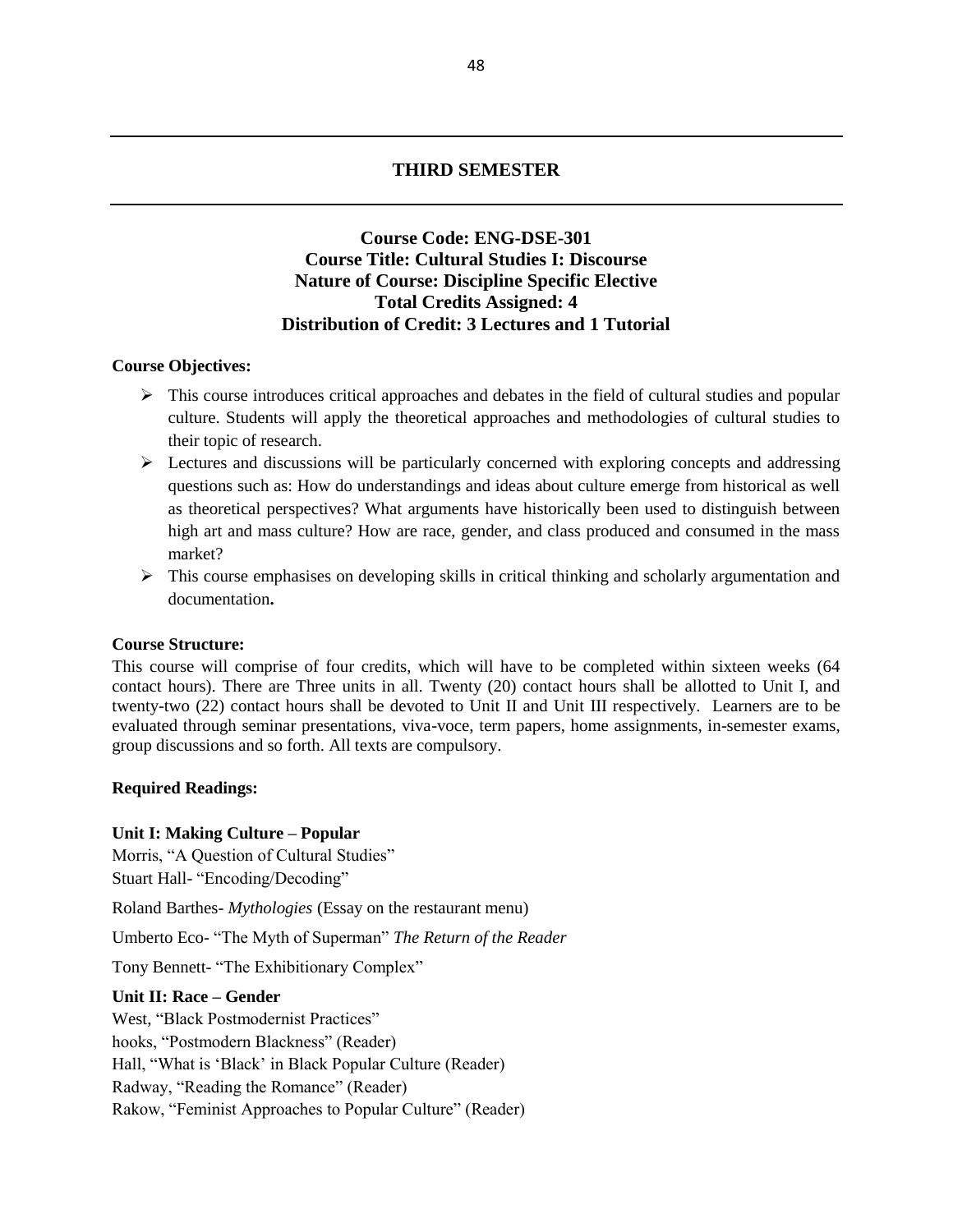Winship, "Inside Women's Magazines"

#### **Unit III: Post-Structuralism– Postmodernism**

Foucault, "Method" (Reader) Zizek, "From Reality to the Real" (Reader) Barthes, "Myth Today" (Reader) Baudrillard, "The Precession of Simulacra" (Reader) Morris, "Feminism, Reading, Postmodernism" (Reader) Creed, "From Here to Modernity" (Reader)

#### **Mode of Assessment:**

Internal Assessment: 40 Marks

(Sessional test 1: 10 marks, Sessional test 2: 10 marks, Seminar presentation: 10 marks, Group Discussion/viva voce: 5 marks, Attendance: 5 marks)

Total: 40 marks

Final Examination (End-semester): 60 Marks

Unit I: 2 broad questions + 1 short note/analysis  $(8+8+4) = 20$  Marks Unit II: 2 broad questions + 1 short note/analysis  $(8+8+4)$  = 20 Marks Unit III: 2 broad questions + 1 short note/analysis  $(8+8+4)$  = 20 Marks

Total: 60 Marks

\_\_\_\_\_\_\_\_\_\_\_\_\_\_\_\_\_\_\_\_\_\_\_\_\_\_\_\_\_\_\_\_\_\_\_\_\_\_\_\_\_\_\_\_\_\_\_\_\_\_\_\_\_\_\_\_\_\_\_\_\_\_\_\_\_\_\_\_\_\_\_\_\_\_\_\_\_\_\_\_\_\_\_

#### **Expected Learner Outcome:**

- $\triangleright$  After completing this course, learners will be acquainted with the theoretical postulations of Cultural Studies.
- $\triangleright$  They will get to know the foundational premises of this discipline, and the way it tries to interrogate distinction between 'high' and 'low' culture.
- $\triangleright$  Apart from these, learners will have the opportunity to appreciate the value embedded in different textual semiotics and genre**.**

#### **Prescribed Texts:**

*Cultural Theory and Popular Culture: A Reader*. Ed. John Storey *Cultural Theory and Popular Culture: An Introduction*. John Storey *The Cultural Studies Reader*. Simon During

#### **Recommended Readings:**

Adorno, T.W. (1991). *The Cultural Industry: Selected Essays on Mass Culture*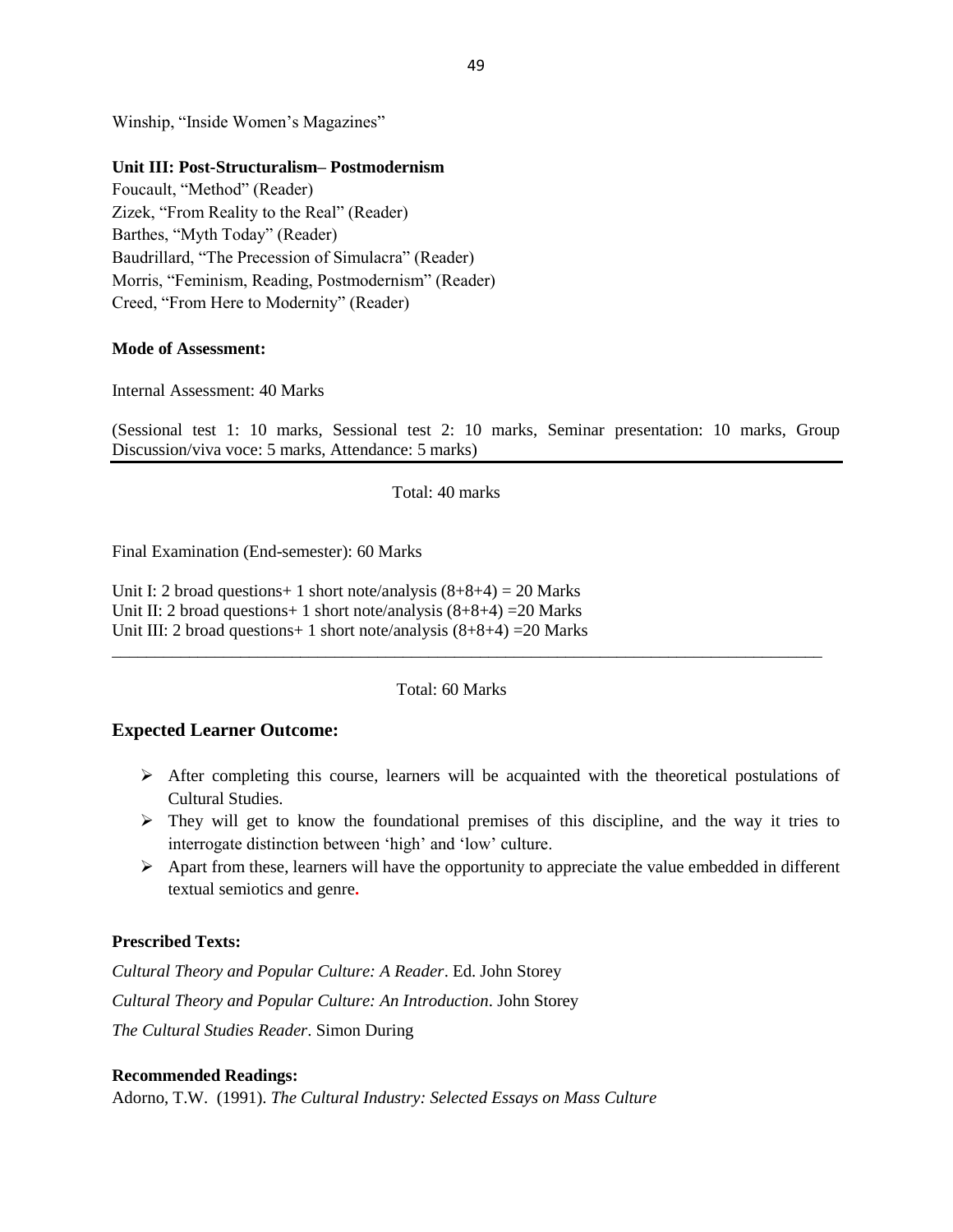- Agger, B. (1992). *Cultural Studies as Cultural Theory*. London: Falmer Press.
- Baldwin, E. (2004). *Introducing Cultural Studies*. New York: Pearson/Prentice Hall.
- Barthes, R. (1973). *Mythologies*. London: Paladin.
- Belsey, C. (2005). *Culture and the Real: Theorizing Cultural Criticism*. London; New York: Routledge.
- Benjamin, W. (1968). *Illuminations*. New York: Schocken Books.
- Bourdieu, P. (1993). *The Field of Cultural Production*. Cambridge: Polity Press.
- Conner, S. (1989). *Postmodern Culture: An Introduction to Theories of the Contemporary*. Oxford: Blackwell..
- Crane, D. (1992). *The Production of Culture*. London: Sage.
- Day, G. (ed.). (1990). *Readings in Popular Culture*. London: Macmillan.
- Docker, J. (1994). *Postmodernism and Popular Culture: A Cultural*
	- *History*. Cambridge: Cambridge University Press.
- During, S. (ed.). (1993). *The Cultural Studies Reader*. London: Routledge.
- Fiske, J. (1989). *Understanding Popular Culture*. Boston, MA: Unwin Hyman.
- Frow, J. (ed.). (1995). *Cultural Studies and Cultural Value*. Oxford; New York: Oxford University Press.
- Gramsci, A. (1985). *Selection from Cultural Writings*. London: Lawrence and Wishart.
- Hall, S. (1980). 'Cultural studies: Two paradigms,' *Media, Culture and Society,* 2, 57-72. Also in (1986). Collins, R. et al. (eds.). *Media Culture and Society: A Critical Reader*, London: Sage.
- Hebdige, D. *Subculture: The Meaning of Style.* London ; New York : Routledge, 1991.
- Huyssen, A. (1986). *After the Great Divide: Modernism, Mass Culture and Postmodernism*. London: Macmillan.
- Inglis, F. (1993). *Cultural Studies*. Oxford: Blackwell.
- Jameson, F. (1991). *Postmodernism, or the Cultural Logic of Late Caplitalism*. Durham: Duke University Press.
- Jencks, C. (1993). *Culture*. London: Routledge.
- Lefebvre, H. (1984). *Everyday Life in the Modern World*. Trans. S. Rabinovitch. New Brunswick: Transaction Books.

# **Course Code: ENG-DSE-302 Course Title: Women and Literature I Nature of Course: Discipline Specific Elective Total Credits Assigned: 4 Distribution of Credit: 3 Lectures and 1 Tutorial**

#### **Course Objectives:**

 $\triangleright$  This course aims to develop in students the understanding f how to read any literary text from a gender perspective. Highlighting the politics of exclusion of women, the male dominant narratives, students will explore the cultural, social, economic, political and psychological biases inherent in the field of literature.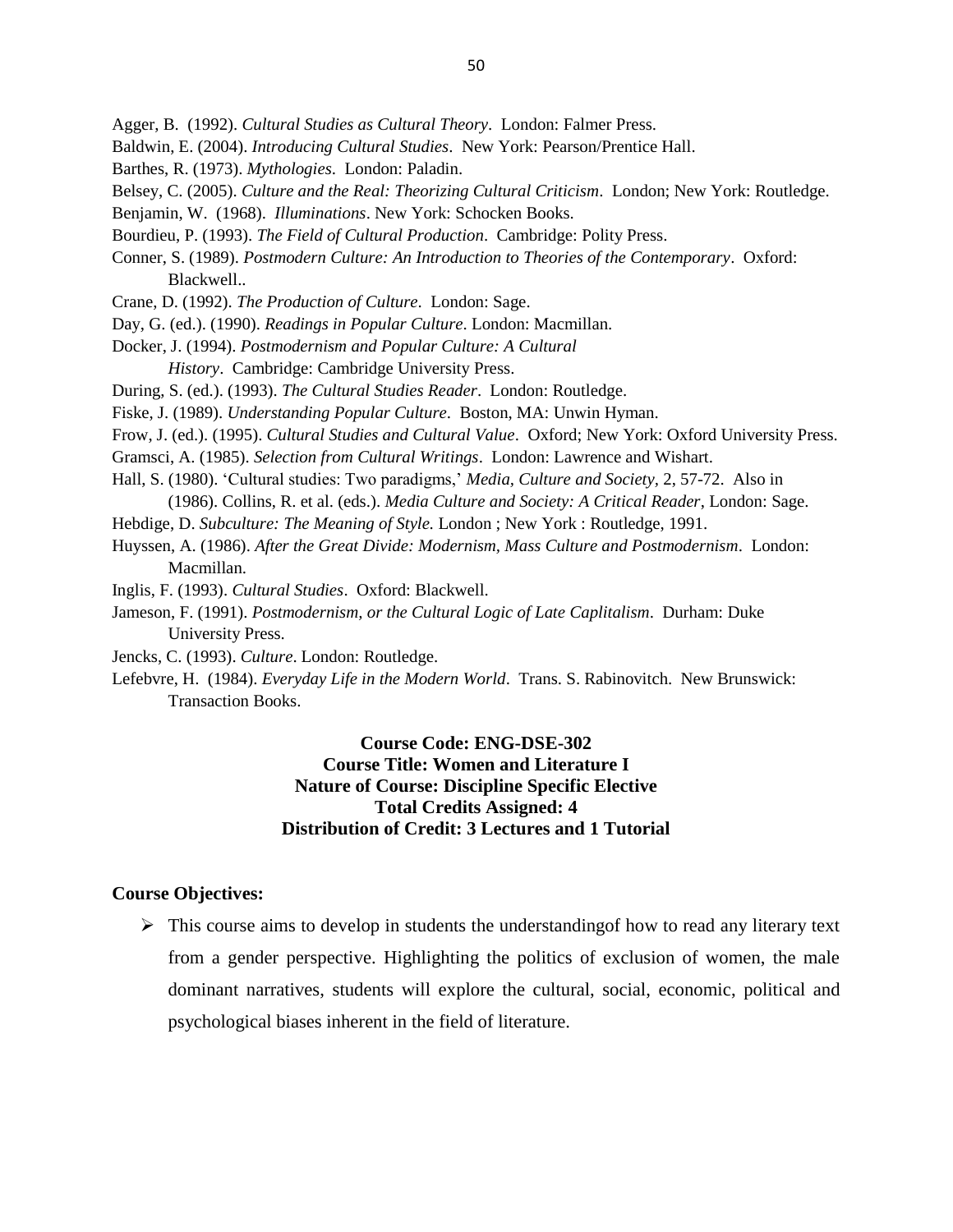$\triangleright$  This course is aimed to enable the students acquaint themselves with the tradition of women's writing, analyse the pervasive images of women in literature and examine the ways in which women use language to define their experiences.

#### **Course Structure:**

This course will comprise of four credits, which will have to be completed within sixteen weeks (64 contact hours). Thirteen (13) contact hours each shall be allotted to Unit I to Unit IV, and Twelve (12) contact hours to Unit V. All units are compulsory. Learners are to be evaluated through their seminar presentations, viva-voce, term papers, home assignments, in-semester exams, group discussions and so forth.

# **Required Readings:**

#### **Unit I: Theoretical Background**

Women in Literature: Feminist literary criticism, the history of feminist literary criticism, different phases of feminist literary criticism (men's treatment of women, 'gyno-criticism', the '*mad'* woman, etc.) with reference to selected texts. The course teacher will select from among the following texts:

Virginia Woolf, *A Room of One's Own*(Selections)

Kate Millet *Sexual Politics* (Selections)

Toril Moi, *Sexual/Textual Politics* (Selections) "Feminist, Female, Feminine"

Elaine Showalter *A Literature of their Own* (Selections)

Sandra Gilbert and Susan Gubar, "Infection in the Sentence..." in *MadWoman in the Attic*

Helene Cixous: "The Laugh of the Medusa"

Adrienne Rich, "When We Dead Awaken:Writing as Revision"

#### **Unit II: Poetry**

Elizabeth Barrett Browning, *Aurora Leigh* (Selections)

Emily Dickinson, Poems (Selections)

Sylvia Plath, Poems (Selections)

Adrienne Rich , Poems (Selections)

HD Poems, (Selections)

#### **Unit III: Fiction**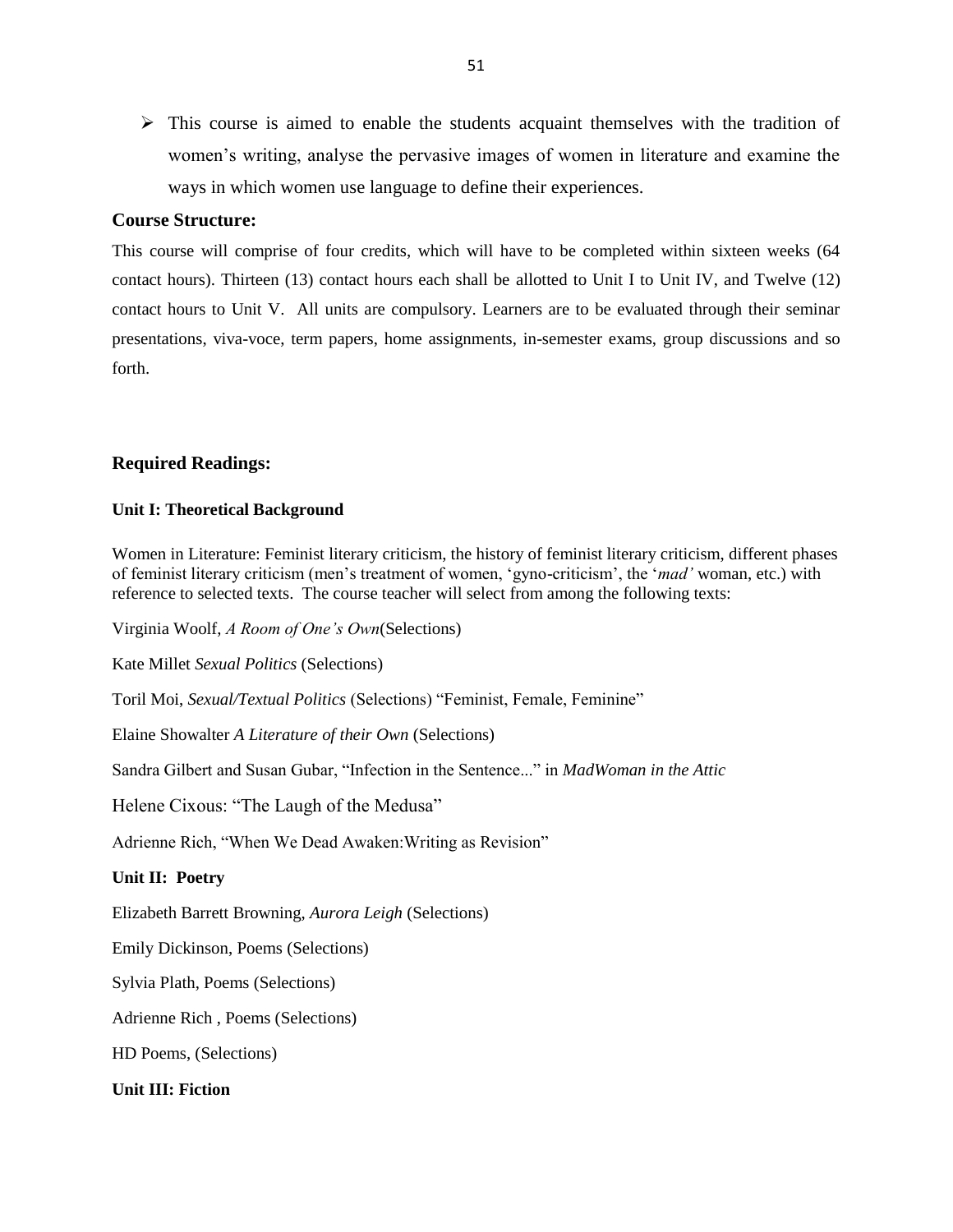Oscar Wilde, *The Picture of Dorian Gray*

George Eliot, *Middlemarch*/Charlotte Bronte, *Jane Eyre*

Virginia Woolf, *Orlando*

Kate Chopin, *The Awakening*

#### **Mode of Assessment:**

Internal Assessment: 40 Marks

(Sessional Test 1: 10 marks, Sessional Test 2: 10marks, Seminar Presentation: 10 marks, Group Discussion/Viva –voce: 5 marks, Attendance: 5 marks)

Total : 40 Marks

Final Examination (End-Semester) 60 Marks

Unit I: 2broadquestions  $+1$  short answer type question  $(8+8+4=20)$ 

Unit II: 2broad questions  $+1$  short answer type question  $(8+8+4=20)$ 

Unit III: 2broad questions + 1 short answer type question (8+8+4=20)

Total: Sixty (60) Marks)

#### **Expected Learner Outcome**

 $\triangleright$  After completing the course, the learners will be able to understand feminism, feminist theories, and developments in feminist thought.

\_\_\_\_\_\_\_\_\_\_\_\_\_\_\_\_\_\_\_\_\_\_\_\_\_\_\_\_\_\_\_\_\_\_\_\_\_\_\_\_\_\_\_\_\_\_\_\_\_\_\_\_\_\_\_\_\_\_\_\_\_\_\_\_\_\_\_\_\_\_\_\_\_\_\_\_\_\_\_\_\_\_\_\_\_

- $\triangleright$  They will be able to appreciate the issues specific to the study of literature by and on women.
- $\triangleright$  They will be able to read and analyse literary texts from a gendered perspective. Further, learners will understand the use of literature in self-expression.

#### **Recommended Reading:**

Armstrong, Nancy. *Desire and Domestic Fiction:A Political History of the Novel.* OUP:1990 Belsey, Catherine and Jane Moore(eds.)*The Feminist Reader:Essays in Gender and the Politics of* 

*Literary Criticism.* Basingstoke and London: Macmillan Education, 1989. Butler Judith. *Gender Trouble: Feminism and Subversion of Identity.*London: Routledge, 1990.

Clough P. *Feminist Thought*. Oxford: Blackwell,1994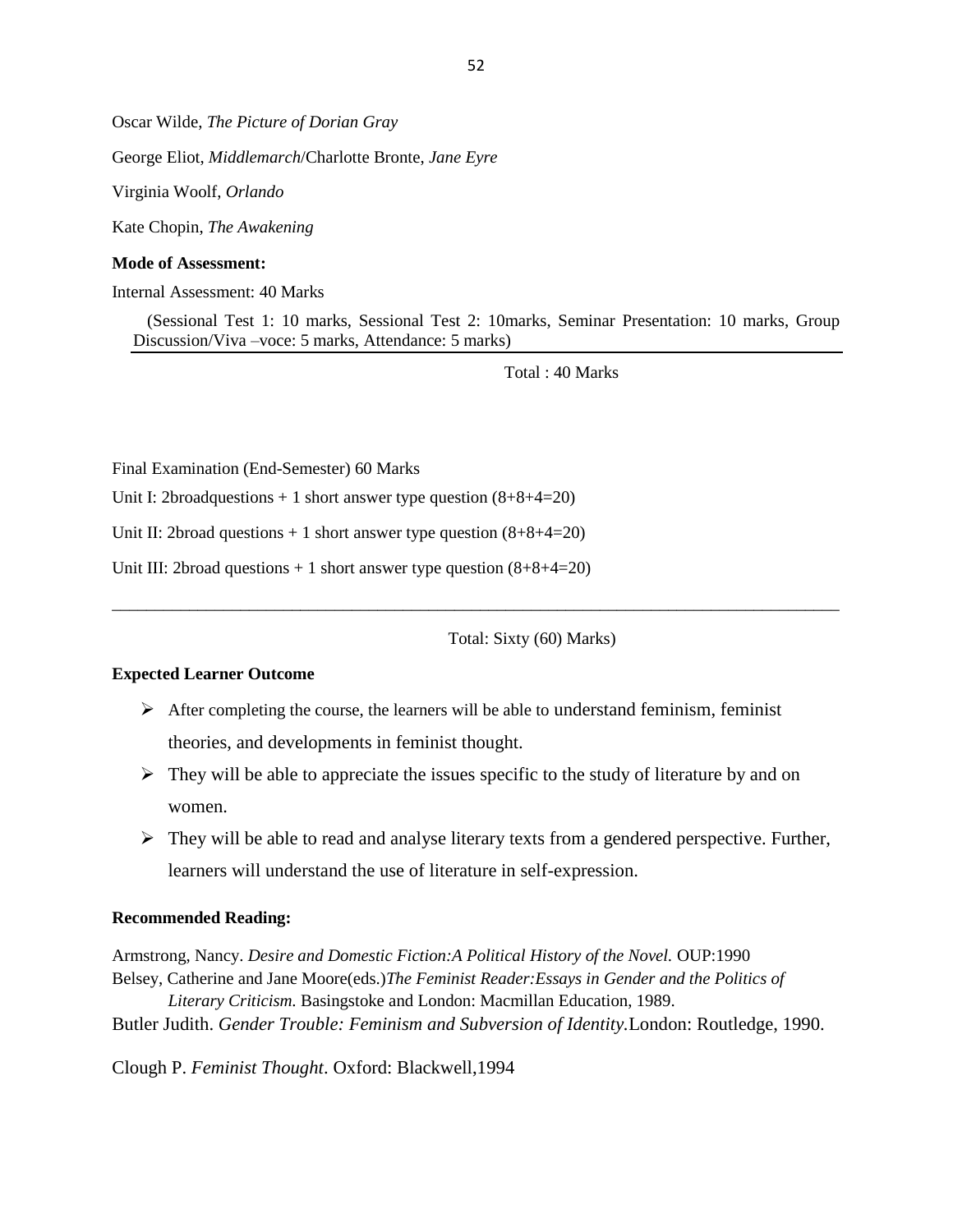Eagleton Mary. 2003. *A Concise Companion to Feminist Theory*. Malden, MA: Blackwell.

-----*Feminist Literary Criticism.*NewYork:Routledge, 2015

Freedman Jane..*Feminism.* New Delhi: Viva Books, 2002.

Jacobus, Mary. *Women Writing and Writing about Women.* London &Sydney: Croom Helm,

1979

Lorber Judith. 1991. *The Social Construction of Gender*. London: Sage

Moers, Ellen. *Literary Women: The Great Writers.* New York : Doubleday, 1976.

Ruthven, K.K. *Feminist Literary Studies.* Cambridge: CUP,1984.

Spivak, Gayatri. *In Other Worlds: Essays in Cultural Politics*. London &New York: Methuen, 1987.

# **Course Code: ENG-DSE-303 Course Title: New Literatures I Nature of Course: Discipline Specific Elective Total Credits Assigned: 4 Distribution of Credit: 3 Lectures and 1 Tutorial**

# **CourseObjectives:**

- $\triangleright$  The objective of this course is to explore New Literatures in English from the context of Africa, Asia and the Caribbean. The reason for limiting the trajectory to these three geographical spaces is to underscore the idea of how colonization had a role to play in the shaping of the imagination of the writers of these spaces in ways different from Australia, New Zealand or Canada.
- $\triangleright$  To explore themes that are integral to the cultural imaginary of the people of these presently postcolonial spaces – their transactions and negotiations in the aftermath of decolonisation.
- $\triangleright$  To explore how and why decolonization was both liberating and traumatic for the postcolonial subject-positions.

# **Course Structure:**

The course comprises of four credits with sixty-four (64) contact hours. Thirty contact hours (30) shall be allotted to Unit I, Fourteen (14) contact hours to Unit II, and Twenty (20) contact hours to Unit III. All texts are compulsory. Learners are to be evaluated through their seminar presentations, viva-voce, term papers, home assignments, in-semester exams, end-semester exams, group discussions and so forth.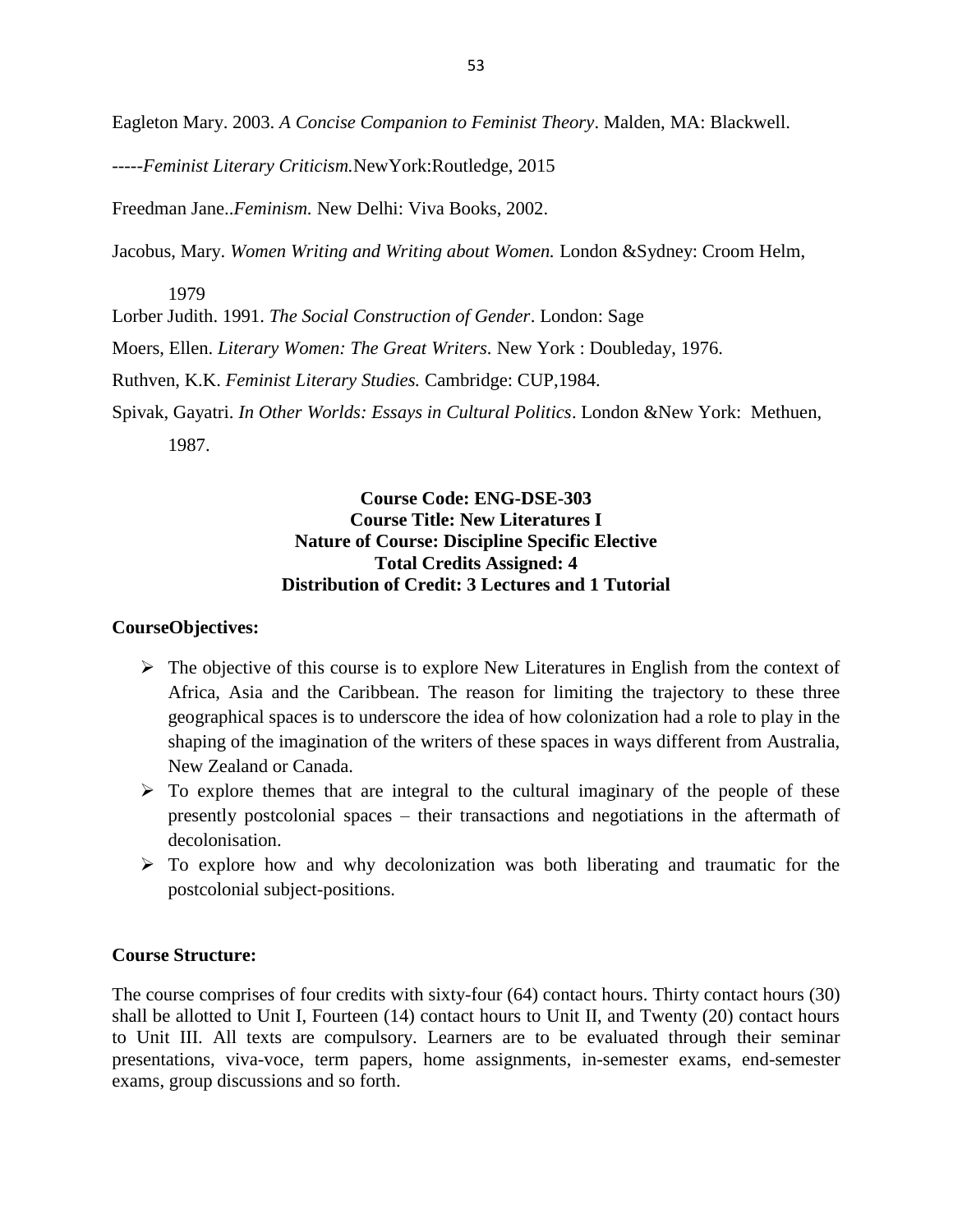# **Required Readings:**

# **Unit I: Fiction**

Chimamanda Ngozi Adichie *Half of a Yellow Sun* Amos Tutuola *The Palm Wine Drinkard* Jamaica Kincaid *A Small Place* Rohinton Mistry *Such a Long Journey* Mohsin Hamid *The Reluctant Fundamentalist* James Goonewardene*One Mad Bid for Freedom*

# **Unit II: Poetry**

Noemia De Sousa "If you want to know me" David Diop "Africa" Derek Walcott "A Far Cry from Africa"/ "Crusoe's Journal" Edward Kamau Brathwaite "Bermudas", "Soweto" Imtiaz Dharkar "Blessing" Claude Mc Kay "America" Una Marson "Another Mould" Meena Alexander "For My Father, Karachi 1947" Kaiser Haq "As Usual"

# **Unit III**: **Non-Fiction**

Chinua Achebe. "The Role of the Writer in Africa." *There was a Country: A Personal History of Biafra.* London: Penguin, 2013. V S Naipaul "Conrad's Darkness and Mine." *Literary Occasions*: Essays. Ed. Pankaj Mishra. New York: Vintage, 2004. Urvashi Butalia "Memory." *The Other Side of Silence:Voices from the Partition of India*. New Delhi: Penguin, 1998. pp. 344-371. Jana Gohrisch. "Caribbean Literature II: Themes and Narratives." Reading the Caribbean: Approaches to Anglophone Caribbean Literature and Culture. Ed. Klaus Stierstorfer. Heidelberg: Universitätsverlag Winter, 2007. 51–72. Stuart Hall. "Cultural Identity and Diaspora." Contemporary Postcolonial Theory: A Reader. Ed. Padmini Mongia. London: Arnold, 1996. 110–21.

# **Mode of Assessment:**

Internal Assessment: 40 Marks

(Sessional test 1: 10 marks, Sessional test 2: 10 marks, Seminar presentation: 10 marks, Group Discussion/viva voce: 5 marks, Attendance: 5 marks)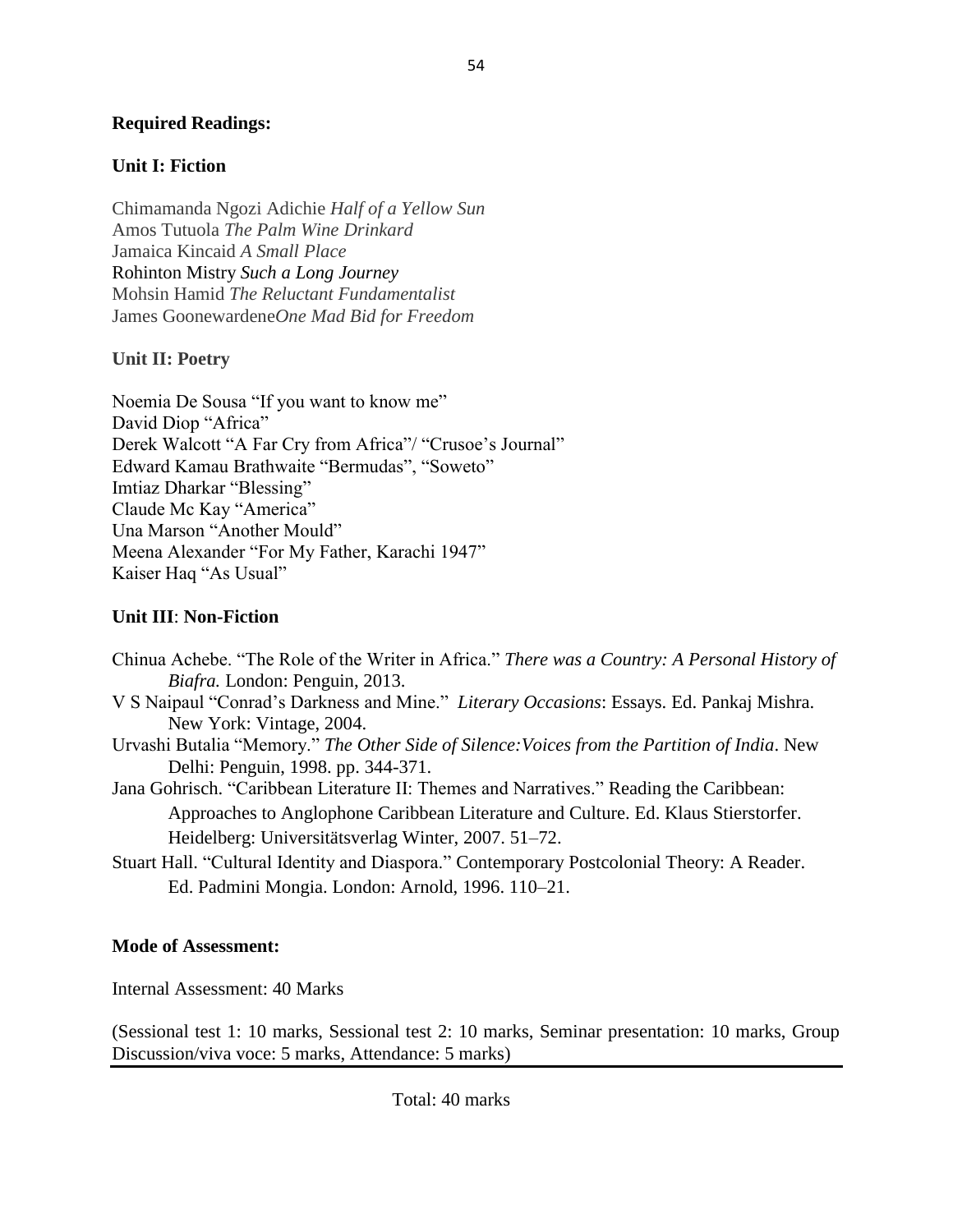Final Examination (End-semester): 60 Marks

Unit I: 3 broad questions  $(8+8+8)$  = 24 Marks Unit II: 1 broad question + 2 short note/analysis  $(8+4+4)= 16$  Marks Unit III: 2 broad questions+ 1 short note/analysis (8+8+4)= 20 Mark

#### Total: 60 Marks

\_\_\_\_\_\_\_\_\_\_\_\_\_\_\_\_\_\_\_\_\_\_\_\_\_\_\_\_\_\_\_\_\_\_\_\_\_\_\_\_\_\_\_\_\_\_\_\_\_\_\_\_\_\_\_\_\_\_\_\_\_\_\_\_\_\_\_\_\_\_\_\_\_\_\_\_\_\_

#### **Expected Learner Outcome:**

- $\triangleright$  After completing this course, learners will be able to relate to the literature emerging from Africa, Asia and the Caribbean.
- $\triangleright$  They will be able to see that colonialism affected the culture of these spaces in different ways, the symptoms of which get overly or covertly reflected in the texts produced by the postcolonial subjects.

#### **Recommended Readings:**

- Anderson, Benedict. *Imagined Communities: Reflections on the Origin and Spread of Nationalism.* London: Verso, 1991.
- Ashcroft, Bill, Gareth Griffiths, and Helen Tiffin. *The Empire Writes Back: Theory and Practice in Post-Colonial Literatures*. London: Routledge, 1989.
- Braziel, Jana Evans, and Anita Mannur, eds. *Theorizing Diaspora: A Reader*. Malden:Blackwell, 2003.
- Clifford, James. Routes: *Travel and Translation in the Late Twentieth Century*. Cambridge: Harvard University Press, 1997.
- Döring, Tobias. *Caribbean-English Passages: Intertextuality in a Post-Colonial Tradition*. London: Routledge, 2002.
- Döring, Tobias. *Postcolonial Literatures in English*. Stuttgart: Klett, 2008.
- Fludernik, Monika, ed. *Diaspora and Multiculturalism: Common Traditions and New Developments.* Amsterdam: Rodopi, 2003.

Giddens, Anthony. *The Consequences of Modernity.* Stanford: Stanford University Press, 1991.

- Gohrisch, Jana. "Caribbean Literature II: Themes and Narratives*." Reading the Caribbean: Approaches to Anglophone Caribbean Literature and Culture*. Ed. Klaus Stierstorfer. Heidelberg: Universitätsverlag Winter, 2007. 51–72.
- Hall, Stuart. "Cultural Identity and Diaspora." *Contemporary Postcolonial Theory: A Reader*. Ed. Padmini Mongia. London: Arnold, 1996. 110–21.
- Held, David, and Anthony McGrew, eds. *The Global Transformation Reader: An Introduction to the Globalization Debate*. Cambridge: Polity Press, 2004.
- James, Louis. *Caribbean Literature in English*. London: Longman, 1999.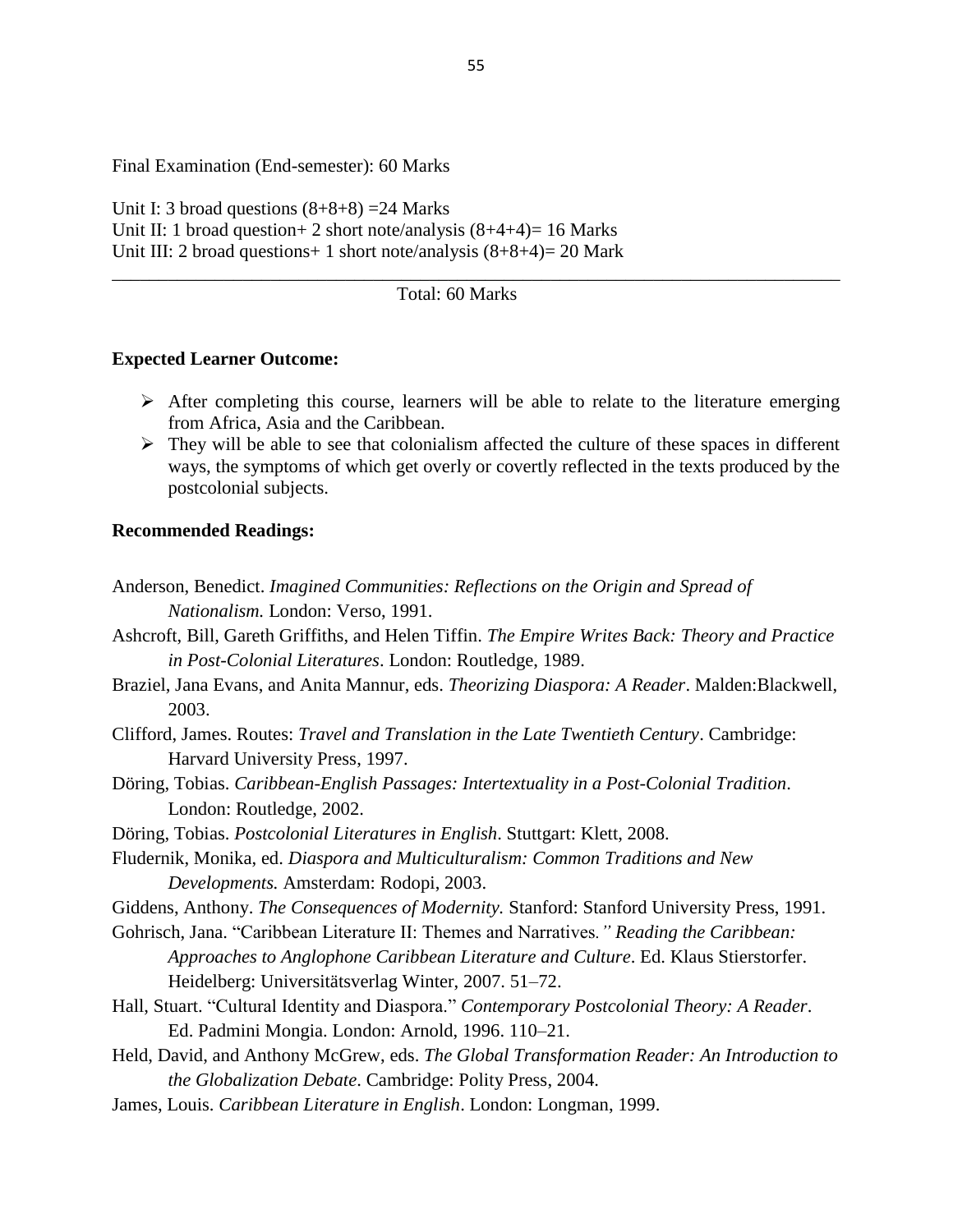- Macaulay, Thomas Babington. "Minute on Education (1835)." *South Asian Literatures*. Eds. Gerhard Stilz and Ellen Dengel-Janic. Trier: WVT, 2010. 92–94.
- Mishra, Vijay. *Literature of the Indian Diaspora: Theorizing the Diasporic Imaginary*. London: Routledge, 2008.

Said, Edward W. *Culture and Imperialism*. New York: Vintage, 1993.

- Saunders, Patricia Joan. *Alien-Nation and Repatriation: Translating Identity in Anglophone Caribbean Literature*. Lanham: Lexington Books, 2007.
- Skinner, John. *The Stepmother Tongue: An Introduction to New Anglophone Fiction*. Basingstoke: Macmillan, 1998.
- Talib, Ismail. *The Language of Postcolonial Literatures: An Introduction*. London: Routledge, 2002.

### **FOURTH SEMESTER**

# **Course Code: ENG-DSE-401 Course Title: Cultural Studies II: Popular Culture Nature of Course: Discipline Specific Elective Total Credits Assigned: 4 Distribution of Credit: 3 Lectures and 1 Tutorial**

#### **Course Objectives:**

- $\triangleright$  This course introduces critical approaches and debates in the field of popular culture.
- $\triangleright$  Lectures and discussions will be particularly concerned with questions, such as: How do understandings and ideas about culture emerge from historical as well as theoretical perspectives? What arguments have historically been used to distinguish between high art and mass culture? How are race, gender, and class produced and consumed in the mass market?
- $\triangleright$  This course emphasises on developing skills in critical thinking and scholarly argumentation and documentation.
- $\triangleright$  The fictions chosen will underscore the value of popular literature as an art form that could be considered as useful as 'canonical' texts.

#### **Course Structure:**

This course will comprise of four credits, which will have to be completed within sixteen weeks (64 contact hours). Thirty (30) contact hours shall be allottedto Unit I and Thirty-four (34) contact hours to Unit II. Learners are to be evaluated through their seminar presentations, viva-voce, term papers, home assignments, in-semester exams, group discussions and so forth.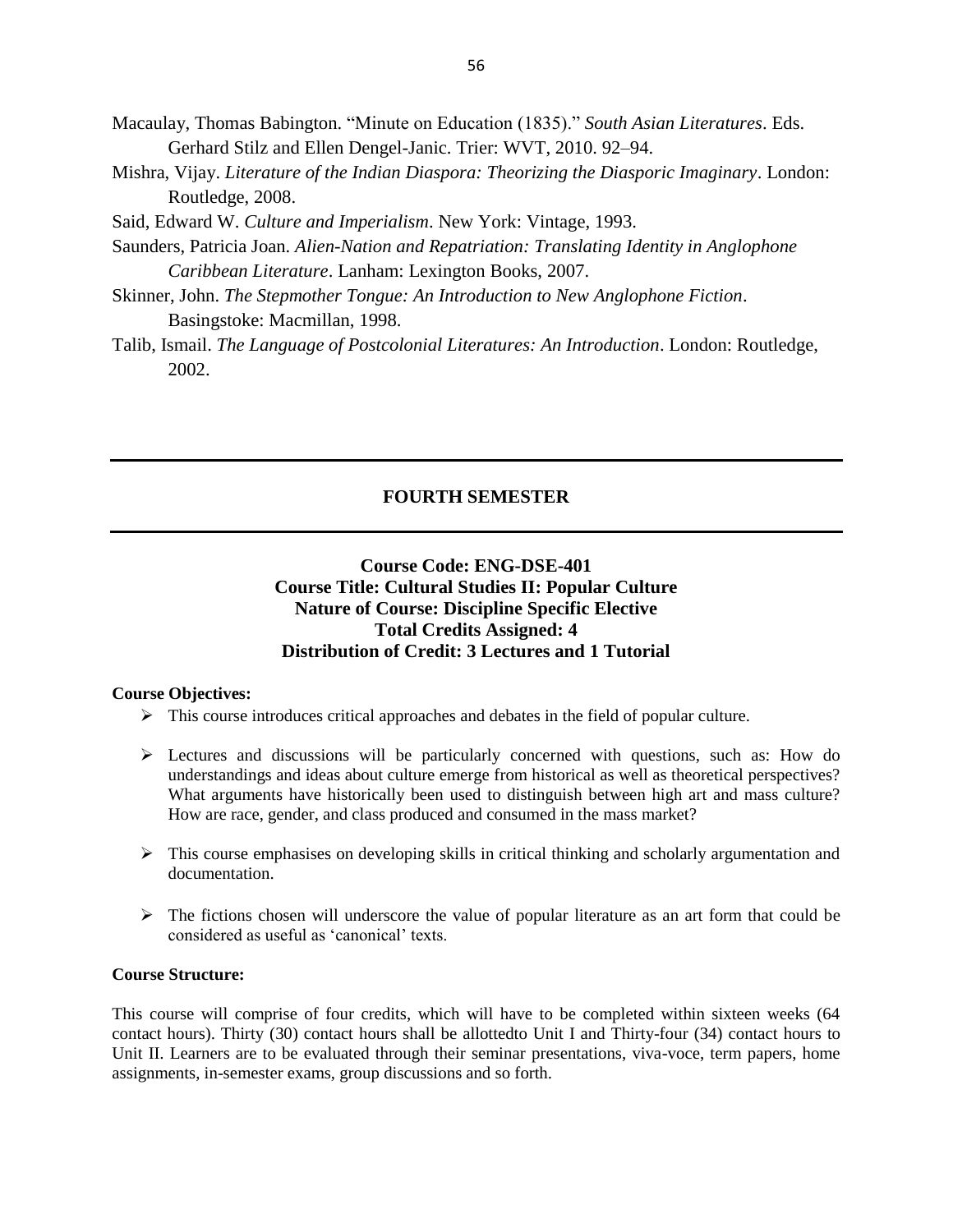#### **Required Readings:**

#### **Unit I: Discourse**

Bourdieu, "Distinction & the Aristocracy of Culture" (Reader) De Certeau, "The Practice of Everyday Life" (Reader) Fiske, "Shopping for Pleasure" Simmel, "The Philosophy of Fashion" (PDF) Saeed, "Musical Jihad" (Reader) Rachel Dwyer- "Shooting Stars: The Indian Film Magazine *Stardust*" AshisNandy- "The Intelligent Film Critic's Guide to Indian Cinema" Kirschenbaum, "What is Digital Humanities…" Haraway, "A Cyborg Manifesto"

#### **Unit II: Literature**

Paulo Coelho *Alchemist* Dan Brown *Da Vinci Code* Stieg Larsson *The Girl with the Dragon Tattoo* Stephanie Meyer *Twilight* JK Rowling*Harry Potter and the Philosopher's Stone* Ayn Rand *The Fountainhead* Chetan Bhagat *Five Point Someone* Ankush Saikia *Dead Meat*

#### **Mode of Assessment:**

Internal Assessment: 40 Marks

(Sessional test 1: 10 marks, Sessional test 2: 10 marks, Seminar presentation: 10 marks, Group Discussion/viva voce: 5 marks, Attendance: 5 marks)

Total: 40 marks

Final Examination (End-semester): 60 Marks

Unit I: 3broad questions+I short note/analysis  $(8+8+8+4) = 28$  Marks Unit II: 3broad questions + 2 short notes/analysis  $(8+8+8+4+4) = 32$  Marks

#### Total: 60 Marks

\_\_\_\_\_\_\_\_\_\_\_\_\_\_\_\_\_\_\_\_\_\_\_\_\_\_\_\_\_\_\_\_\_\_\_\_\_\_\_\_\_\_\_\_\_\_\_\_\_\_\_\_\_\_\_\_\_\_\_\_\_\_\_\_\_\_\_\_\_\_\_\_\_\_\_\_\_\_\_\_\_\_\_

#### **Expected Learner Outcome:**

 $\triangleright$  After completing this course, learners will be able to find discursive values to aspects from everyday lives that are not, most often, considered good enough for serious intellectual discussion/scrutiny.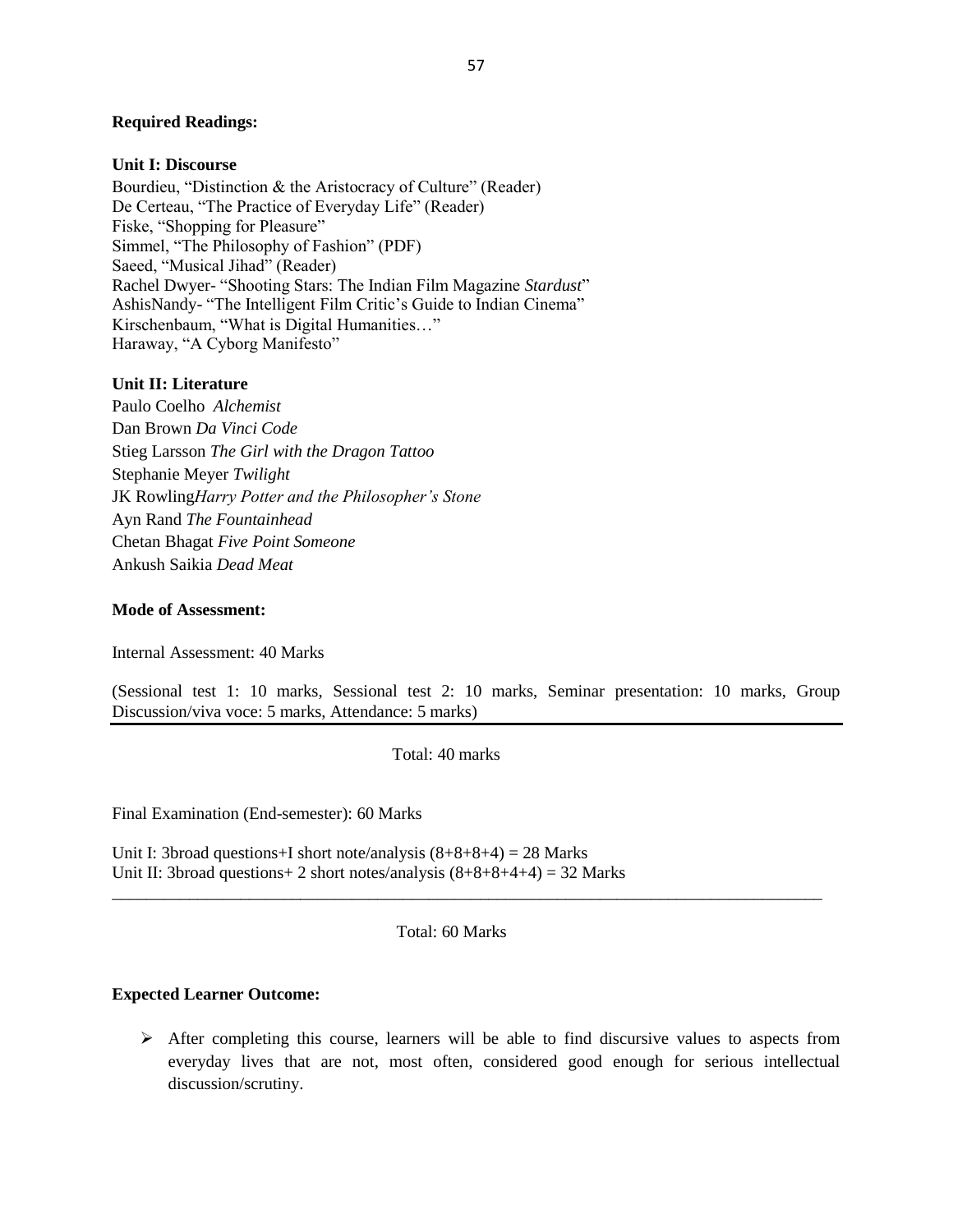$\triangleright$  This course would enable learners to celebrate popular culture as manifestation of art-forms that despite having a consumerist angle, has value as cultural products for the society.

#### **Required Readings:**

*Cultural Theory and Popular Culture: A Reader*. Ed. John Storey *Cultural Theory and Popular Culture: An Introduction*. John Storey *The Cultural Studies Reader*. Simon During

#### **Recommended Readings:**

Adorno, T.W. (1991). *The Cultural Industry: Selected Essays on Mass Culture* Agger, B. (1992). *Cultural Studies as Cultural Theory*. London: Falmer Press. Baldwin, E. (2004). *Introducing Cultural Studies*. New York: Pearson/Prentice Hall. Barthes, R. (1973). *Mythologies*. London: Paladin. Belsey, C. (2005). *Culture and the Real: Theorizing Cultural Criticism*. London; New York: Routledge. Benjamin, W. (1968). *Illuminations*. New York: Schocken Books. Bourdieu, P. (1993). *The Field of Cultural Production*. Cambridge: Polity Press. Conner, S. (1989). *Postmodern Culture: An Introduction to Theories of the Contemporary*. Oxford: Blackwell.. Crane, D. (1992). *The Production of Culture*. London: Sage. Day, G. (ed.). (1990). *Readings in Popular Culture*. London: Macmillan. Docker, J. (1994). *Postmodernism and Popular Culture: A Cultural History*. Cambridge: Cambridge University Press. During, S. (ed.). (1993). *The Cultural Studies Reader*. London: Routledge. Fiske, J. (1989). *Understanding Popular Culture*. Boston, MA: Unwin Hyman. Frow, J. (ed.). (1995). *Cultural Studies and Cultural Value*. Oxford; New York: Oxford University Press. Gramsci, A. (1985). *Selection from Cultural Writings*. London: Lawrence and Wishart. Hall, S. (1980). 'Cultural studies: Two paradigms,' *Media, Culture and Society,* 2, 57-72. Also in (1986). Collins, R. et al. (eds.). *Media Culture and Society: A Critical Reader*, London: Sage. Hebdige, D. *Subculture: The Meaning of Style.* London ; New York : Routledge, 1991. Huyssen, A. (1986). *After the Great Divide: Modernism, Mass Culture and Postmodernism*. London: Macmillan. Inglis, F. (1993). *Cultural Studies*. Oxford: Blackwell. Jameson, F. (1991). *Postmodernism, or the Cultural Logic of Late Caplitalism*. Durham: Duke University Press. Jencks, C. (1993). *Culture*. London: Routledge. Lefebvre, H. (1984). *Everyday Life in the Modern World*. Trans. S. Rabinovitch. New Brunswick: Transaction Books. McRobbie, A. (1994). *Postmodernism and Popular Culture*. London: Routledge. Miller, T. & McHoul, A. (1998). *Popular Culture and Everyday Life*. London: Sage. Milner, A. (1991). *Contemporary Cultural Theory*. Sydney: Allen and Unwin. Nelson, C. & Grossberg, L. (eds.). (1988). *Marxism and the Interpretation of Culture*. Urbana: University of Illinois Press. Sardar, Z. & Van Loon, B. (1999). *Introducing Cultural Studies*. Cambridge, UK: Icon.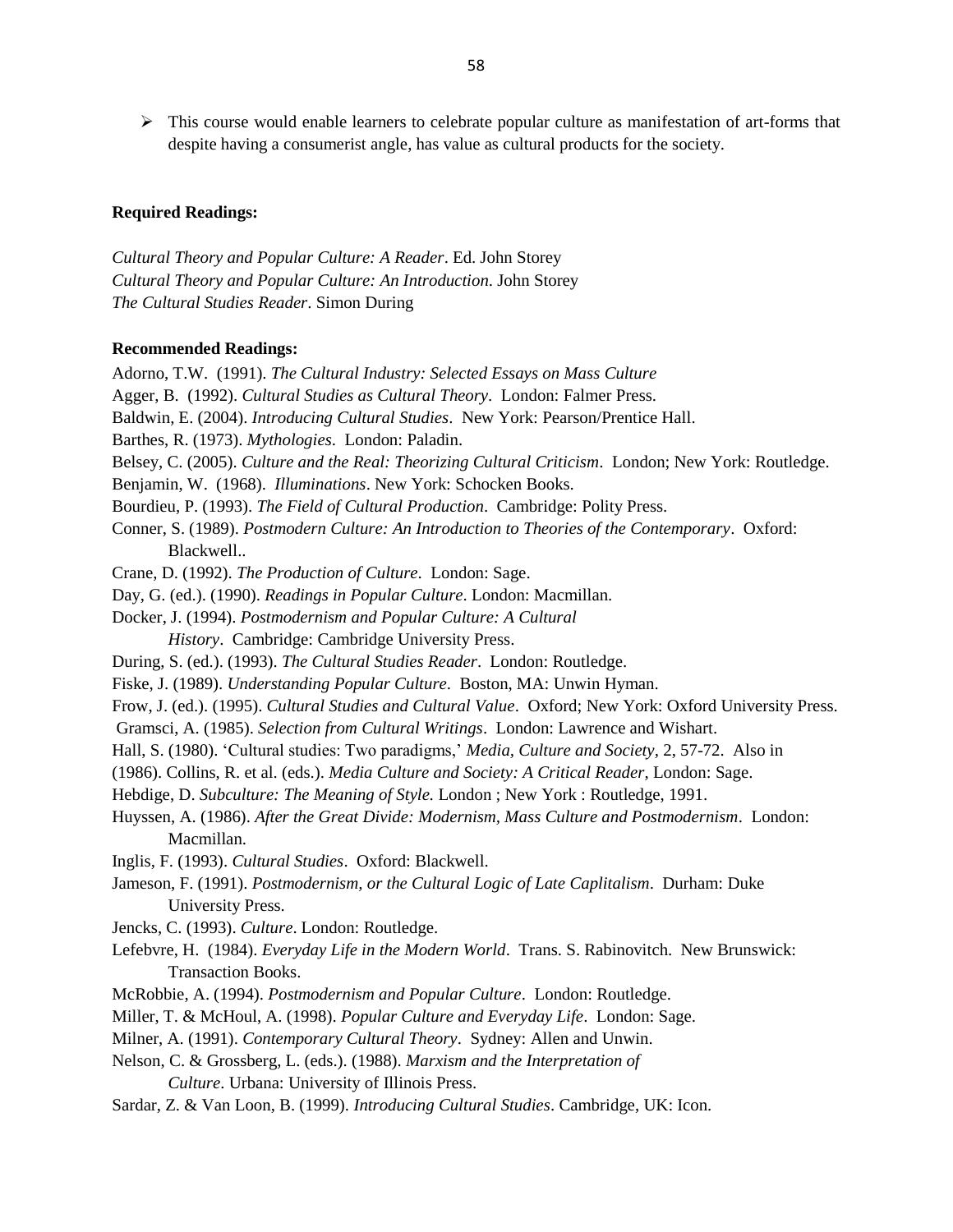Shiach, M. (1989). *Discourse on Popular Culture*. Cambridge: Polity Press.

- Sim, S, (ed.). (1995). *The A-Z Guide to Modern Literary and Cultural Theorists*. Hemel Hempstead: Harvester Wheatsheaf.
- Storey, J. (2003). *Cultural Studies and the Study of Popular Culture* ( $2^{nd}$  ed.). Athens: University of Georgia Press.

# **Course Code: ENG-DSE-402 Course Title: Women and Literature II Nature of Course: Discipline Specific Electives Total Credits Assigned: 4 Distribution of Credit: 3 Lectures and 1 Tutorial**

### **Course Objectives:**

- $\triangleright$  This course aims at enabling the learners to explore the intersections between post colonialism, feminism and literature.
- $\triangleright$  The specific objective of this course is to enable the students to understand the different aspects of the colonial discourse from the perspective of the non-White feminist scholarship.
- $\triangleright$  The course is aimed at facilitating the learner's understanding of the different strategies of representation of the non-white woman in western feminist discourse.
- $\triangleright$  With the help of texts by writers from the third world, this course aims to make the learners alert to the variety of differences governing the lives of the women from these areas which has consequentially led to the emergence of distinct scholarship by /on the Third World Woman.

#### **Course Structure:**

This course will comprise of four credits, which will have to be completed within sixteen weeks (64 contact hours). Thirteen (13) contact hours each shall be allotted to Unit I to Unit IV, and Twelve (12) contact hours for Unit V. All units are compulsory. Learners are to be evaluated through their seminar presentations, viva-voce, term papers, home assignments, in-semester exams, group discussions and so forth.

#### **Course Contents:**

#### **Unit I: Theoretical Perspectives**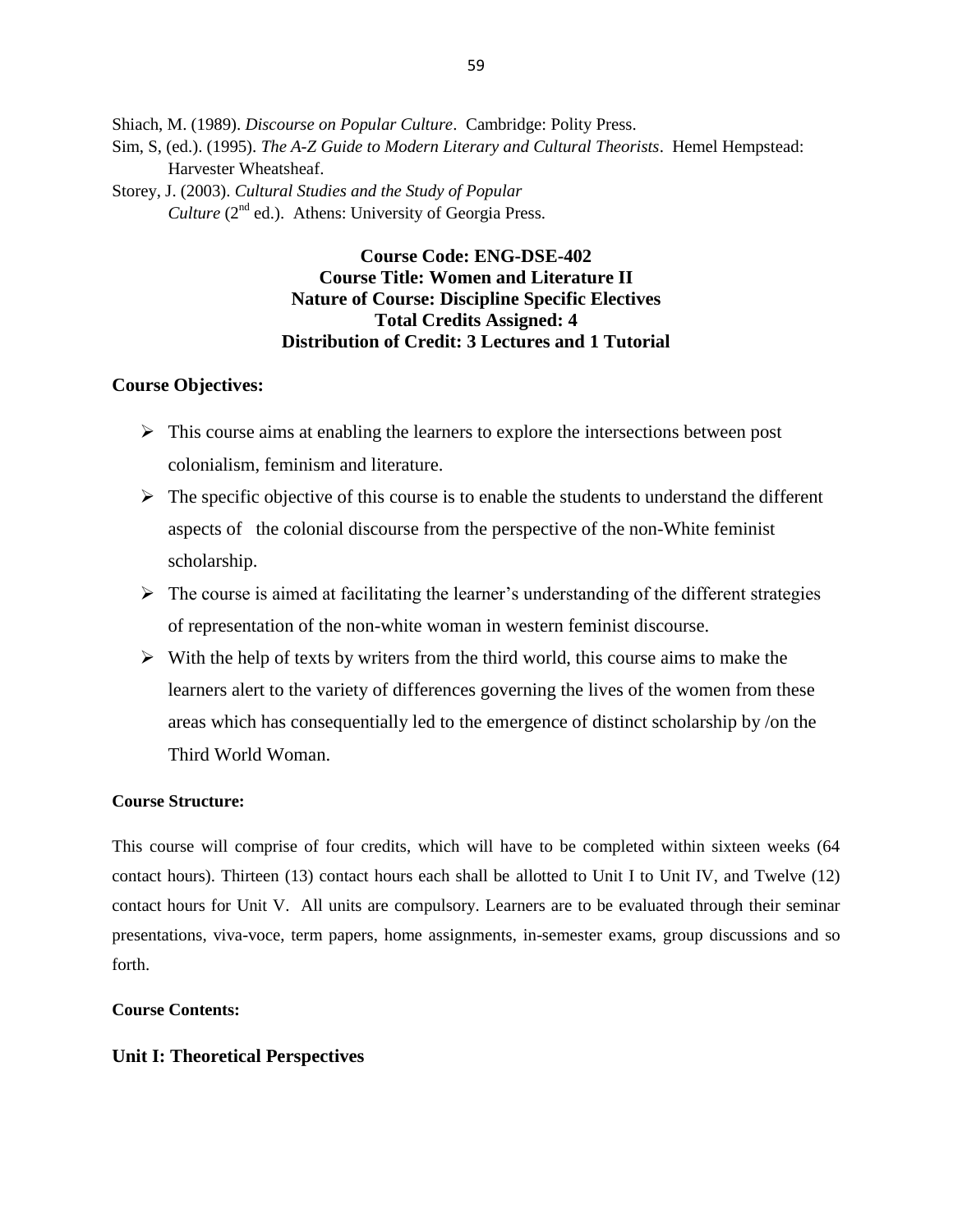Chandra Talpade Mohanty, "Under the Western Eyes: Feminist Scholarship and Colonial Discourses"

Gayatri Spivak, "Three Women's Texts and a Critique of Imperialism

Tharu and Lalita. Introduction, *Women Writing in India*

BuchiEmecheta, "Feminism with a Small f"

# **Unit II: Women and Asian Literature**

Rabindranath Tagore, "The Wife's Letter"

Kamala Das, "The Suicide", "Relationships"

Mahasweta Devi, "The Breastgiver"

IsmatChughtai, "The Quilt"

Indira Goswami, "Sanskar"

TemsulaAo, "The Edge"

Anita Desai, *Clear Light of Day*

BapsiSidhwa, *Ice Candy Man*

RokeyaSakhawat Hossain *Sultana's Dream/ Padmarag*

Yasmin Gooneratne *The Sweet and Simple Kind/ A Change of Skies*

# **Unit III: Women and African Literature**

Ama Ata Aidoo, *Changes: A Love Story*

Chimamanda Adichie, *Purple Hibiscus* 

Naguib Mahfouz, *Palace Walk (*1990)/Leila Aboulela, *Translator*(1999)

Nawal El Sadaawi, *God Dies by the Nile* (1976)/ *Two Women in One*(1968)

# **Mode of Assessment:**

Internal Assessment: 40 Marks

(Sessional Test 1: 10 marks, Sessional Test 2: 10marks, Seminar Presentation: 10 marks, Group Discussion/Viva –voce: 5 marks, Attendance: 5 marks)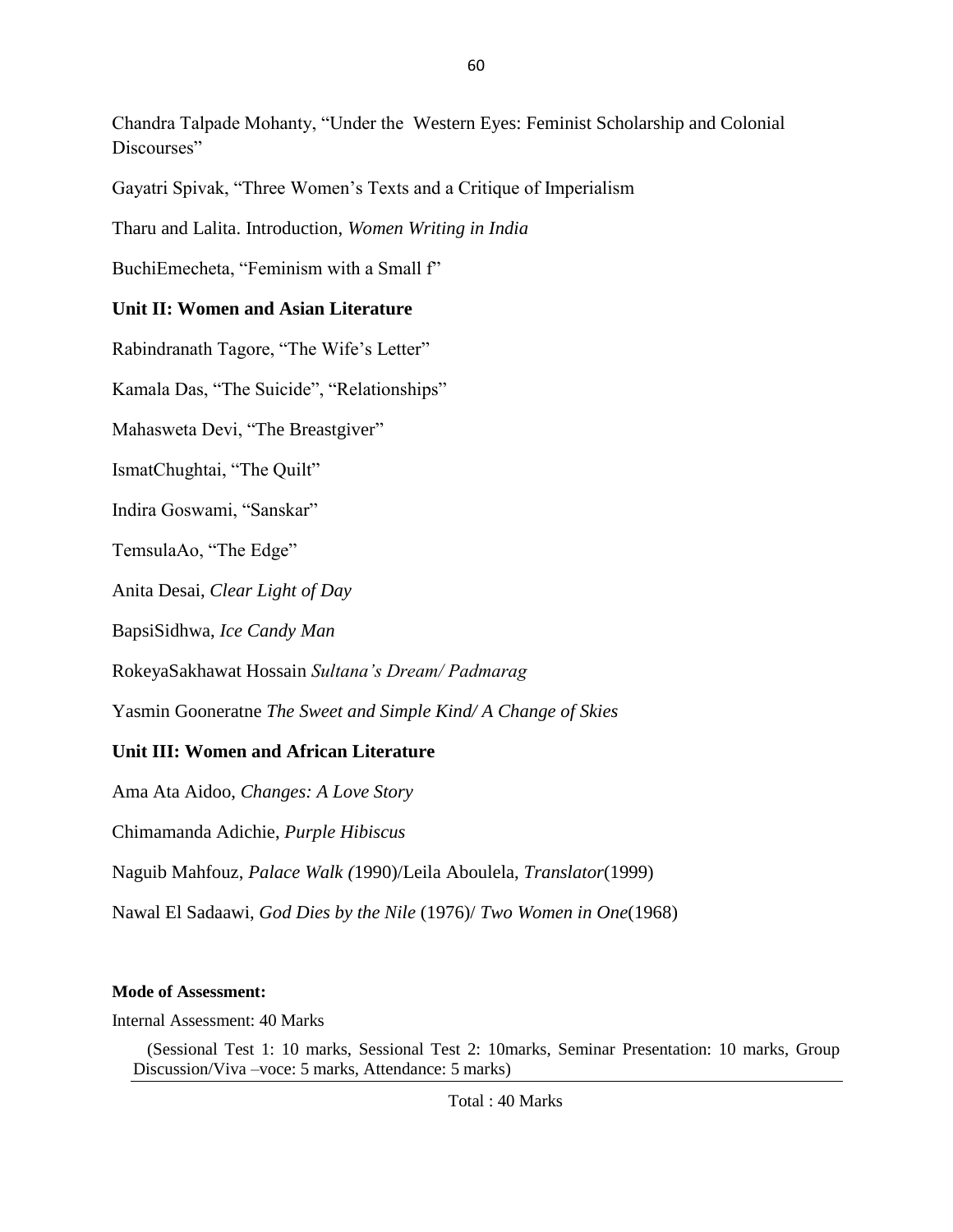Final Examination (End-Semester) 60 Marks Unit I: Two broad questions +One short answer type question  $(8+8+4=20)$ Unit II: Two broad questions +One short answer type question  $(8+8+4=20)$ Unit III: Two broad questions +One short answer type question  $(8+8+4+20)$ 

#### Total: 60 Marks

\_\_\_\_\_\_\_\_\_\_\_\_\_\_\_\_\_\_\_\_\_\_\_\_\_\_\_\_\_\_\_\_\_\_\_\_\_\_\_\_\_\_\_\_\_\_\_\_\_\_\_\_\_\_\_\_\_\_\_\_\_\_\_\_\_\_\_\_\_\_\_\_\_\_\_\_\_\_\_\_\_\_\_\_\_

#### **Expected Learner Outcome:**

- $\triangleright$  At the end of the course the learners will be able to acquaint themselves with the intersectional, international and transnational approaches to and perspectives on feminist scholarship.
- $\triangleright$  The learners will gain an understanding of the socio-cultural and historical events that shape the parameters or representation of women across different geographical and cultural boundaries.
- $\triangleright$  The learners will be able to analyse the critical framework of western feminist scholarship and its points of departure from that of/by third world feminist critical discourse.

#### **Recommended Reading:**

Adichie, Chimamanda. *Purple Hibiscus*. New York: Anchor, 2003.

\_\_\_\_\_\_\_ *We Should All be Feminists*. New York: Anchor, 2012.

Amad, Leila. *Women and Islam: Historical Roots of a Modern Debate* (1992)

Butalia, Urvashi. *The Other Side of Silence: Voices from the Partition of* 

*India .*Delhi: Penguin Random House India, 2017.

Chaudhuri,Sukanta (ed.) *Rabindranath Tagore: Selected Short Stories*. New Delhi: Oxford, 2000

Davies, Carole Boyce. *Black Women Writing and Identity: Migrations of the Subject*

Mohanty, Chandra Talpade. *Feminism Without Borders: Decolonizing Theory, Practicing Solidarity.* New Delhi: Zubaan, 2003

Saadawi, Nawal El. *The Hidden Face of Eve*. London: Zed Books, 1980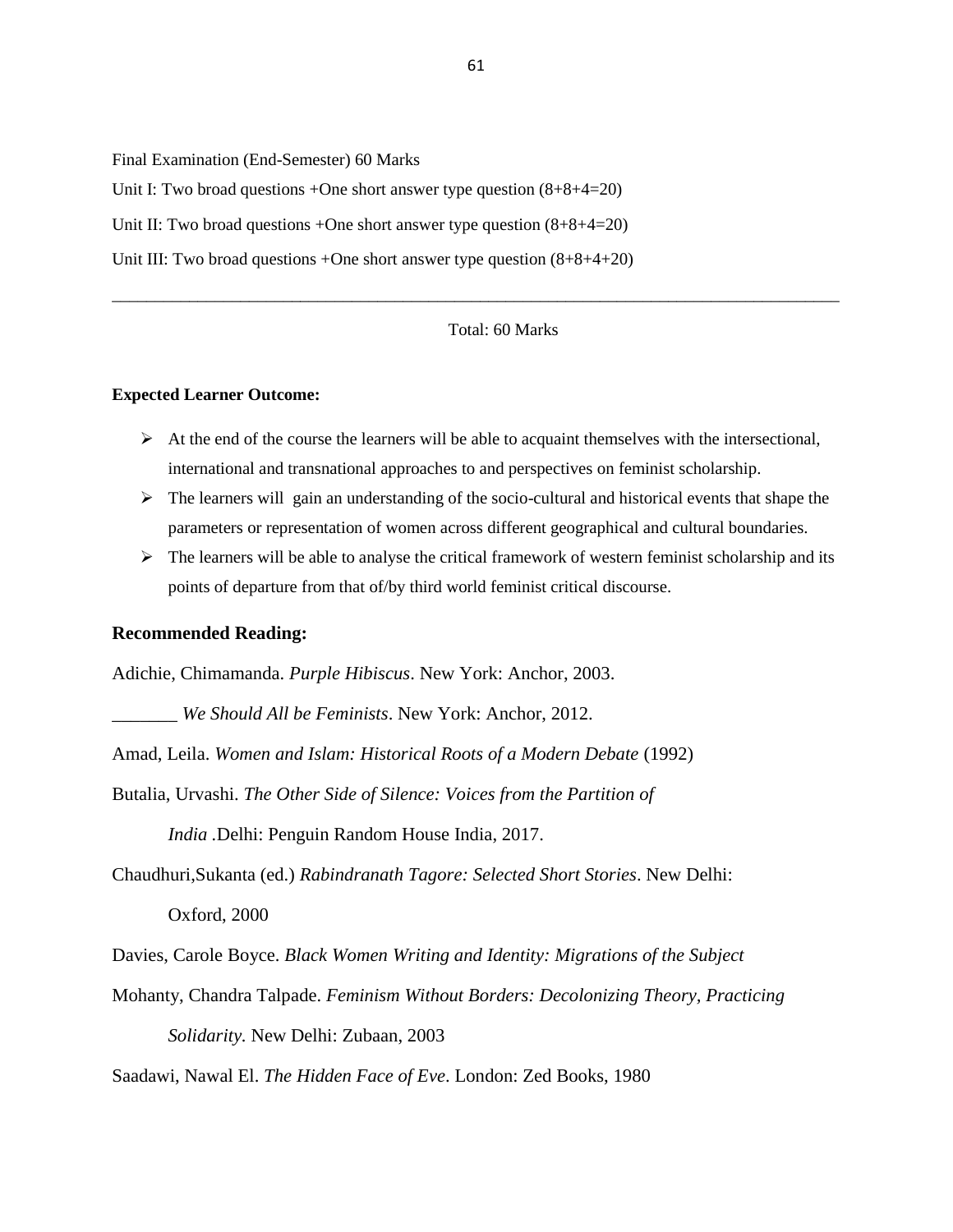Sidhwa, Bapsi. *Ice Candy Man*. Oxford: Heineman, 1988

Taiwo, Oladale. *Female Novelists in Africa*. Palgrave Macmillan, 1985.

Tharu, Susie and K. Lalita. *Women writing in India: 600 B.C. to the Early 20thCentury.*New

York: The Feminist Press at The City University of New York, 1991.

# **Course Code: ENG-DSE-403 Course Title: New Literatures II Nature of Course: Discipline Specific Elective Total Credits Assigned: 4 Distribution of Credit: 3 Lectures and 1 Tutorial**

# **Course Objectives:**

- $\triangleright$  This course aims at introducing learners to the emergent body of literature emanating from the settler colonies of Australia, Canada and New Zealand.
- $\triangleright$  This module will examine the various ways in which the writers negotiate the issues of settler colonialism, race-relations, homeland and cultural conflicts in their works.
- $\triangleright$  Learners will be familiarised with the way how a literary text can be read in relation to its context.

# **Course Structure:**

This four-credit course has been divided into three units: (1) Unit-I Poetry, (2) Unit-II Non-Fiction (3) Unit-III Fiction. The course will be completed within sixteen weeks (64 contact hours). Twenty one (21) contact hours each shall be allotted to Unit I and Unit II respectively and twenty two (22) contact hours shall be devoted to Unit III.

# **Unit I: Poetry**

Oodgeroo Noonuccal (Kath Walker):"Last of His Tribe", "White Australia", "Civilization" Lionel Fogarty: "Black Woman", "Long ago a brown alighted story was told" George Elliott Clarke: "The Ballad of Othello Clemence", "Discourse on Pure Virtue" Hone Tuwhare: "No Ordinary Sun", "Thoughts on a Sufi Proverb" James K.Bexter: "New Zealand" Louise Wallace: "Although it is small it is greenstone"

# **Unit II: Non-Fiction**

Alan Frost: *Botany Bay: The Real Story (Selections)* Anna Johnson & Alan Lawson: "Settler Post-colonialism and Australian Literary Culture" Tony Ballantyne: "Race and the Webs of Empire" from *Webs of Empire: Locating New Zealand's Colonial Past*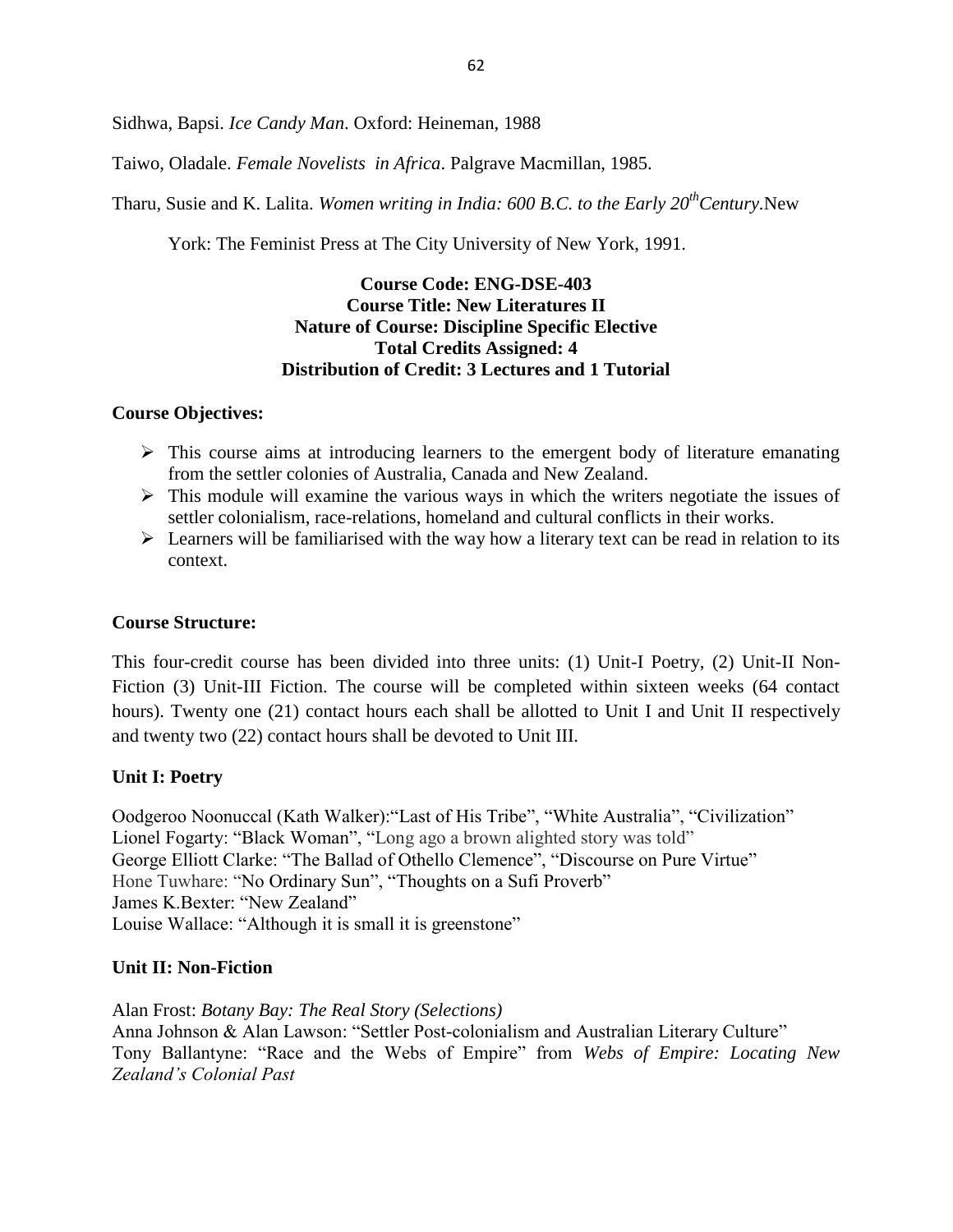### **Unit III: Fiction**

Kim Scott: *That Deadman Dance* Patrick White: *Voss* Christos Tsiolkas: *Loaded*  Keri Hulme: *Bone People* Beatrice Culleton Mosionier: *In Search of April*

#### **Mode of Assessment:**

Internal Assessment: 40 Marks (Sessional test 1: 10 marks, Sessional test 2: 10 marks, Seminar presentation: 10 marks, Group Discussion/Viva voce: 5 marks, Attendance: 5 marks)

Total: 40 Marks

End Semester Examination: 60 Marks Unit I: 2 broad questions  $+ 1$  short note/analysis  $(8+8+4) = 20$  Marks Unit II:2 broad questions  $(8+8) = 16$  Marks Unit III:3 broad questions  $(8+8+8) = 24$  Marks

Total: 60 Marks

### **Expected Learner Outcome(s):**

- $\triangleright$  The learners at the culmination of the course would be in a position to understand the fundamental concepts of settler colonial literature.
- $\triangleright$  The learners would be able to evaluate literary texts keeping in view the issues of race relationship, first colonial contact, civilization, land ethics, indigenous identity and cultural memory.

# **Recommended Readings:**

Robinson,Roger. & Wattie Nelson. The Oxford Companion to New Zealand Literature, Oxford: OUP, 1998. Sugars, Cynthia. *The Oxford Handbook of Canadian Literature*, Oxford: OUP: 2016.

Wilde, H.William. *The Oxford Companion to Australian Literature,* Oxford: OUP: 1994.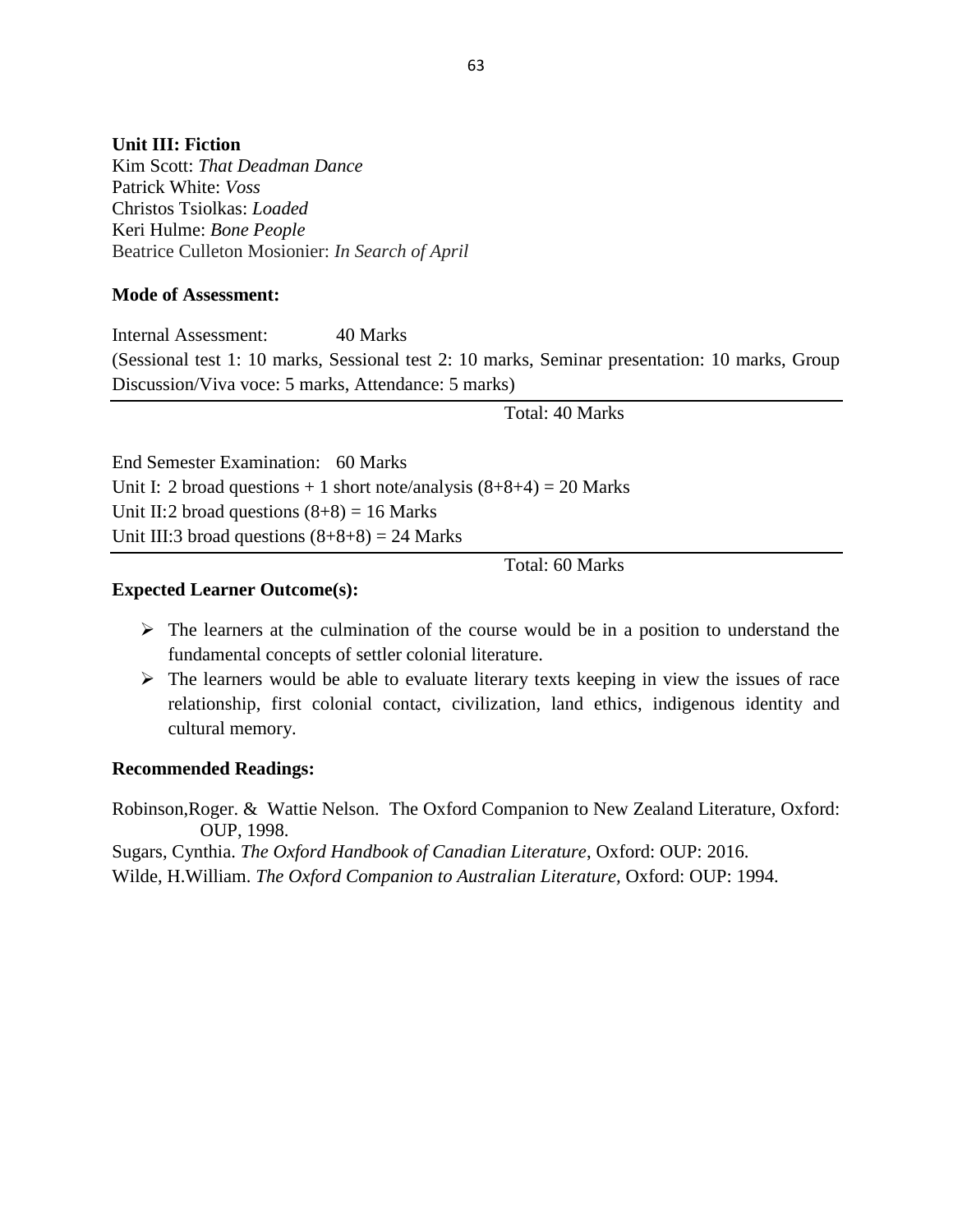# **GENERAL ELECTIVES**

### **SECOND SEMESTER**

# **Course Code: ENG-GE-201 Course Title: Literature and Human Rights Nature of Course: General Elective Total Credits Assigned: 4 Distribution of Credit: 3 Lectures and 1 Tutorial**

#### **Course Objectives:**

- $\triangleright$  This course will examine how literature has helped to create and critique modern concepts of human rights and humanitarianism.
- $\triangleright$  It will focus on the ethical and political questions that arise from this discourse in contemporary works of literature from across the globe.
- $\triangleright$  This course will investigate what storytelling can hope to accomplish in the wake of mass violence and examine the new kinds of responsibility that these stories create in a globalizing world.
- $\triangleright$  It will analyse different visions of the human that enable these visions and explore how human rights and humanitarian practices relate to the history of Western imperialism.
- $\triangleright$  By the end of this course, learners should be able to analyse literary and cultural narratives in relation to theories of human rights and humanitarianism, think critically about cultural discourses of human rights and humanitarianism and produce close readings of literary and cultural texts.

#### **Course Structure:**

This course will comprise of four credits, which will have to be completed within sixteen weeks (64 contact hours). Fifteen (15) contact hours shall be allotted to Unit I, Thirty-four (34) contact hours to Unit II and Fifteen (15) hours toUnit III. Learners are to be evaluated through their seminar presentations, viva-voce, term papers, home assignments, in-semester exams, group discussions and so forth.

#### **Required Readings:**

**Unit I: Essays**

Mill, John Stuart ."On Liberty," in Mill, *Three Essays*.

Arendt, Hannah. 1966. "The Decline of the Nation-State and the End of the Rights of Man," In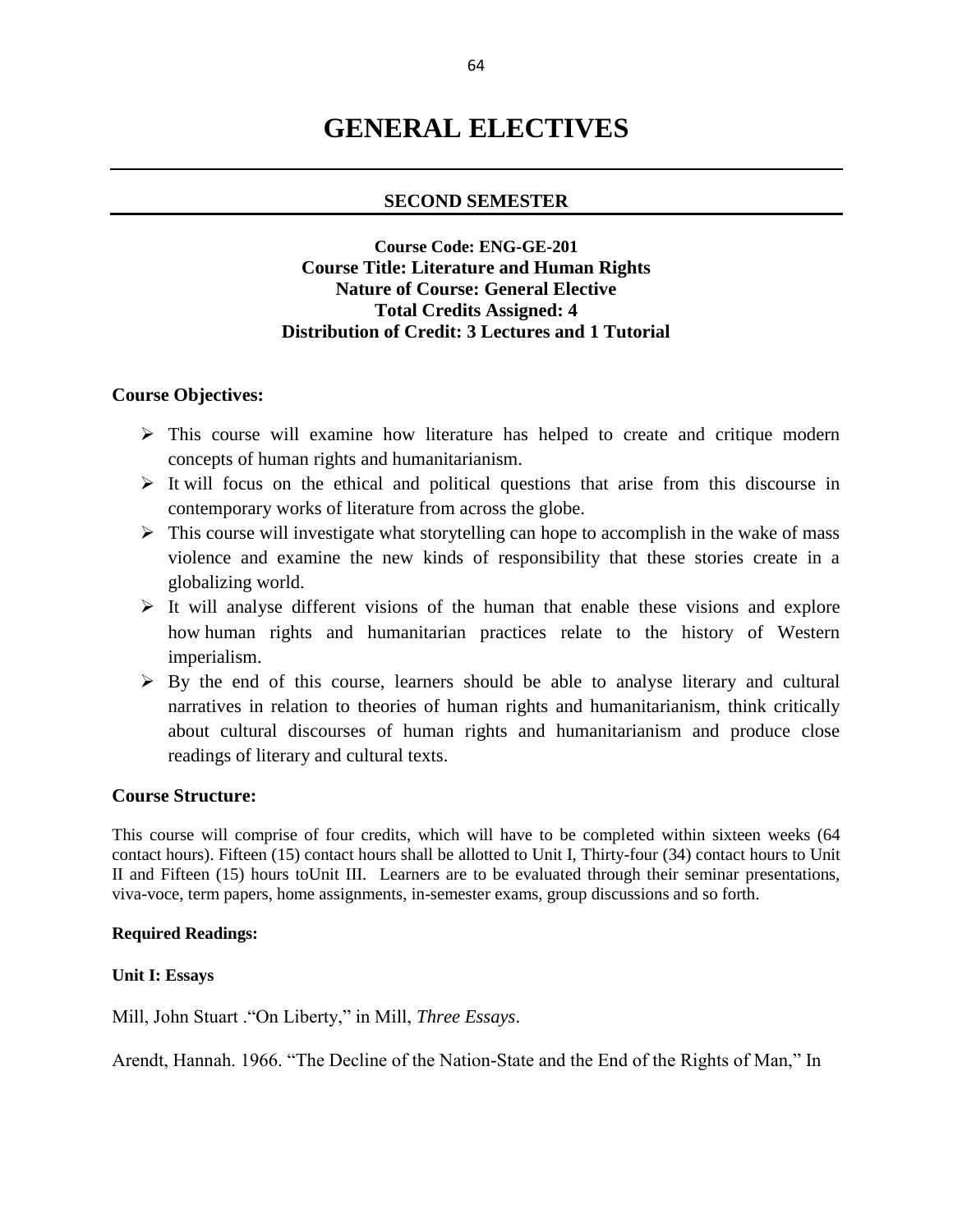*The Origins of Totalitarianism.* New ed., New York: Harcourt, Brace, and World, 1966), Ch. 9.

- Rawls, John. [1967] 1986. "Distributive Justice." In *Readings in Social and Political Philosophy*, ed., Robert M. Stewart. New York: Oxford University Press, 196- 211.
- Amartya Sen"Elements of a Theory of Human Rights,"*Philosophy and Public Affairs* 32(4), Autumn 2004, pp. 315-356.
- Nussbaum, Martha C. 1997. "Capabilities and Human Rights," *Fordham Law Review* 66 (2), 273-300.
- Bhabha, Homi K. 2001. "Cultural Choice and the Revision of Freedom," in Sarat, Austin, and Kearns, Thomas R. eds. *Human Rights: Concepts, Contests, Contingencies*. Ann Arbor, MI: Michigan University Press, 45-62

#### **Unit II: Literature**

Margaret Atwood *The Handmaid's Tale*

Jamaica Kincaid *The Autobiography of My Mother*

Vladimir Nabokov *Invitation to a Beheading*

Ralph Ellison *Invisible Man*

Bama*Sangati*

Jean Annouilh*Antigone*

Arthur Miller *The Crucible*

#### **Unit III: Life Writing**

Maya Angelou *I Know Why the Caged Bird Sings (8)* Nien Ching *Life and Death in Shanghai (4+4=8)*

**Mode of Assessment:** Internal Assessment: 40 Marks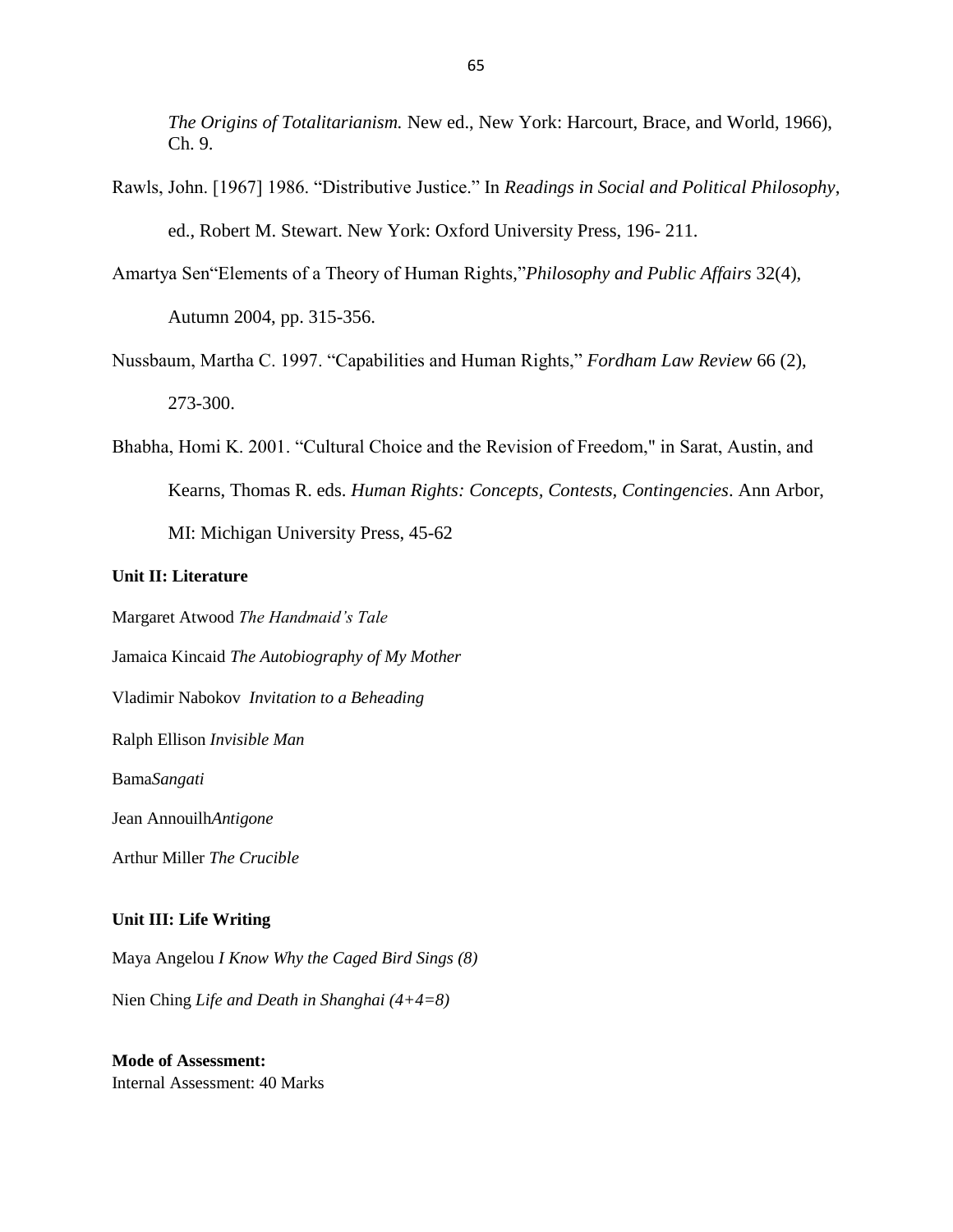(Sessional test 1: 10 marks, Sessional test 2: 10 marks, Seminar presentation: 10 marks, Group Discussion/viva voce: 5 marks, Attendance: 5 marks)

#### Total: 40 marks

Final Examination (End-semester): 60 Marks

Unit I: 2broad questions+I short notes/analysis  $(8+8+4) = 20$  Marks Unit II: 3broad questions  $(8+8+8) = 24$  Marks Unit III: 1broad question + 1 short notes/analysis  $(8+4+4) = 16$  Marks

#### Total: 60 Marks

\_\_\_\_\_\_\_\_\_\_\_\_\_\_\_\_\_\_\_\_\_\_\_\_\_\_\_\_\_\_\_\_\_\_\_\_\_\_\_\_\_\_\_\_\_\_\_\_\_\_\_\_\_\_\_\_\_\_\_\_\_\_\_\_\_\_\_\_\_\_\_\_\_\_\_\_\_\_\_\_\_\_\_

#### **Expected Learner Outcome:**

- $\triangleright$  After completing this course, learners will realise how violation of human rights have been a recurring theme in human history, and how such violations find ample resonance in literature. Violation of human rights are not only manifested in repressive, authoritarian regimes, but could happen in microcosmic structures, like family.
- $\triangleright$  Since this course attempts to address issues of violation of human rights on the level of race, class, caste, gender, sexuality, and so forth, learners will be able to comprehend how preservation of human rights is so essential, and may be inspired to act proactively for the defense of the same.

#### **Recommended Readings:**

Ishay, Micheline R., ed. 2007. *The Human Rights Reader*. 2nd ed. New York: Routledge.

Forsythe, David. 2009. *Encyclopedia of Human Rights*, New York: Oxford University Press

Arat, Zehra F.K. 2006. *Human Rights Worldwide: A Reference Handbook*. Santa Barbara, CA:

ABC-CLIO, Inc., Ch.1-2

Donnelly, Jack. 2013. *Universal Human Rights in Theory and Practice*. 3rd ed., New York:

Cornell University Press.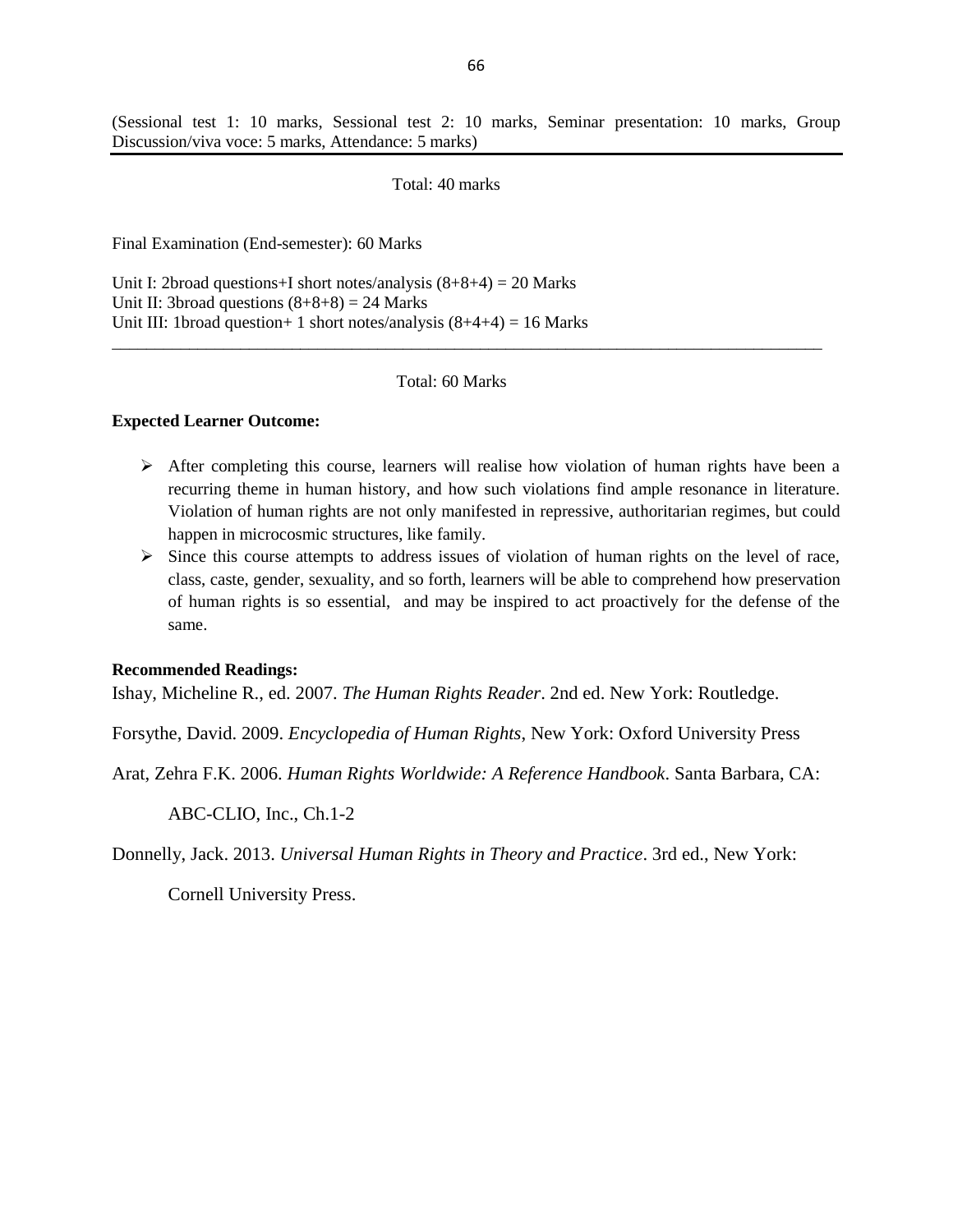# **Course Code: ENG-GE-202 Course Title: Gender Studies Nature of Course: General Elective Total Credits Assigned: 4 Distribution of Credit: 3 Lectures and 1 Tutorial**

#### **Course Objectives:**

- To introduce the learners to the vast interdisciplinary academic field of Gender Studies from a literary perspective.
- $\triangleright$  To familiarize the learners with the diverse concerns of Gender Studies including Women's Rights, Masculinities, Alternative Sexualities, LGBT Rights and so on.
- $\triangleright$  To encourage the learners to explore the complex gender-based themes and issues which are raised by authors across time, historical epoch and geographic and cultural locations.
- $\triangleright$  To enable the learners to study how gender intersects with other socio-cultural spheres such as class, race, caste and ethnicity.

#### **Course Structure:**

This course will comprise of four credits, which will have to be completed within sixteen weeks (64 contact hours). Twenty (20) contact hours shall be allotted to Unit I, Twenty-four (24) contact hours to Unit II and Twenty-four (24) contact hours to Unit III. All texts are compulsory. Learners are to be evaluated through their seminar presentations, viva-voce, term papers, home assignments, in-semester exams, end-semester exams, group discussions and so forth.

#### **Required Readings:**

#### **Unit 1 Poetry**

Adrienne Rich "Cartographies of Silence" Maya Angelou "Still I Rise", "Phenomenal Woman" Kamala Das "An Introduction", "My Grandmother's House" Vikram Seth "Through Love's Great Power" Mamang Dai "The Voice of the Mountain"

#### **Unit II: Short Story and Novels**

Kate Chopin "The Story of an Hour" DevduttPattanaik *The Pregnant King* ShyamSelvadurai*Funny Boy* Laxmi Narayan Tripathi *Me Hijra, Me Laxmi*  Nalini Jamela*The Autobiography of a Sex Worker* MamoniRaisom Goswami *An Unfinished Autobiography* (Excerpts) / *The Man from Chinnamasta* Moushumi Kandali "A Tale of Thirdness" Trans AtreyeeGohain

#### **Unit III: Critical Essays/Articles**

Judith Butler Selections from *Gender Trouble* R. Raj Rao Selections from *Criminal Love? Queer Theory, Culture and Politics in India.*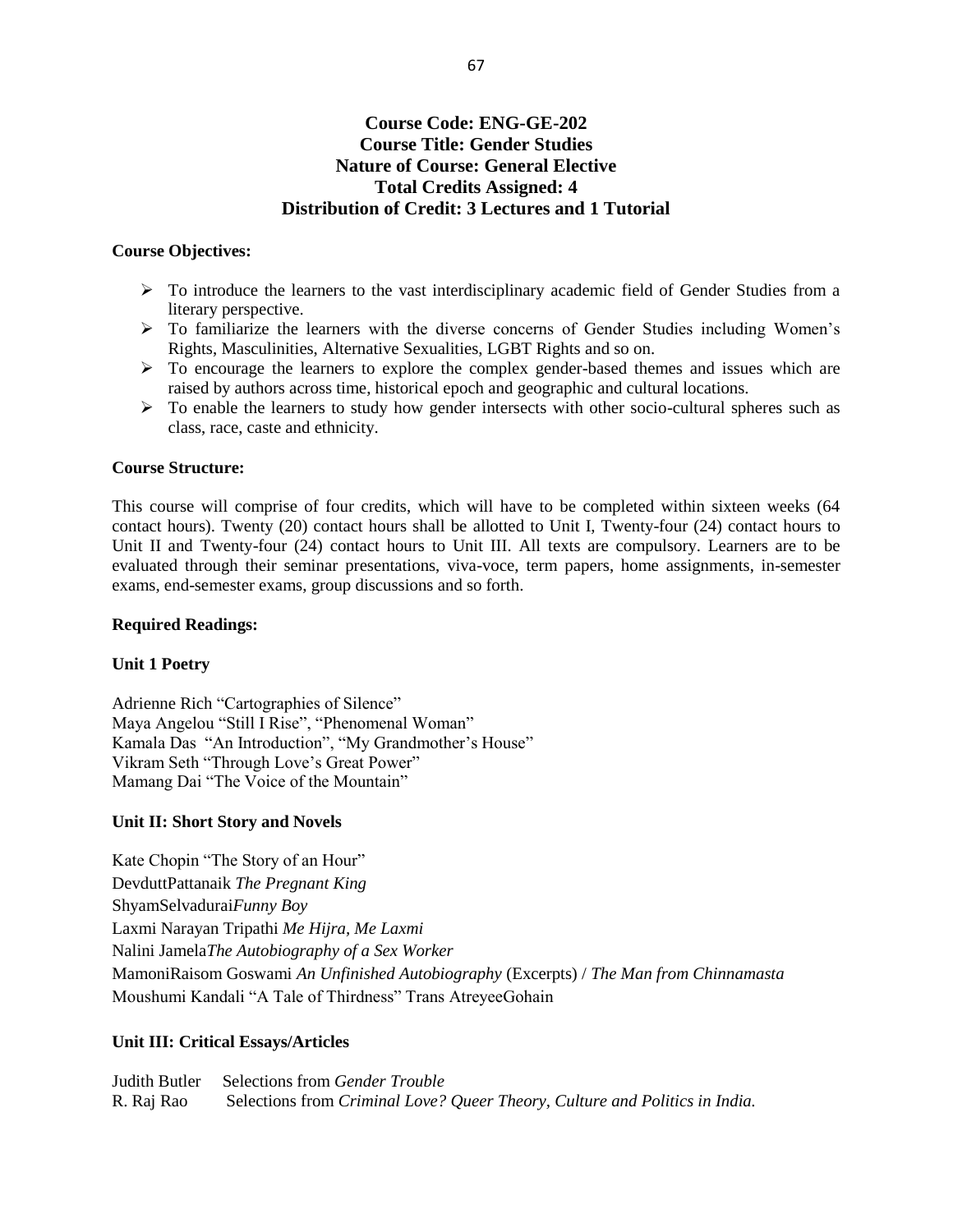Bell Hooks Selections from *Feminism is for Everybody* R. W. Connell "Hegemonic Masculinity" Susie Tharu and Tejaswini Niranjana "Problems for a Contemporary Theory of Gender"

#### **Mode of Assessment:**

Internal Assessment: 40 Marks

(Sessional test 1: 10 marks, Sessional test 2: 10 marks, Seminar presentation: 10 marks, Group Discussion/viva voce: 5 marks, Attendance: 5 marks)

Total: 40 marks

Final Examination (End-semester): 60 Marks

Unit I: 2 broad questions  $(8+8)=16$  Marks Unit II: 2broad questions+ 1 short note/analysis(8+8+4+4)=24 Marks Unit III: 2 broad questions+ 1 short note/analysis (8+8+4)=20 Marks

#### Total: 60 Marks

\_\_\_\_\_\_\_\_\_\_\_\_\_\_\_\_\_\_\_\_\_\_\_\_\_\_\_\_\_\_\_\_\_\_\_\_\_\_\_\_\_\_\_\_\_\_\_\_\_\_\_\_\_\_\_\_\_\_\_\_\_\_\_\_\_\_\_\_\_\_\_\_\_\_\_\_\_\_\_\_\_\_\_

#### **Expected Learner Outcome:**

- $\triangleright$  At the end of the course the learners would develop a critical awareness of contemporary issues around gender.
- $\triangleright$  The leaners would be equipped to identify how gender influences and inspires various literary texts.
- $\triangleright$  The learners would be able to contextualise their own experiences of gender politics in a sociocultural milieu

#### **Recommended Readings:**

Nivedita Menon, *Seeing Like a Feminist* Christina Hughes, *Key Concepts in Feminist Literary Theory* David Glover and Cora Kaplan*, Genders: The New Critical Idiom* Anne Cranny-Francis, *Gender Studies: Terms and Debates* Chandra Talpade Mohanty, *Feminism Without Borders* Deborah Cameron, *On Language and Sexual Politics* Judith Butler, *Bodies that Matter* Uma Chakravarti, *Gendering Caste: Through a Feminist Lens* Lin Foxhall and John Salmon *Thinking Men: Masculinity and its Self-Representation in the Classical Tradition.*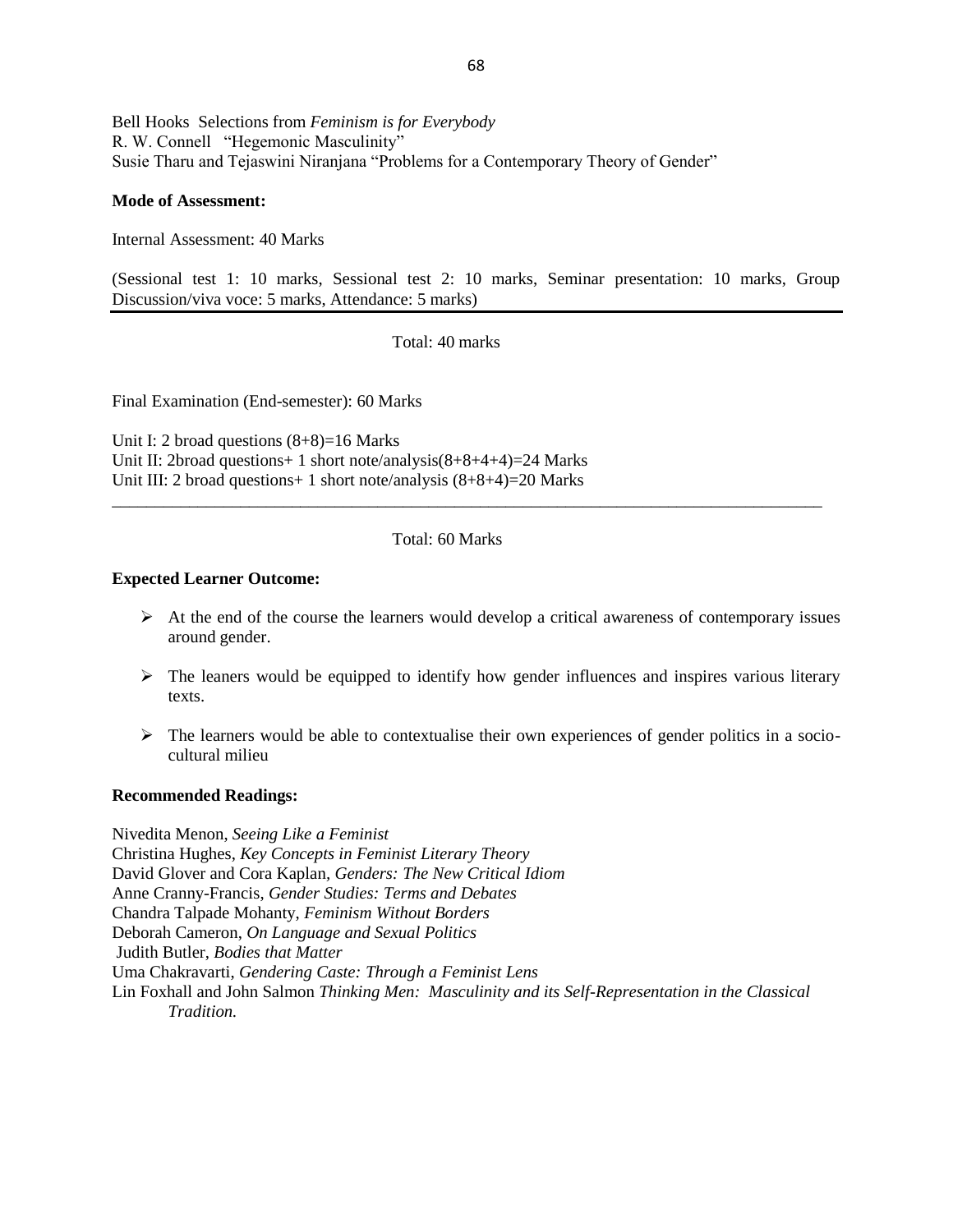# **Course Code: ENG-GE-203 Course Title: Translation Studies Nature of Course: General Elective Total Credits Assigned: 4 Distribution of Credit: 3 Lectures and 1 Tutorial**

# **Course Objectives:**

- $\triangleright$  Introduce students to translation studies as separate discipline of knowledge
- Increase their awareness related to the nature of translation and arouse their interest to independently pursue translation theory issues;
- $\triangleright$  Enable students to deal with translation as linguistic procedure and as socially constructed and oriented activity;
- $\triangleright$  Increase students' awareness related to social functions of translation;
- $\triangleright$  Enable them to link theory and practice;
- $\triangleright$  Develop students' contrastive knowledge and their critical thinking skills;
- $\triangleright$  Enable them to develop self-assessing and self-correcting techniques in order to monitor their own progress.

# **Course Structure:**

The course comprises of four credits with sixty-four (64) contact hours. Twelve (12) contact hours shall be allotted to Unit I, Twenty-two (22) contact hours to Unit II, Eighteen (18) contact hours to Unit III, and Twelve (12) contact hours to Unit IV. Learners are to be evaluated through their seminar presentations, viva-voce, term papers, home assignments, in-semester exams, endsemester exams, group discussions and so forth.

# **Course Contents:**

# **Unit I: Introduction to Translation Studies**

History of the practice of translation in the west - concepts and evolution History of the practice of translation in India. Earliest translators and their strategies Evolution and formation of translation as a separate discipline. Basic concepts and terminology of Translation Studies.

# **Unit II: Central Issues and Theories of Translation**

# **Issues:**

Translation as secondary activity.

Concept of equivalence.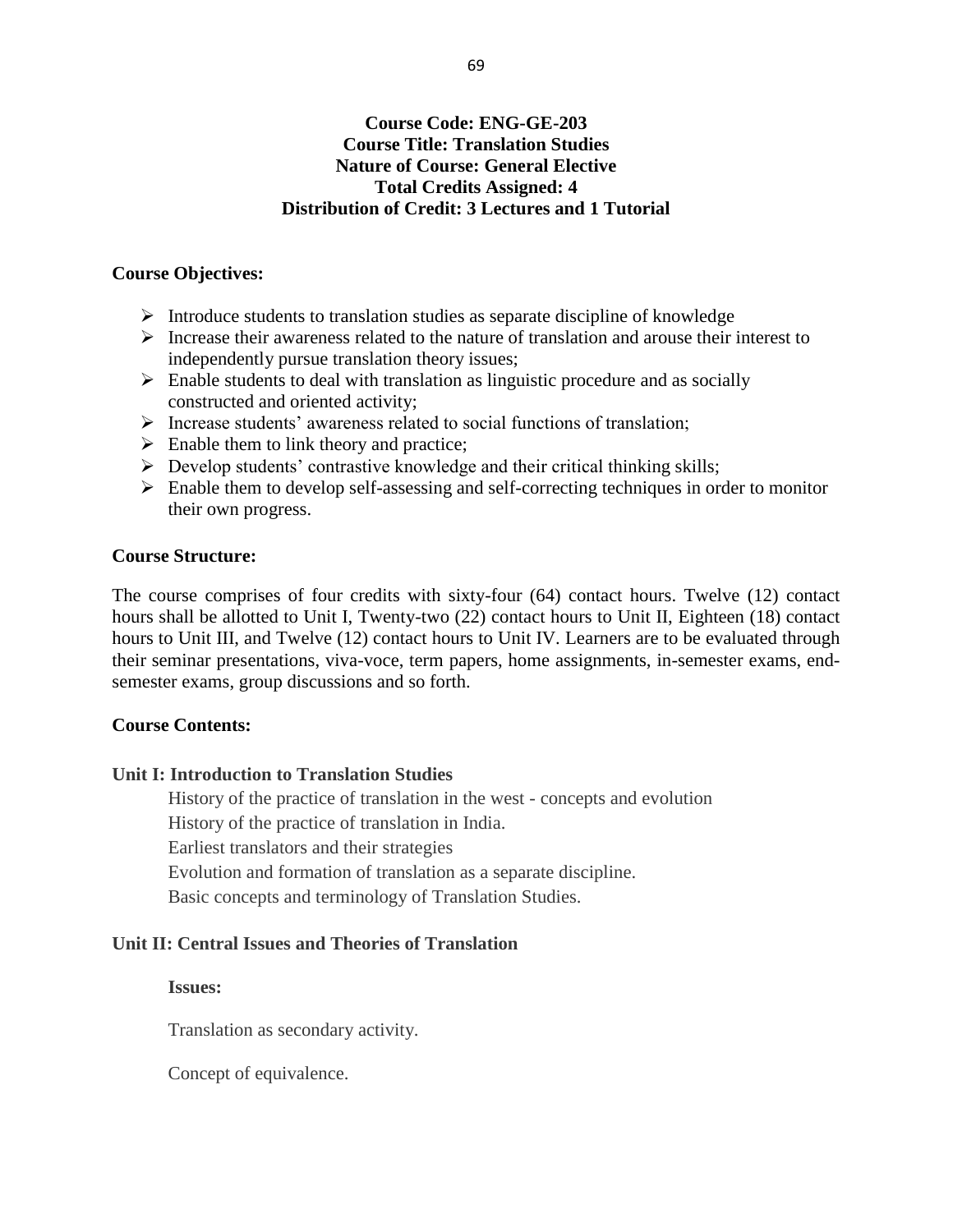Translatability.

Translation of languages or cultures?

### **Theories:**

Instrumental and hermeneutic concept of language and translation.

Theories of Nida, Itamar Evan-Zohar, Jakobson, Lefevere.

### **Unit III: Methods of Translation - Role Of The Translator**

**Methods:**

Interlingual.

Intralingual.

Intersemiotic - Interpretation and Adaptation

### **Role:**

The invisible translator.

Translator as traitor.

Strategies of translation.

### **Unit IV: Cultural Turn in Translation**

The Politics of Translation.

The status of languages in the process of translation: from English to other languages or vice versa.

Translation in India - status of regional languages vis a vis Hindi and English Translation in a globalized world.

Postcolonial translation - Translation as part of nation building - case studies from India and other colonies Orientalist bend in translation of classical texts.

### **Required Readings:**

Bassnett, Susan. *Translation Studies*. London: Methuen, 1980.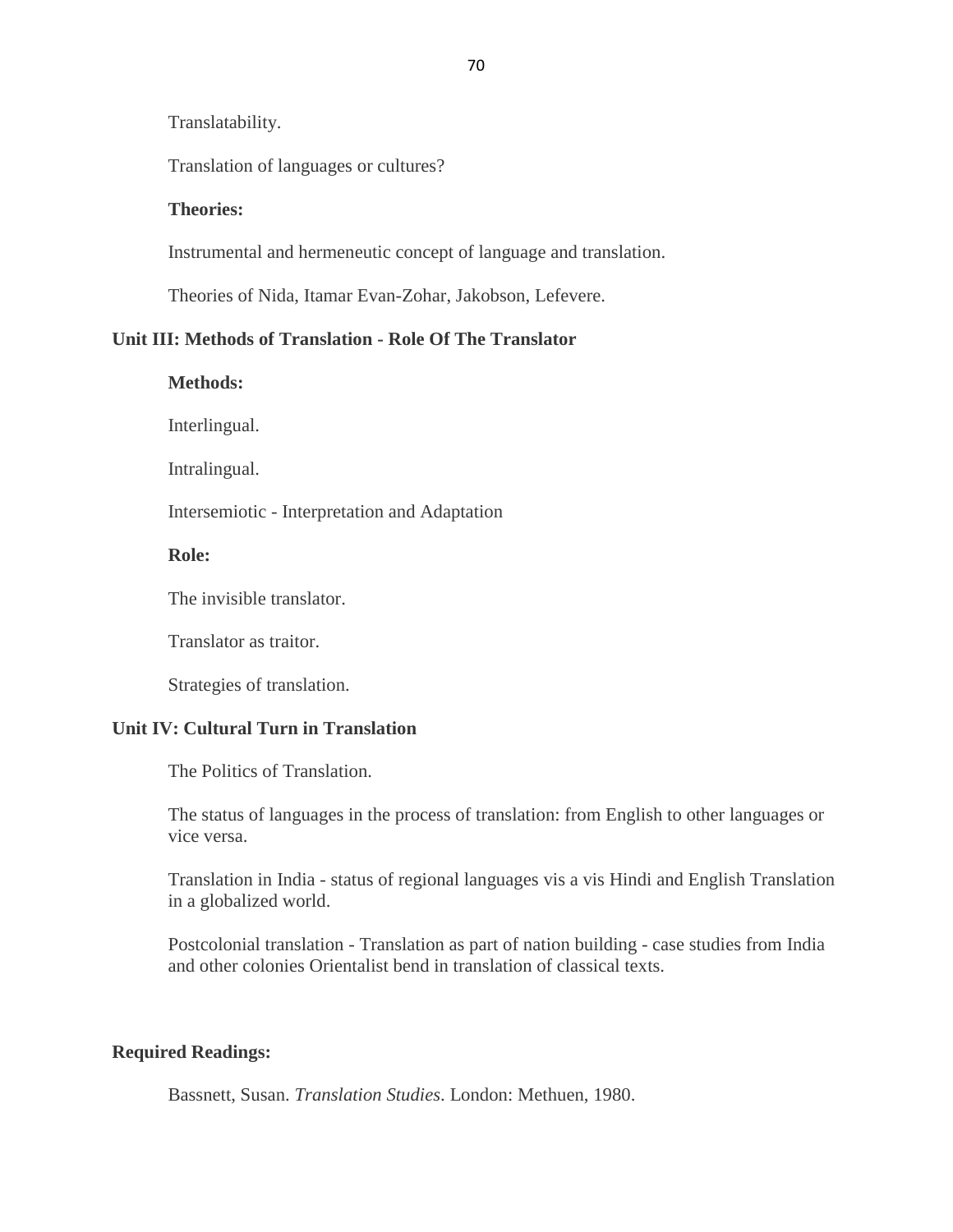Venuti, Lawrence, ed. *The Translation Studies Reader*. London: R.outledge, 2000.

Baker, Mona, ed. *The Routledge Encyclopaedia of Translation Studies*.

London: Routledge, 1998.

Trivedi, Harish Susan Bassnet. *Postcolonial Translation: Theory and Practice*. London:

Routledge, 1999.

Gentzler, Edwin. *Contemporary Translation Theories*. London: Routledge, 1993.

### **Mode of Assessment:**

Internal Assessment: 40 Marks

(Sessional test 1: 10 marks, Sessional test 2: 10 marks, Translation in practice: 15 marks Attendance: 5 marks)

Total: 40 marks

Final Examination (End-semester): 60 Marks

Unit I: 1 broad question  $+ 1$  short note/analysis  $(8+4) = 12$  Marks Unit II: 2broad questions + 1 short note/analysis  $(8+8+4)=20$  Marks Unit III: 2 broad questions $(8+8)=16$  Marks Unit IV: 1 broad question+1 short note/analysis  $(8+4)=12$  Marks

Total: 60 Marks

\_\_\_\_\_\_\_\_\_\_\_\_\_\_\_\_\_\_\_\_\_\_\_\_\_\_\_\_\_\_\_\_\_\_\_\_\_\_\_\_\_\_\_\_\_\_\_\_\_\_\_\_\_\_\_\_\_\_\_\_\_\_\_\_\_\_\_\_\_\_\_\_\_\_\_\_\_\_

# **Expected Learner Outcome:**

- $\triangleright$  After completing this course, learners will know about the history, methods, issues, and politics of translation
- $\triangleright$  They will be able to translate from the source language to the target language effectively
- $\triangleright$  It will equip them with the resources to take up translation as a profession.

#### **Recommended Readings:**

Andre Lefevere—*Translation, Rewriting and the Manipulation of Literary Fame.*(Routledge) Anisur Rahman (ed)—*Translation, Poetics and Practice* (Creative Books) Austin Warren and Rene Wellek, *Theory of Literature* Avadhesh K Singh (ed)--*Translation: Its Theory and Practice* (Creative Books) David Damrosch, *What is World Literature*,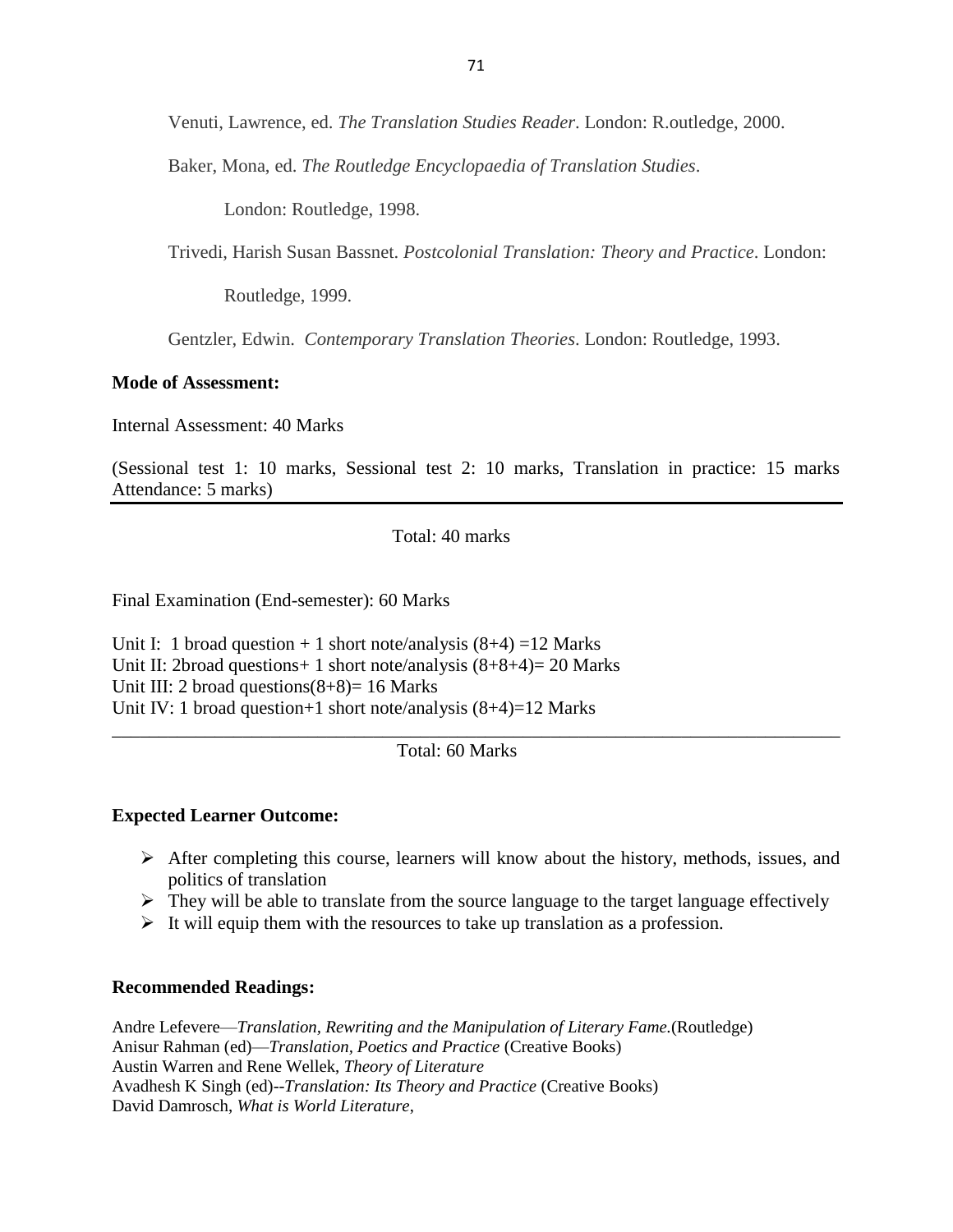Eugene Nida and C Taber: *The Theory and Practice of Translation* (Leiden: E. G Brill) Harish Trivedi—*Colonial Transactions: English Literature and India* (Manchester University Homi Bhabha—*The Location of Culture* (Routledge) Matthew Arnold—'On Translating Homer' (*Essays by Matthew Arnold*) OUP Press) Rainer Schulte and others (ed) *Theories of Translation :An Anthology of Essays from Dryden to Derrida* Sherry Simon and Paul St-Pierre—*Changing the Terms* (Orient Longman) Sisir Kumar Das:*Indian Literature 1800-1910 and 1911-1956* Sujit Mukherjee—*Translation as Discovery* (Orient Longman) Susan Bassnett (ed)—*Translating Literature* (Boydell and Brewer) Susan Bassnett and Harish Trivedi (eds)—*Post-colonial Translation, Theory and Practice*  Tejaswini Niranjana—*Siting Translation* (Orient Longman) Terry Eagleton—'Translation and Transformation' *Stand XIX(3),* 1972 Theodore Savory—*The Art of Translation* (Cape)George Steiner— *After Babel: Aspects of Language and Translation* (OUP)

# **Course Code: ENG-GE-204 Course Title: Graphic Fiction Nature of Course: General Elective Total Credits Assigned: 4 Distribution of Credit: 3 Lectures and 1 Tutorial**

#### **Course Objectives:**

- $\triangleright$  The course aims to introduce the learner to the possibilities of critical appreciation of modes of expression and media other than literary texts and to familiarise the learner with the bourgeoning field of studies in graphic narratives, particularly, the graphic novel.
- $\triangleright$  The course objective will be to enable the learner to view the subject matter of the texts in the course as meriting a continuous and serious eye which grapple with themes ranging from biography, history, politics, subjectivity, sexuality, nationhood, among others.

#### **Course Structure:**

This course will comprise of four credits, which will have to be completed within sixteen weeks (64 contact hours). Sixteen (16) contact hours will be allotted to Unit I, Twenty-four (24) contact hours to Unit II, and Twenty-four (24) contact hours to Unit III. All texts are compulsory. Learners are to be evaluated through their seminar presentations, viva-voce, term papers, home assignments, in-semester exams, end-semester exams, group discussions and so forth.

#### **Course Contents:**

#### **Unit I:An Introduction to the History of Graphic Narratives**

The Language of Graphic Narratives A History of Comics The Study and Criticism of Comics as Literature

#### **Unit II: Textual/Graphical/Narrative Analysis Part I**

Art Spiegelmen*Maus*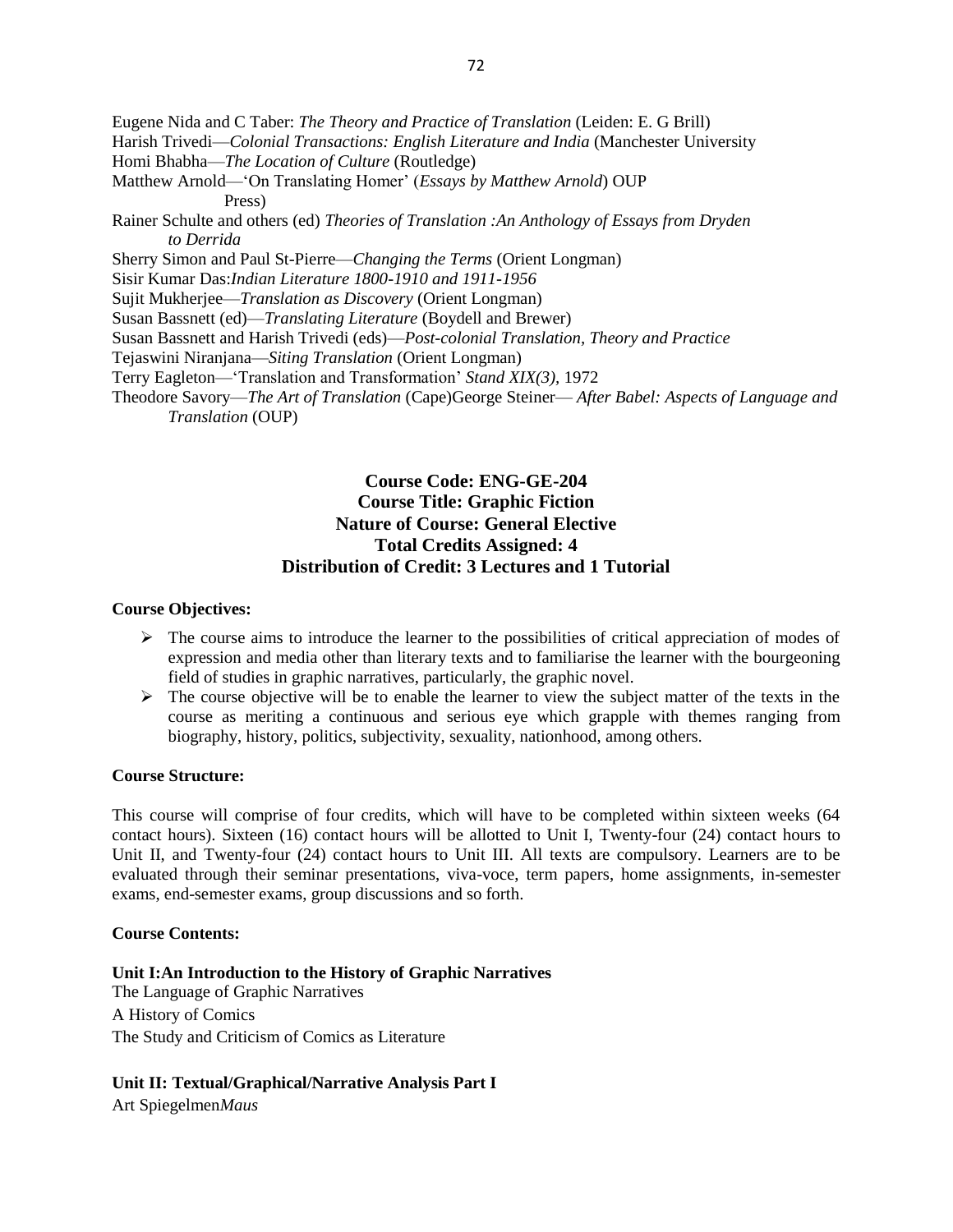Osamu Tezuka*Buddha Volume 2* Alan Moore and Brian Bolland*Batman: The Killing Joke* Marjane Satrapi *Persepolis: The Story of a Childhood*

#### **Unit III: Textual/Graphical/Narrative Analysis Part II**

Durga Bai, S. Anand, Srividya Natarajan, and Subhash Vyam*Bhimayana* Amruta Patil *Kari* Parismita Singh *The Hotel at the End of the World* Bhagwati Prasad and Amitabh Kumar *Tinker.Soldier.Tap*

#### **Mode of Assessment:**

Internal Assessment: 40 Marks

(Sessional test 1: 10 marks, Sessional test 2: 10 marks, Seminar presentation: 10 marks, Group Discussion/viva voce: 5 marks, Attendance: 5 marks)

Total: 40 marks

Final Examination (End-semester): 60 Marks

Unit I: 2 broad questions+ 1 short note/analysis (8+8+4)=20 Marks Unit II: 2 broad questions+ 1 short note/analysis (8+8+4)=20 Marks Unit III: 2 broad questions + 1 short note/analysis  $(8+8+4)=20$  Marks

#### Total: 60 Marks

\_\_\_\_\_\_\_\_\_\_\_\_\_\_\_\_\_\_\_\_\_\_\_\_\_\_\_\_\_\_\_\_\_\_\_\_\_\_\_\_\_\_\_\_\_\_\_\_\_\_\_\_\_\_\_\_\_\_\_\_\_\_\_\_\_\_\_\_\_\_\_\_\_\_\_\_\_\_\_\_\_\_\_

#### **Expected Learner Outcome:**

- $\triangleright$  After completing this course, learners will be able to enlarge the deliberative and sustained academic engagement with modes of publication and expression that have expanded the literary field.
- $\triangleright$  The learner would be able to critically appreciate the value of an art form that relies on visual semiotics to narrativize stories.

#### **Recommended Readings:**

Ahrens, Jörn and Arno Meteling. *Comics and the City: Urban Space in Print, Picture,* 

*Sequence*. London and New York: Continuum, 2011.

Baetens, Jan and Hugo Frey. *The Graphic Novel: An Introduction*. Cambridge: Cambridge

University Press, 2014.

Chute, Hillary L. and Marianne DeKoven. "Introduction: Graphic Narrative," *MFS Modern* 

*Fiction Studies* 52:4 (Winter 2006), 767-82.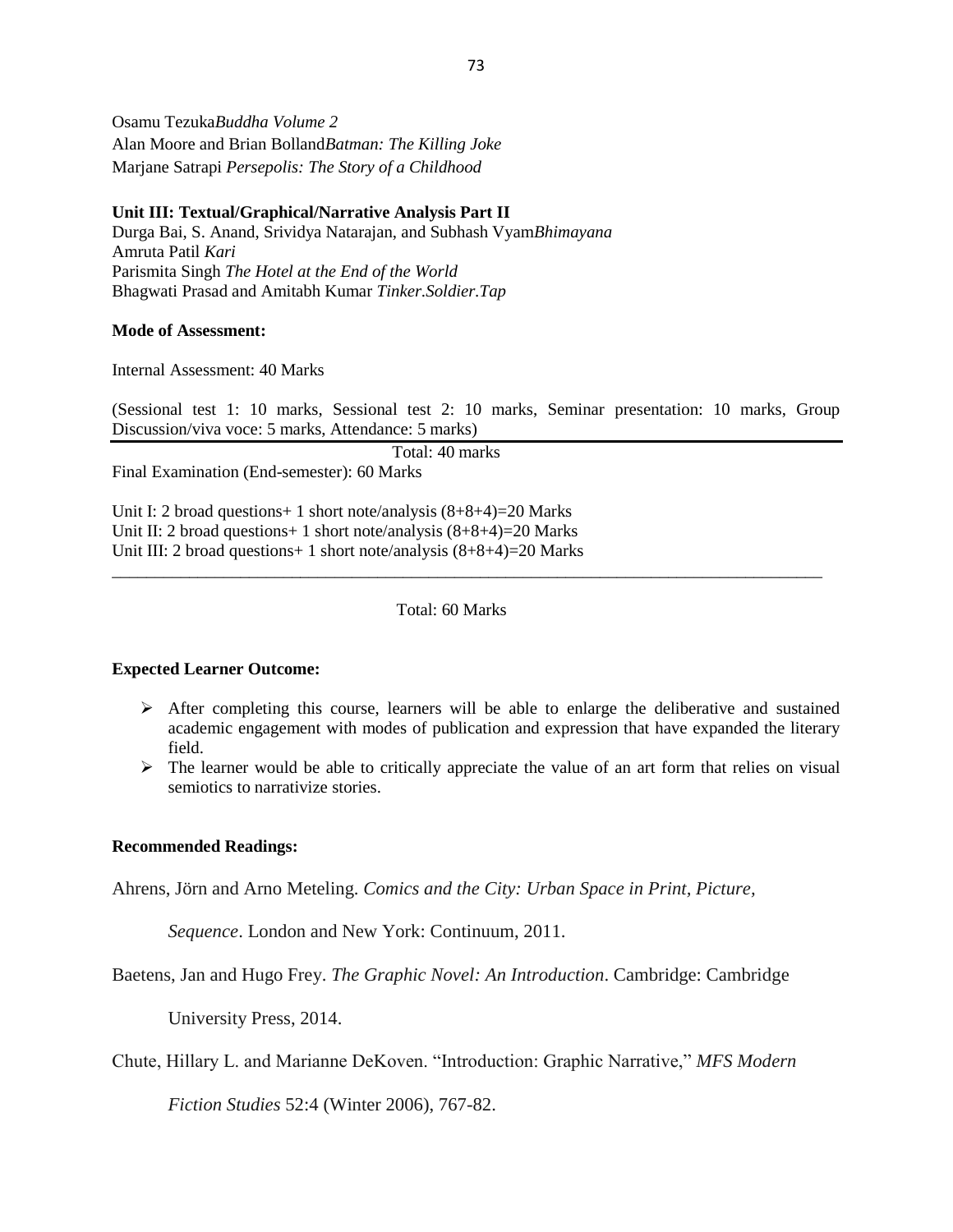Gardner, Jared. *Projections: Comics and the History of Twenty-First Century Storytelling*. Stanford: Stanford University Press, 2012.

Magnussen, Anne and Hans-Christian Christiansen, eds. *Comics & Culture: Analytical and* 

*Theoretical Approaches to Comics*. Copenhagen: Museum Tusculanum Press, 2000.

Horstkotte, Silke. "Zooming In and Out: Panels, Frames, Sequences, and the Building of

Graphic Storyworlds." In Daniel Stein & Jan-Noël Thon (eds), *From Comic Strips to* 

*Graphic Novels. Contributions to the Theory and History of Graphic Narrative*,

pp. 27-48. Berlin and Boston: De Gruyter, 2015.

#### **THIRD SEMESTER**

## **Course Code: ENG-GE-301 Course Title: Literature and the Environment Nature of Course: General Elective Total Credits Assigned: 4 Distribution of Credit: 3 Lectures and 1 Tutorial**

### **Course Objectives:**

- $\triangleright$  The objective of the paper would be to introduce students to environmental criticism and its core concepts, as well as the various forms taken by its commitment to environmental praxis.
- $\triangleright$  To analyse creative representations of human with the non-human world and to familiarize the students with environmental literary texts from a range of periods along with their contexts.
- $\triangleright$  To provide the learners a comprehensive knowledge of the set literary texts that includes poetry, fiction and non-fiction and to relate those texts and interpreting them through conceptual tools of ecocriticism.

### **Course Structure:**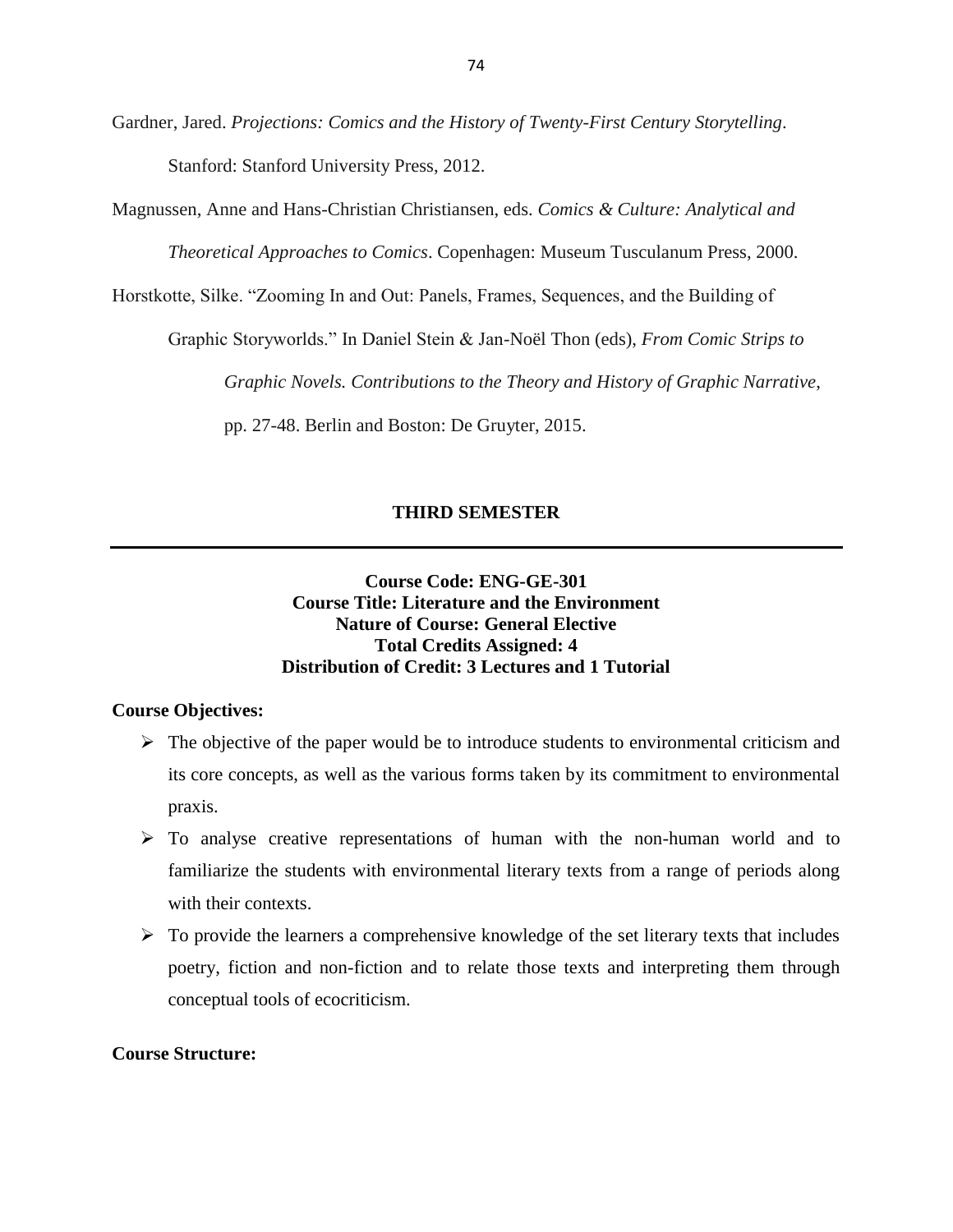This course will comprise of two credits, which will have to be completed within sixteen weeks (32 contact hours). Ten (10) contact hours will be allotted to Unit I, Ten (10) contact hours to Unit II, and Twelve (12) contact hours to Unit III. Learners are to be evaluated through seminar presentations, viva-voce, term papers, home assignments, in-semester exams, end-semester exams, group discussions and so forth.

## **Required Readings:**

## **Unit I: Defining Ecocriticism**

CheryllGlotfelty et al, "Introduction" (xv-xxxvii) in *The Ecocriticism Reader* Raymond Williams, "The Green Language" Crosby, Alfred. *Ecological Imperialism* Lawrence Buell*, The Future of Environmental Criticism*, *Kerridge, Richard* Environmentalism and EcocriticismPart of *Waugh, Patricia* Naess, Arne. "Politics and the Ecological Crisis: An Introductory Note"

## **UnitII: Fiction**

N. Scott Momaday- *House Made of Dawn* Gao Xingjian- *Soul Mountain* EsterineKire-*When the River Sleeps* Kiran Desai*-The Inheritance of Loss*

### **Unit III: Non-Fiction and Poetry**

Aldo Leopold *A Sand County Almanac: And Sketches Here and There* (1949) Selections from Silent Spring Henry David Thoreau-*Walden; or, Life in the Woods* (1854) Select poetry of Gary Snyder Select English Romantic poetry Select Indian English Poetry Select Indian English Poetry from Northeast India.

## **Mode of Assessment:**

Internal Assessment: 40 Marks

(Sessional test 1: 10 marks, Sessional test 2: 10 marks, Seminar presentation: 10 marks, Group Discussion/viva voce: 5 marks, Attendance: 5 marks)

\_\_\_\_\_\_\_\_\_\_\_\_\_\_\_\_\_\_\_\_\_\_\_\_\_\_\_\_\_\_\_\_\_\_\_\_\_\_\_\_\_\_\_\_\_\_\_\_\_\_\_\_\_\_\_\_\_\_\_\_\_\_\_\_\_\_\_\_\_\_\_\_\_\_\_\_\_\_\_\_\_\_\_

Total: 40 marks

Final Examination (End-semester): 60 Marks Unit I: 2 broad questions + 1 short note/analysis  $(8+8+4)$  = 20 Marks Unit II: 2 broad questions + 1 short note/analysis  $(8+8+4)$  = 20 Marks Unit III: 2 broad questions + 1 short note/analysis  $(8+8+4)$  = 20 Marks

Total: 60 Marks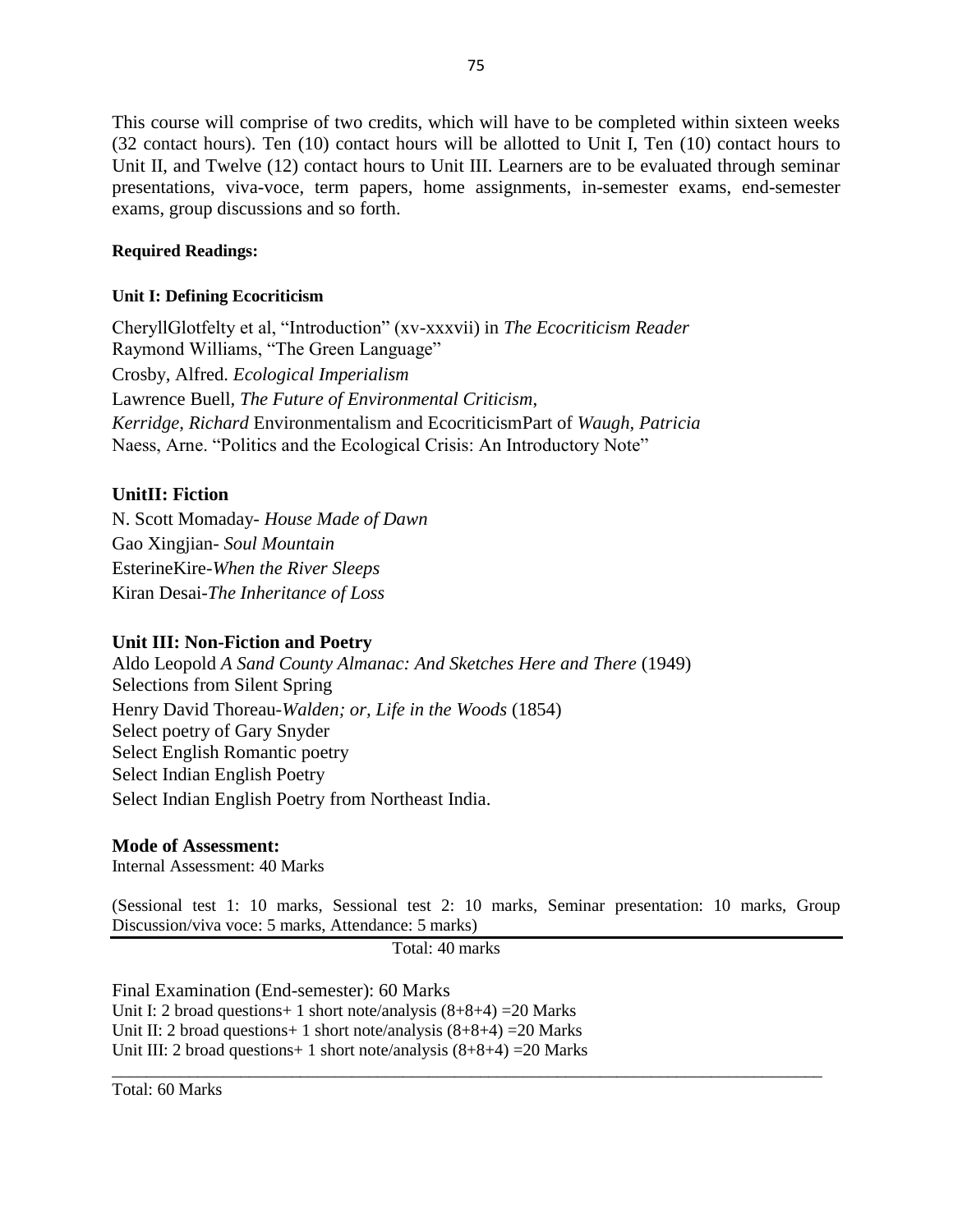### **Expected Learner Outcome:**

- $\triangleright$  The learner would be able to identify, understand, and connect basic facts and key concepts like ecofeminism, Deep Ecology, Bioregionalism and so on involved in the study of environmental literature and culture.
- $\triangleright$  The learner would be able to analyze and evaluate the moral and ethical challenges involved in the practice of ecocriticism in a multicultural and global society.
- $\triangleright$  The learners are expected to inculcate a good understanding of the ideas like place, space and landscape central to the discipline of ecocriticism.

### **Recommended Readings:**

Aldo Leopold. *A Sand County Almanac*. New York: Oxford UP, 1949. *Buell, LawrenceEnvironmental Imagination: Thoreau, nature writing and the formation of American culture* Carson, Rachel. Selections from *Silent Spring* (1962). Chapter 1 "A Fable for Tomorrow" and Chapter 2 "The Obligation to Endure". (London: Penguin Classics, 2000) *Coupe, Lawrence. The Green Studies Reader: From Romanticism to Ecocriticism:*  Gifford, Terry. *Pastoral*. Glotfelty, Cheryll and Harold Fromm, eds. *The Ecocriticism Reader: Landmarks in Literary Ecology*. Greg Garrard. *Ecocriticism*. New York: Routledge, 2004. Guha, Ramachandra. *Social Ecology*. Henry David Thoreau, *Walden*  Jeon, Deuk Ju, "Nature and poetry: An ecocritical approach to modern poetry (from the Romantic age to the ecological age)" Lawrence Buell. *The Environmental Imagination*. Lawrence Buell. *The Future of Environmental Criticism*. Love, Glen A. *Practical Ecocriticism: Literature, Biology, and the Environment*. Mellor, Mary*. Feminism and Ecology.* Naess, Arne. "Politics and the Ecological Crisis: An Introductory Note", ed. *Deep Ecology for the Twenty-First Century*. George, Sessions. London. Shambhala. 1995. Rachel Carson*Silent Spring* (1962)

Raymond Williams *The Country and the City*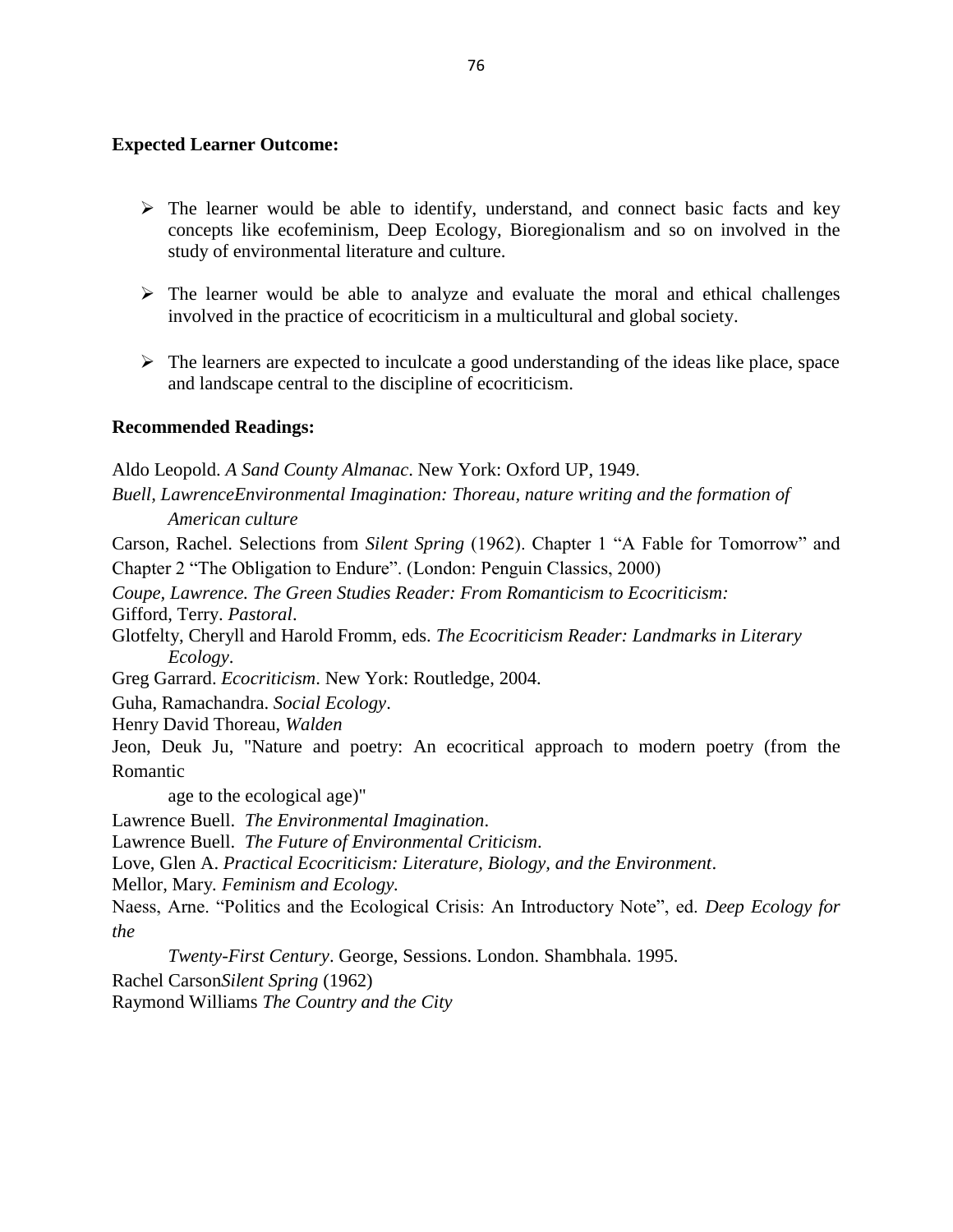## **Course Code: ENG-GE-302 Course Title: Introduction to Film Studies Nature of Course: Core Total Credits Assigned: 4 Distribution of Credit: 3 Lectures and 1 Tutorial**

#### **Course Objectives:**

- $\triangleright$  This course is designed to enable learners to both creatively and critically engage with the art of film narrative.
- $\triangleright$  It has been devised to cater to the inclination of learners who envisage engagement with cinema and other visual narrative forms as critics or creators.
- $\triangleright$  After enrolling in this course, a learner may demonstrate his/her awareness of the intricacies of the art to secure placement in the entertainment industry, the television industry, various sites of film making, work as a film journalist or critic in the press and other media. A student may also proceed to be a researcher and/or an academic in related fields.

#### **Course Structure:**

The course is of four credits which will be completed in sixty-four (64) contact hours. Twenty-one (21) contact hours each shall be dedicated to Unit I and II and twenty-two (22) contact hours will be devoted to Unit III. The learners will be evaluated through term papers, seminar presentations and examinations.

#### **Course Contents:**

### **Unit I: Introduction to the Basic Terminology of Filmmaking**

Mise en scene, long takes deep focus Shots (close up,medium shot, long shot) Editing: chronological editing, cross cutting, montage, continuity editing, continuity cuts, jump cuts, match cuts, 30 degree rule ,180 degree rule. Sound in the movies, colour in the movies. The production, distribution and reception of films; censorship etc.

#### **Unit II: Introduction to Film Genres**

The Major genres: Narrative, avant-garde, documentary Other genres: Thriller, melodrama, musical, horror, western, fantasy animation film noir expressionist historical, mythological, road movies

#### **Unit III: Introduction to Major Movements and Theories**

The silent era; classic Hollywood cinema, Neo-Realism, French New wave, Indian cinema Introduction to the film theories of Sergei Eisenstein, Andre Bazin , auteur theory, Christian Metz and Laura Mulvey, etc.

#### **Case Studies of Classic Cinema**

- 1. *The Great Dictator* Silent Cinema, Montage
- 2. *Bicycle Thieves*: Neo-Realism
- 3. *The Godfather*: Hollywood Classic
- 4. *PatherPanchali*: Indian Classic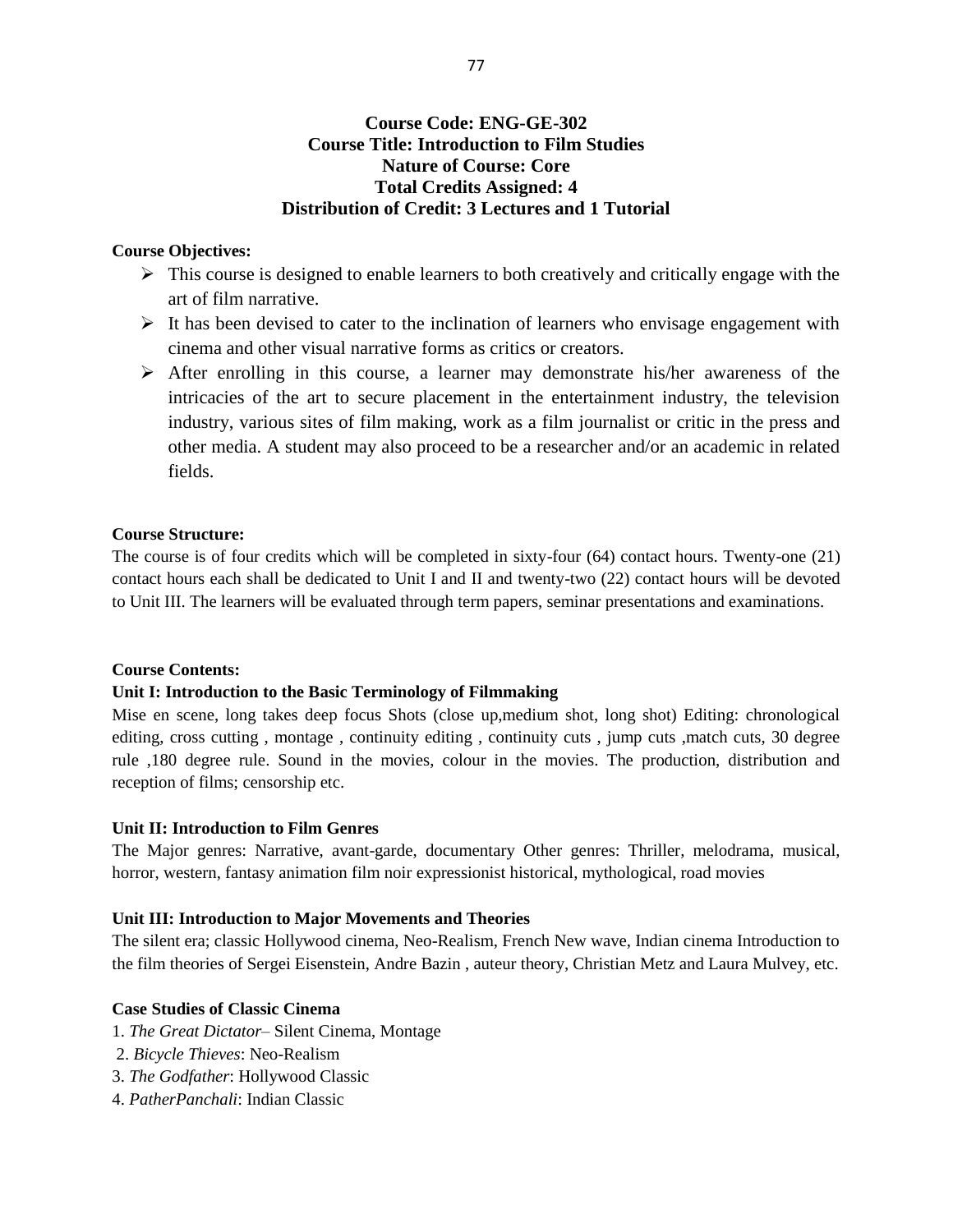- 5. *Rashomon*: Asian Classic. Japanese Cinema
- 6*. Sholay*: Bollywood Classic
- 7. *Children of Heaven*: Iranian Classic
- 8. *La Dolce Vita*: Italian Classic

## **Required Readings:**

- 1. Andre Bazin : The Evolution of the Language of Cinema ('What is Cinema')
- 2. Satyajit Ray: What is Wrong with Indian Films (from 'Our Films Their Films')
- 3. Ronald Abramson " Structure and Meaning in Cinema in Movies and Methods Ed. Bill Nichols
- 4. C.S. Venkitsweran ,Swayamvaram : Classic Prophecies in Film and Philosophy ed. K Gopinathan

## **Mode of Assessment:**

Internal Assessment: 40 Marks

(Sessional test 1: 10 marks, Sessional test 2: 10 marks, Seminar presentation: 10 marks, Group Discussion/viva voce: 5 marks, Attendance: 5 marks)

### Total: 40 marks

Final Examination (End-semester): 60 Marks

Unit I: 2 broad questions + I short note/analysis  $(8+8+4) = 20$  Marks Unit II: 2 broad questions + 1 short note/analysis  $(8+8+4) = 20$  Marks Unit III: 2 lbroad questions + 1 short note/analysis  $(8+8+4) = 20$  Marks

Total: 60 Marks

\_\_\_\_\_\_\_\_\_\_\_\_\_\_\_\_\_\_\_\_\_\_\_\_\_\_\_\_\_\_\_\_\_\_\_\_\_\_\_\_\_\_\_\_\_\_\_\_\_\_\_\_\_\_\_\_\_\_\_\_\_\_\_\_\_\_\_\_\_\_\_\_\_\_\_\_\_\_\_\_\_\_\_

### **Expected Learner Outcome:**

- $\triangleright$  After completing this course, learners will be able to understand the basic concepts of film studies in terms of its terminologies, genres, movements and theories.
- $\triangleright$  This course will be able to impart learners with technical and aesthetic aspects of film-making and its critical reception. These would equip learners with the theoretical and practical resources to take up film-making as a career, become a film theorist, or a film critic/reviewer.

### **Recommended Readings:**

Bill Nichols (ed.) *Movies and Methods,* Volume I and II*.*Kolkata: Seagull Books, 1993.

- Stanley Cavell, *The World Viewed: Reflections on the Ontology of Film*, Enlarged Edition. Cambridge, Massachusetts.: Harvard University Press, 1979.
- Jean Mitry, *Semiotics and the Analysis of Film.* trans. Christopher King. Bloomington: Indiana University Press, 2000.
- Philip Rosen, *Change Mummified: Cinema, Historicity, Theory.* Minneapolis: University of Minnesota Press, 2001.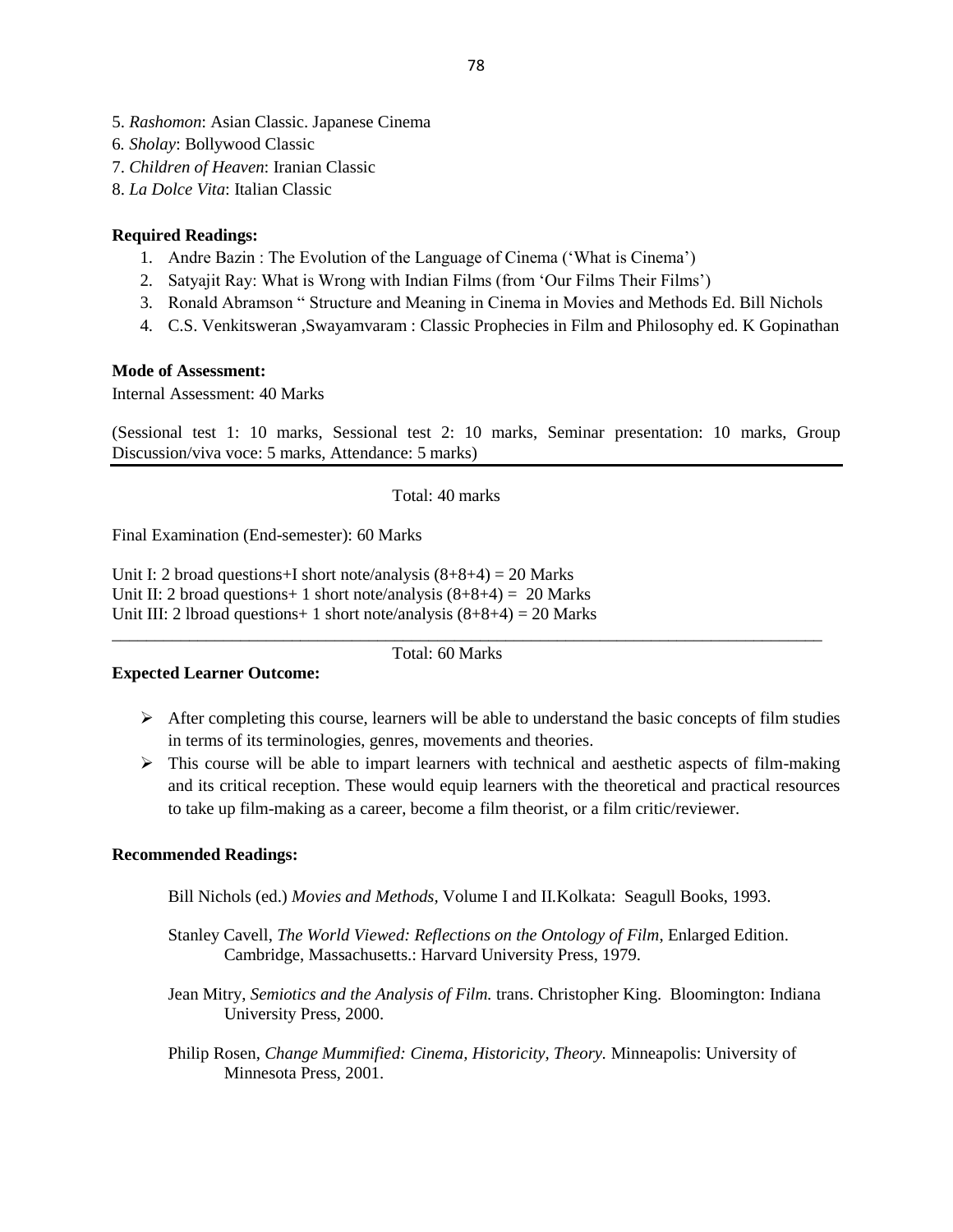- Gilles Deluze, *Cinema I: The Movement Image.* trans. Hugh Tomlinson and Barbara Habberjam. London: Athlone Press, 1985.
- Gilles Deluze, *Cinema 2: The Time-Image.* trans. Hugh Tomlinson and Robert Galeta, London: Athlone Press, 1989.
- Giorgio Agamben*, What is an Apparatus? and Other Essays.* Trans. David Kishik and Stefan Pedatella. Stanford University Press, 2009.
- Sean Cubitt, *The Cinema Effect.* Cambridge and London: The MIT Press. 2004.
- Paul Willemen,*Looks and Frictions: Essays in Cultural Studies and Film Theory.* London: BFI, 1993.
- Satyajit Ray, *Our Films Their Films.* Hyderabad: *Disha Books*, 1993.
- Ritwik Kumar Ghatak, *Rows and Rows of Fences: RitwikGhatak on Cinema.* Kolkata: Seagull Books, 2000.
- Vijay Mishra*, Bollywood Cinema: Temples of Desire*. New York: Routledge, 2002.
- Ashish Rajadhyaksha, *Indian Cinema in the Time of Celluloid: From Bollywood to the Emergency*. New Delhi: Tulika Books, 2009.

## **Course Code: ENG-GE-303 Course Title: Northeast Writing Nature of Course: General Elective Total Credits Assigned: 4 Distribution of Credit: 3 Lectures and 1 Tutorial**

#### **Course Objectives:**

- $\triangleright$  The course aims to conceptualise, while also problematizing, the notion of a "Northeastern" writing in English, and will take recourse to texts which specifically locate the Northeastern region as a distinct socio-cultural and political space replete with diverse modes and forms of literary expression. Additional, writers in English who hail from the Northeast, as well as those who have experienced the region will also be included. This will introduce the learners to literatures from the region, and inculcate a reading of the texts in the light of broader concerns, such as, but not limited to, nation, space, folklore, orality, identity, among others.
- $\triangleright$  This course also aims to accord due recognition to the growing interest in writing from the region, both commercial and academic. The course would bring into sharp focus voices from the region who are otherwise relegated to the periphery, academically, and thereby converge the idea of writings from the Northeast with that of a relevant amalgamation of Indian Writing in English.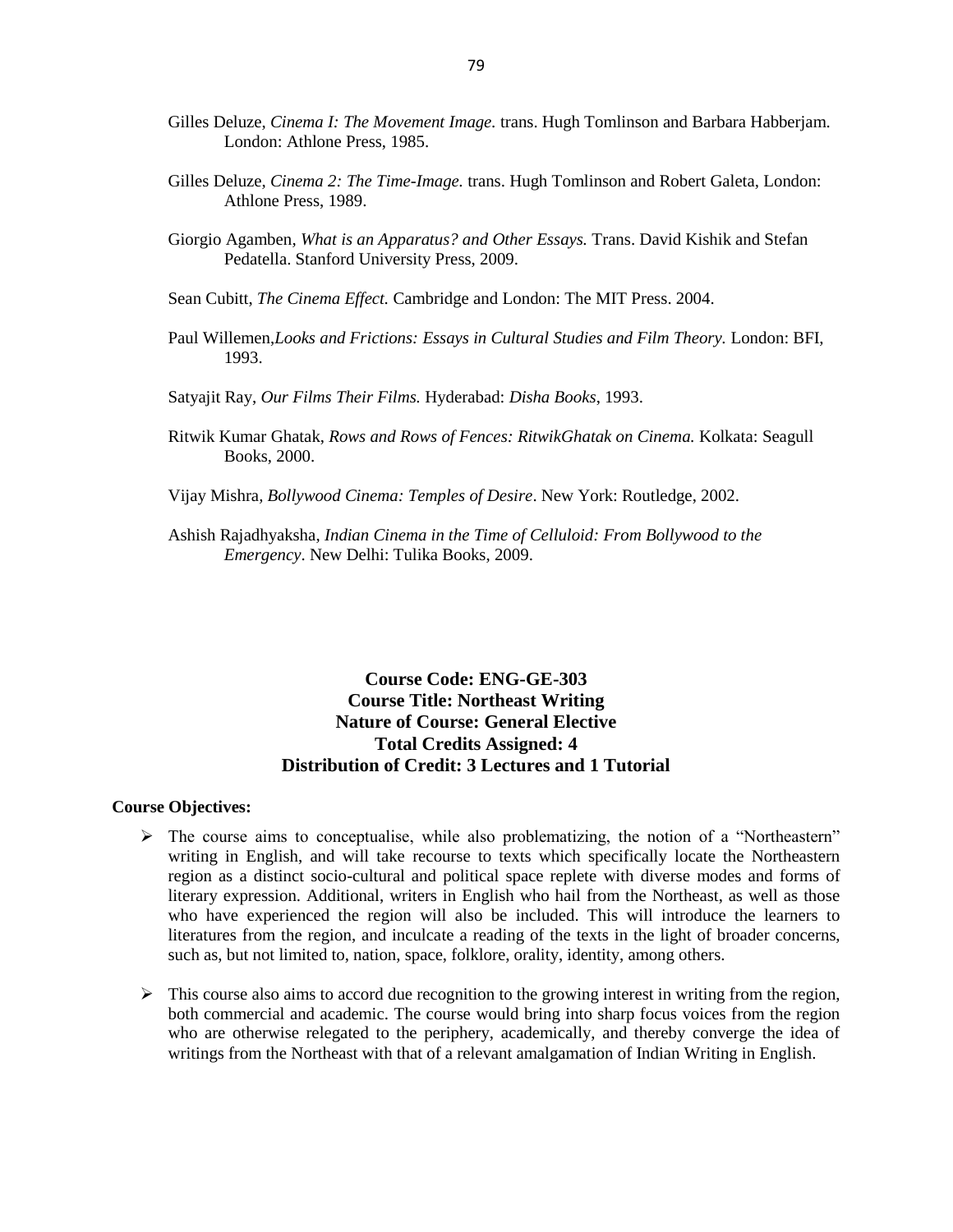#### **Course Structure:**

This course will comprise of four credits, which will have to be completed within sixteen weeks (64 contact hours). Twelve (12) contact hours shall be allotted to Unit I, Thirty-six (36) contact hours to Unit II, and Sixteen (16) contact hours to Unit III. All texts are compulsory. Learners are to be evaluated through their seminar presentations, viva-voce, term papers, home assignments, in-semester exams, endsemester exams, group discussions and so forth.

#### **Required Readings:**

#### **Unit I: Poetry**

TemsulaAo, "Stone-people from Lungterok" NavakantaBarua, "How Old is the Night" Mamang Dai, "Tapu", "An Obscure Place" Ananya Guha, "Mymensingh" Robin S. Ngangom, "When You Do Not Return" Mona Zote, "What Poetry Means to Ernestina in Peril" Kynpham S Nongkynrih, "Blasphemous Lines for Mother", "Bangladesh Impressions" Paul Lyngdoh, "For Sale"

#### **Unit II: Novels and Short Stories**

TemsulaAo*These Hills called Home*/*Lauburnum for My Head* Mamang Dai *Legends of Pensam* Aruni Kashyap *A House with a Thousand Stories* EasterineKire*A Naga Village Remembered/*Anjum Hassan *Lunatic in my Head* Janice Pariat*Boats on Land*

#### **Unit III: Non-Fiction**

Sanjoy Hazarika Selections from *Writings on the Wall* Udayan Mishra *The Periphery Strikes Back* Sanjib Baruah Selections from *Durable Disorders* Nandana Dutta – "Selections" from *Questions of Identity in Assam: Location, Migration, Hybridity* Preeti Gill – Selections from *The Peripheral Centre: Voices from India's Northeast*

#### **Mode of Assessment:**

Internal Assessment: 40 Marks

(Sessional test 1: 10 marks, Sessional test 2: 10 marks, Seminar presentation: 10 marks, Group Discussion/viva voce: 5 marks, Attendance: 5 marks)

Total: 40 marks

Final Examination (End-semester): 60 Marks

Unit I: 2 broad questions (8+8)=16 Marks Unit II: 3broad questions  $+ 2$  short notes/analysis  $(8+8+8+8+4+4)=32$  Marks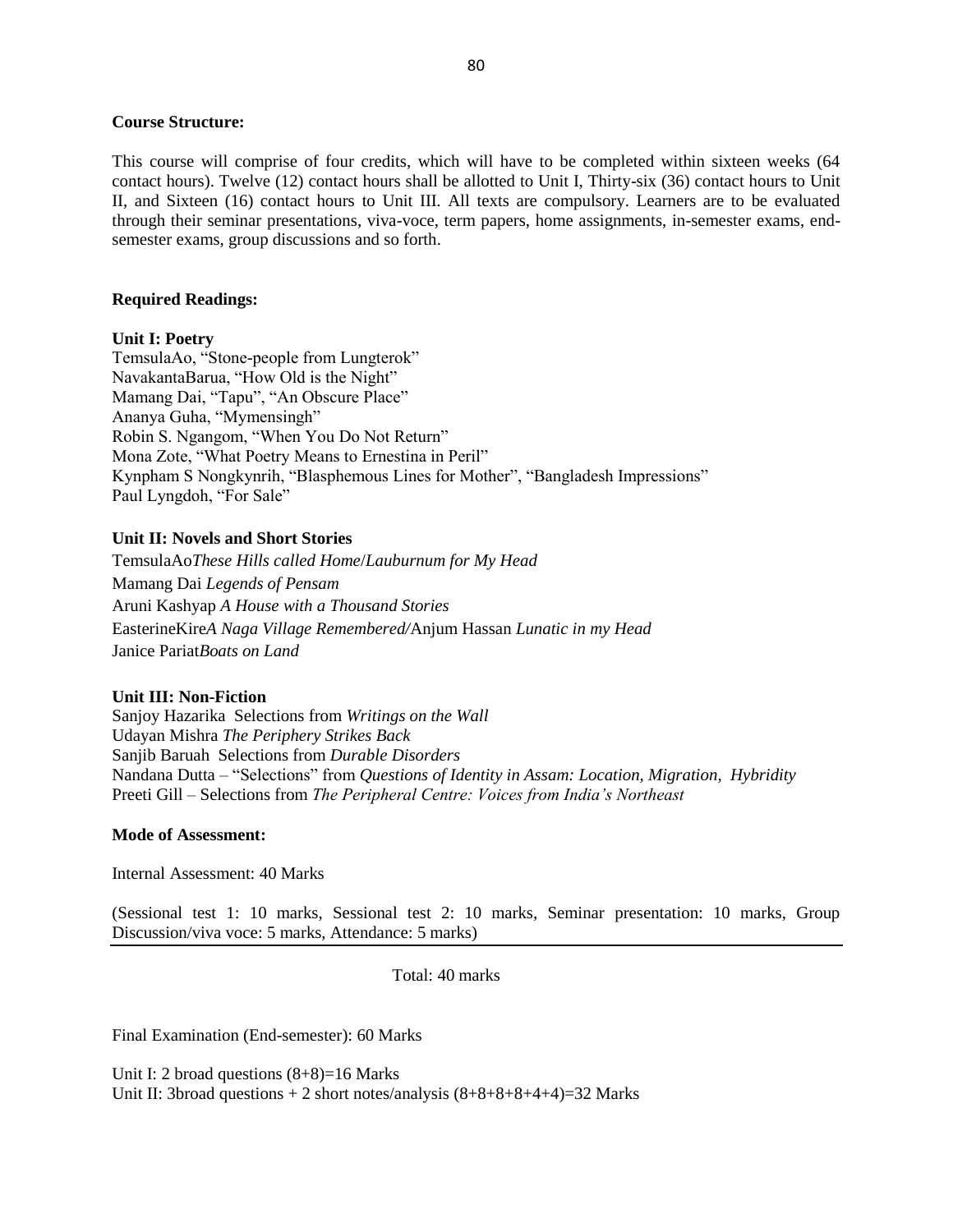#### Total: 60 Marks

\_\_\_\_\_\_\_\_\_\_\_\_\_\_\_\_\_\_\_\_\_\_\_\_\_\_\_\_\_\_\_\_\_\_\_\_\_\_\_\_\_\_\_\_\_\_\_\_\_\_\_\_\_\_\_\_\_\_\_\_\_\_\_\_\_\_\_\_\_\_\_\_\_\_\_\_\_\_\_\_\_\_\_

#### **Expected Learner Outcome:**

- $\triangleright$  After completing this course, learners will be able to imaginatively and critically engage with English writing about and from the region and familiarise themselves of the immense interpretative and critical potential in relation to academia, especially in the context of power relations between the centre and the periphery.
- $\triangleright$  The learner would be able to appreciate the cultural and political value of studying writers and poets from the region who use their voice and mode of expression as a way of highlighting the various social and political concerns of the region.
- $\triangleright$  The learner would be able to locate the ecocritical perspectives in the texts as a way to reiterate the need to conserve not only the natural commons of the people of the region, but to increase awareness of the ecological, and consequently, socio-economic vulnerability of the region.

#### **Recommended Readings:**

Robin S. Nganbom& K. S. Nongkynrih*Dancing Earth: An Anthology of Poetry from North-East India* TilottomaMisra*The Oxford Anthology of Writings from North-East India, Volume I& II* Margaret Ch Zama*Emerging Literatures from Northeast India. The Dynamics of Culture, Society and Identity*

Indu Swami *Voices from the Hills: North East Indian English Poetry: A Critical Gaze* Indu Swami *Exploring North East Indian Writings in English (2 Volumes)*

> **Course Code: ENG-GE-304 Course Title: Literature and Politics Nature of Course: General Elective Total Credits Assigned: 4 Distribution of Credit: 3 Lectures and 1 Tutorial**

#### **Course Objectives:**

- $\triangleright$  To foreground the role of literature in reflecting society's political beliefs and culture. Fiction, whether in the form of novels, plays, or film, paints a picture of a specific time and place. In the hands of great authors, it reveals certain truths that may not be accessible to casual observers.
- $\triangleright$  By examining several works of fiction that span the course of Western civilization, the objective would be tounderline what kinds of political truths are universal and how each society has dealt with the great questions of political life.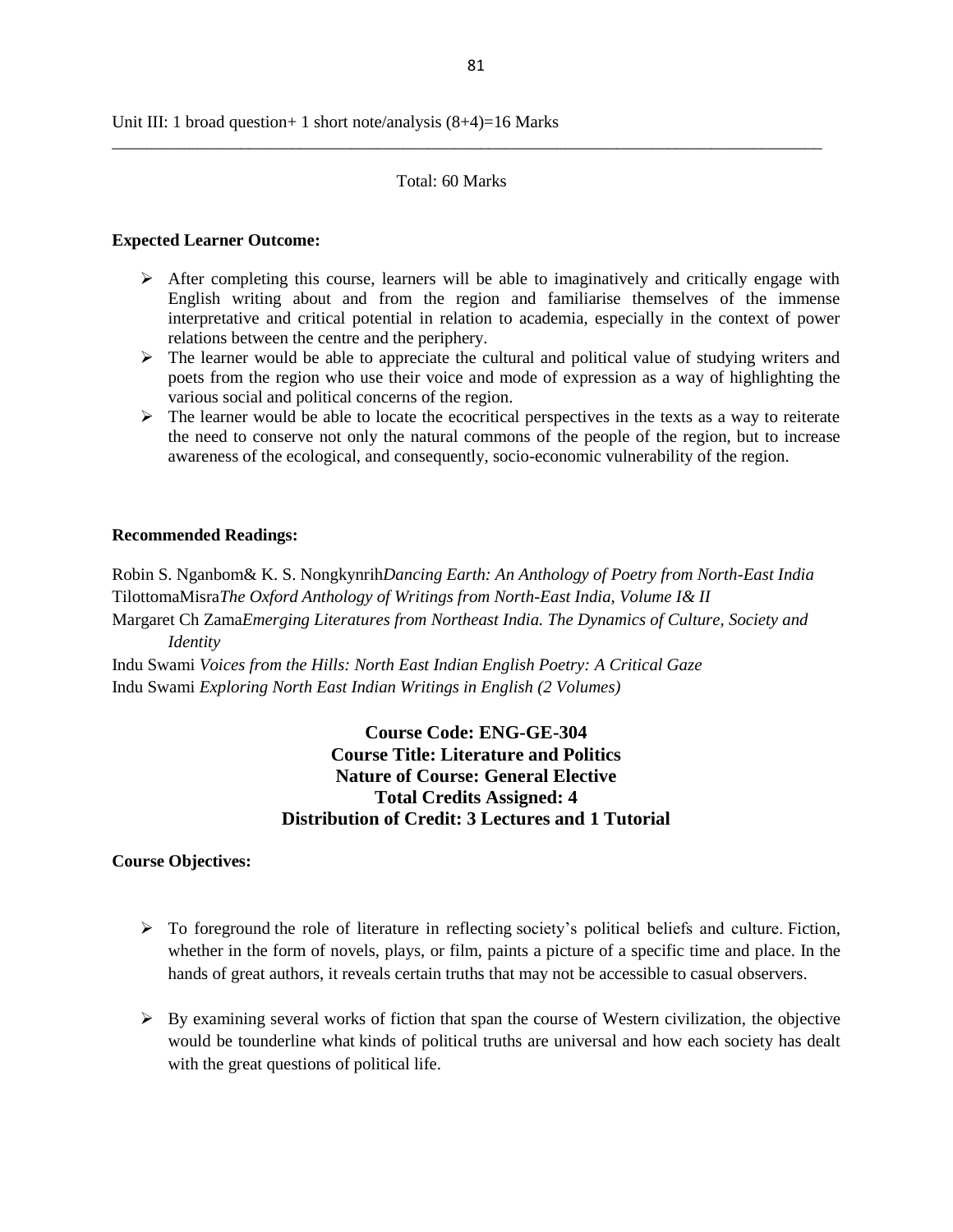$\triangleright$  Address questions such as --What is political authority and how is it constituted? How does narrative both shape and contest established political identities? How and why do political actors in the present negotiate the legacies of past injustice (for example, slavery, colonialism, state violence)? To what extent does the past shape and determine our political present (our sense of self, our relations with others)? Where might we find the cultural resources for resistance and/or political transformation? These are some of the moral and political questions that shall be pursued in this course.

### **Course Structure:**

The course comprises of Three Units. Unit I titled "Political Texts" offers learners several essays on significant political philosophies from Niccolo Machiavelli to Giorgio Agamben. These political ideas would then be deployed in literary texts pertaining to the genres of "Drama" (Unit II) and "Fiction" (Unit III). The course is of four credits, which will be completed in sixty-four (64) contact hours. Twenty (20) contact hours will be allotted to Unit I and twenty-two (22) contact hours each will be devoted to Unit II and III. All texts are compulsory. The learners will be evaluated through term papers, seminar presentations and examinations.

#### **Required Readings:**

#### **Unit I: Political Texts**

| Niccolo Machiavelli | <i>The Prince (selections)</i>                            |
|---------------------|-----------------------------------------------------------|
| Jeremy Bentham      | Panopticon: The Inspection House(selections)              |
| Carl Schmitt        | "The Concept of the Political"                            |
| Michel Foucault     | Discipline and Punish (selections)                        |
|                     | "On Governmentality"                                      |
| Giorgio Agamben     | Homo Sacer: Sovereign Body and the Bare Life (Selections) |
|                     | State of Exception (Selections)                           |

#### **Unit IIDrama**

| Shakespeare: | Julius Caesar       |
|--------------|---------------------|
| Shaw         | Saint Joan          |
| Pinter       | The New World Order |
|              | <b>Party Time</b>   |

#### **Unit III: Fiction**

| George Orwell: | 1984 |                      |
|----------------|------|----------------------|
| Franz Kafka:   |      | The Castle           |
| Ismail Kadare: |      | The Palace of Dreams |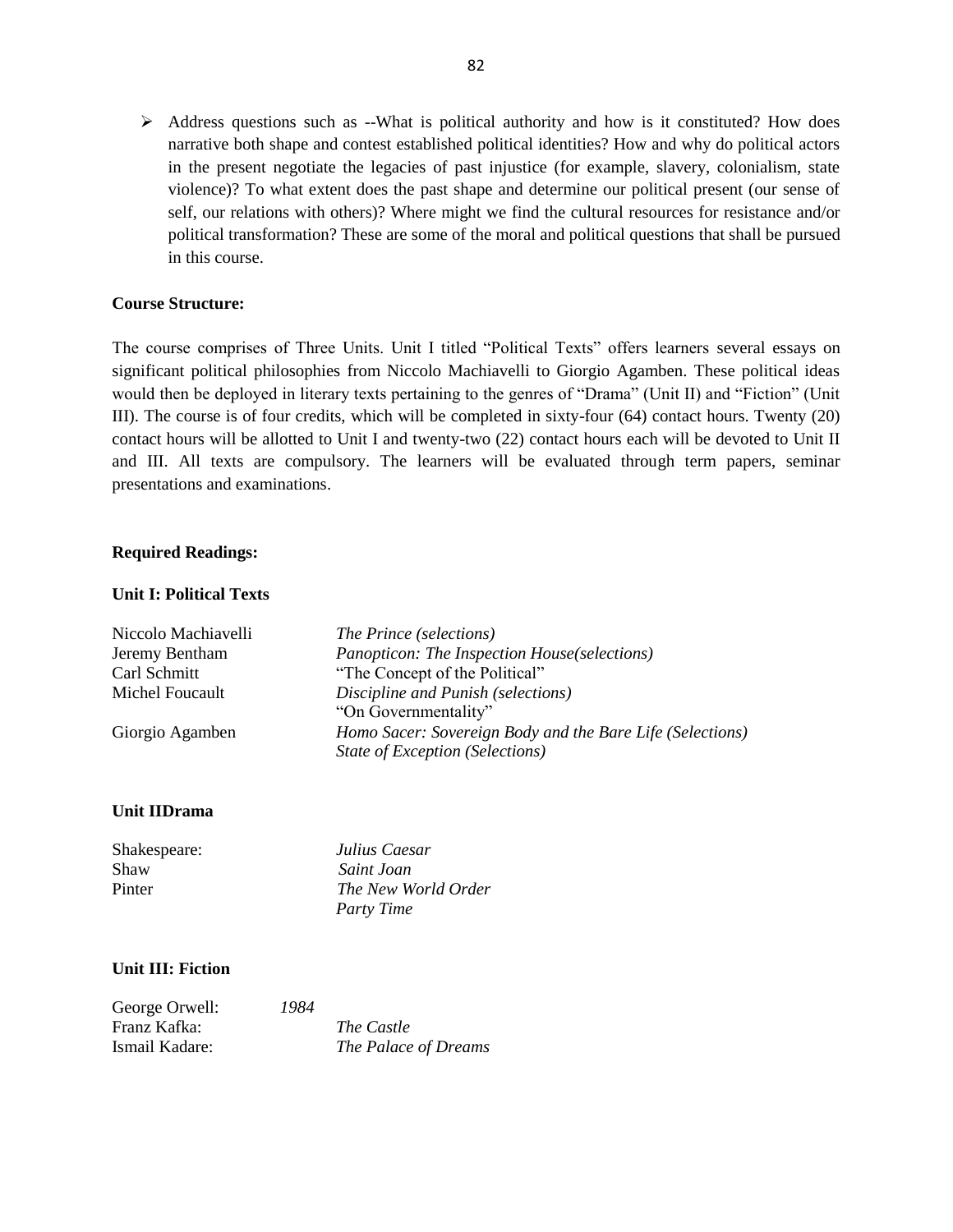#### **Mode of Assessment:**

Internal Assessment: 40 Marks

(Sessional test 1: 10 marks, Sessional test 2: 10 marks, Seminar presentation: 10 marks, Group Discussion/viva voce: 5 marks, Attendance: 5 marks)

Total: 40 marks

Final Examination (End-semester): 60 Marks

Unit I: 2 broad questions + 1 short note/analysis  $(8+8+4) = 20$  Marks Unit II: 2 broad questions + 1 short note/analysis  $(8+8+4)$  = 20 Marks Unit III: 2 broad questions + 1 short note/analysis  $(8+8+4)$  = 20 Marks

Total: 60 Marks

\_\_\_\_\_\_\_\_\_\_\_\_\_\_\_\_\_\_\_\_\_\_\_\_\_\_\_\_\_\_\_\_\_\_\_\_\_\_\_\_\_\_\_\_\_\_\_\_\_\_\_\_\_\_\_\_\_\_\_\_\_\_\_\_\_\_\_\_\_\_\_\_\_\_\_\_\_\_\_\_\_\_\_

#### **Expected Learner Outcome:**

- $\triangleright$  After completing this course, learners will be able to understand how politics have, most often, played pivotal roles in determining the fate of both society and the individual.
- $\triangleright$  They will be able to know the State apparatuses' mechanism for manufacturing consent through power, hegemony and ideology.
- $\triangleright$  The literary texts would complement the notions iterated in the political texts as pertinent illustrations of the themes underlined.

#### **Recommended Readings:**

Andrew Heywood *Political Theory: An Introduction*. Macmillan. 1999. Leon P. Baradat Political Ideologies: Their Origins and Impact. Pearson. 2012. O.P. Gauba*An Introduction to Political Theory*. Macmillan, 2000. Michael Freeden, et al, ed. *Comparative Political Thought: Theorizing Practices*. Routledge. 2013.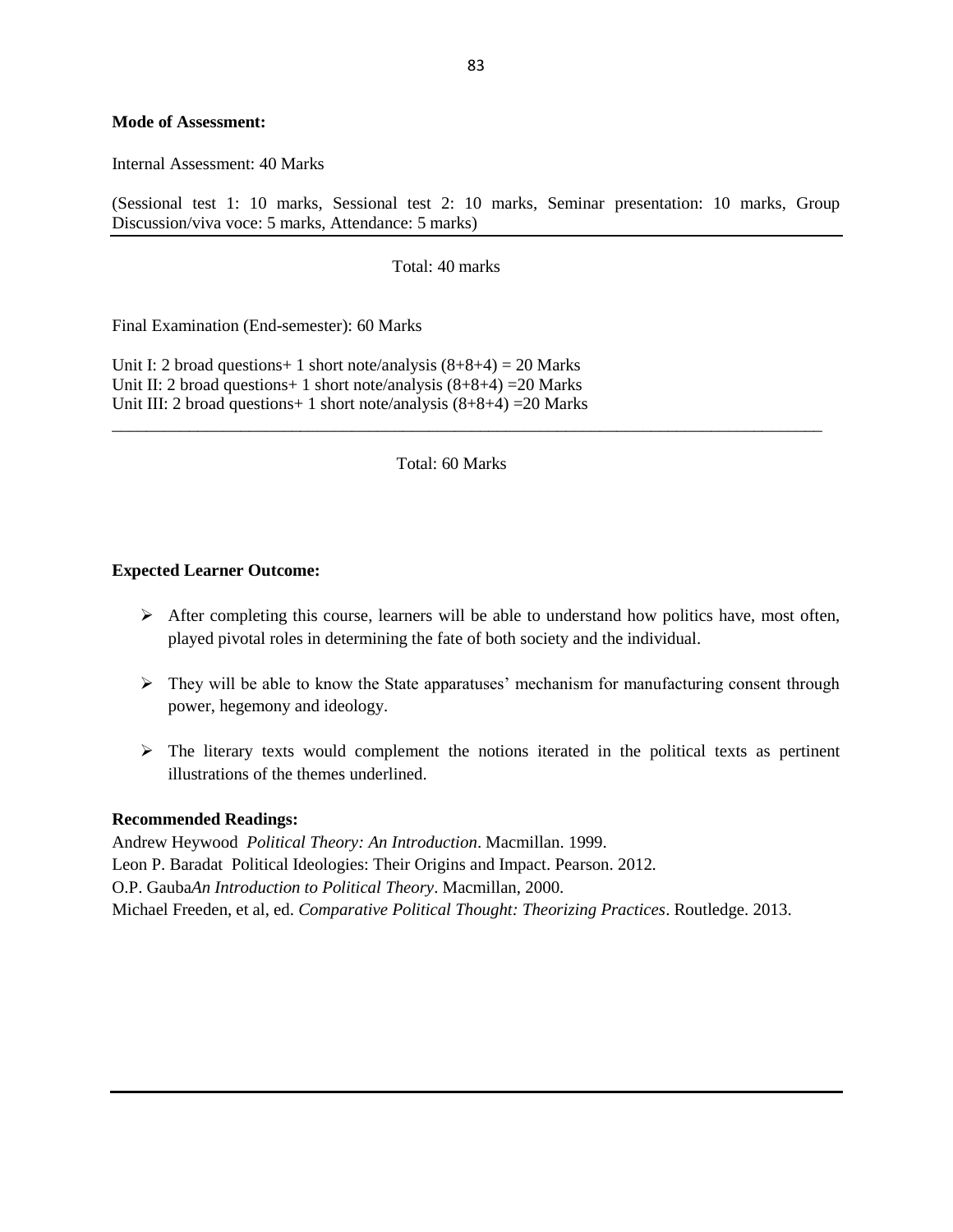# **ABILITY-ENHANCEMENT COURSES**

#### **FIRST SEMESTER**

## **Course Code: ENG-AEC-101 Course Title: Academic Writing for Humanities Nature of Course: Ability Enhancement Course Total Credits Assigned: 2 Distribution of Credit: 2 Lectures**

#### **Course Objectives:**

- $\triangleright$  To introduce the learner to the foundations of formal academic writing, specifically, for the Humanities.
- $\triangleright$  To familiarize the learner with the academic requirements in the formulation of papers, dissertations, thesis, terms papers, among others.
- $\triangleright$  To enable the learner express their research and arguments within the formal structure of academic writing.
- $\triangleright$  To encourage ethical as well as organized approach to research by means of the relevant literature review, citations, acknowledgement of sources, organizing references, among others.

#### **Course Structure:**

This course will comprise of two credits, which will have to be completed within eight weeks (32 contact hours). Nine (9) contact hours will be allotted to Unit I, Eight (8) contact hours to Unit II and Fifteen (15) Contact hours to Unit III. All texts are compulsory. Learners are to be evaluated through their seminar presentations, viva-voce, term papers, home assignments, in-semester exams, end-semester exams, group discussions and so forth.

#### **Course Contents:**

#### **Unit 1:Introduction to the Writing Process**

Stages of the Writing Process including Planning, Drafting, Editing, Revision, and so on)

Compare and contrast academic writing with other modes of writing.

#### **Unit II: Introduction to the Conventions of Academic Writing**

Developing argument; thesis statement; abstract; structure; literature review; and so on.

Writing in one's own words: Summarizing and Paraphrasing

Proof-reading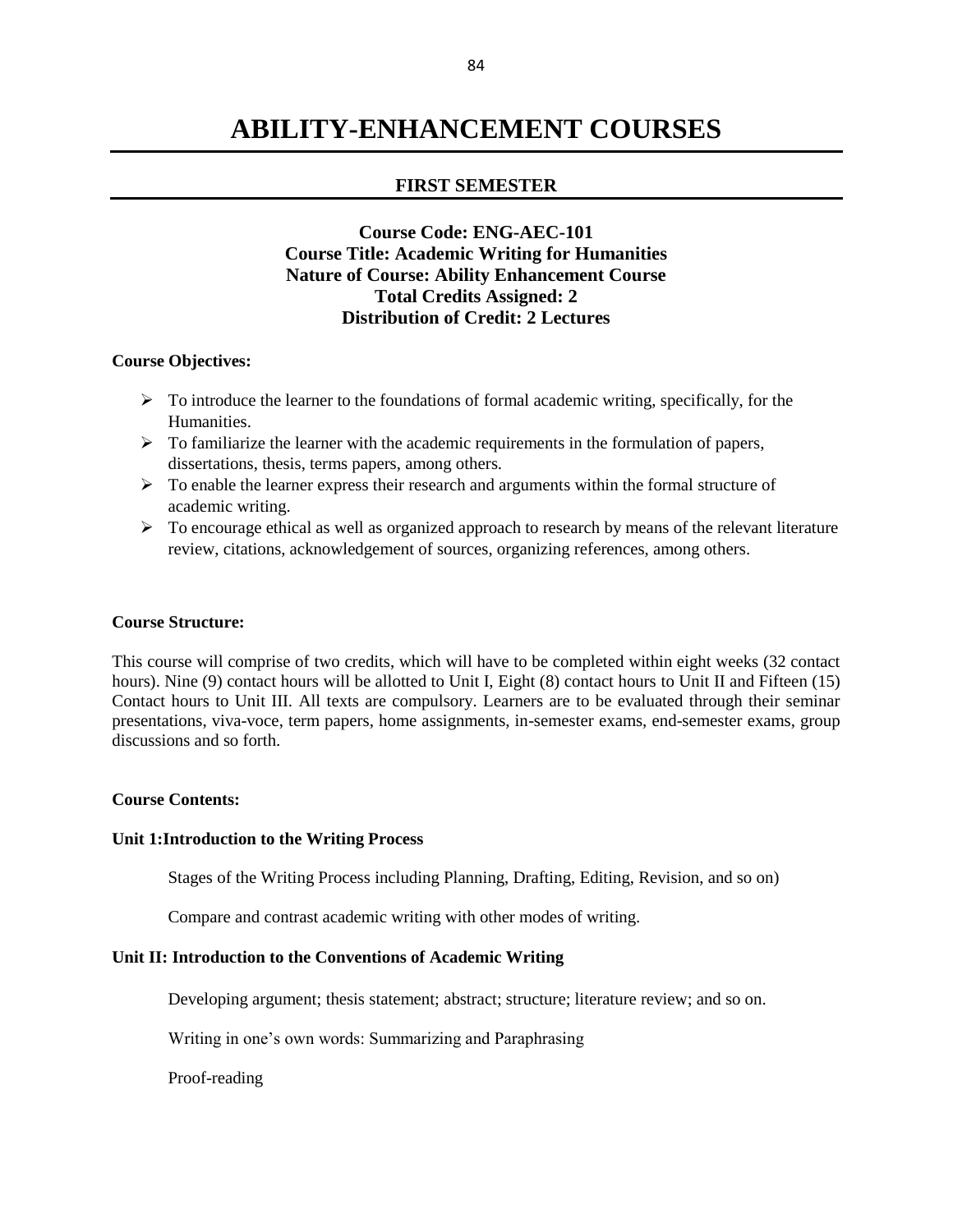#### **Unit III: Critical Thinking**

Syntheses, Analyses, and Evaluation

Structuring an Argument: Introduction, Interjection, and Conclusion

Citing Resources; Editing, Book and Media Review

#### **Mode of Assessment:**

Internal Assessment: 20 Marks

(Sessional test 1: 05 marks, Sessional test 2: 05 marks, Assignment/Presentation: 7.5 marks, Attendance:2.5 marks

Total: 20 marks

Final (End-semester) Assessment: 30 Marks As per the course-coordinator's instructions.

#### Total: 30 Marks

\_\_\_\_\_\_\_\_\_\_\_\_\_\_\_\_\_\_\_\_\_\_\_\_\_\_\_\_\_\_\_\_\_\_\_\_\_\_\_\_\_\_\_\_\_\_\_\_\_\_\_\_\_\_\_\_\_\_\_\_\_\_\_\_\_\_\_\_\_\_\_\_\_\_\_\_\_\_\_\_\_\_\_

#### **Expected Learner Outcome:**

- $\triangleright$  The learners would be able to identify the key components of academic writing.
- $\triangleright$  To draw parallels and contrasts between the different forms of writing and expression.
- $\triangleright$  To assess their own writing in a neat, coherent, structured and organized manner; and to form arguments based on these principles.
- $\triangleright$  To identify the unique traits and defining features of a particular citation format, namely, the Modern Language Association.

#### **Recommended Readings:**

- 1. Stephen Bailey. *Academic Writing: A Practical Guide for Students*.
- *2.* Liz Hamp-Lyons and Ben Heasley, *Study writing: A Course in Writing Skills for Academic Purposes* (Cambridge: CUP, 2006).
- *3. Renu Gupta, A Course in Academic Writing (New Delhi: Orient BlackSwan, 2010).*
- *4.* MLA Handbook, Eighth Edition (2016).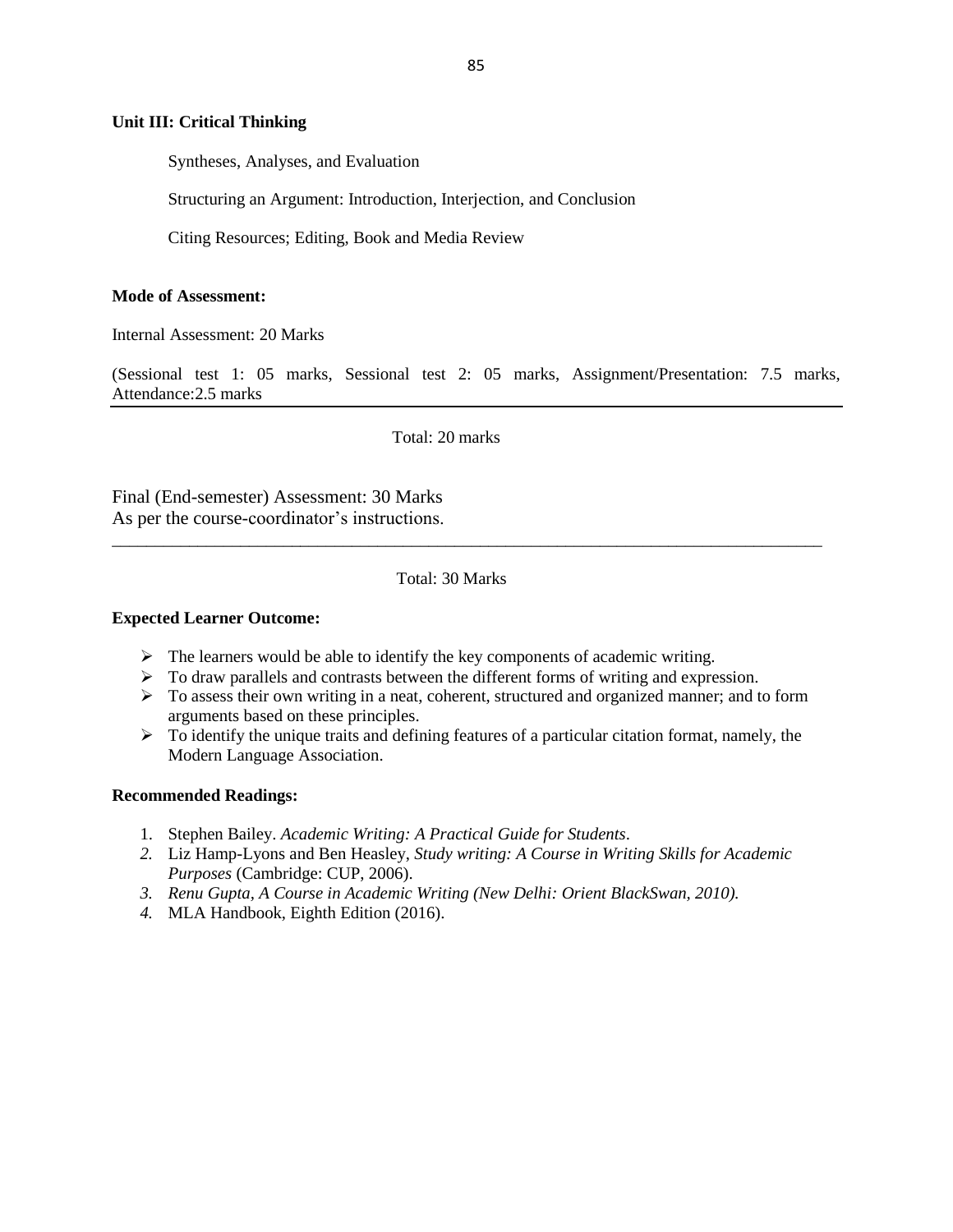## **Course Code: ENG-AEC-102 Course Title: Communication Skills Nature of Course: Ability Enhancement Course Total Credits Assigned: 2 Distribution of Credit: 2 Lectures**

## **Course Objectives:**

- $\triangleright$  The course aims to develop and enhance the linguistic and communicative competence of the students.
- $\triangleright$  The focus is on honing the skills of reading, writing, listening, and speaking. By providing suitable examples, the students will be exposed to various forms of personal and professional communication.
- $\triangleright$  The self-learning tasks designed will facilitate to enhance effective communication skills in a modern, globalised context

## **Course Structure:**

The course comprises of two credits with thirty-two (32) contact hours. Eight (08) contact hours will be allotted to Unit I, Six (06) contact hours to Unit II, Six (06) contact hours to Unit III, Six (06) contact hours to Unit IV, and Six (06) contact hours to Unit V. Learners are to be evaluated through oral/written presentations, viva-voce, term papers, home assignments, in-semester exams, end-semester exams, group discussions and so forth.

## **Course Contents:**

## **Unit 1: Language and Communication**

Definition of Communication; Function and purpose of Communication; Process of Communication; Barriers of Effective Communication; Types of communication, Verbal communication, non-verbal communication; The Impact of Communication on Performance

## **Unit II: Oral Communications**

Advantages and disadvantages of oral communication; Improving oral communication; One-to-One oral communication; Oral Presentations

## **Unit III: Listening Skills**

What is listening; Types of Listening; Barriers of Effective Listening; Strategies for Effective Listening; Semantic Markers; Listening to Complaints.

## **Unit 4: Reading Skills**

Introduction, Definition and Meaning of Reading, Purpose of Reading, Types of Reading, SQ3R Technique of Reading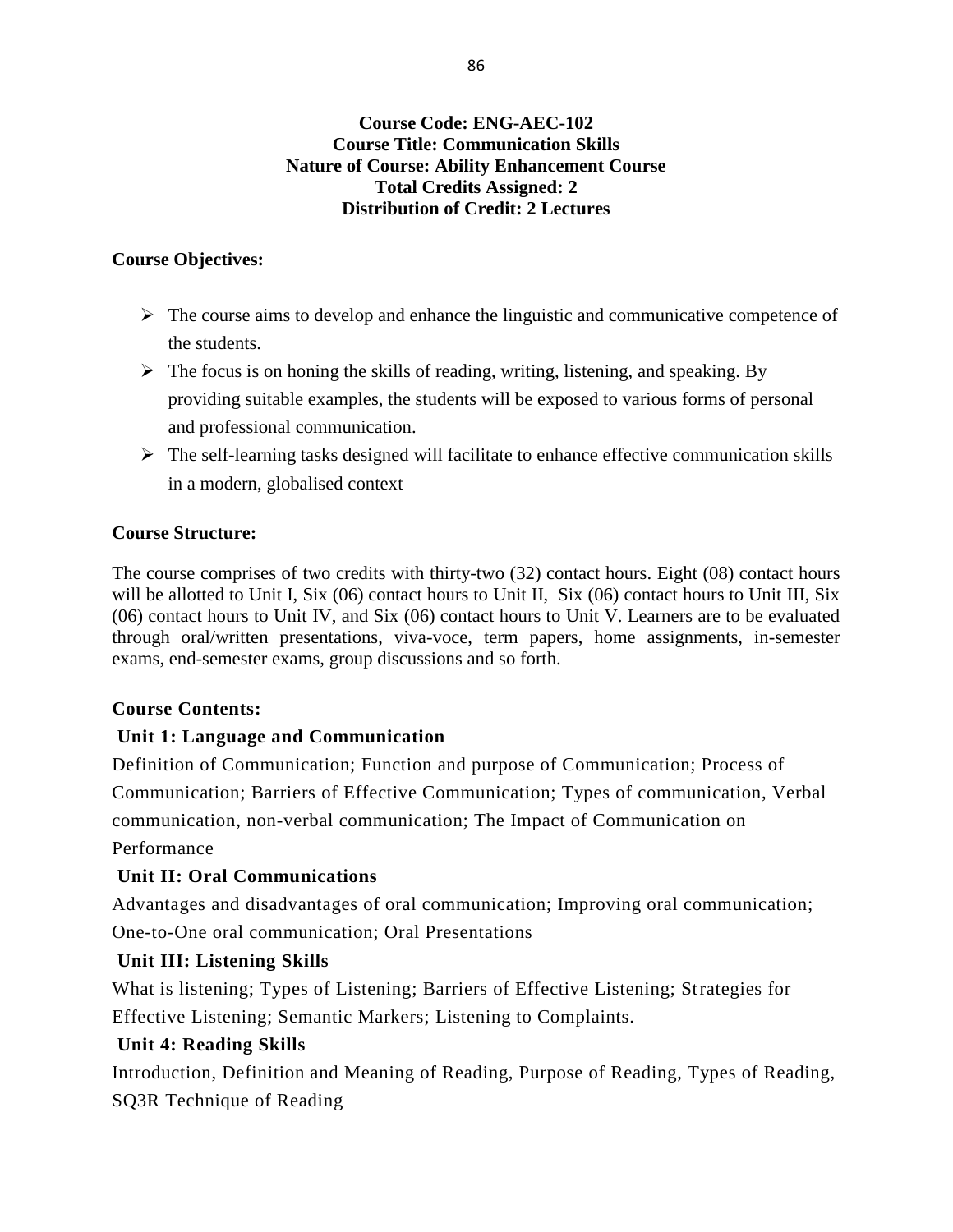## **Unit 5: Writing Skills**

Note Taking; Paraphrasing; Elements of writing; Business Letter Writing; Other Business Communications; Technical writing; Job application; Report Writing.

## **Mode of Assessment:**

Internal Assessment: 20 Marks (Sessional test 1: 05 marks, Sessional test 2: 05 marks, Oral/Written presentation/Viva voce etc.: 7.5 marks, Attendance: 2.5 marks)

Total: 20 marks

Final Examination (End-semester): 30 Marks

As per the course-coordinator's instructions.

Total: 30 Marks

\_\_\_\_\_\_\_\_\_\_\_\_\_\_\_\_\_\_\_\_\_\_\_\_\_\_\_\_\_\_\_\_\_\_\_\_\_\_\_\_\_\_\_\_\_\_\_\_\_\_\_\_\_\_\_\_\_\_\_\_\_\_\_\_\_\_\_\_\_\_\_\_\_\_\_\_\_\_

## **Expected Learner Outcome:**

- $\triangleright$  After completing this course, learners will be able to effectively communicate with their peers.
- $\triangleright$  Their speaking, listening and writing skills will be enhanced.
- $\triangleright$  They will be able to draft letters, memos, reports effectively.

## **Recommended Readings:**

- Bovee, Courtland, L., John V. Thill and Barbara E. Schatzman. *Business Communication Today*: Seventh Edition. Delhi: Pearson Education, 2004.
- Lesikar, Raymond V and Marie E. Flatley. *Basic Business Communication: Skills for Empowering the Internet Generation:* Ninth Edition. New Delhi: Tata McGraw-Hill Publishing Company Ltd., 2002.
- Pease, Allan and Barbara Pease. *The Definitive Book of Body Language*. New Delhi: Manjul Publishing House, 2005.
- Lesikar, Raymond V and John D. Pettit. *Report Writing for Business*. Boston: McGraw-Hill, 1998.
- Ruesh, Jurgen and Weldon Kees. *Nonverbal Communication: Notes on Visual Perception of Human Relations*. Berkeley: University of California Press, 1966.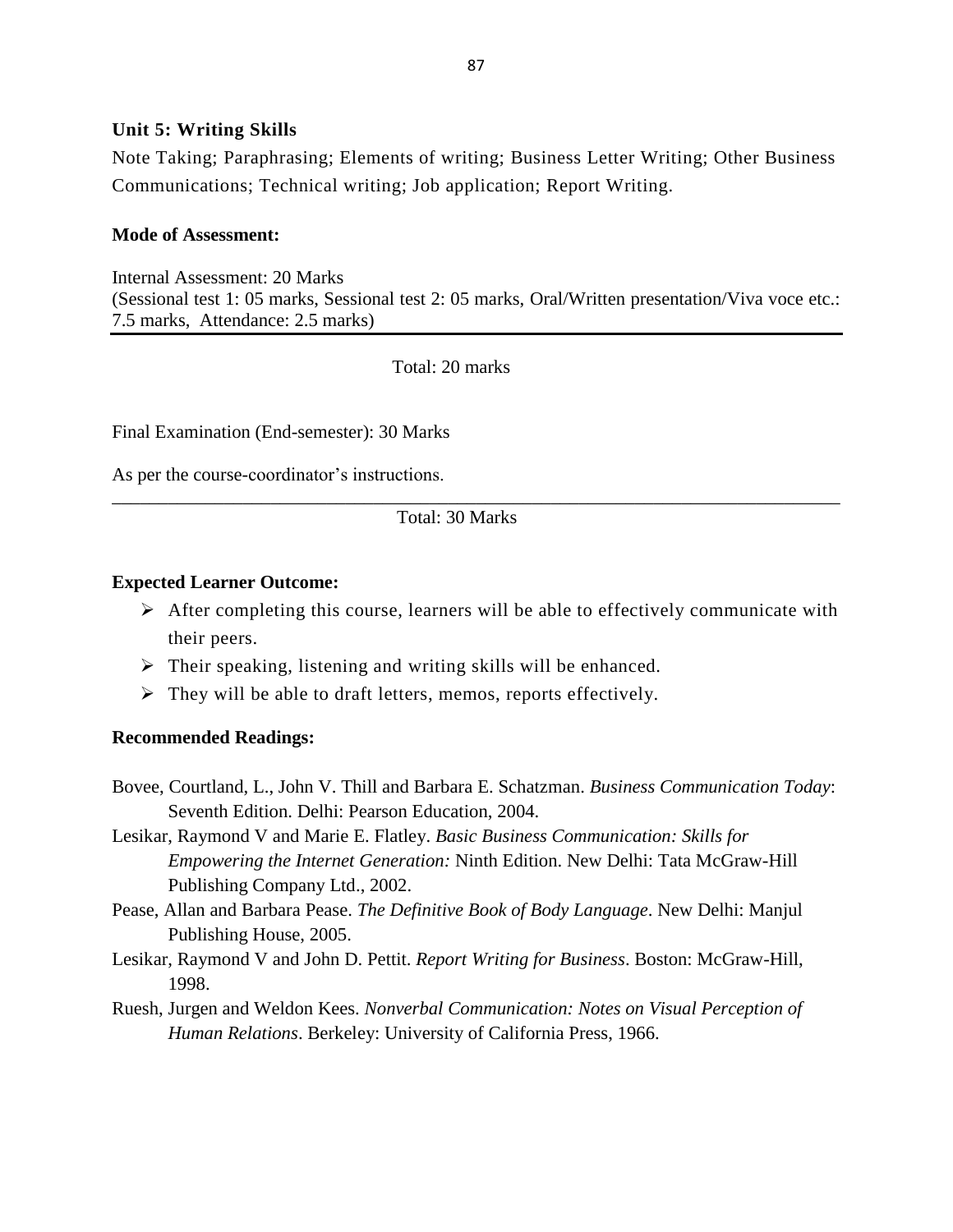## **Course Code: ENG-AEC-301 Course Title: Basic Concepts of Translation Nature of Course: Ability Enhancement Course Total Credits Assigned: 2 Distribution of Credit: 2 Lectures**

### **Course Objectives:**

- $\triangleright$  Introduce students to translation studies as separate discipline of knowledge
- Increase their awareness related to the nature of translation and arouse their interest to independently pursue translation theory issues;
- $\triangleright$  Enable students to deal with translation as linguistic procedure and as socially constructed and oriented activity;
- $\triangleright$  Increase students' awareness related to social functions of translation;
- $\triangleright$  Enable them to link theory and practice;
- $\triangleright$  Develop students' contrastive knowledge and their critical thinking skills;
- $\triangleright$  Enable them to develop self-assessing and self-correcting techniques in order to monitor their own progress.

#### **Course Structure:**

The course comprises of two credits with thirty-two (32) contact hours. Six (06) contact hours will be allotted to Unit I, Eleven (11) contact hours to Unit II, Nine (09) contact hours to Unit III, and Six (06) contact hours to Unit IV. Learners are to be evaluated through seminar presentations, viva-voce, term papers, home assignments, in-semester exams, end-semester exams, group discussions and so forth.

#### **Course Contents:**

#### **Unit I: Introduction to Translation Studies**

History of the practice of translation in the west - concepts and evolution Basic concepts and terminology of Translation Studies.

#### **Unit II: Central Issues and Theories of Translation**

**Issues:**

Concept of equivalence.

Translatability.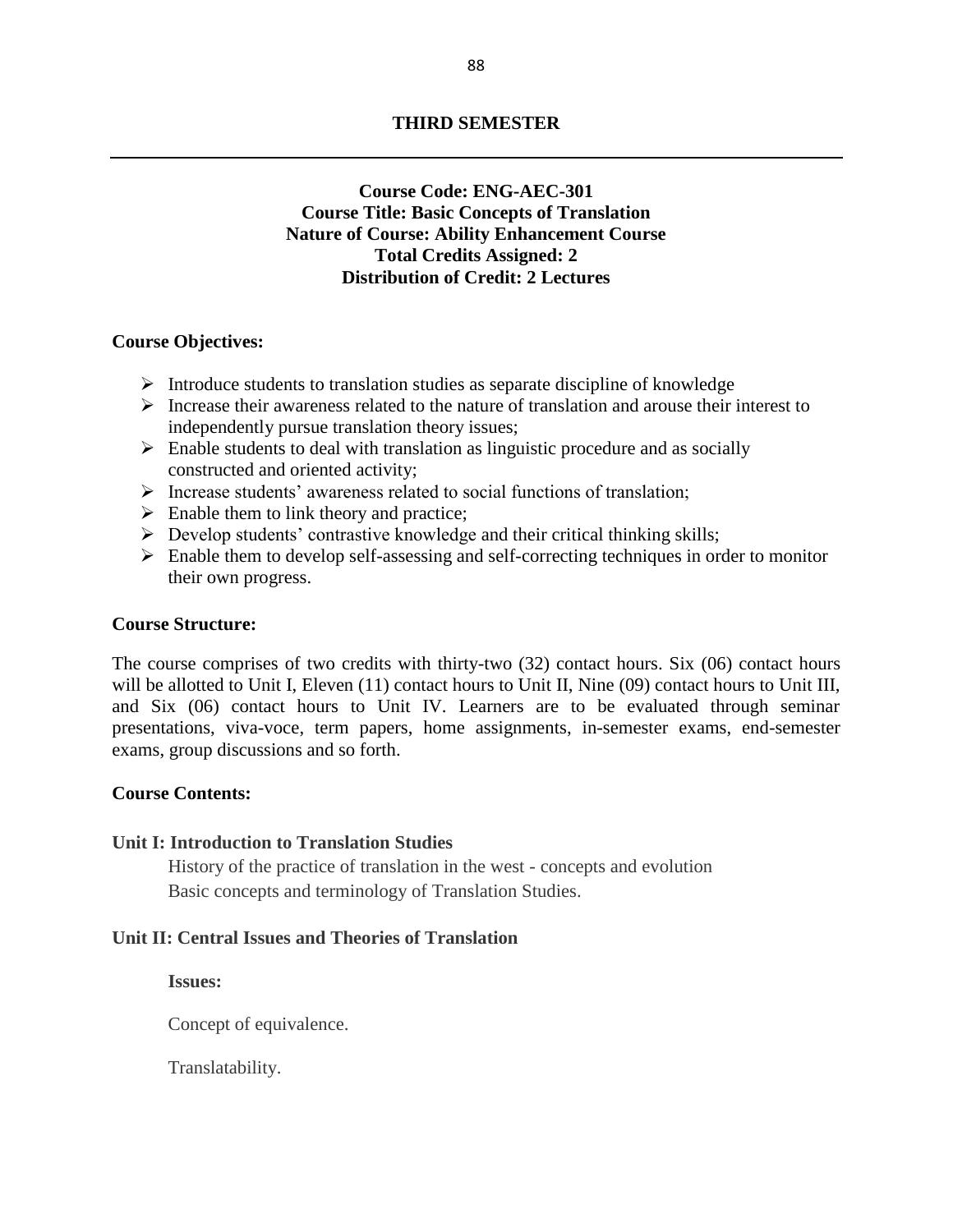### **Theories:**

Theories of Nida, Itamar Evan-Zohar, Jakobson, Lefevere.

### **Unit III: Methods of Translation - Role of the Translator**

**Methods:** Interlingual. Intralingual. Intersemiotic - Interpretation and Adaptation

#### **Role:**

The invisible translator.

Translator as traitor.

Strategies of translation.

### **Unit IV: Cultural Turn in Translation**

The Politics of Translation.

The status of languages in the process of translation: from English to other languages or vice versa..

Postcolonial translation - Translation as part of nation building - case studies from India and other colonies Orientalist bend in translation of classical texts.

### **Required Readings:**

Bassnett, Susan. *Translation Studies*. London: Methuen, 1980.

Venuti, Lawrence, ed. *The Translation Studies Reader*. London: R.outledge, 2000.

Baker, Mona, ed. *The Routledge Encyclopaedia of Translation Studies*.

London: Routledge, 1998.

Trivedi, Harish Susan Bassnet. *Postcolonial Translation: Theory and Practice*. London:

Routledge, 1999.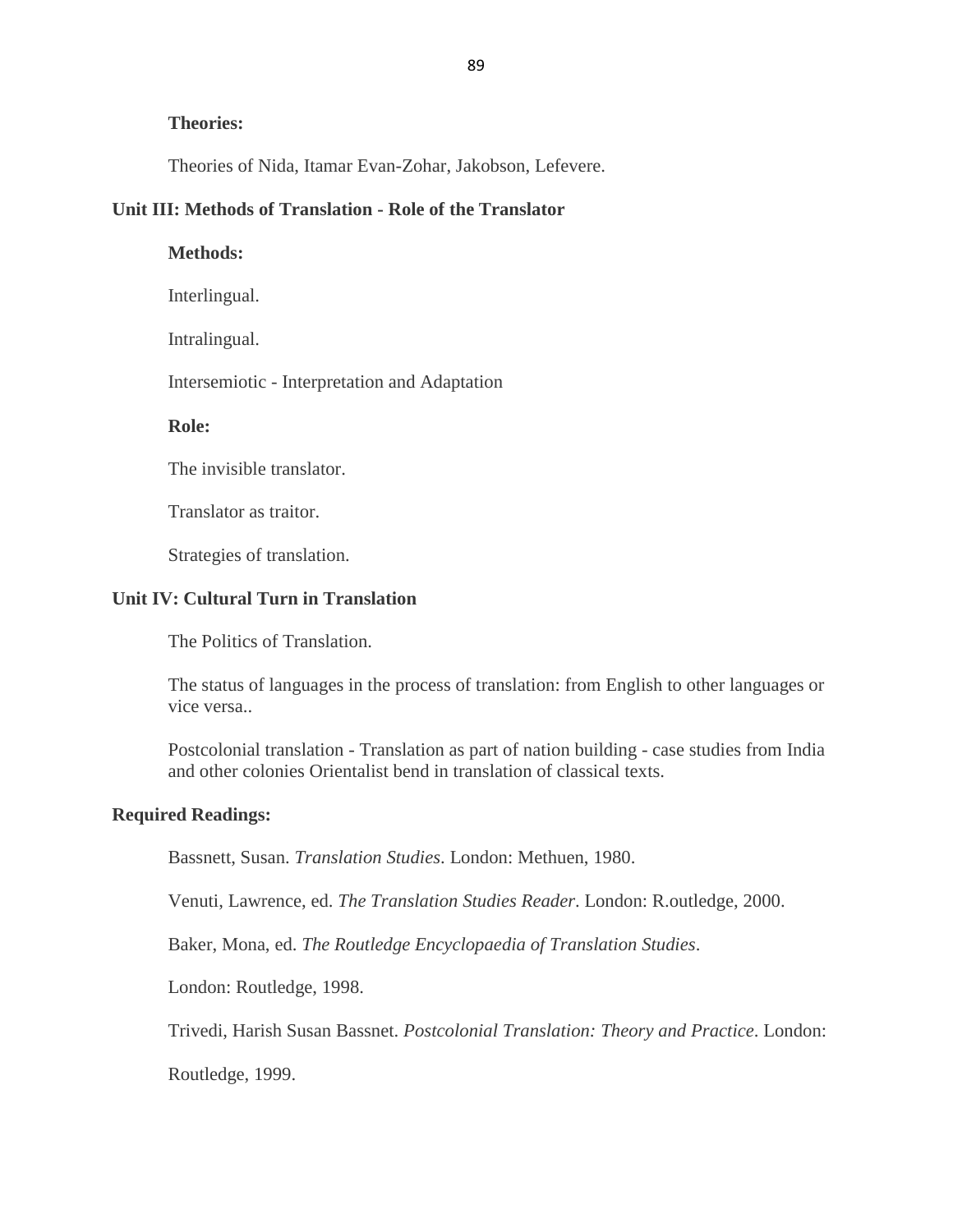Gentzler, Edwin. *Contemporary Translation Theories*. London: Routledge, 1993.

### **Mode of Assessment:**

Internal Assessment: 20 Marks

(Sessional test 1: 05 marks, Sessional test 2: 05 marks, Translation in practice/Assignment: 7.5 marks, Attendance: 2.5 marks)

Total: 20 marks

Final Examination (End-semester): 30 Marks

As per the course-coordinator's instructions.

### Total: 30 Marks

\_\_\_\_\_\_\_\_\_\_\_\_\_\_\_\_\_\_\_\_\_\_\_\_\_\_\_\_\_\_\_\_\_\_\_\_\_\_\_\_\_\_\_\_\_\_\_\_\_\_\_\_\_\_\_\_\_\_\_\_\_\_\_\_\_\_\_\_\_\_\_\_\_\_\_\_\_\_

### **Expected Learner Outcome:**

- $\triangleright$  After completing this course, learners will know about the history, methods, issues, and politics of translation
- $\triangleright$  They will be able to translate from the source language to the target language effectively
- $\triangleright$  It will equip them with the resources to take up translation as a profession.

### **Recommended Readings:**

Andre Lefevere—*Translation, Rewriting and the Manipulation of Literary Fame.*(Routledge) Anisur Rahman (ed)—*Translation, Poetics and Practice* (Creative Books) Austin Warren and Rene Wellek, *Theory of Literature* Avadhesh K Singh (ed)--*Translation: Its Theory and Practice* (Creative Books) Eugene Nida and C Taber: *The Theory and Practice of Translation* (Leiden: E. G Brill) Harish Trivedi—*Colonial Transactions: English Literature and India* (Manchester University Rainer Schulte and others (ed) *Theories of Translation :An Anthology of Essays from Dryden to Derrida* Sherry Simon and Paul St-Pierre—*Changing the Terms* (Orient Longman) Susan Bassnett (ed)—*Translating Literature* (Boydell and Brewer) Susan Bassnett and Harish Trivedi (eds)—*Post-colonial Translation, Theory and Practice*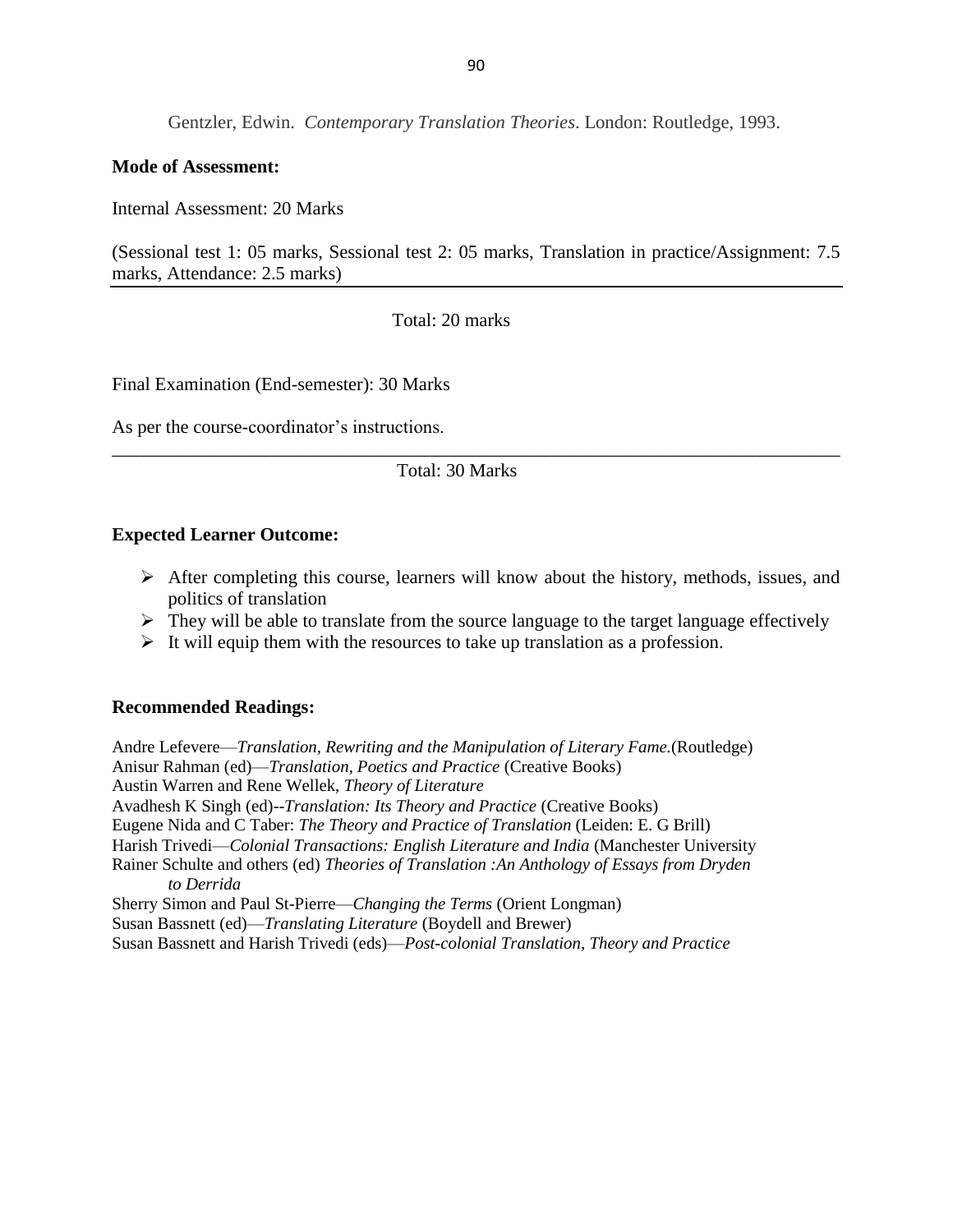## **Course Code: ENG-AEC-302 Course Title: Creative Writing Nature of Course: Ability Enhancement Course Total Credits Assigned: 2 Distribution of Credit: 2 Lectures**

## **Course Objectives:**

- $\triangleright$  To inculcate in the learner the basic guidelines of creative and literary expression.
- $\triangleright$  To encourage the imaginative and critical faculties of the learner so through applicationbased teaching
- $\triangleright$  To enable the learner to articulate their thought processes in a spontaneous and creative manner.

## **Course Structure:**

This course will comprise of two credits, which will be completed within sixteen weeks (32 contact hours). Ten (10) contact hours will be allotted to Unit I, Ten (10) contact hours to Unit II, and Twelve (12) contact hours to Unit III. All texts are compulsory. Learners are to be evaluated through seminar presentations, viva-voce, term papers, home assignments, in-semester exams, end-semester exams, group discussions and so forth.

## **Course Contents:**

## **UnitI: Poetry**

Creative Writing: An Introduction What is creativity? Basic Rules of Grammar

## **UnitII: Fiction**

Creative Expression Figures of Speech

## **Unit III: Non-Fiction**

Genres of Imaginative Writing Select texts: Creative Reading Book and Film Review

## **Mode of Assessment:**

Internal Assessment: (Sessional test 1: 05 marks, Sessional test 2: 05 marks, Presentation/Assignment: 7.5 marks, Attendance: 2.5 marks)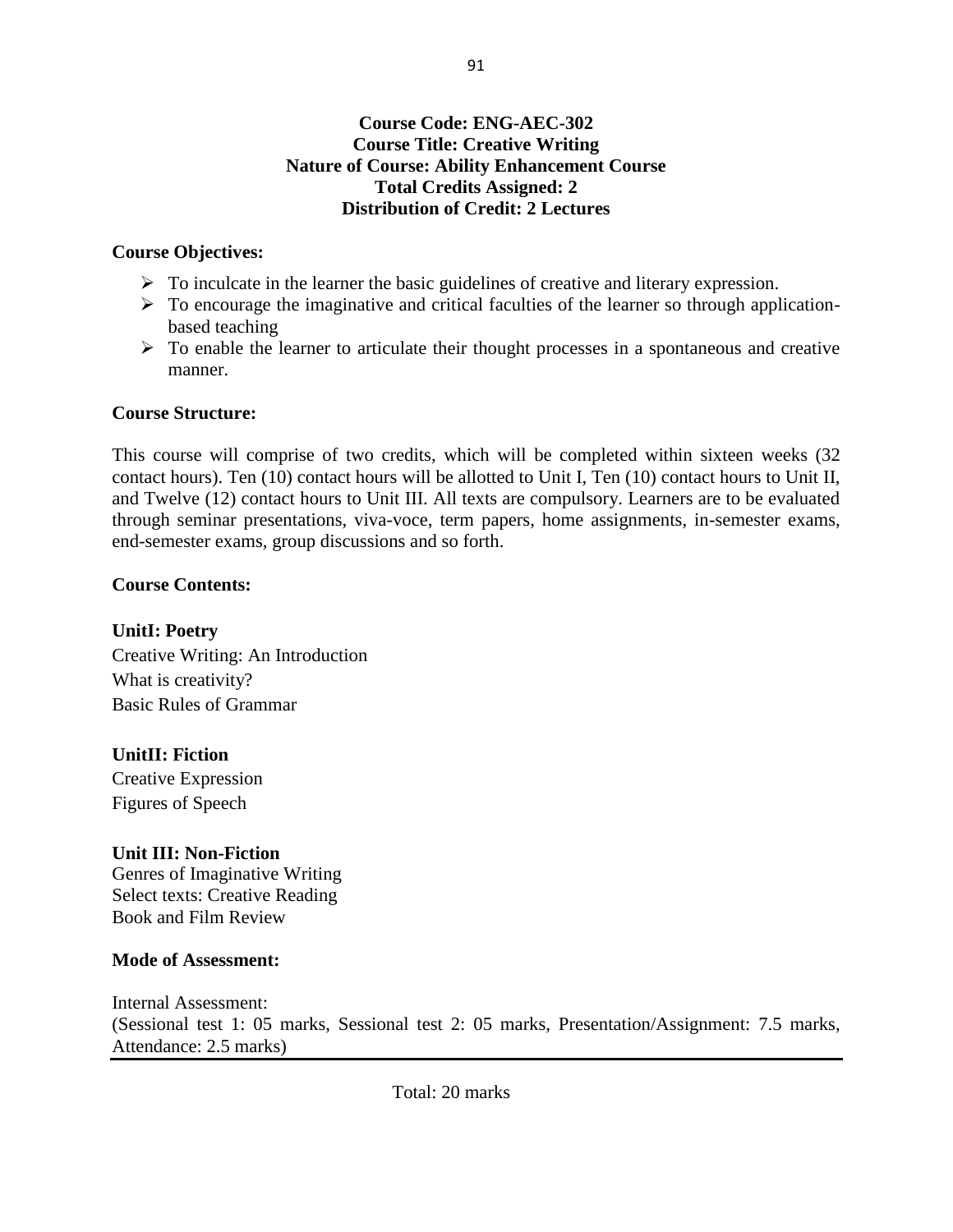Final Examination (End-semester): 30 Marks

As per the course-coordinator's instructions.

### Total: 30 Marks

\_\_\_\_\_\_\_\_\_\_\_\_\_\_\_\_\_\_\_\_\_\_\_\_\_\_\_\_\_\_\_\_\_\_\_\_\_\_\_\_\_\_\_\_\_\_\_\_\_\_\_\_\_\_\_\_\_\_\_\_\_\_\_\_\_\_\_\_\_\_\_\_\_\_\_\_\_\_

### **Expected Learner Outcome:**

- $\triangleright$  The learner would be able to use the elements of the English language in their creative expressions.
- $\triangleright$  The learner would be able to grasp the conventions of different genres and modes of expression in the English language such as poetry, fiction, essay, and reviews.
- $\triangleright$  The learner would be able to expand their appreciation of other media.

#### **Recommended Readings:**

Creative writing: A Beginner's Manual by Anjana Neira Dev and Others, Published by Pearson, Delhi, 2009.

Selected texts and films.

## **Course Code: ENG-AEC-303 Course Title: Soft Skills Nature of Course: Ability Enhancement Course Total Credits Assigned: 2 Distribution of Credit: 2 Lectures**

#### **Course Objectives:**

- $\triangleright$  To encourage and motivate learners to improve their interpersonal skills through the ability to face interviews, group discussions, public speaking confidently.
- $\triangleright$  To impart skills on proper body language, gestures and postures in everyday interactions so that it enables the leaners to develop a confident, warm personality.
- $\triangleright$  To equip learners with technological skills to express themselves through online communication platforms like social networking sites, e-mail, power-point presentations etc.

### **Course Structure:**

The course comprises of two credits with thirty-two (32) contact hours. Eight (08) contact hours will be allotted to Unit I, Six (06) contact hours to Unit II, Six (06) contact hours to Unit III, Six (06) contact hours to Unit IV, and Six (06) contact hours to Unit V. Learners are to be evaluated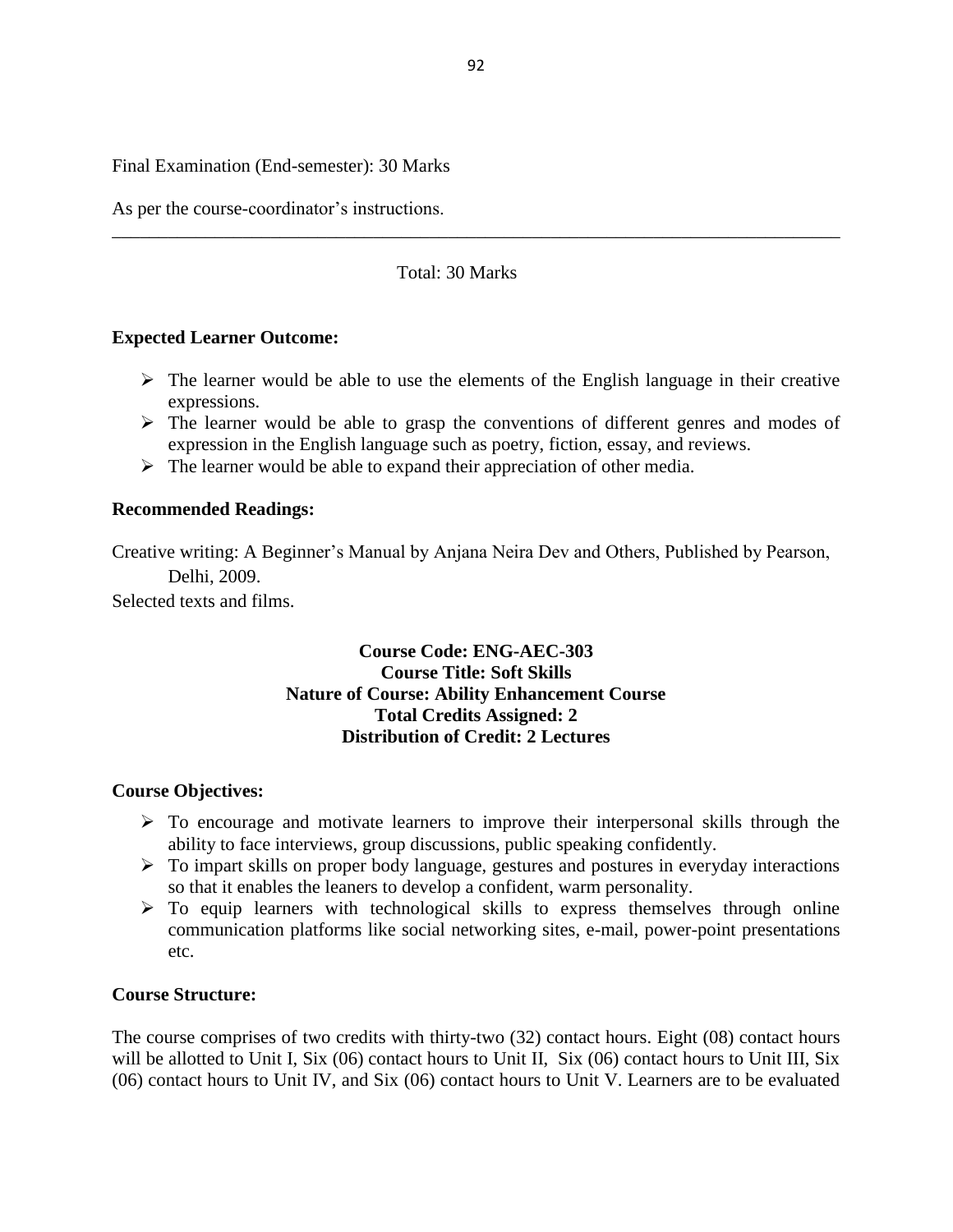through oral/written presentations, viva-voce, in-semester exams, end-semester exams, group discussions and so forth.

## **Course Contents:**

## **Unit I: Non-verbal Communication and Body Language:**

Forms of non-verbal communication; Interpreting bodylanguage cues; Kinesics; Proxemics; Chronemics; Effective use of body language.

## **Unit II: Interview Skills:**

Types of Interviews; Ensuring success in job interviews; Appropriate use of non-verbal communication

## **Unit III: Group Discussion:**

Differences between group discussion and debate; Ensuring success in group discussions.

## **Unit IV: Presentation Skills:**

Oral presentation and public speaking skills; Business presentations. Technology-based Communication:

## **Unit V: Technology-based Communication**:

Netiquettes:effective e-mail messages; power-point presentation; enhancing editing skills using computer software.

## **Mode of Assessment:**

Internal Assessment: 20 Marks

(Sessional test 1: 05 marks, Sessional test 2: 05 marks, Oral/Written presentation/Viva voce etc.: 7.5 marks, Attendance: 2.5 marks)

Total: 20 marks

Final Examination (End-semester): 30 Marks

As per the course-coordinator's instructions.

Total: 30 Marks

\_\_\_\_\_\_\_\_\_\_\_\_\_\_\_\_\_\_\_\_\_\_\_\_\_\_\_\_\_\_\_\_\_\_\_\_\_\_\_\_\_\_\_\_\_\_\_\_\_\_\_\_\_\_\_\_\_\_\_\_\_\_\_\_\_\_\_\_\_\_\_\_\_\_\_\_\_